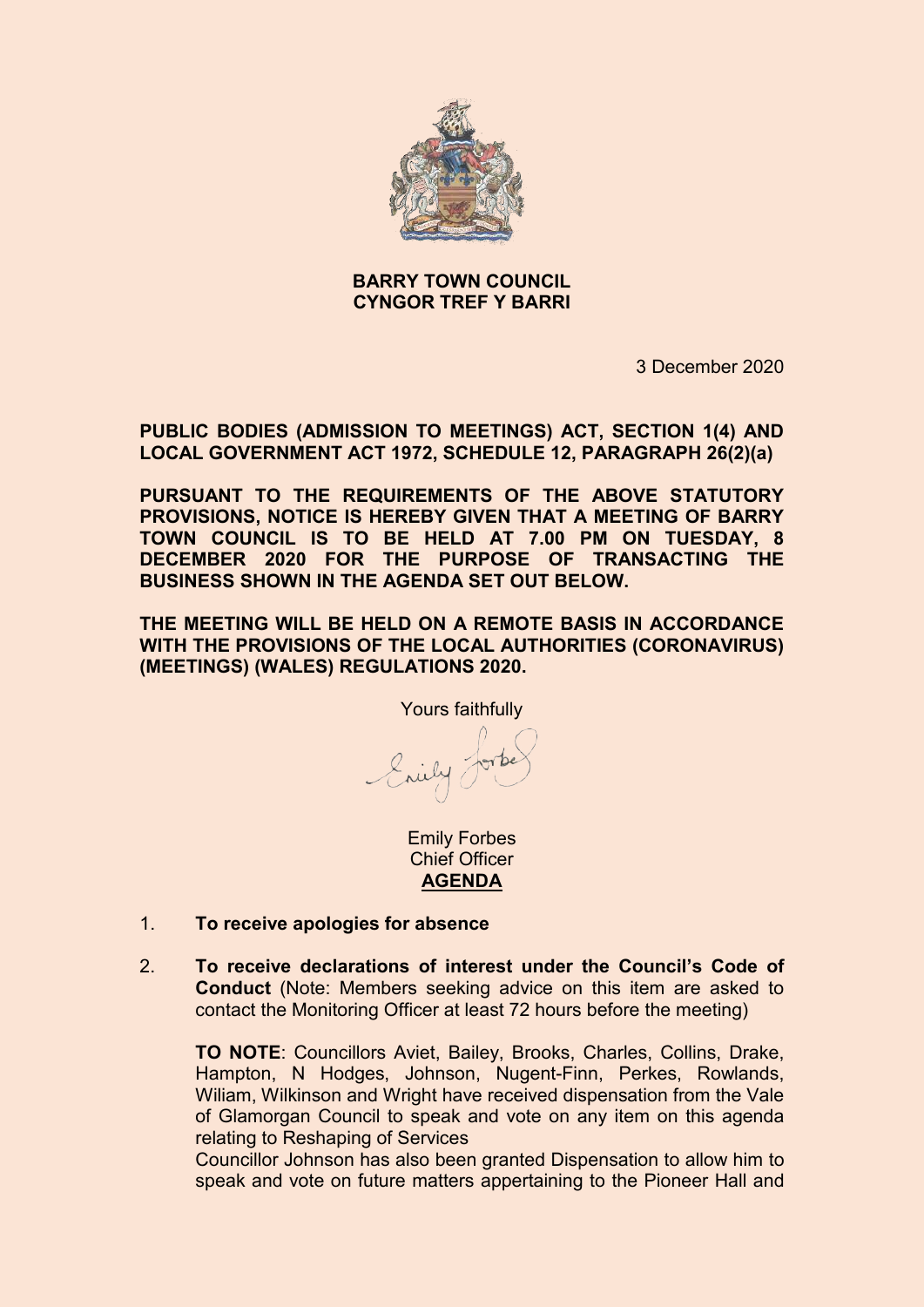the proposed Community Hall at Cemetery Approach, by virtue that he is a Vale of Glamorgan Council Trustee for the Alexandra Gardens Community Association.

Councillor Rowlands has also been granted dispensation to speak only at all meetings of Barry Town Council on matters relating to the Youth Forum and the impact of the Forum on restructuring of the Youth Service and financial arrangements.

#### 3. **Well-being of Future Generations (Wales) Act 2015**

**(To note)**

*Planning Committee members will note that this Act sets out the requirement for a public body to act in a manner which seeks to ensure that the needs of the present are met without compromising the ability of future generations to meet their own needs.*

*In order to act in that manner, a public body must take account of the following things:*

- *(a) the importance of balancing short term needs with the need to safeguard the ability to meet long term needs, especially where things done to meet short term needs may have detrimental long term effect;*
- *(b) the need to take an integrated approach, by considering how*
	- *i. the body's well-being objectives may impact upon each of the well-being goals;*
	- *ii. the body's well-being objectives impact upon each other or upon other public bodies' objectives, in particular where steps taken by the body may contribute to meeting one objective but may be detrimental to meeting another;*
- *(c) the importance of involving other persons with an interest in achieving the well-being goals and of ensuring those persons reflect the diversity of the population of the part of Wales in relation to which the body exercises functions;*
- *(d) how acting in collaboration with any other person (or how different parts of the body acting together) could assist the body to meet its well-being objectives, or assist another body to meet its objectives;*
- *(e) how deploying resources to prevent problems occurring or getting worse may contribute to meeting the body's wellbeing objectives, or another body's objectives.*
- 4. **To approve and sign the minutes the Annual Meeting of Council held on 28 September 2020**

**(Pages 4483 - 4501)**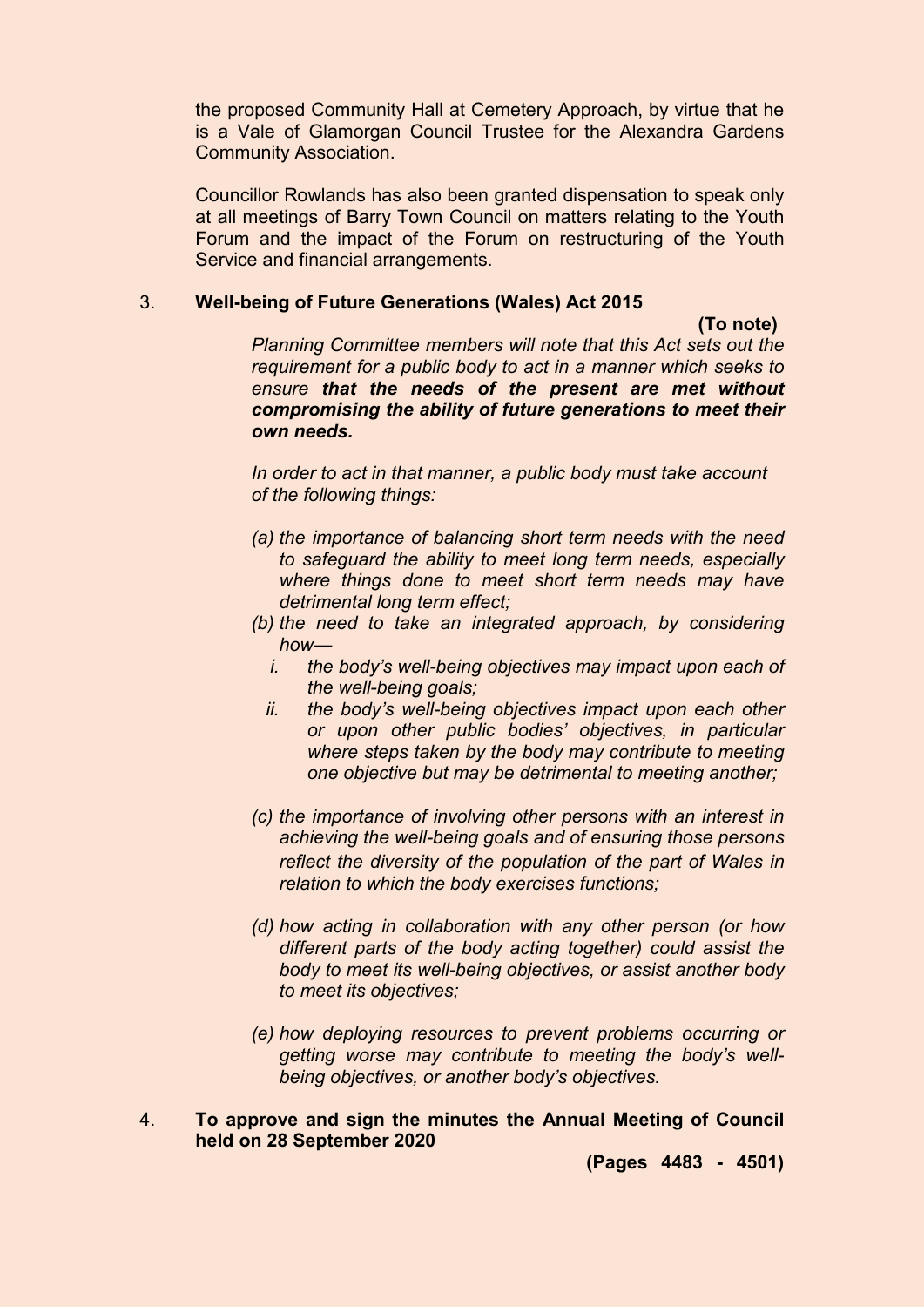- 5. **To receive communications from the Mayor (Verbal)**
- 6. **To consider questions from Councillors in accordance with the provisions of Standing Order 3(e)**
- 7. **To consider questions/comments from Members of the public in accordance with the provisions of Standing Order 3(f)**

*(NB: members of the press will be invited to attend this meeting remotely in line with current Welsh Government Regulations. If members of the public have questions, they can submit them prior to the meeting and may request to attend the meeting remotely if this is reasonably practicable and manageable).*

**Council has received a request from the Barry Museum, regarding the metal silent soldiers that were purchased to celebrate the 100th anniversary for WW1; Council is asked to consider whether one of these could be displayed in the museum.**

8. **To consider motions submitted by Councillors (None received)**

## **MINUTES OF STANDING COMMITTEES AND WORKING PARTIES**

9. **To receive and note the minutes of the Planning Committee held on 30 September 2020 and to give consideration to any recommendations therein**

**(Pages 4502 - 4509)**

10. **To receive and note the minutes of the Personnel Committee held on 12 October 2020 and to give considerations to any recommendations therein.** 

**(Pages 4510 - 4517)**

11. **To receive and note the minutes of the Sustainable Barry Working Party held on 19 October, 16 November and 1 December 2020 and to give considerations to any recommendations therein.**

**(Pages 4518 - 4535)**

12. **To receive and note the minutes of the Halls, Cemeteries and Community Facilities Committee held on 19 October 2020 and to give consideration to any recommendations therein**

**(Pages 4536 - 4543)**

13. **To receive and note the minutes of the Shop Local Barry Advisory Committee held on 22 October 2020 and to give considerations to any recommendations therein** 

**(Pages 4544 - 4550)**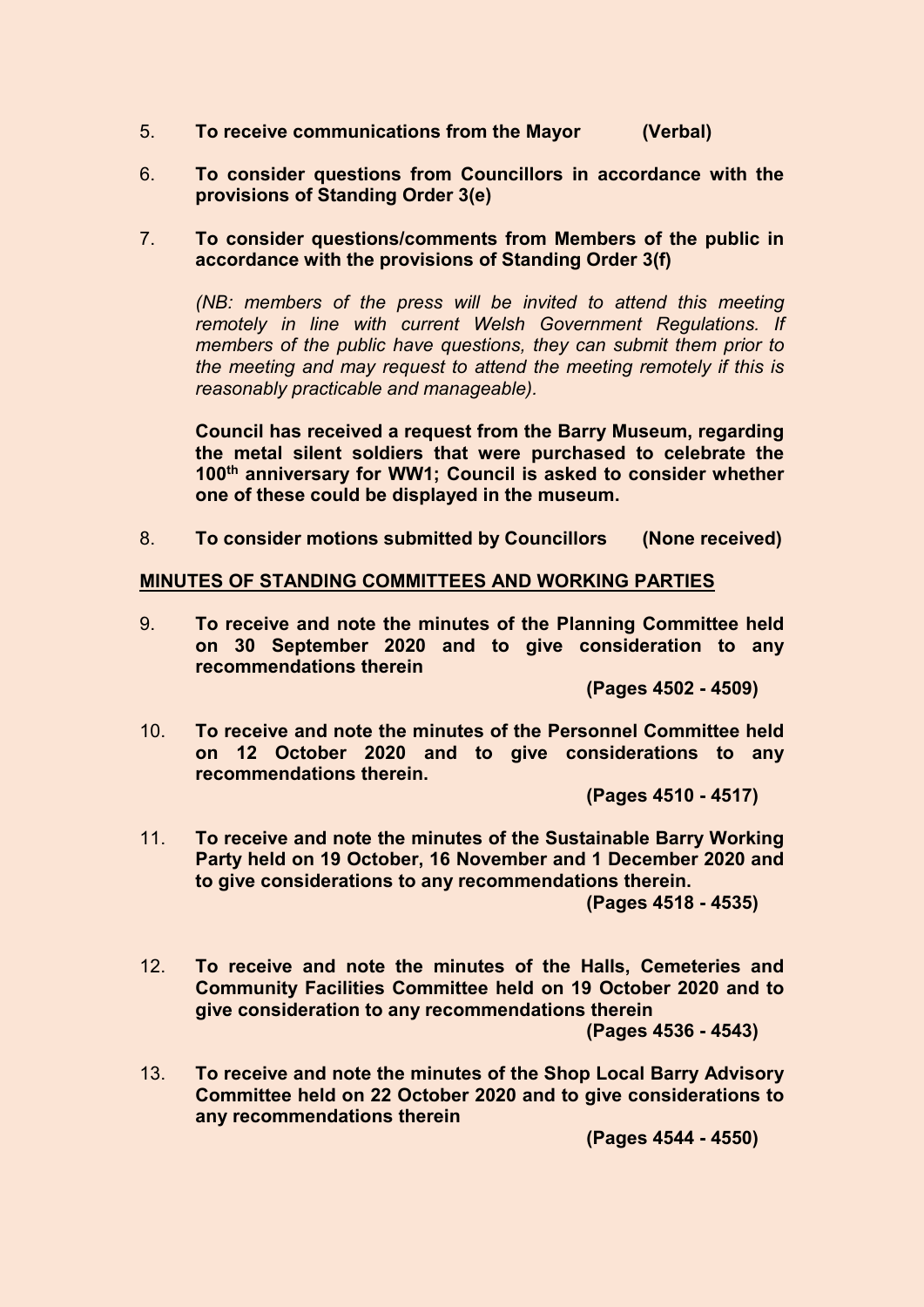14. **To receive and note the minutes of the Finance, Policy and general Purposes Committee held on 16 November 2020 and to give consideration to any recommendations therein**

**(Pages 4551 – 4559)**

## **FINANCE**

## 15. **Schedule of Payments of Accounts for November 2020 (Pages 4560 - 4566)**

(If Councillors have any queries on the attached please contact the Deputy Chief Officer prior to the meeting)

# 16. **Budget Monitoring Reports as at 30 November 2020 (Pages 4567 - 4570)**

(If Councillors have any queries on the attached please contact the Deputy Chief Officer prior to the meeting)

## 17. **Draft Budget 2021/22 (incorporating five year financial forecast) (Pages 4571 - 4583)**

(If Councillors have any queries on the attached please contact the Deputy Chief Officer prior to the meeting)

#### 18. **Date of Next Meeting**

To note that the next meeting of Full Council is scheduled to be held on **Monday 22 February 2021 at 7pm**

#### 19. **Exclusion of the Press & Public**

**In accordance with section 1(2) of the Public Bodies (Admission to Meetings) Act 1960, in view of the confidential nature of the business about to be transacted, it is advisable in the public interest that the press and public are excluded from the remainder of the meeting.**

20. **To note the Green Recovery Circular Economy Fund 2020-21 Application for Funding that has been submitted in consultation with Group Leaders (deadline was 1 December 2020)**

**(Pages 4584 - 4602)** 

21. **To receive the minutes of the Innovation Working Party held on 23 November 2020 and consider recommendations therein**

**(Pages 4603 - 4606)**

22. **Public Services Ombudsman for Wales Update (Verbal )**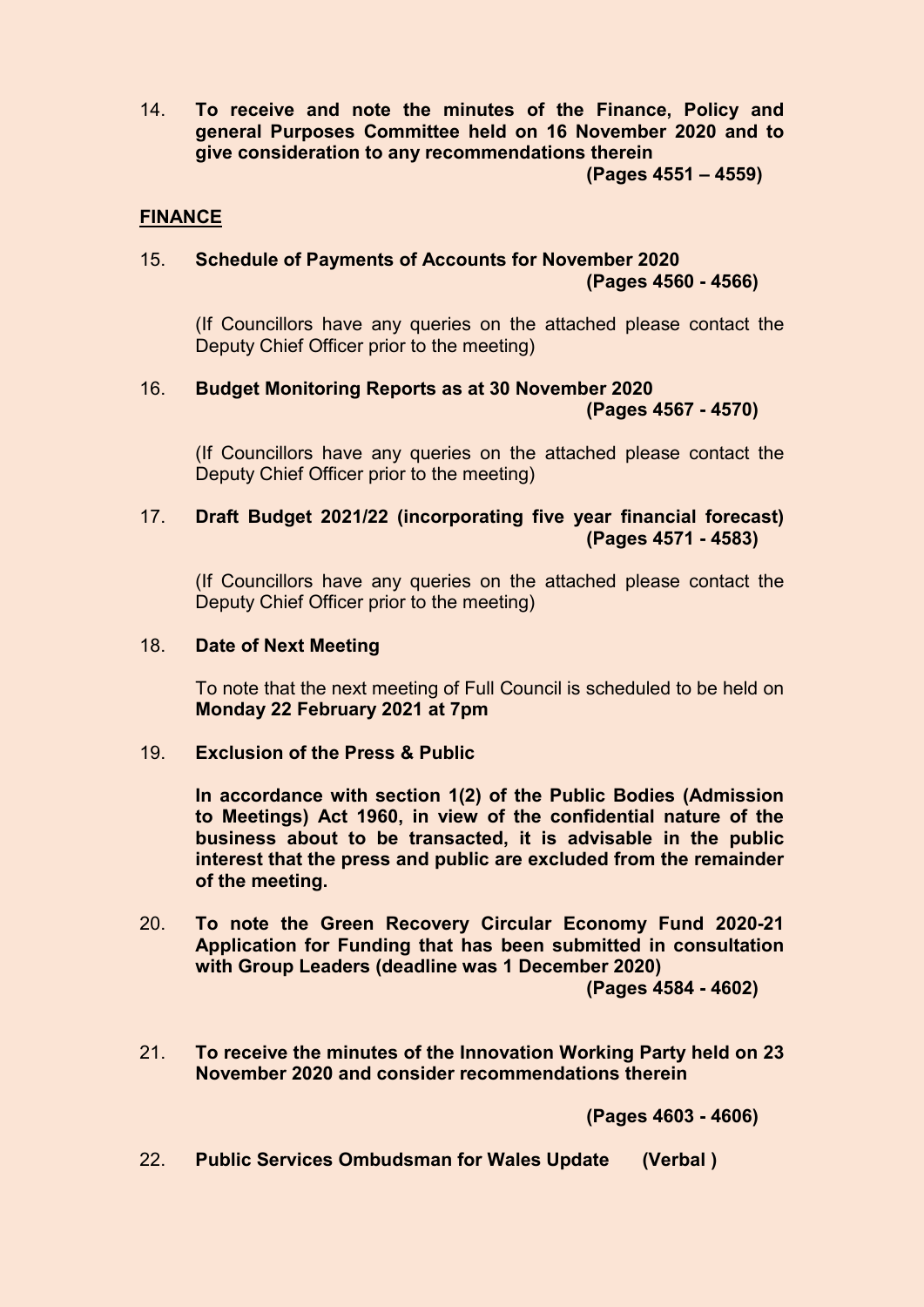# 23. **Tree Consultation**

## **Distribution**

The Mayor (Councillor Margaret Wilkinson) plus all other Town Councillors (22)

Others (Barry & District News, Glamorgan Gem, Barry Police and Barry Library) (4)

**This document is available in large print and other formats upon request/Cewch y ddogfen hon mewn pring bras a ffor matiau eraill drwy holi.**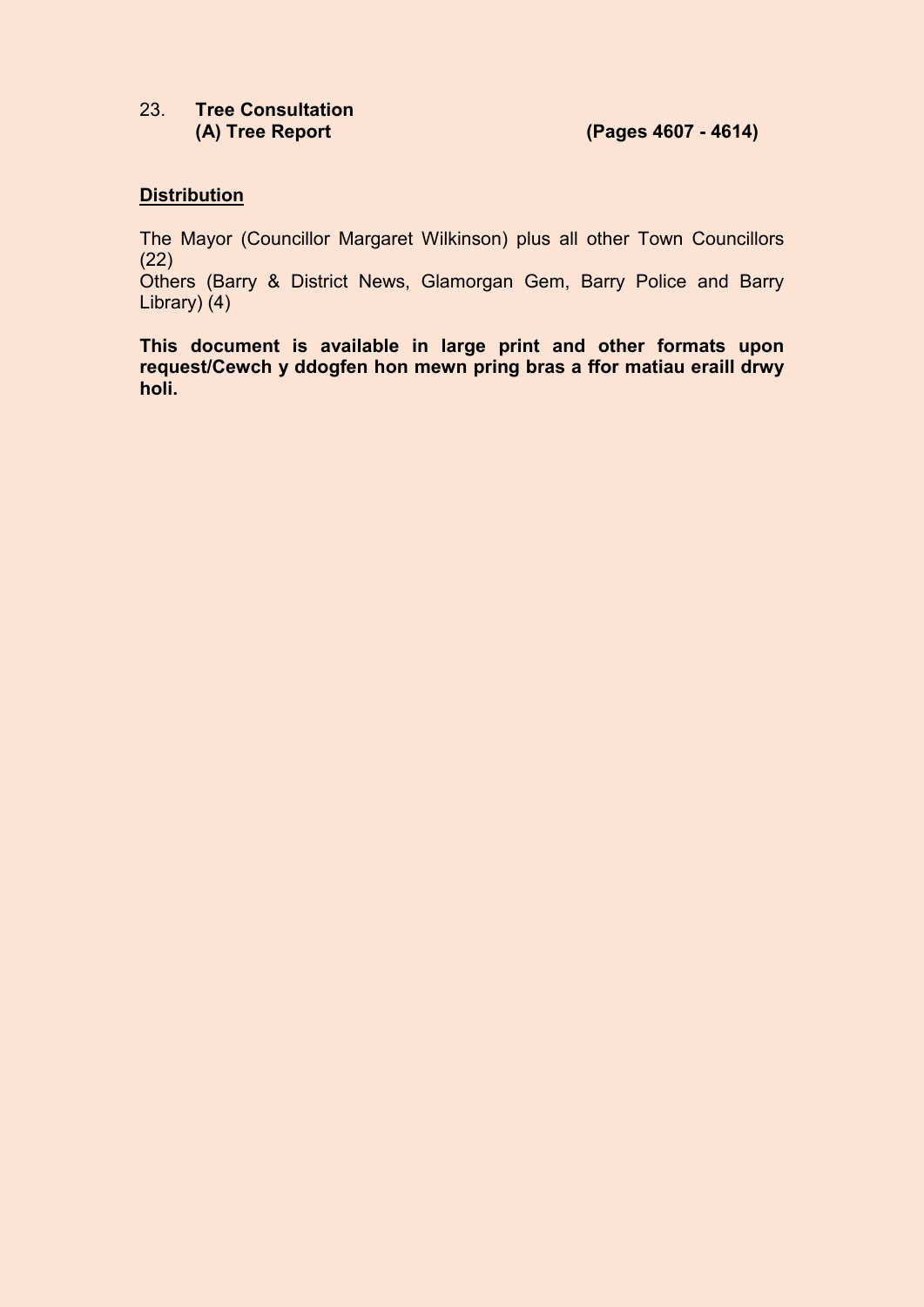## **MINUTES OF THE ANNUAL MEETING OF BARRY TOWN COUNCIL HELD ON MONDAY, 28 SEPTEMBER AT 6.00 PM**

- **PRESENT:** The Retiring Mayor (Councillor Wilkinson), together with Councillors Aviet, Bailey, Brooks, Charles, Clarke, Collins, Drake, Hampton, Hawkins, N Hodges, S Hodges, Hooper, Johnson, Lloyd-Selby, Nugent-Finn, Payne (Arrived at 6.28), Perkes, Richardson, Rowlands, Wiliam and Wright.
- ALSO PRESENT: Emily Forbes Chief Officer Mark Sims - Deputy Chief Officer Amanda Evans - Facilities and Cemeteries Manager Rhian Burns - Administrator

## **PROCEDURAL**

## 761. **ROLL CALL**

The Chief Officer took a roll call of all those present.

## 762. **TO RECEIVE APOLOGIES FOR ABSENCE**

None were received.

## 763. **TO RECEIVE DECLARATIONS OF INTEREST UNDER THE COUNCIL'S CODE OF CONDUCT**

None were received.

## **BUSINESS TO BE TRANSACTED**

## 764. **TO ELECT A TOWN MAYOR FOR THE 2020/21 MUNICIPAL YEAR AS DIRECTED IN STATUTE, LOCAL GOVERNMENT ACT 1972 SS 15(2) AND 34(2)**

It was noted that the Local Authorities (Coronavirus) (Meetings) (Wales) Regulations 2020 provide for the Council to determine not to elect a new Mayor with the serving Mayor and Deputy Mayor continuing in office until May 2021.

Nominations were received for the position of Mayor of Barry Town Council for the municipal year 2020/21 as follows:

Councillor Wilkinson – nominated by Councillor Brooks and seconded by Councillor Rowlands.

A vote was taken, the result of which was that Councillor Wilkinson be elected as Town Mayor for remainder of the 2020/21 municipal year by a unanimous vote.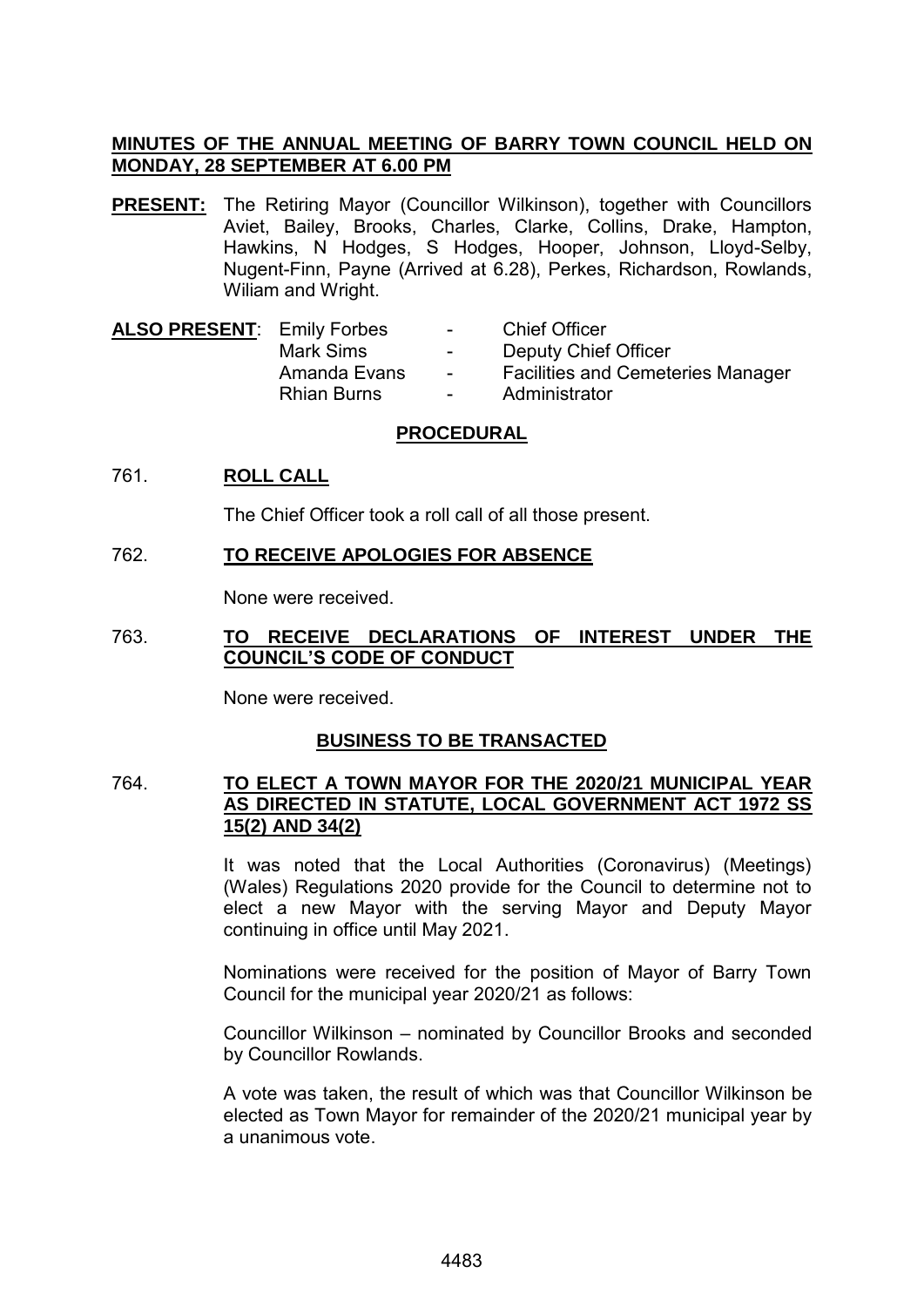**RESOLVED: That Councillor Wilkinson be elected as Town Mayor for remainder of the 2020/21 municipal year by a unanimous vote.**

## 765. **TO ELECT A DEPUTY TOWN MAYOR FOR THE 2020/21 MUNICIPAL YEAR**

It was noted that the Local Authorities (Coronavirus) (Meetings) (Wales) Regulations 2020 provide for the Council to determine not to elect a new Mayor with the serving Mayor and Deputy Mayor continuing in office until May 2021.

Nominations were received for the position of Deputy Town Mayor of Barry Town Council for the municipal year 2020/21 as follows:-

Councillor Clarke – nominated by Councillor S Hodges and seconded by Councillor Johnson.

Councillor Rowlands – nominated by Councillor Bailey and seconded by Councillor Charles.

A vote was taken, the result of which was that Councillor Clarke be elected as Deputy Town Mayor for the 2020/21 municipal year by a majority vote of 15 to 6.

**RESOLVED: That Councillor Clarke be elected as Deputy Town Mayor for the 2020/21 municipal year by a majority vote of 15 to 6.**

## 766. **TO RECEIVE THE NEWLY ELECTED TOWN MAYOR'S DECLARATION OF ACCEPTANCE OF OFFICE**

The newly elected Deputy Town Mayor made his Declaration of Acceptance to the Office of Deputy Town Mayor, in the presence of the Chief Officer.

## 767. **WELL-BEING OF FUTURE GENERATIONS (WALES) ACT 2015**

It was noted that this Act sets out the requirement for a public body to act in a manner which seeks to ensure **that the needs of the present are met without compromising the ability of future generations to meet their own needs.**

In order to act in that manner, a public body must take account of the following things:

- (a) the importance of balancing short term needs with the need to safeguard the ability to meet long term needs, especially where things done to meet short term needs may have detrimental long term effect;
- (b) the need to take an integrated approach, by considering how—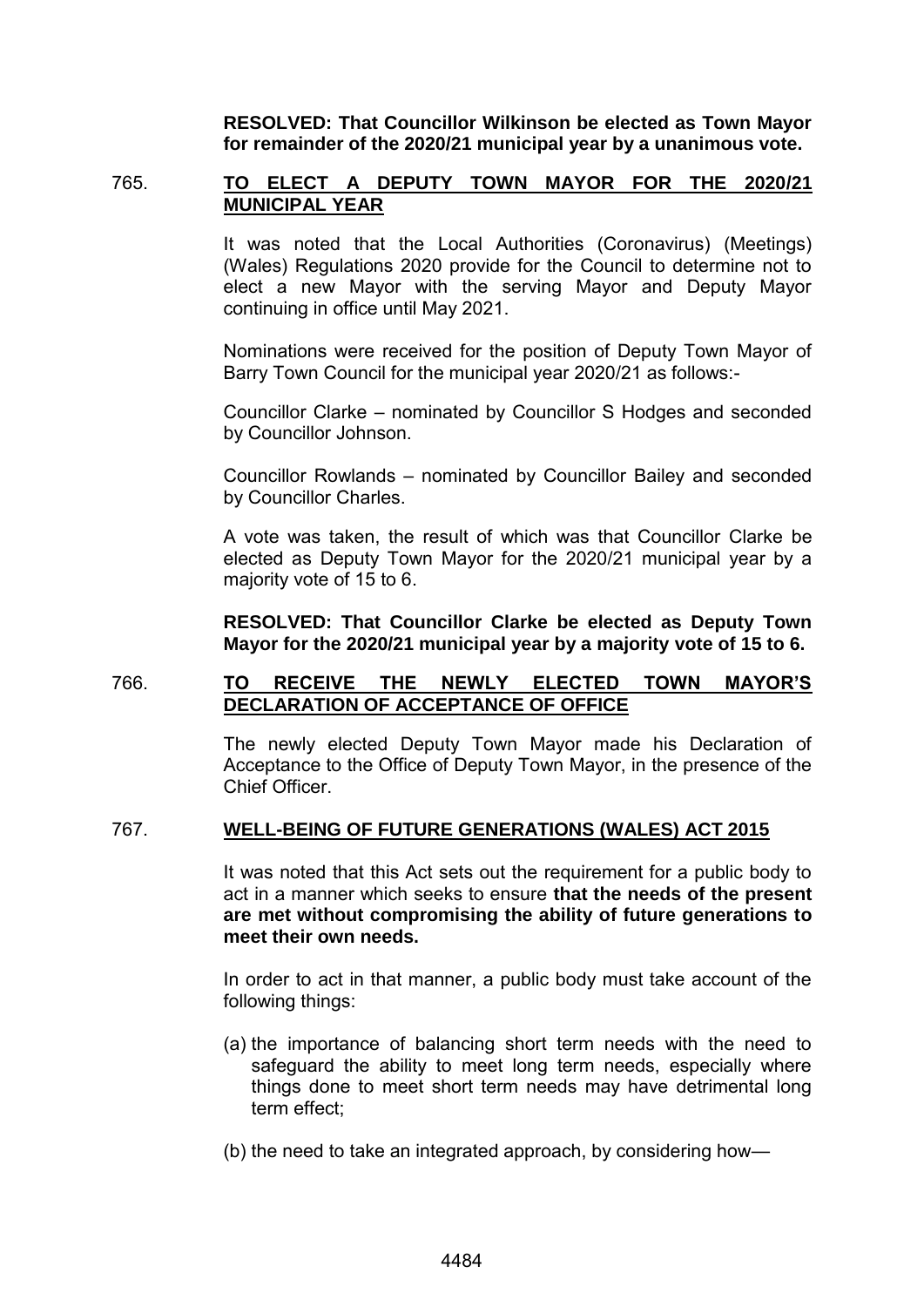(i) the body's well-being objectives may impact upon each of the wellbeing goals;

(ii) the body's well-being objectives impact upon each other or upon other public bodies' objectives, in particular where steps taken by the body may contribute to meeting one objective but may be detrimental to meeting another;

(c) the importance of involving other persons with an interest in achieving the well-being goals and of ensuring those persons reflect the diversity of the population of the part of Wales in relation to which the body exercises functions;

(d) how acting in collaboration with any other person (or how different parts of the body acting together) could assist the body to meet its wellbeing objectives, or assist another body to meet its objectives;

(e) how deploying resources to prevent problems occurring or getting worse may contribute to meeting the body's well-being objectives, or another body's objectives.

**RESOLVED: That the Well-being of Future Generations (Wales) Act 2015 be noted.**

## 678. **TO APPROVE AND SIGN THE MINUTES OF FULL COUNCIL HELD ON 29 JULY 2020 AS A CORRECT RECORD**

**RESOLVED: That the minutes of the meeting of Full Council held on 29 July 2020 are approved and signed as a correct record.**

679. **TO CONSIDER QUESTIONS FROM COUNCILLORS (STANDING ORDER 3(E) REFERS)**

None were received.

#### 680. **TO CONSIDER QUESTIONS/COMMENTS FROM MEMBERS OF THE PUBLIC (STANDING ORDER 3(F) REFERS)**

None were received.

#### 681. **TO CONSIDER MOTIONS SUBMITTED BY COUNCILLORS**

None were received.

#### 682. **TO RECEIVE COMMUNICATIONS FROM THE MAYOR**

The Mayor advised that she had attended a small service to commemorate the 75<sup>th</sup> anniversary of the Battle of Britain and laid a wreath at the cenotaph. She noted that she planned to write a press release to raise awareness amongst members of the public on the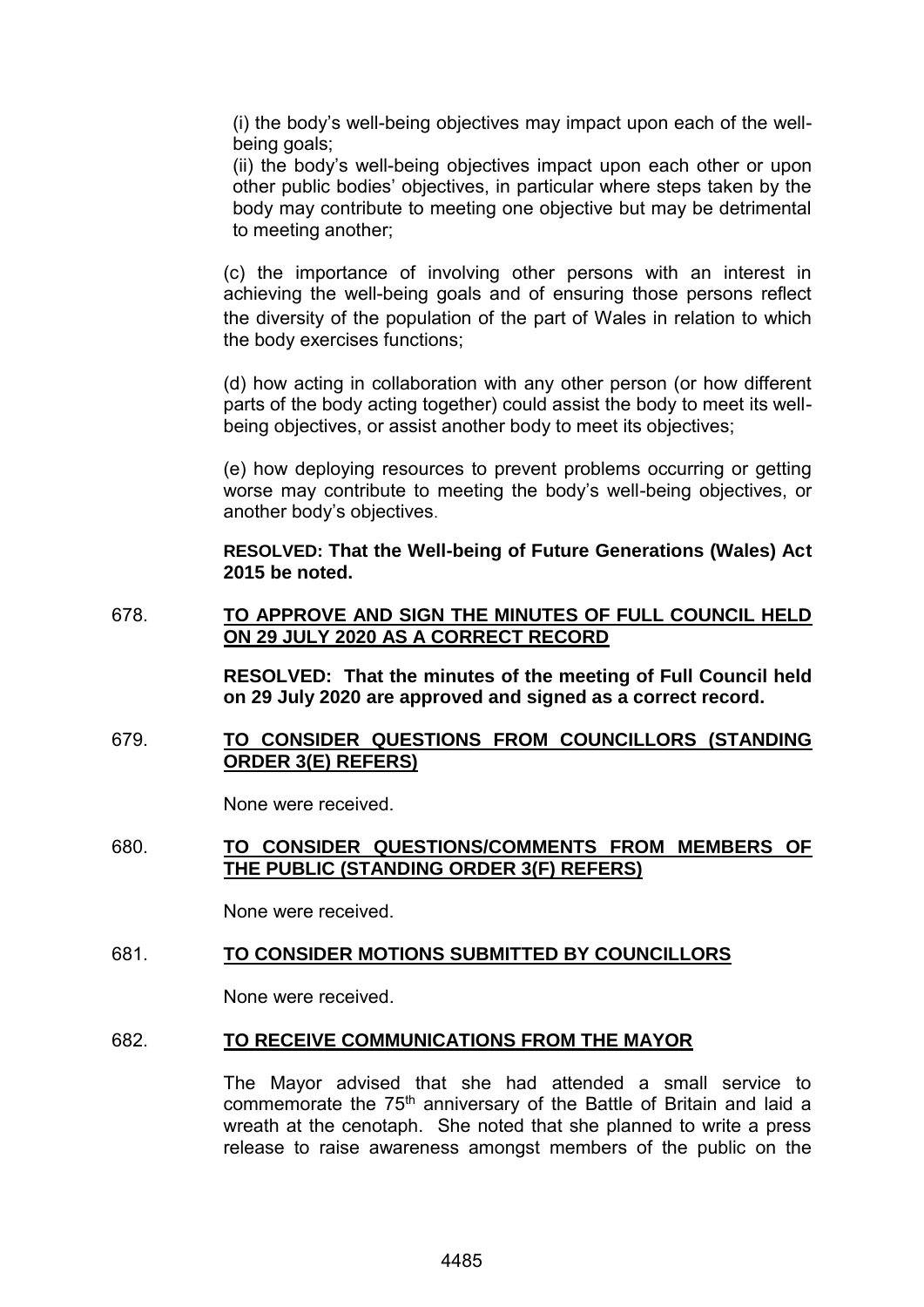activities of this Council and what was being done to support the local community.

**RESOLVED: That communications from the Mayor be received and noted.**

683. **TO RECEIVE AND NOTE THE MINUTES OF THE PLANNING COMMITTEE'S MEETINGS HELD ON 28 JULY AND 8 SEPTEMBER 2020 AND TO CONSIDER ANY RECOMMENDATIONS CONTAINED THEREIN**

> **RESOLVED: That the minutes of the Planning Committee's meetings held on 28 July and 8 September 2020 are approved and signed as a correct record.**

684. **TO RECEIVE AND NOTE THE MINUTES OF THE SUSTAINABLE BARRY WORKING GROUP'S MEETINGS HELD ON 7 SEPTEMBER 2020 AND TO CONSIDER ANY RECOMMENDATIONS CONTAINED THEREIN**

> It was noted that the meeting of the Sustainable Barry Working Group held on 7 September 2020 was inquorate.

## **GOVERNANCE**

#### *APPOINTMENT OF ROLES AND COMMITTEE MEMBERSHIP*

685. **TO ELECT A LEADER OF THE COUNCIL FOR 2020/21 NOTING THAT AS THERE IS NO OVERALL MAJORITY PARTY THE LEADER OF THE COUNCIL WILL BE ELECTED BY THE COUNCIL IN ACCORDANCE WITH STANDING ORDER 33(1)(B)**

> Members were asked to elect a Leader noting that as there was no overall majority party that the Leader of the Council will be elected by the Council in accordance with Standing Order 33 (1)(b).

> Councillor Brooks was nominated by Councillor Drake and seconded by Councillor Lloyd-Selby. A vote was taken, the result of which was that Councillor Brooks be elected as Leader of the Council for remainder of the 2020/21 municipal year by a unanimous vote.

> **RESOLVED: That Councillor Brooks be elected as Leader of the Council for the 2020/21 municipal year.**

686. **TO APPOINT THE FOLLOWING COUNCIL COMMITTEES FOR THE ENSUING MINICIPAL YEAR AND APPROVE THEIR TERMS OF REFERENCE**

> Members felt that it would be useful to have continuity of Committee membership for the remainder of the 2020/21 municipal year and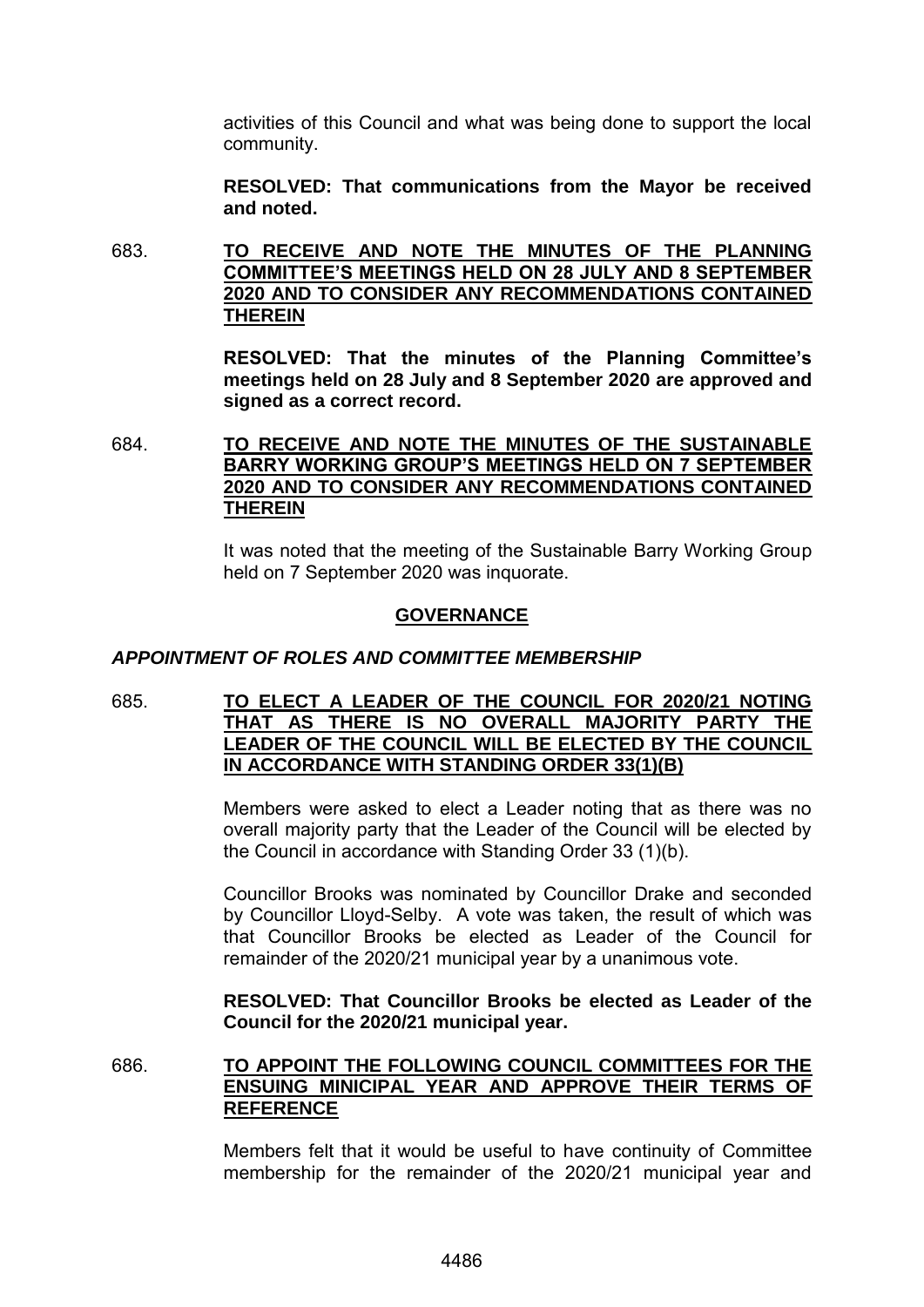agreed that Committee membership should remain the same as 2019/20. Committee membership was therefore agreed as follows:

# **1. To appoint to the Council's Standing Committees**

## **a. Finance, Policy & General Purposes**

Councillors Brooks, Drake, Hampton, N Hodges, S Hodges, Lloyd-Selby and Rowlands.

## **b. Halls, Cemeteries & Community Facilities**

Councillors Aviet, Clarke, N Hodges, Johnson, Nugent-Finn, Richardson and Rowlands.

# **c. Personnel**

Councillors Charles, Clarke, Payne, Perkes, Wiliam, Wilkinson and Wright.

# **d. Planning**

Councillors Aviet (Gibbonsdown), Bailey (Dyfan), Collins (Castleland), Charles (Illtyd), Hawkins (Gibbonsdown), S Hodges (Baruc), Payne (Cadoc) and Perkes (Court).

## **2. To appoint to Working Parties and non-standing committees**

## **a. Memorial Hall & Theatre Working Party**

Councillors Aviet, Brooks, Charles, Clarke, Drake, S Hodges, and Wiliam.

## **b. Fairtrade Advisory Committee**

Councillors Hampton, Hawkins, S Hodges, Johnson, Lloyd-Selby, Richardson and Wright.

(Noting that members of the public with voting rights are permitted for the Fairtrade Advisory Committee.)

# **c. Local Investment Committee**

Councillors Bailey, Brooks, N Hodges, S Hodges, Hooper, Lloyd-Selby and Nugent-Finn.

# **d. Reshaping of Services Working Party**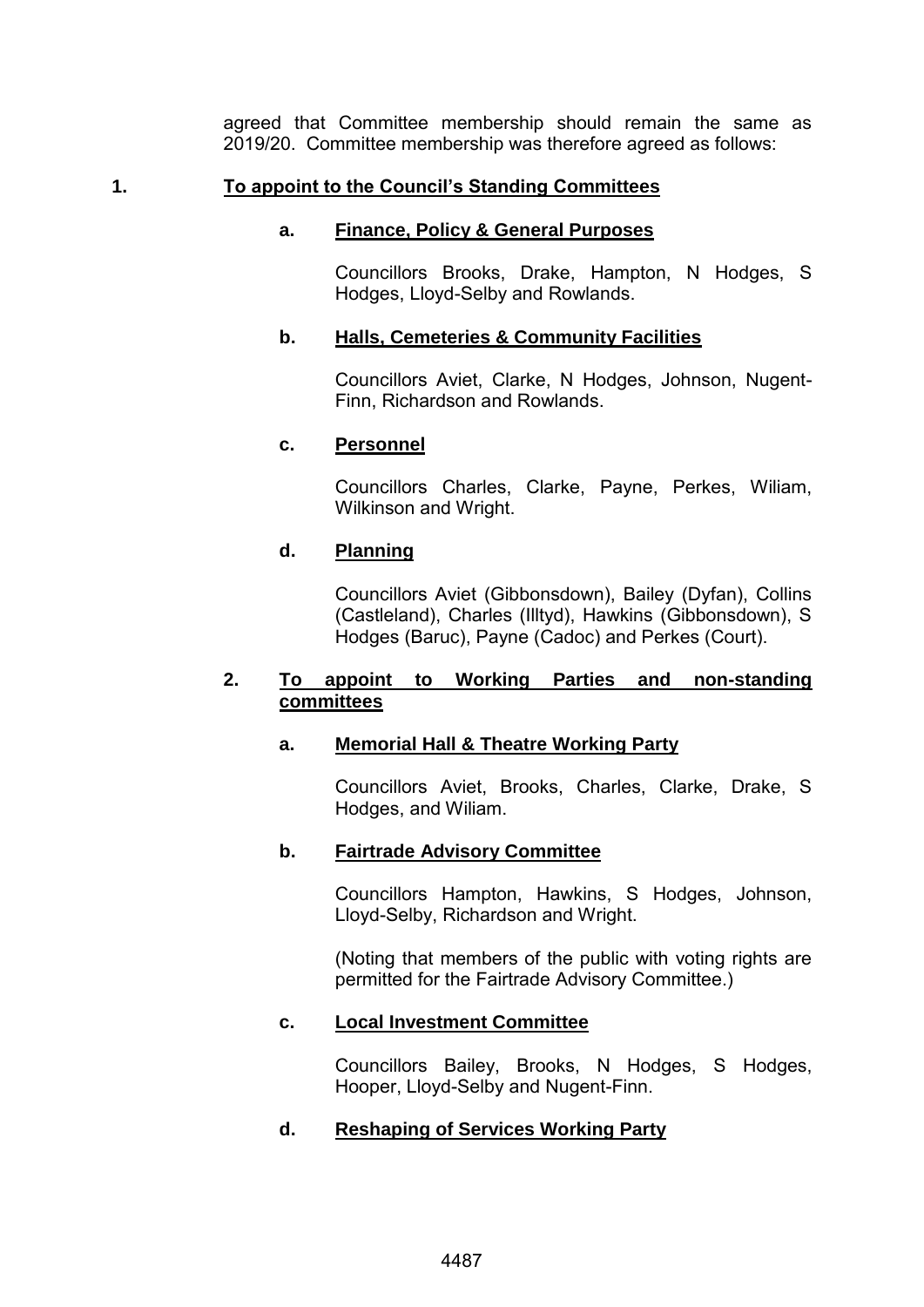Councillors Hawkins, S Hodges, Johnson, Lloyd-Selby, Nugent-Finn, Richardson and Rowlands.

## **e. Shop Local Barry Advisory Committee**

Councillors Collins, Hampton, Hawkins, S Hodges, Payne, Perkes and Wright.

(Noting that members of the public with voting rights are permitted for the Shop Local Advisory Committee)

# **f. Welsh Language Working Party**

Councillors Payne, Rowlands and Wiliam.

# **g. Working Party to Consider Consultations Received**

Councillors Charles, Clarke, Drake, N Hodges and Wilkinson.

# **h. Innovation Working Party**

Councillors Bailey, Brooks, Drake and N Hodges.

## **i. Sustainable Barry Working Party**

Councillors Clarke, Drake, S Hodges, Lloyd-Selby, Payne, Rowlands and Wright

## **RESOLVED:**

- 1. **That the above members be appointed to Committees for the ensuing municipal year as per Standing Order 4(g) appendix 1.**
- 2. **That the Terms of Reference for each Committee be approved.**

## 687. **TO ELECT THE CHAIRPERSONS AND VICE-CHAIRPERSONS OF THE STANDING COMMITTEES LISTED ABOVE**

Members felt that it would be useful to have continuity of Chairpersons and Vice-Chairpersons for the remainder of the 2020/21 municipal year and agreed that these positions should remain the same as 2019/20. Chairpersons and Vice-Chairpersons were therefore agreed as follows:

## **Finance Policy & General Purposes**

Councillor Brooks was nominated as Chairperson of the Finance, Policy & General Purposes Committee.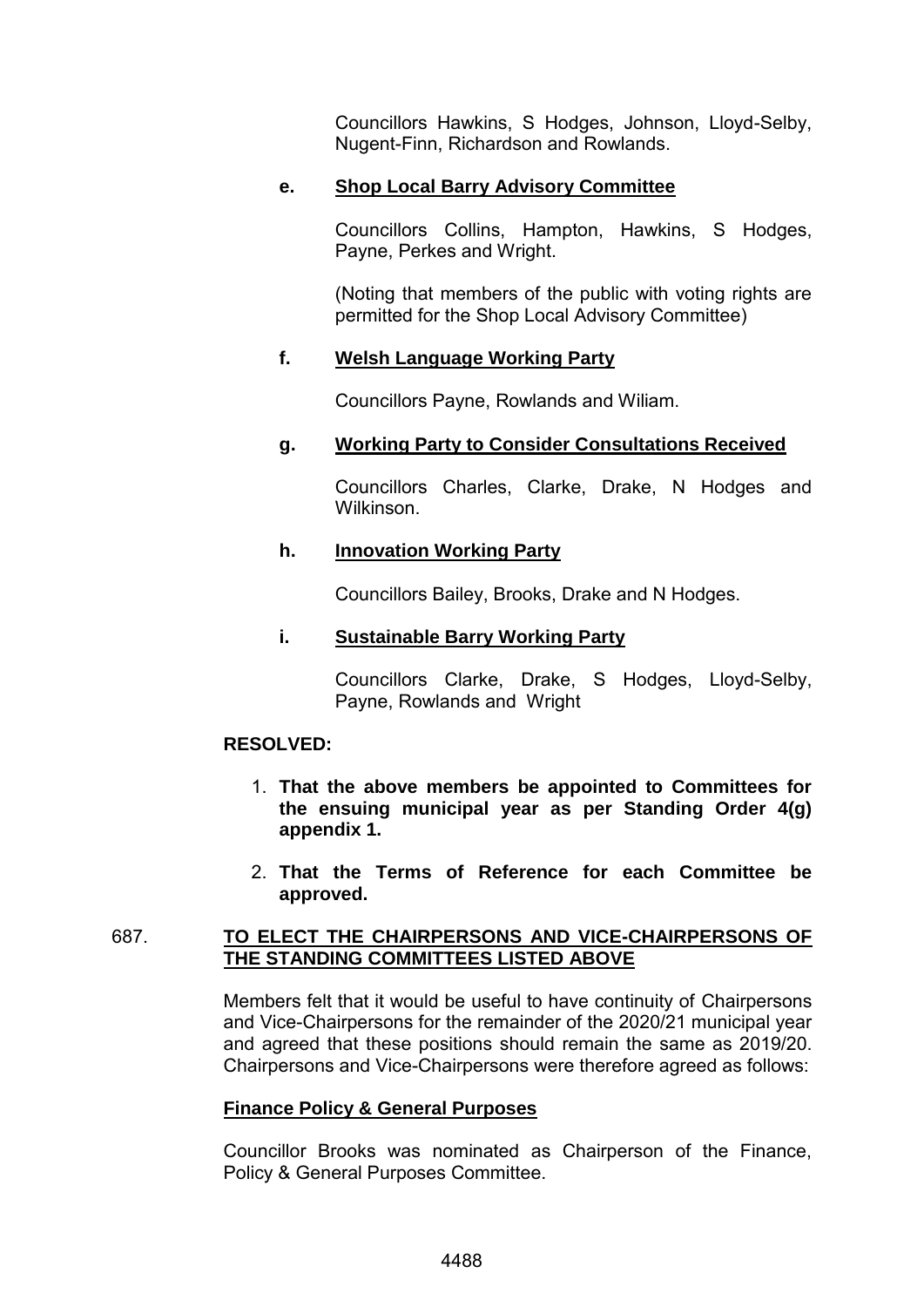## **RESOLVED: That Councillor Brooks be elected Chairperson of the Finance, Policy & General Purposes Committee for the municipal year of 2020/21.**

Councillor Lloyd-Selby was nominated as Vice-Chairperson of the Finance, Policy & General Purposes Committee.

**RESOLVED: That Councillor Lloyd-Selby be elected Vice-Chairperson of the Finance, Policy & General Purposes Committee for the municipal year of 2020/21.**

#### **Halls, Cemeteries & Community Facilities**

Councillor N Hodges was nominated as Chairperson of the Halls, Cemeteries & Community Facilities Committee.

## **RESOLVED: That Councillor N Hodges be elected as Chair of the Halls, Cemeteries & Community Facilities Committee for the municipal year of 2020/21.**

Councillor Richardson was nominated as Vice-Chairperson of the Halls, Cemeteries & Community Facilities Committee.

## **RESOLVED: That Councillor Richardson be elected as Vice-Chairperson of the Halls, Cemeteries & Community Facilities Committee for the municipal year of 2020/21.**

#### **Personnel**

Councillor Charles was nominated as Chairperson of the Personnel Committee for the municipal year of 2020/21.

## **RESOLVED that Councillor Charles be elected as Chair of the Personnel Committee for the municipal year of 2020/21.**

Councillor Payne was nominated as Vice-Chairperson of the Personnel Committee by Councillor Perkes and seconded by Councillor Charles.

#### **RESOLVED that Councillor Payne be elected as Vice-Chairperson of the Personnel Committee for the municipal year of 2020/21.**

#### **Planning**

Councillor Hawkins was nominated as Chairperson of the Planning **Committee.** 

**RESOLVED that Councillor Hawkins be elected as Chairperson of the Planning Committee for the municipal year of 2020/21.**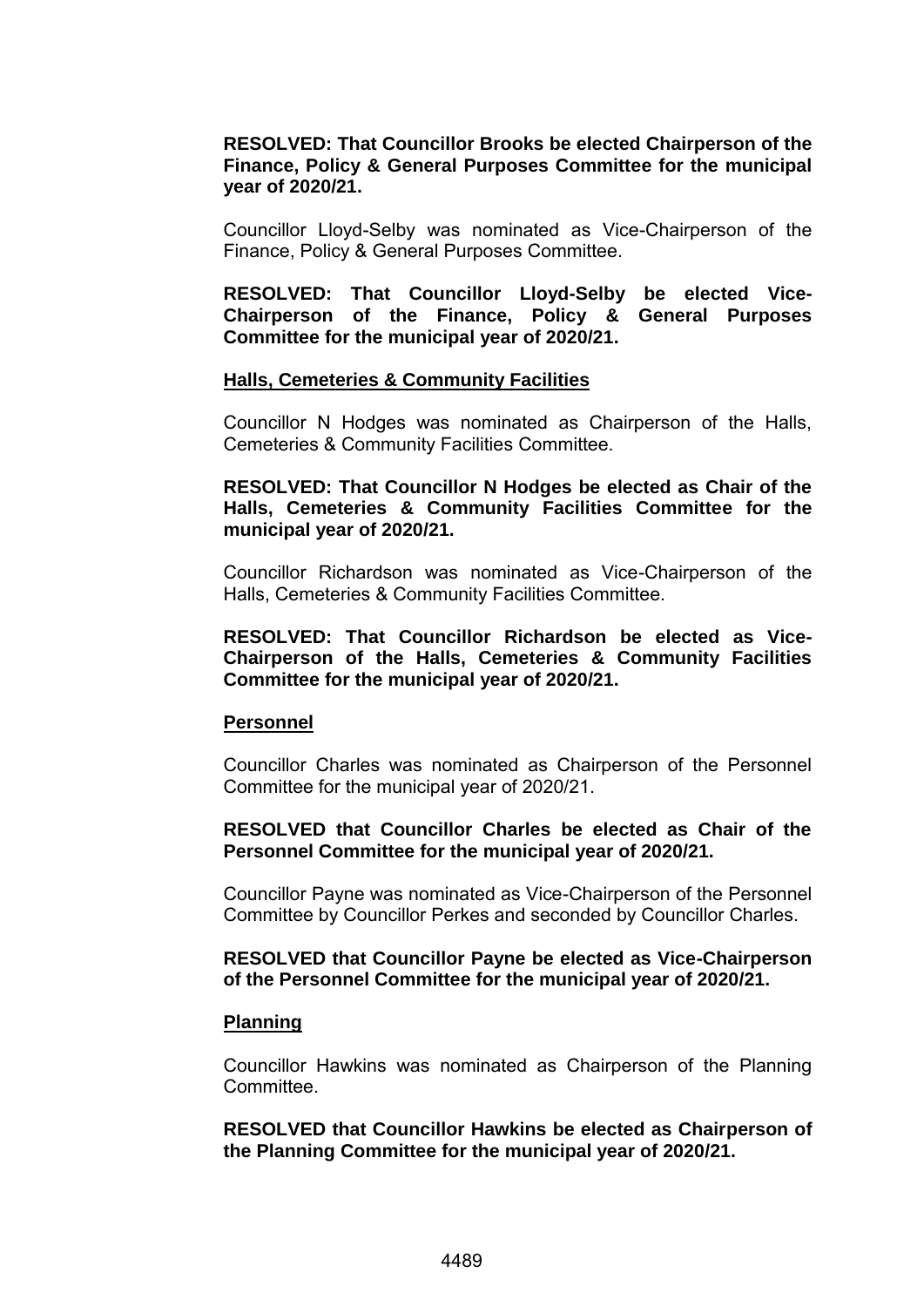Councillor Perkes was nominated as Vice-Chairperson of the Planning Committee.

**RESOLVED that Councillor Perkes be elected as Vice-Chairperson of the Planning Committee for the municipal year of 2020/21.**

**It was also RESOLVED that Chairs of all Working Parties and Non-Standing Committees would remain as per 2019/20 positions for continuity and consistency.**

#### 688. **TO APPOINT REPRESENTATIVES ON OUTSIDE BODIES**

Members felt that it would be useful to have continuity of representation on outside bodies for the remainder of the 2020/21 municipal year and agreed that these positions should remain the same as 2019/20. Representatives on outside bodies were therefore agreed as follows:

#### **Barry YMCA**

Councillor Hawkins Councillor Payne

## **Barry Youth Council (when active)**

Councillor Wilkinson (Town Mayor) Councillor Payne (Representative) Councillor Johnson (Substitute)

## **Gibbonsdown Children's Centre**

Councillor Wilkinson (Town Mayor) Councillor Clarke Councillor Perkes

## **Society of Local Council Clerks - Larger Local Council Forum**

Councillor Wilkinson (Town Mayor)

#### **One Voice Wales**

Councillor S Hodges (Representative) Councillor Brooks (Representative) Councillor Rowlands (Substitute)

**One Voice Wales - Larger Local Councils Meeting** Councillor Hawkins

#### **Public Services Board Workshops/Events**

Councillor Lloyd-Selby (Representative) Councillor S Hodges (Substitute)

#### **Barry Sense of Place Board**

Councillor S Hodges (Representative) Councillor Payne (Substitute)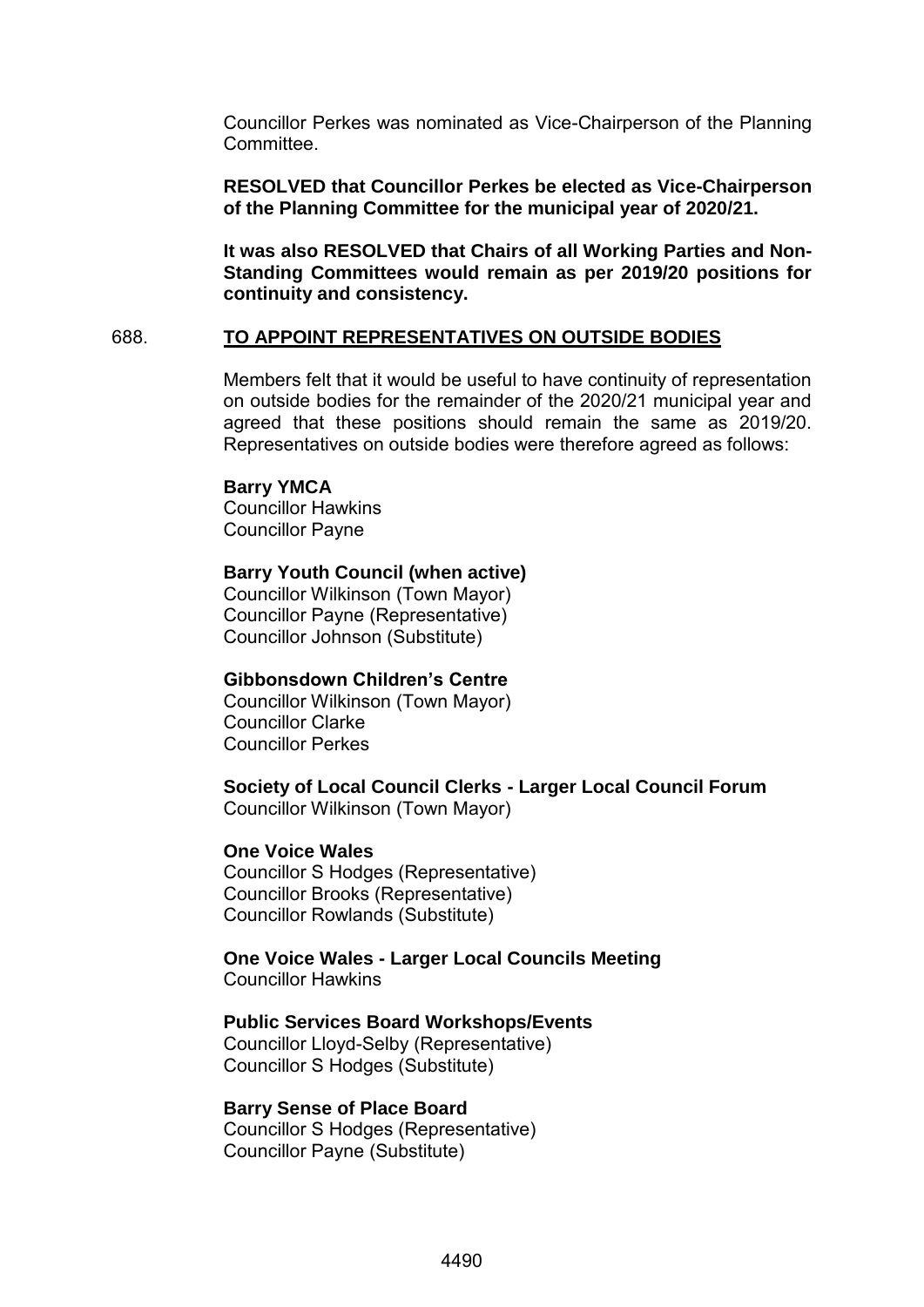## **Town Centre Forum**

Councillor Hooper (Representative) Councillor Payne (Substitute)

## **Glamorgan Voluntary Service Network**

Councillor Wilkinson (Town Mayor)

## **Vale of Glamorgan Biodiversity Partnership**

Councillor N Hodges (Chair of Halls, Cemeteries & Community Facilities Committee) Councillor Richardson (Vice-chairperson of Halls, Cemeteries & Community Facilities Committee)

**Vale of Glamorgan Destination Management Partnership** Councillor N Hodges (Representative)

**Vale of Glamorgan Community Liaison Committee** Councillor S Hodges (Representative)

Councillor Perkes (Substitute)

**Vale of Glamorgan Project Board (Cemetery Approach)** Councillor N Hodges (Chair of Halls, Cemeteries & Community Facilities Committee)

## **RESOLVED:**

- 1. **That the above appointments be agreed**
- 2. **That letters are sent to each organisation to notify them of the Council's representatives and request that future notifications of meetings be forwarded to the relevant representative(s) and the Chief Officer.**

## 689. **SCHEDULE OF TOWN MEETINGS FOR 2020/21**

Members were requested to consider the schedule of Town Council meetings for 2019/20. The Chief Officer noted that in preparation of these, there were a number of clashes with Vale of Glamorgan Council meetings this year. Members suggested amendments and additions to the schedule of meetings.

#### **RESOLVED:**

- **1. That the Schedule of Town Council meetings for 2020/21 be amended to avoid those clashes noted with Vale of Glamorgan Council meetings.**
- **2. That the amended Schedule of Town Council meetings for 2020/21 be circulated to all Members.**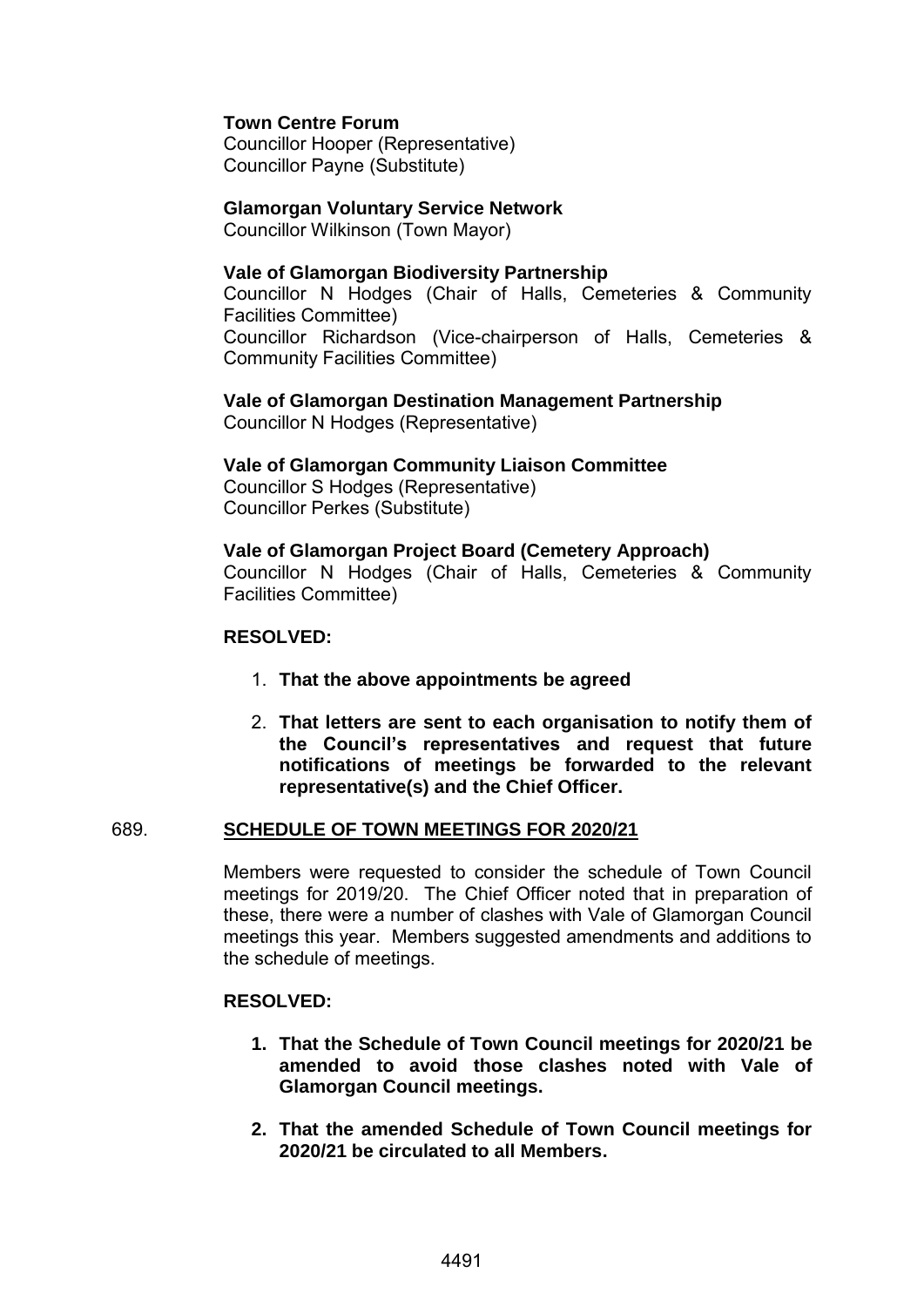**3. That the amended Schedule of Town Council meetings for 2020/21 be uploaded to the Town Council website for access by members of the public.**

690. **TO REVIEW AND ADOPT THE COUNCIL'S SCHEME OF DELEGATION 2020 NOTING A REQUIRED DECISION ON DELEGATED EXPENDITURE TO THE CHIEF OFFICER (TOWN CLERK)**

> Members received the Council's Scheme of Delegation. The Chief Officer requested that the emergency expenditure outside of the agreed budget that she was able to authorise be increased from £3,000 to £5,000. She advised that this would take into account emergency planning requirements and enable swifter action.

## **RESOLVED:**

- **1. That the emergency expenditure that could be authorised by the Chief Officer be increased from £3,000 to £5,000.**
- **2. That the Council's Scheme of Delegation be noted and readopted.**

## 691. **TO CONFIRM THE COUNCIL'S CHEQUE SIGNATORIES FOR 2020/21**

Members were requested to determine the Council's cheque signatories for 2020/21.

Councillor Brooks Councillor Charles Councillor N Hodges Councillor Hooper Councillor Perkes

| <b>Plus either</b> | <b>Emily Forbes</b> | $\overline{\phantom{0}}$ | <b>Chief Officer</b> |
|--------------------|---------------------|--------------------------|----------------------|
|                    | Mark Sims           | $\overline{\phantom{0}}$ | Deputy Chief Officer |

**RESOLVED: That the following are Council cheque signatories for 2019/20:-**

| Any two of         | <b>Councillor Brooks</b><br><b>Councillor Charles</b><br><b>Councillor N Hodges</b><br><b>Councillor Hooper</b><br><b>Councillor Perkes</b> |                                         |                                  |                                                     |
|--------------------|---------------------------------------------------------------------------------------------------------------------------------------------|-----------------------------------------|----------------------------------|-----------------------------------------------------|
| <b>Plus either</b> | or                                                                                                                                          | <b>Emily Forbes</b><br><b>Mark Sims</b> | $\blacksquare$<br>$\blacksquare$ | <b>Chief Officer</b><br><b>Deputy Chief Officer</b> |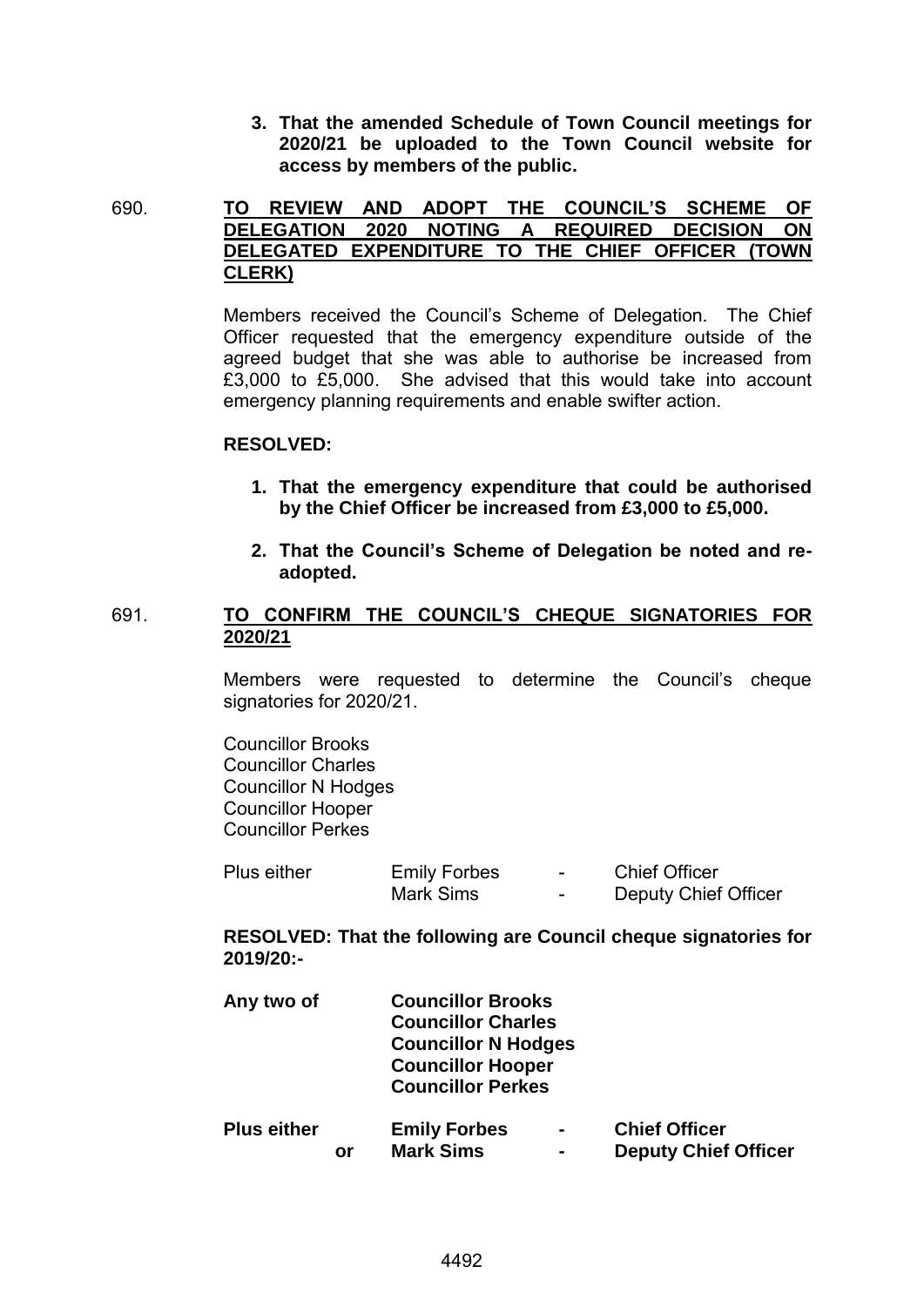## 692. **TO CONFIRM THE COUNCIL'S CHEQUE SIGNATORIES FOR**

Members were requested to determine the cheque signatories for the Mayor's Charity Account for 2020/21.

Councillor Wilkinson (Town Mayor)

Plus either or:- Emily Forbes (Chief Officer) Mark Sims (Deputy Chief Officer)

**RESOLVED: That the following are cheque signatories for the Mayor's Charity Account for the ensuing municipal year:-**

**Councillor Wilkinson (Town Mayor)**

**Plus either Emily Forbes (Chief Officer) or Mark Sims (Deputy Chief Officer)**

Councillor Payne joined the meeting.

## 693. **TO RE-ADOPT THE TOWN COUNCIL'S CIVIC PROTOCOL**

**RESOLVED: That the Town Council's Civic Protocol be approved and re-adopted.**

## 694. **TO RECEIVE AND APPROVE THE TOWN COUNCIL'S RISK REGISTER**

Members were provided with a report containing the Town Council's Risk Assessments Register. The Chief Officer noted that the key additions were risk assessments relating to Covid-19.

**RESOLVED: That the Town Council's Risk Assessment Register be received and approved.**

## 695. **TO RECEIVE INTERNAL AUDIT REPORTS 2019/20 (SECOND INTERIM) AND (FINAL REPORT)**

Members were advised that Auditing Solutions Ltd undertook their second visit for 2019/20 on 21 January 2020 providing their report prior to the March lockdown. They completed the internal audit work for 2019/20 remotely during June 2020 and 'signed off' the Annual Return that was presented to the Council's meeting on 29 July 2020.

A copy of the internal auditor's reports for 2019/20 (Second Interim) and (Final Report) was attached for consideration. The reports provide a summary of the work undertaken on the three visits and based on the work completed the internal auditor has concluded that the Council continues to maintain adequate and effective internal control arrangements.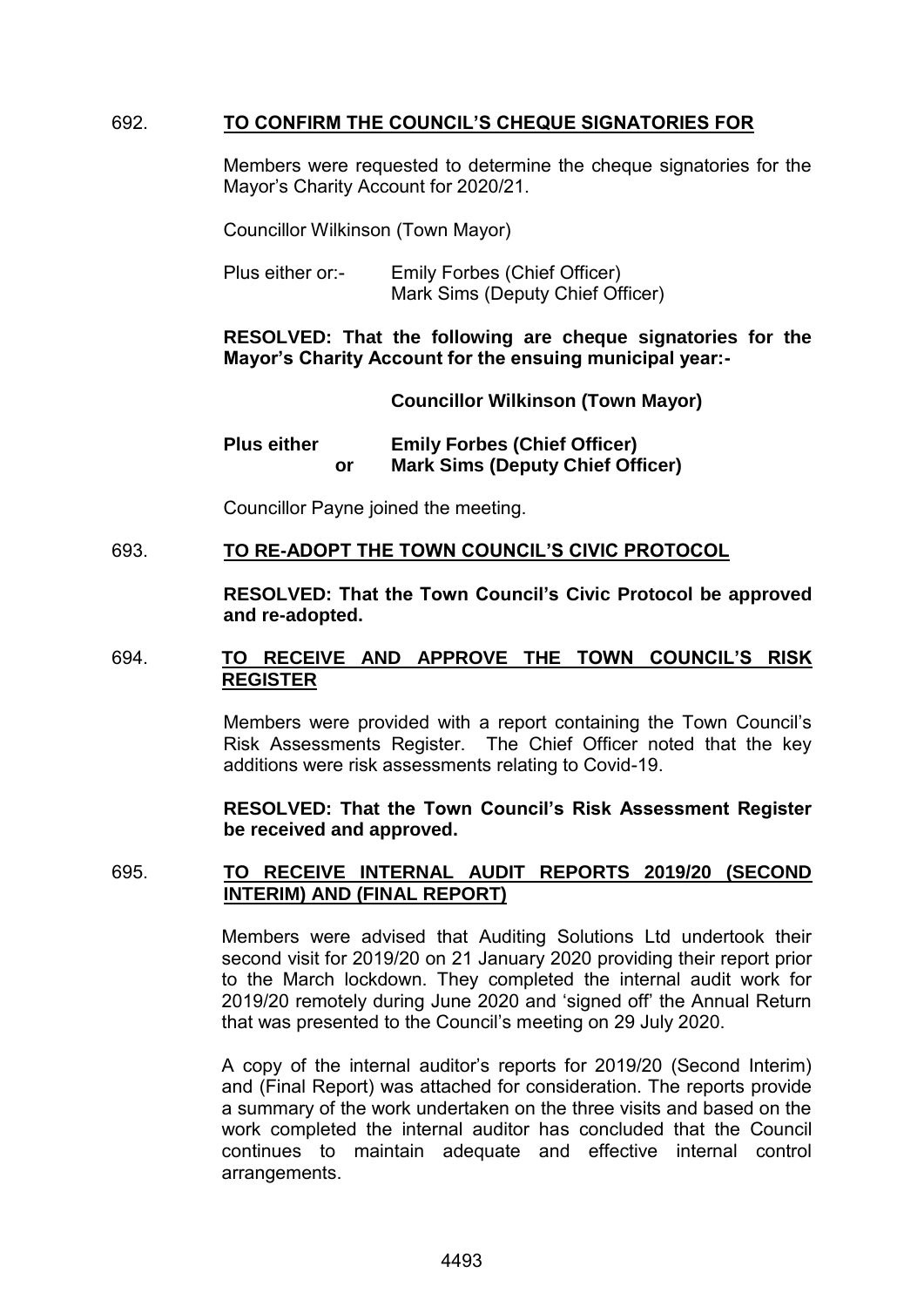#### **RESOLVED:**

- **1. That the internal audit reports 2019/20 (Second Interim) and (Final Report) be received and noted.**
- **2. That Auditing Solutions Ltd be reappointed as internal auditor for 2020/21.**

## **POLICIES**

696. **TO REVIEW AND ADOPT THE TOWN COUNCIL'S STAFF HANDBOOK – NOTING UPDATED POLICIES WHICH HAVE BEEN AGREED BY FINANCE, POLICY & GENERAL PURPOSES COMMITTEE AND THE UNIONS THROUGHOUT THE YEAR**

Members were asked to consider the Town Council's Staff Handbook.

## **RESOLVED: That the Staff Handbook be noted and adopted.**

# **STRATEGY**

## 697. **TO REVIEW A REPORT ON THE COUNCIL'S COVID-19 FUTURE STRATEGY AND CONSIDER ITS APPROACH**

Members received a draft future strategy for dealing with the continuing and possibly worsening impact of Covid-19 /Coronavirus on the Council's operations and to plan for a local or further national lockdown.

Members felt that a staff presence should be maintained in the office. The Chief Officer advised that she would consult with staff members on how this could be done safely.

Members of the Planning Committee agreed that whilst it would be appropriate for some planning applications to be decided by the Planning Officer under the scheme of delegation, that any potentially contentious applications should still be subject to committee discussion.

**Resolved: That recommendations for arrangements and actions to be put in place from 1 October 2020 to 1 January 2021 and to be monitored and reviewed on an ongoing basis.**

697. **TO RECEIVE AND NOTE THE TOWN COUNCIL'S CURRENT CORPORATE PLAN 2017/22 AND TO RE-PRIORITISE OBJECTIVES PARTICULARLY RELATING TO THE IMPACT OF COVID-19/CORONAVIRUS. NOTING THAT OFFICERS RECOMMEND THAT THE COUNCIL FOCUSES ON A LIMITED**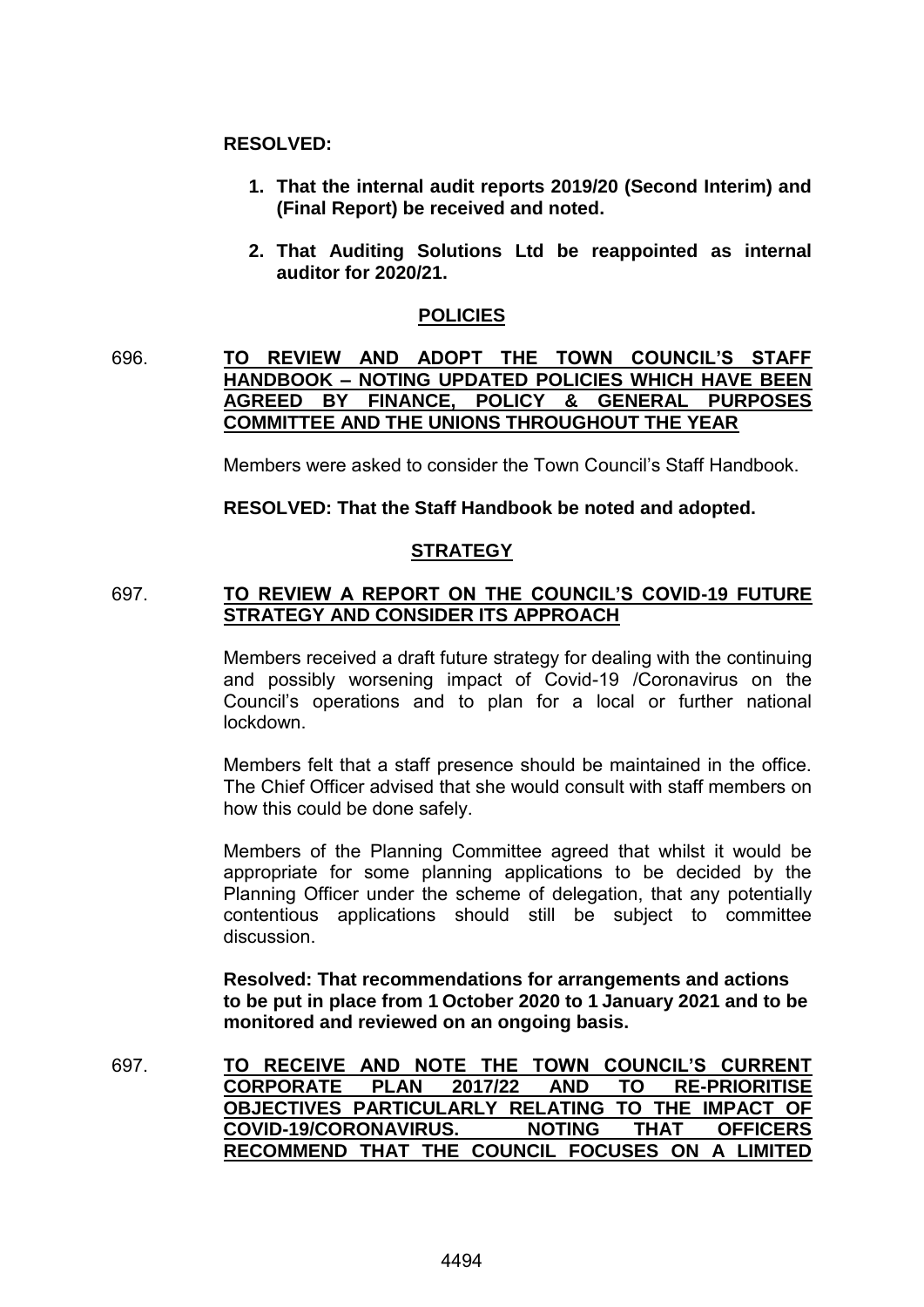# **NUMBER OF OUTCOMES FOR THE REMAINDER OF THE MUNICIPAL YEAR (TO MAY 2021)**

The Chief Officer noted that the priority of Barry Town Council's work in recent months had been in supporting the well-being goals of 'A Resilient Barry' and 'A Sustainable Barry'. She suggested that the workstreams initiated by the Sustainable Barry Working Group remain the focus of the Council's work for the remainder of the municipal year.

Members agreed with this suggestion and highlighted the need for the public to be made aware of the work carried out by this Council to support the community.

Members requested that the discussion also cover agenda item 30 (TO RECEIVE AND NOTE THE TOWN COUNCIL'S CURRENT AGREED COMMUNITY ENGAGEMENT STRATEGY 2017/22 AND AGREE OFFICER'S RECOMMENDATION THAT A WORKSHOP IS HELD WITH COUNCILLORS TO UPDATE AND REFRESH ITS ACTION PLAN IN ORDER TO REALIGN PRIORITIES WITH THE COUNCIL'S ABILITY TO ENGAGE IN THE CURRENT CLIMATE).

Members agreed with this suggestion and highlighted the need for the public to be made aware of the work carried out by this Council to support the community.

Councillor Clarke requested that additional meetings of the Sustainable Barry Working Group be added to the schedule of meetings as there is a lot of work for this Group to take forward.

Councillor Payne noted that a shift away from physical events and engagement was required with more of a focus on digital inclusion.

#### **RESOLVED:**

- **1. That the work streams initiated by the Sustainable Barry Working Group remain the focus of this Council's work for the remained of the 2020/21 municipal year and that the Chief Officer take these priorities to the Sustainable Barry Working Party for action areas to be considered**
- **2. That additional meetings of the Sustainable Barry Working Group be added to the Schedule of Meetings.**
- **3. That a workshop is held with Councillors to update and refresh it's action plan in order to realign priorities with the Council's ability to engage in the current climate.**

## 698. **TO RECEIVE AND AGREE THE SCHEDULE OF PAYMENTS**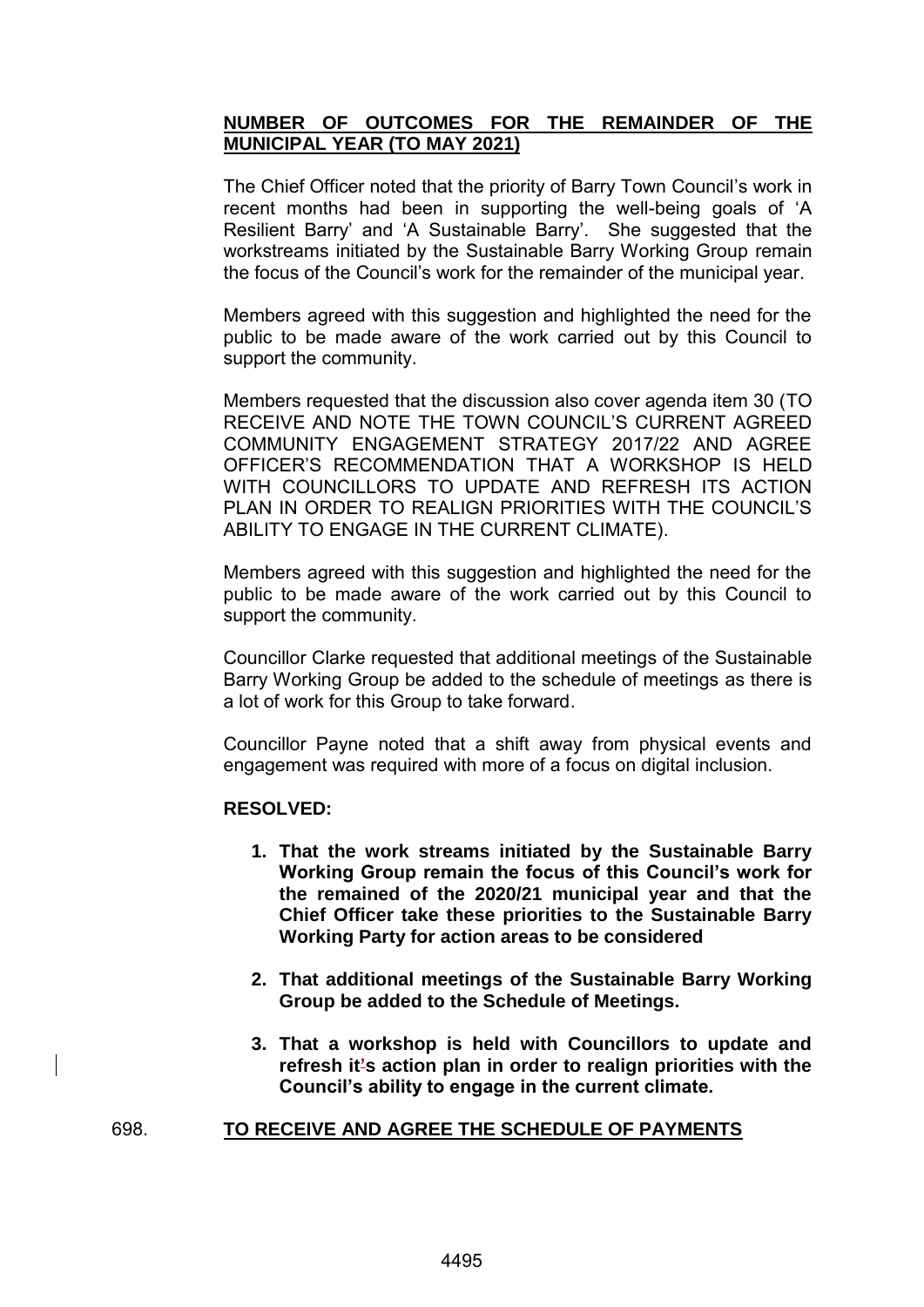Members received the schedule of payments for September 2020 for approval consisting of BACS payments, direct debits and cheque number 002973 in the amount of £50,628.98.

#### **RESOLVED:**

- **1. That the information set out above relating to salary payments for August and September 2020 inclusive, which has been certified and authorised by the appropriate officers in accordance with the requirements of Standing Order19(c), be received and noted;**
- **2. That the attached schedule of payments for September 2020 comprising BACS payments direct debits and cheque number 002973 in the amount of £50,628.98 be approved, subject to the relevant papers being in order.**

## 699. **BUDGET MONITORING REPORT TO 31 AUGUST 2020**

Members received information about the Council's income and expenditure in the 2020/21 financial year as at the end of August 2020.

**RESOLVED: That the budget monitoring report for August 2020, indicating actual income and expenditure up to the end of month five in the 2020/21 financial year be received, noting the projected overspend of £27,207 for 2020/21.**

## 700. **TO RECEIVE AND NOTE A COVID-19 RECOVERY FUND REPORT**

Members received an overview of how successful the Covid-19 Recovery Fund has been and an update on what has been allocated and what funds were remaining.

Councillor S Hodges noted that she felt the Covid-19 Recovery Fund had been very successful and that grants had been delivered to businesses and organisations quickly.

Councillor Brooks echoed Councillor S Hodges' remark and added that she had pleased to see a broad range of businesses and organisations applying for the fund.

She noted that she felt it would be beneficial to publicise the assistance given to these businesses and organisations.

The Chief Officer suggested reallocating the £10,000 budget set aside for the Fireworks Fiesta to the main Covid-19 Recovery Grants pot. Members agreed with this proposal and noted the total unallocated money remaining in the Covid-19 Recovery Fund was at a balance of £23,000 that should also be allocated to the main Covid-19 Recovery Grants pot. Council felt that £33,000 remaining in the Grants pot was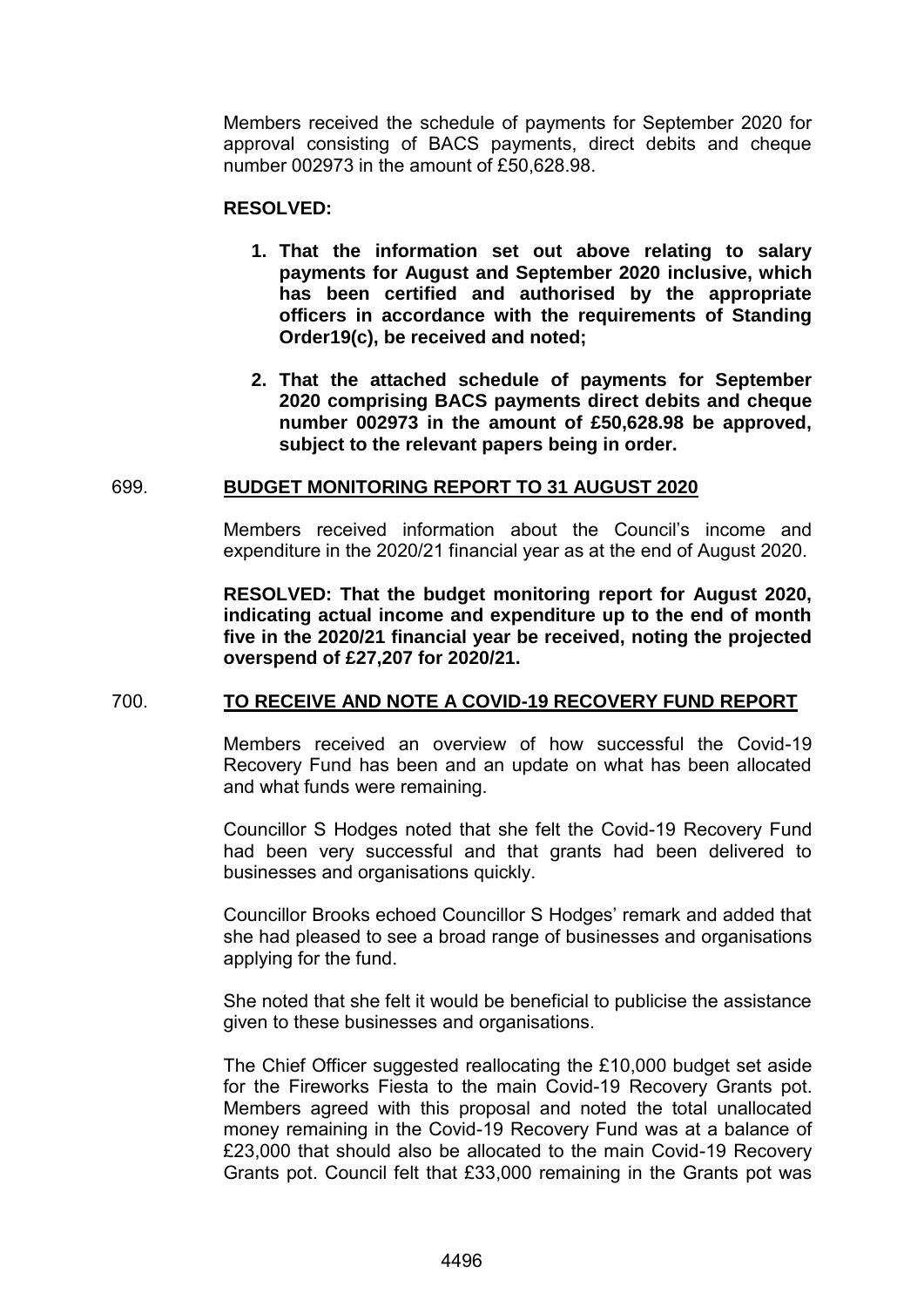sufficient for the following months and if this depleted quickly over the next few months then this would be reviewed at the meeting of Full Council in December 2020.

#### **RESOLVED:**

- **1. That £10,000 in the Covid-19 Recovery Fund is reallocated from the Fireworks Fiesta into Grants pot.**
- **2. That the unallocated balance of the Covid-19 Recovery Fund in the amount of £23,000 be allocated into the Grants pot.**
- **3. That the budget remaining in the Covid-19 Recovery Fund be reviewed at a meeting of Full Council in December 2020.**

#### 701. **ANNUAL UPDATE REPORT ON CEMETERIES AND FACILITIES**

Members were provided with an update on the Cemeteries and Facilities services and work programmes during 2019/20.

Councillor N Hodges noted that the report reflected how much work had been carried out at the cemetery during 2019/20.

Members thanked the Facilities and Cemeteries Manager and the Cemetery Team for their work.

Members noted that it would be useful for Full Council to have an annual report of the main work streams taking place across the Cemeteries and Facilities team.

**RESOLVED: That the update on Cemeteries and Facilities be received and noted and a report is prepared on an annual basis.**

702. **TO NOTE REPORTS FROM REPRESENTATIVES SERVING ON OUTSIDE BODIES ARE AVAILABLE FOR INSPECTION IN THE LEVER ARCH FILE KEPT IN THE MAIN OFFICE**

> **RESOLVED: That reports from representatives serving on Outside Bodies are available for inspection.**

## 703. **ANNUAL STAFF AND COUNCILLOR TRAINING REPORT**

Members received a report detailing the training taken between March 2019 and September 2020.

#### **RESOLVED: That the report be received and noted.**

## 704. **DATE OF NEXT MEETING**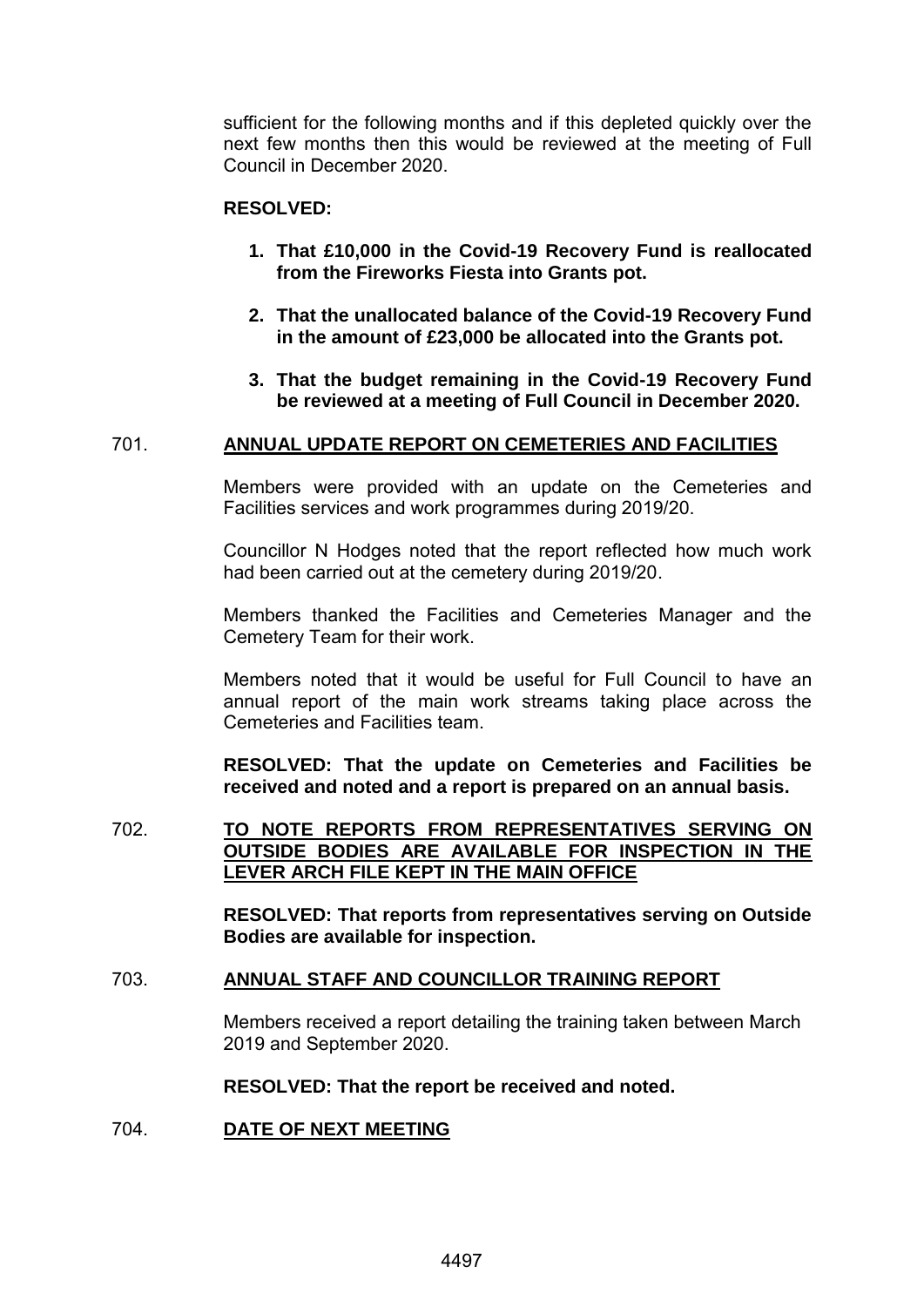**RESOLVED: That the next meeting of Full Council will be held on Tuesday, 8 December 2020 at 7 pm.**

#### 705. **EXCLUSION OF THE PRESS & PUBLIC**

**RESOLVED that in accordance with section 1 (2) of the Public Bodies (Admission to Meetings) Act 1960, in view of the confidential nature of the business about to be transacted, it is advisable in the public interest that the press and public are excluded from the remainder of the meeting.**

## 706. **TO RECEIVE AND NOTE THE MINUTES OF THE MEMORIAL HALL & THEATRE WORKING PARTY HELD ON 9 SEPTEMBER 2020 AND TO CONSIDER ANY RECOMMEDATIONS CONTAINED THEREIN**

Members discussed the proposals brought forward by the Memorial Hall & Theatre at the meeting, for the provision of the venue's possible programme. Members felt that a more creative approach to providing services was required and that the terms of the funding agreement were not currently being delivered.

Members requested that a meeting with all the Memorial Hall & Theatre's trustees present be arranged in order to discuss these concerns and put in place a way forward.

#### **RESOLVED:**

- **1. That the minutes of the meeting of the Memorial Hall & Theatre Working Party held on 9 September 2020 be received and noted.**
- **2. That the Chief Officer write to the Trustees of the Memorial Hall & Theatre's to request a meeting.**

#### 707. **TO RECEIVE CORRESPONDENCE FROM J.D. WETHERSPOON**

**RESOLVED: That the correspondence from J.D. Wetherspoon be received and noted.**

#### 708. **PUBLIC SERVICES OMBUDSMAN SUMMARY REPORT**

**RESOLVED: That the Public Services Ombudsman Summary Report be received and noted.**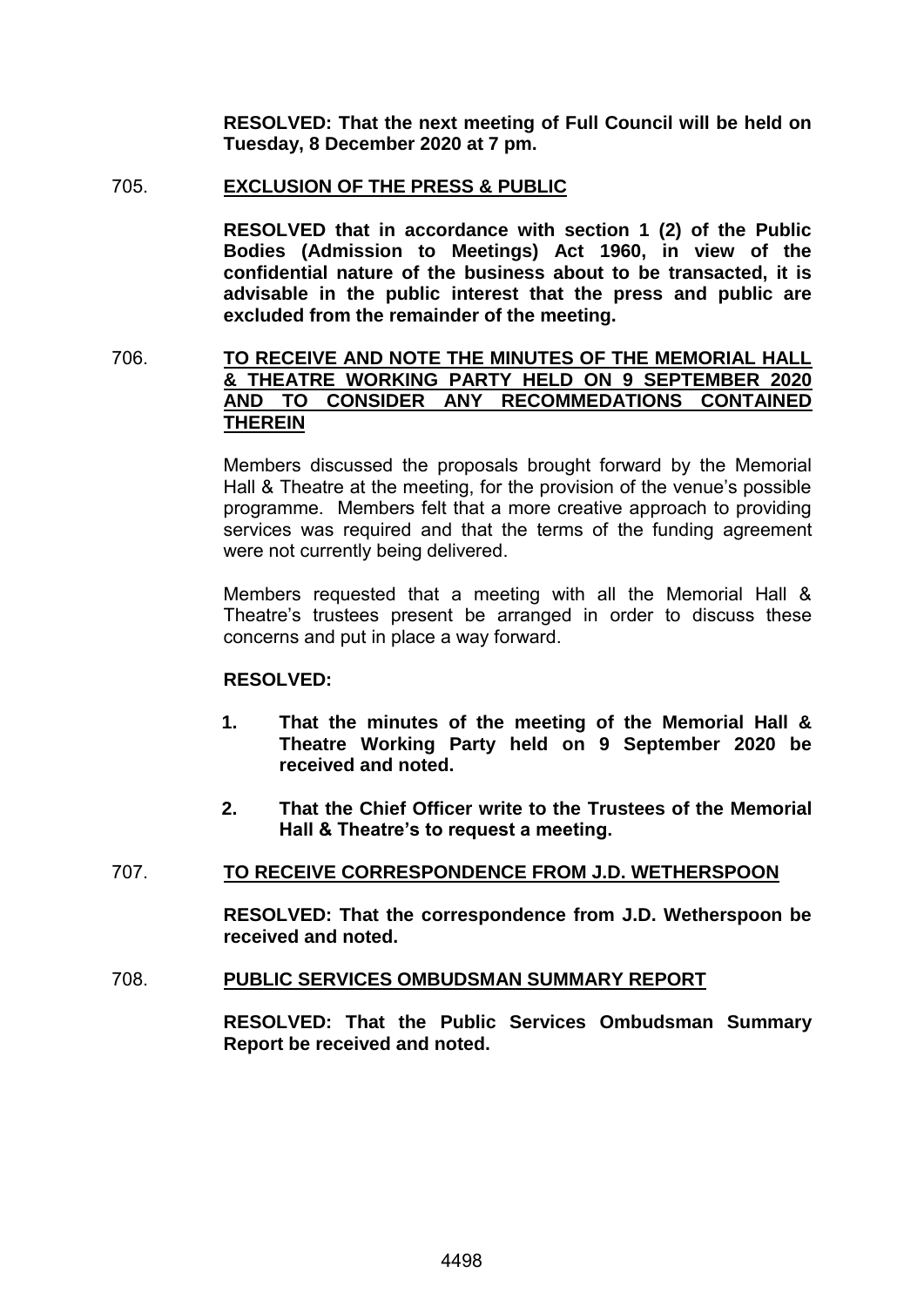The meeting closed at 7.28 pm.

Signed ………………………………………..

Dated …………………………………….. (Town Mayor)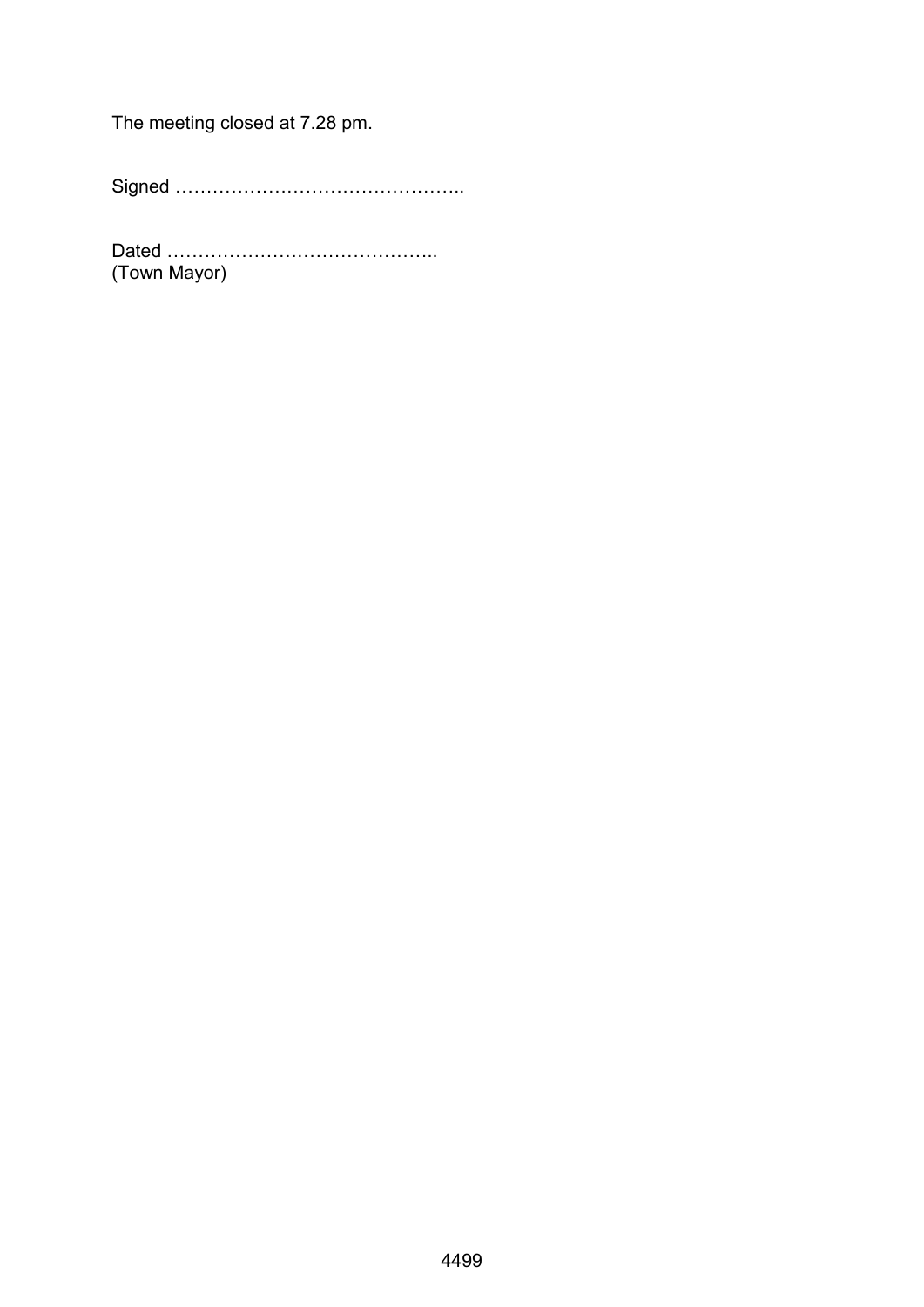| <b>MINUTE NO.</b> | <b>ACTION TO BE TAKEN</b>                                                   | <b>ACTION TO</b>   | <b>DATE ACTION TO BE</b> | <b>PROGRESS</b>                            |
|-------------------|-----------------------------------------------------------------------------|--------------------|--------------------------|--------------------------------------------|
|                   |                                                                             | <b>BE TAKEN BY</b> | <b>CARRIED OUT</b>       |                                            |
|                   |                                                                             |                    |                          |                                            |
|                   | That the Schedule of Town Council meetings for 2020/21 be amended to        |                    |                          |                                            |
| 689 (1)           | avoid those clashes noted with Vale of Glamorgan Council meetings.          | CO                 | 05.10.20                 | Complete                                   |
|                   | That the amended Schedule of Town Council meetings for 2020/21 be           |                    |                          |                                            |
| 689 (2)           | circulated to all Members.                                                  | <b>CO</b>          | 05.10.20                 | Complete                                   |
|                   | That the amended Schedule of Town Council meetings for 2020/21 be           |                    |                          |                                            |
|                   | uploaded to the Town Council website for access by members of the           |                    |                          |                                            |
| 689 (3)           | public.                                                                     | <b>DCO</b>         | 05.10.20                 | Complete                                   |
|                   | That Auditing Solutions Ltd be reappointed as internal auditor for          |                    |                          |                                            |
| 695 (2)           | 2020/21.                                                                    | <b>DCO</b>         | 02.12.20                 | Complete                                   |
|                   | That the work streams initiated by the Sustainable Barry Working Group      |                    |                          |                                            |
|                   | remain the focus of this Council's work for the remainder of the 2020/21    |                    |                          |                                            |
|                   | municipal year and that the Chief Officer take these priorities to the      |                    |                          |                                            |
|                   | Sustainable Barry Working Party for action areas to be considered.          |                    |                          |                                            |
| 697 (1)           |                                                                             | <b>CO</b>          | 19.10.20                 | Complete                                   |
|                   | That additional meetings of the Sustainable Barry Working Group be          |                    |                          |                                            |
| 697 (2)           | added to the Schedule of Meetings                                           | CO                 | 05.10.20                 | Complete                                   |
|                   | That a workshop is held with Councillors to update and refresh it's action  |                    |                          |                                            |
|                   | plan in order to realign priorities with the Council's ability to engage in |                    |                          |                                            |
| 697 (3)           | the current climate.                                                        | <b>CO</b>          | <b>New Year</b>          | not started                                |
|                   | That £10,000 in the Covid-19 Recovery Fund is reallocated from the          |                    |                          |                                            |
| 700 (1)           | Fireworks Fiesta into Grants pot.                                           | <b>DCO</b>         | 01.10.20                 | Complete                                   |
|                   | That the unallocated balance of the Covid-19 Recovery Fund in the           |                    |                          |                                            |
| 700 (2)           | amount of £23,000 be allocated into the Grants pot.                         | DCO                | 01.10.20                 | Complete                                   |
|                   | That the budget remaining in the Covid-19 Recovery Fund be reviewed at      |                    |                          | due to over subscription this was reviewed |
| 700(3)            | a meeting of Full Council in December 2020.                                 | <b>CO</b>          | 08.12.20                 | at FPGPC 16.11.20                          |

#### **ACTION SHEET - FULL COUNCIL - 28 September 2020**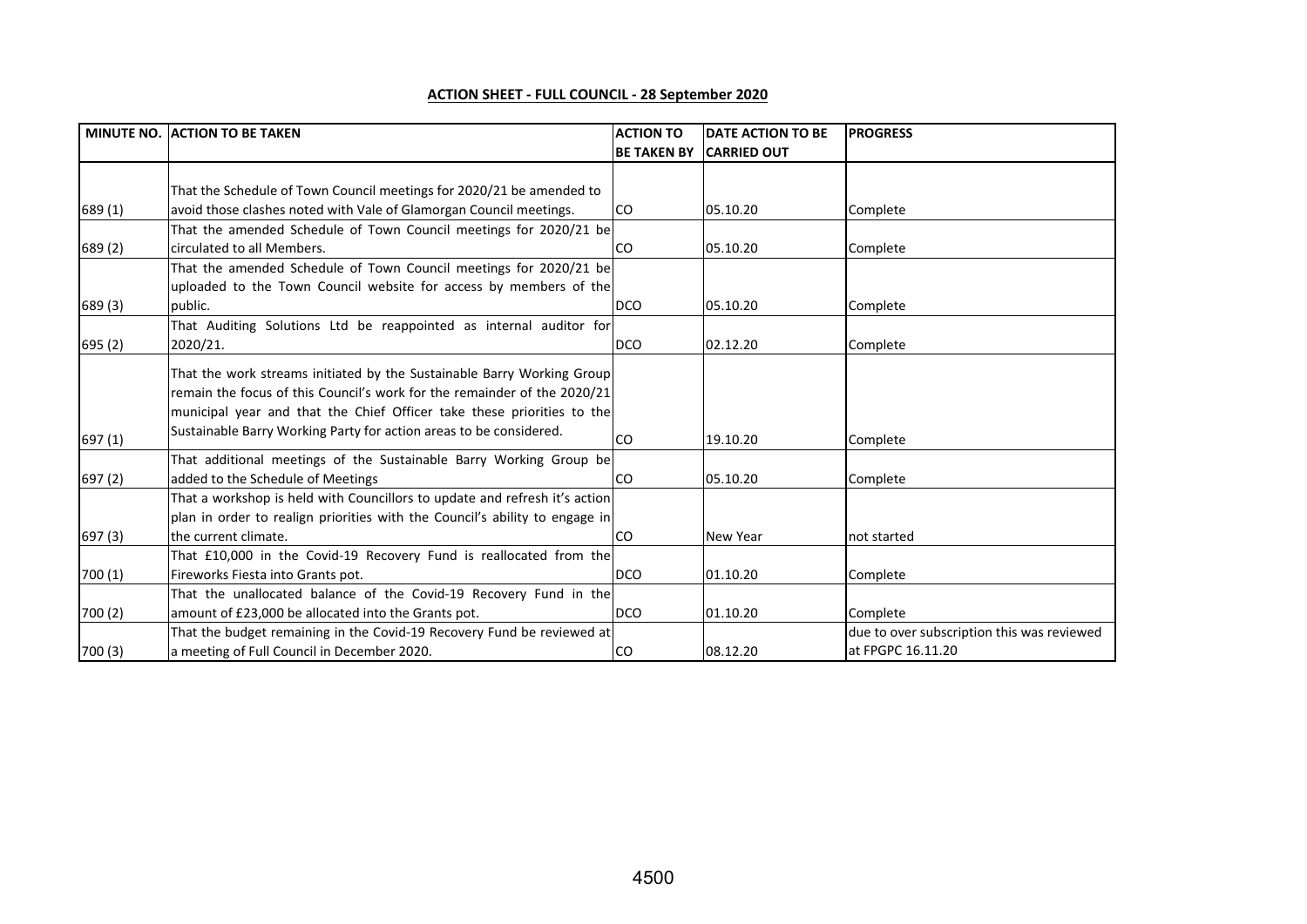|         | Officer write<br>Hall &<br>Chief<br>lTha <sup>.</sup><br>Memorial<br>the<br>to the<br>the<br>Trustees<br>ot |              |          |           |
|---------|-------------------------------------------------------------------------------------------------------------|--------------|----------|-----------|
| 706 (2) | Theatre's to request a meeting.                                                                             | $\sim$<br>יג | 20.10.20 | Icomplete |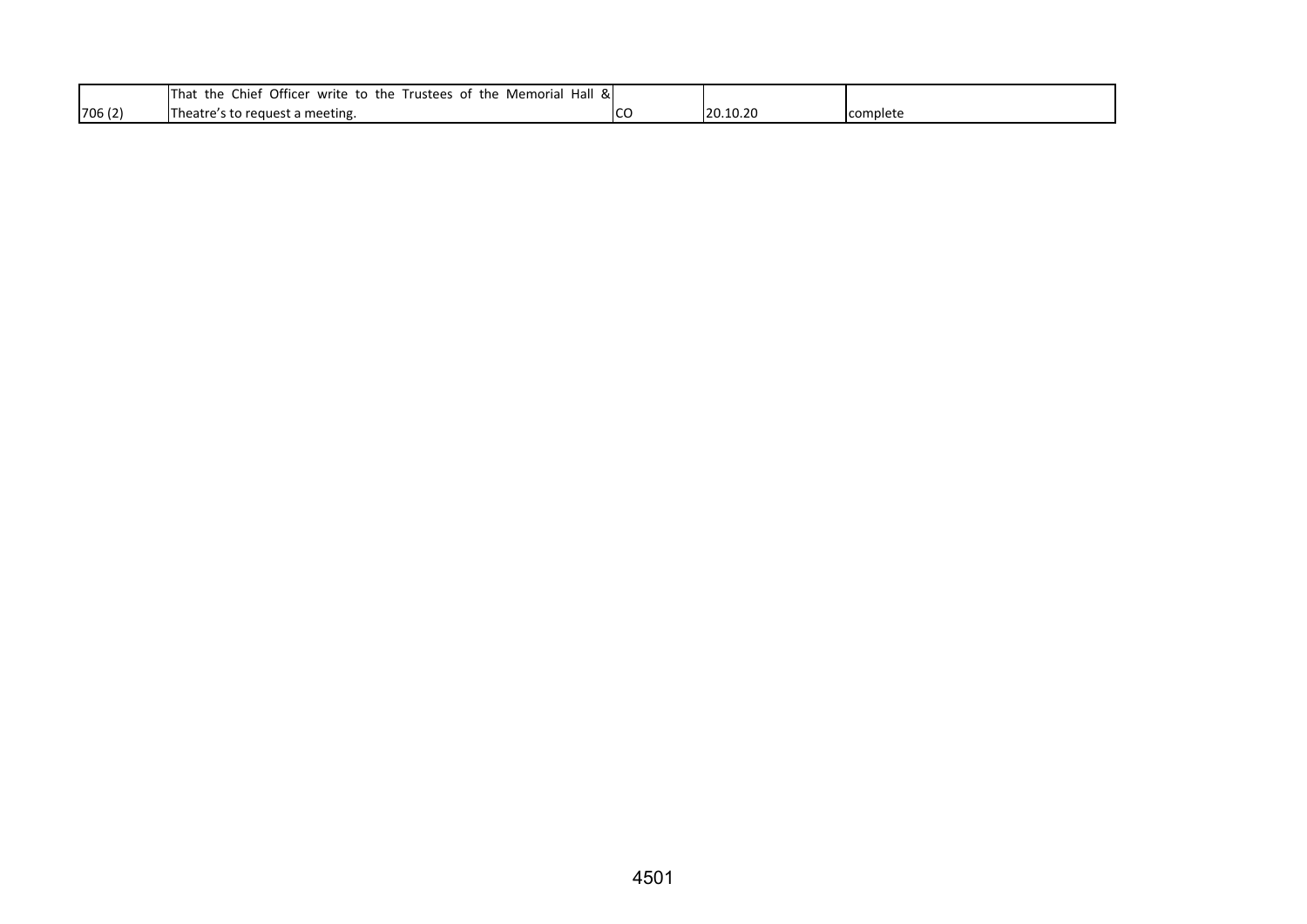## **BARRY TOWN COUNCIL**

## **DRAFT MINUTES OF A MEETING OF THE PLANNING COMMITTEE HELD ON WEDNESDAY 30 SEPTEMBER 2020 AT 7PM**

**PRESENT:** Councillors Hawkins (Chair) plus Councillors Charles, S Hodges, Payne and Perkes.

**ALSO PRESENT:** David Watkins – Planning Officer Rebecca Blackwell – Office Team Leader

#### PL536. **APOLOGIES FOR ABSENCE**

Apologies were received from Councillor Aviet and Bailey

#### PL537. **TO RECEIVE DECLARATIONS OF INTEREST UNDER THE COUNCIL'S CODE OF CONDUCT**

Declaration of interest was received from Councillor Perkes in relation to Planning Application No. 2020/00963/FUL due to knowing the applicants.

#### PL538. **WELL-BEING OF FUTURE GENERATIONS (WALES) ACT 2015**

That the Well-Being of Future Generations (Wales) Act information be received and noted

## PL539. **TO APPROVE THE MINUTES OF THE PLANNING COMMITTEE'S MEETING HELD ON TUESDAY 3 SEPTEMBER 2020**

**RESOLVED: That the minutes of the Planning Committees meeting held on Tuesday 3 September 2020 be approved and signed as a correct record.** 

#### PL540. **TO CONSIDER PLANNING APPLICATIONS**

#### **a) Planning Application No. 2020/00641/FUL**

**Location:** Westbro, 36, Pencodtre Road, Barry **Development:** REVISED PLANS & APPLICATION FORMS Extension and alterations of existing three-bedroom dormer bungalow into three-bedroom house.

**RESOLVED: No objections subject to the satisfaction of the Vale of Glamorgan Council Highways department regarding off street car parking provision.**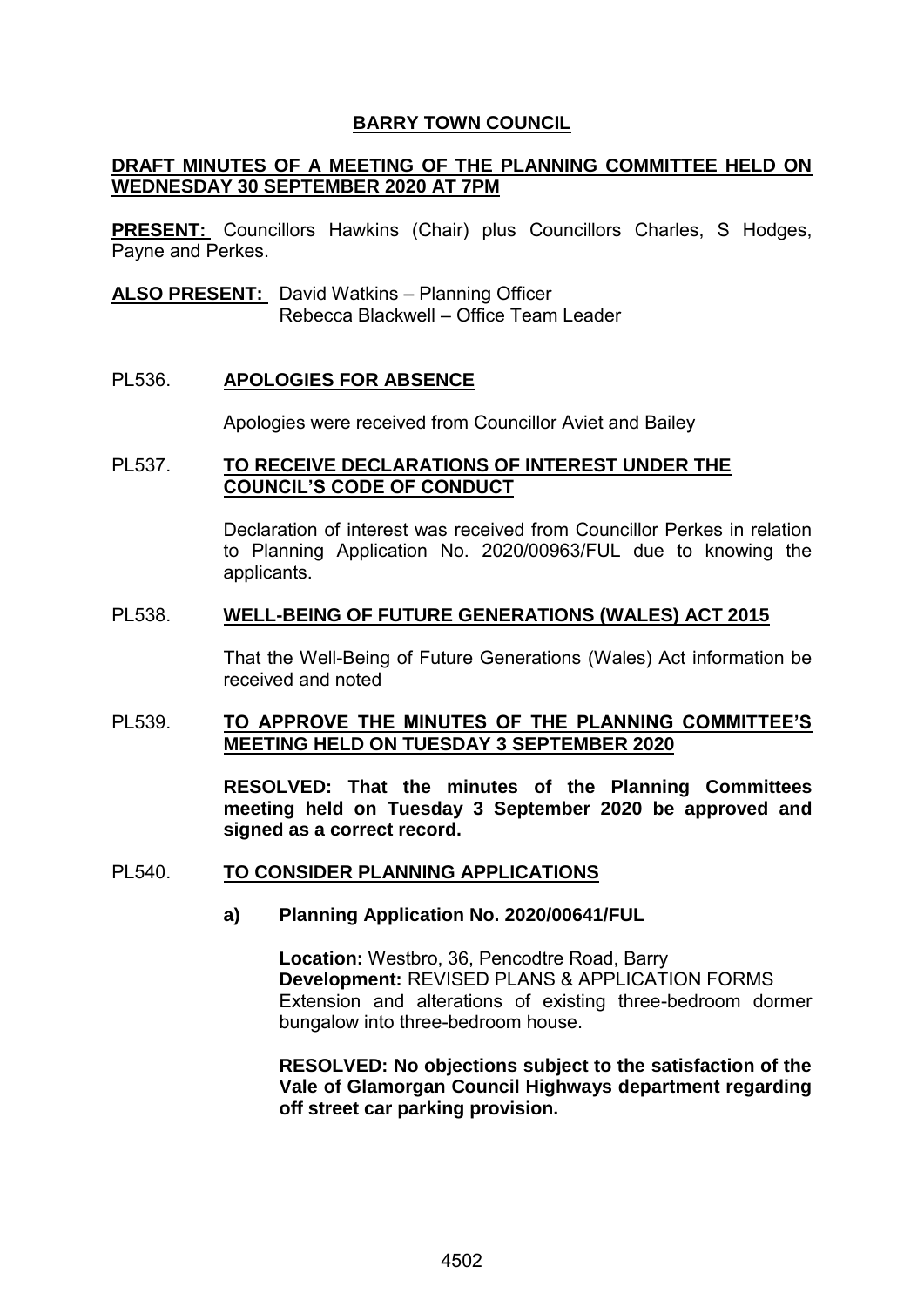# **b) Planning Application No. 2020/00722/FUL**

**Location:** College Fields Nursing Home, College Fields Close, Barry

**Development:** Variation of Condition 1 (5 Year Time Limit) and Condition 6 (Approved Plans) of Planning Permission 2014/00132/FUL: Three storey extension to side of the existing building to provide a new kitchen facility, an eight person lift to all floors, eight ensuite bedrooms, two communal day rooms, alter the existing kitchen to provide three disabled accessible WC's on the ground floor, relocation of the existing hair dressing salon, an additional bedroom and two under croft disabled parking spaces

Councillor Collins raised concerns in relation to the noise disturbance to residents.

## **RESOLVED: No objections subject to the following requirement;**

- **1. The external and internal construction work shall only be undertaken between the hours of 08:00 – 16:00 (Monday to Friday); 08:00 -12;00(Midday) (Saturday); No working on Sunday and Bank Holidays.**
- **2. The community facilities for residents of the College Fields Nursing Home shall be protected and enhanced wherever possible during and after completion of the approved construction works.**

## **c) Planning Application No. 2020/00839/FUL**

**Location:** 35, Heol Eryr Mor, Barry **Development:** Conservatory to the rear of the property

## **RESOLVED: No objections**

# **d) Planning Application No. 2020/00866/FUL**

**Location:** 8, Cambridge Street, Barry **Development:** Demolish existing lean-to bathroom/porch. Construct new single storey extension to side and rear of dwelling and associated works

## **RESOLVED: No objections**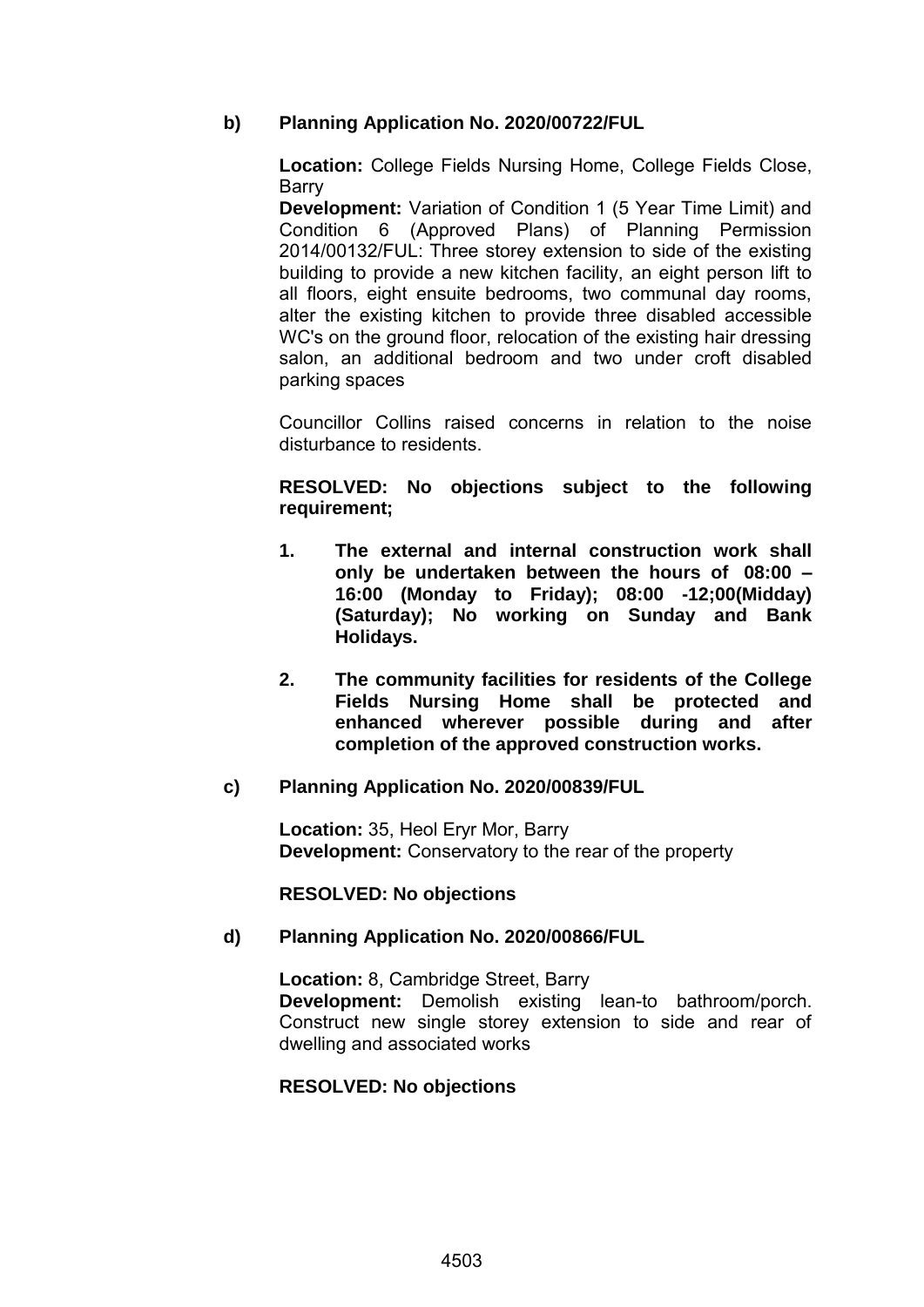## **e) Planning Application No. 2020/00955/FUL**

**Location:** 19, Port Road East, Barry **Development:** Proposed single storey extension to front and side, disability living application

## **RESOLVED: no objections**

## **f) Planning Application No. 2020/00958/FUL**

**Location:** 24, West Walk, Barry

**Development:** Proposed two storey side and single storey rear extension, dormer extension with Juliet balcony to rear, together with entrance porch and associated works

Councillor Collins raised concerns in relation to privacy of the neighbours.

**RESOLVED: Barry Town Council objects to the proposed development for the following reasons:**

- **1. The proposals are an overdevelopment of the dwelling and would unbalance the future symmetry of the pair of semi-detached dwellings**
- **2. The proposals will be detrimental to the existing character and design of both the dwelling and the street scene**
- **3. The proposals appear to conflict with guidance and advice within the adopted Vale of Glamorgan Council SPG, residential and Householder Development.**

#### **g) Planning Application No. 2020/00963/FUL**

**Location:** 99, Princes Street, Barry

**Development:** To build a single width garage to rear garden and rebuild existing retaining walls to improved strength specification

**RESOLVED: No objections subject to the following:**

- **1. The proposed garage be used for private use and not commercial/business use**
- **2. Details of the proposed strengthened retaining wall be submitted to and approved in writing by the Vale of Glamorgan Planning and engineers' departments**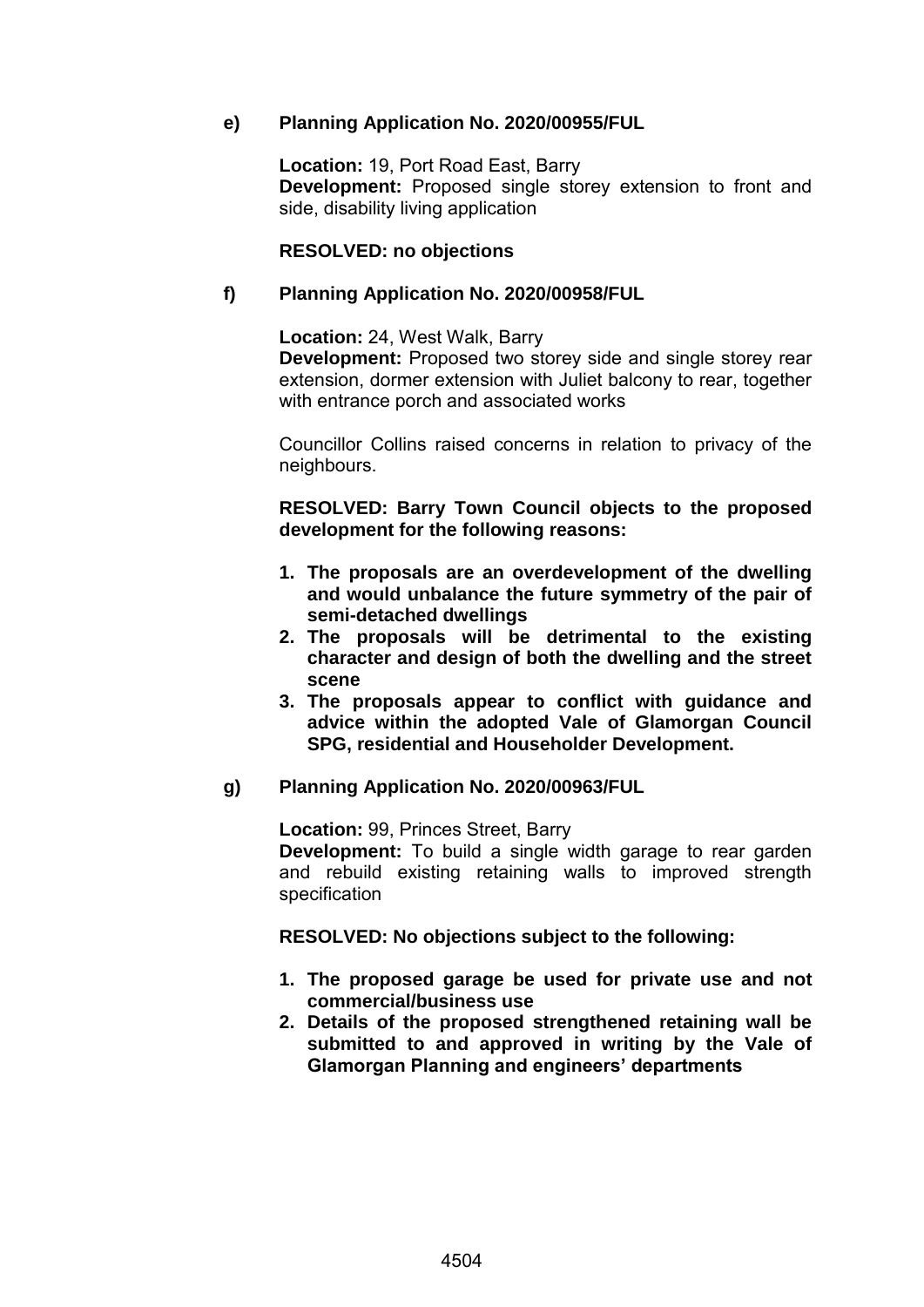## **h) Planning Application No. 2020/00978/FUL**

**Location:** 6, St. Nicholas Road, Barry

**Development:** Conversion of existing building into 3. No apartments and creation of external amenity space, including associated external alterations

Councillor S Hodges advised that works had commenced on site. Councillor Charles raised concerns in relation to the lack of parking.

## **RESOLVED: Barry Town Council objects for the following reasons;**

- **The proposed conversion of the building to 3 apartments is an overdevelopment of the site.**
- **The proposed development fails to comply with the guidelines relating to car parking and amenity space as advocated within the adopted Vale of Glamorgan Supplementary Planning Guidance (SPG) documents;**
	- **1. Parking Standards, (March 2019).**
	- **2. Residential and Householder Development (April 2018).**

## **i) Planning Application No. 2020/00981/FUL**

**Location:** 75, Hinchsliff Avenue, Barry **Development:** Proposed two storey lateral extension to form a dining room, utility and lounge and two bedrooms and study

Councillor S Hodges raised concerns to the scale and size of the proposed extension.

**RESOLVED: Barry Town Council strongly objects to the proposed development for the following reasons;**

- **1. It will unbalance the symmetry of the pair of semidetached dwellings.**
- **2. The proposed development is an overdevelopment of the site and will be detrimental to the existing character and design of both the dwelling and the street scene.**
- **3. The proposals appear to conflict with guidance and advice within the adopted Vale of Glamorgan Council SPG, Residential and Householder Development.**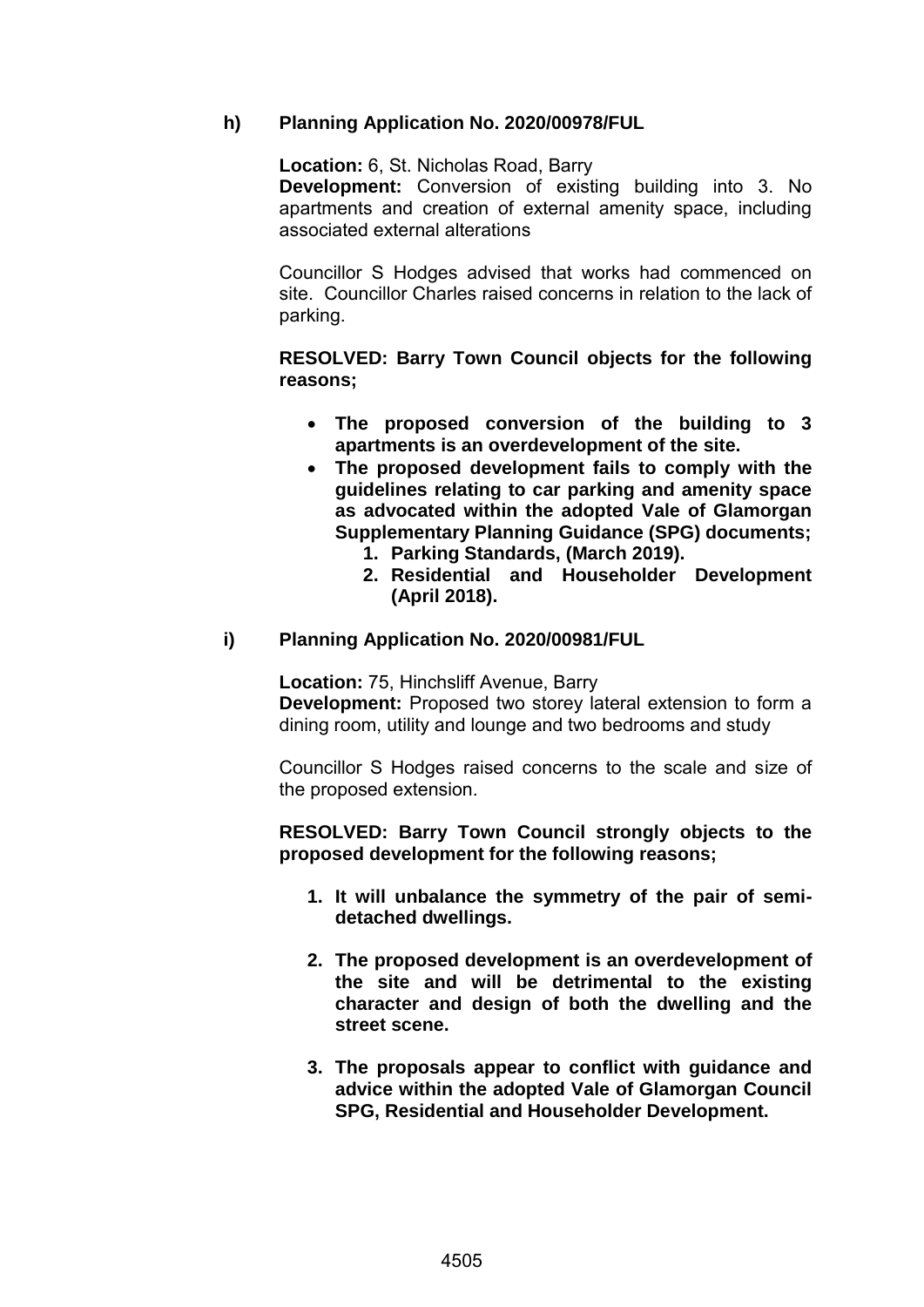## **j) Planning Application No. 2020/00989/FUL**

**Location:** Halsden, 172, Port Road East, Barry **Development:** Retention and completion of single storey extension to side and rear, raised patio, additional structure to rear of extension (summer house) and loft conversion including dormer, new gable and new window arrangement

Councillor Collins raised concerns in relation to the privacy of the neighbours.

**RESOLVED: Barry Town Council strongly objects to the proposed development for the following reasons:**

- **1. The proposed development is clearly an unacceptable overdevelopment of the application site**
- **2. The proposed development will adversely affect the privacy and amenity of neighbouring properties.**

Councillor Payne joined the meeting at 7.30pm

## **k) Planning Application No. 2020/00994/FUL**

**Location:** 57, Romilly Park Road, Barry **Development:** Two storey side and rear extensions with side and rear dormer loft conversion and balcony to front dormer

**RESOLVED: Barry Town Council strongly objects to the proposed development for the following reasons:**

- **1. The proposals appear to be an overdevelopment of the application site; could adversely affect the privacy and amenity of neighbours and adversely affect the street scene**
- **2. The proposed side extensions will unbalance the symmetry of the pair of semi-detached dwellings**
- **3. The proposals appear to conflict with guidance and advise within the adopted Vale of Glamorgan Council SPG, Residential and Householder Development**
- **4. The proposed development will adversely affect the privacy and amenity of neighbouring properties**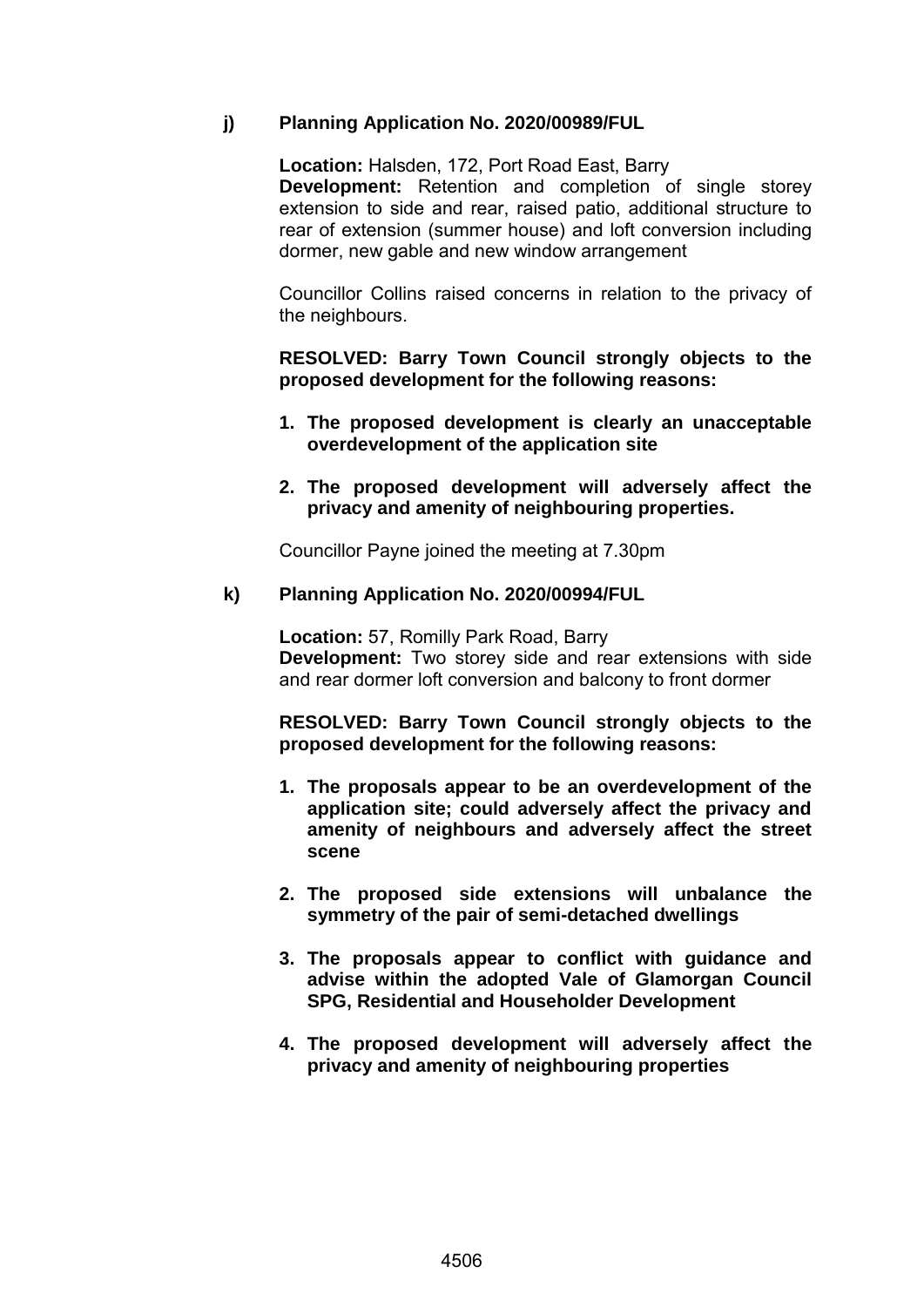## **l) Planning Application No. 2020/01000/FUL**

**Location:** Maeshyfryd, Buttrills Road, Barry **Development:** Proposed two storey side extension with Juliet balconies to front and rear

**RESOLVED: Barry Town Council strongly objects for the following reasons:**

- **1. Unbalance the symmetry of the pair of semi-detached dwellings**
- **2. The flat roof will be detrimental to the existing character and design of both the dwelling and the street scene**
- **3. The proposals appear to conflict with guidance and advice within the adopted Vale of Glamorgan Council SPG, Residential and Householder Development**

#### **m) Planning Application No. 2020/01013/FUL**

**Location:** 53, Porth Y Castell, Barry **Development:** Two storey side extension, replacing single storey garage and single storey rear extension

**RESOLVED: No objections subject to the Vale of Glamorgan Planning and Highways departments being satisfied with the proposed new vehicular arrangements to 53, Porth Y Castell, Barry and that the proposed finishes of the development shall be agreed in writing with the Vale of Glamorgan Planning department prior to works commencing on site.**

#### **n) Planning Application No. 2020/01014/LBC**

**Location:** College Fields Nursing Home, College Fields Close, Barry

**Development:** Three storey extension to side of the existing building to provide a new kitchen facility, an 8 person lift to all floors, 8 en-suite bedrooms, 2 communal day rooms, alter the existing kitchen to provide three disabled accessible WC's on the ground floor, relocation of the existing hair dressing salon, an additional bedroom and two under croft disabled parking spaces.

**RESOLVED: No objections subject to the following requirement;**

**1. The external and internal construction work shall only be undertaken between the hours of 08:00 –**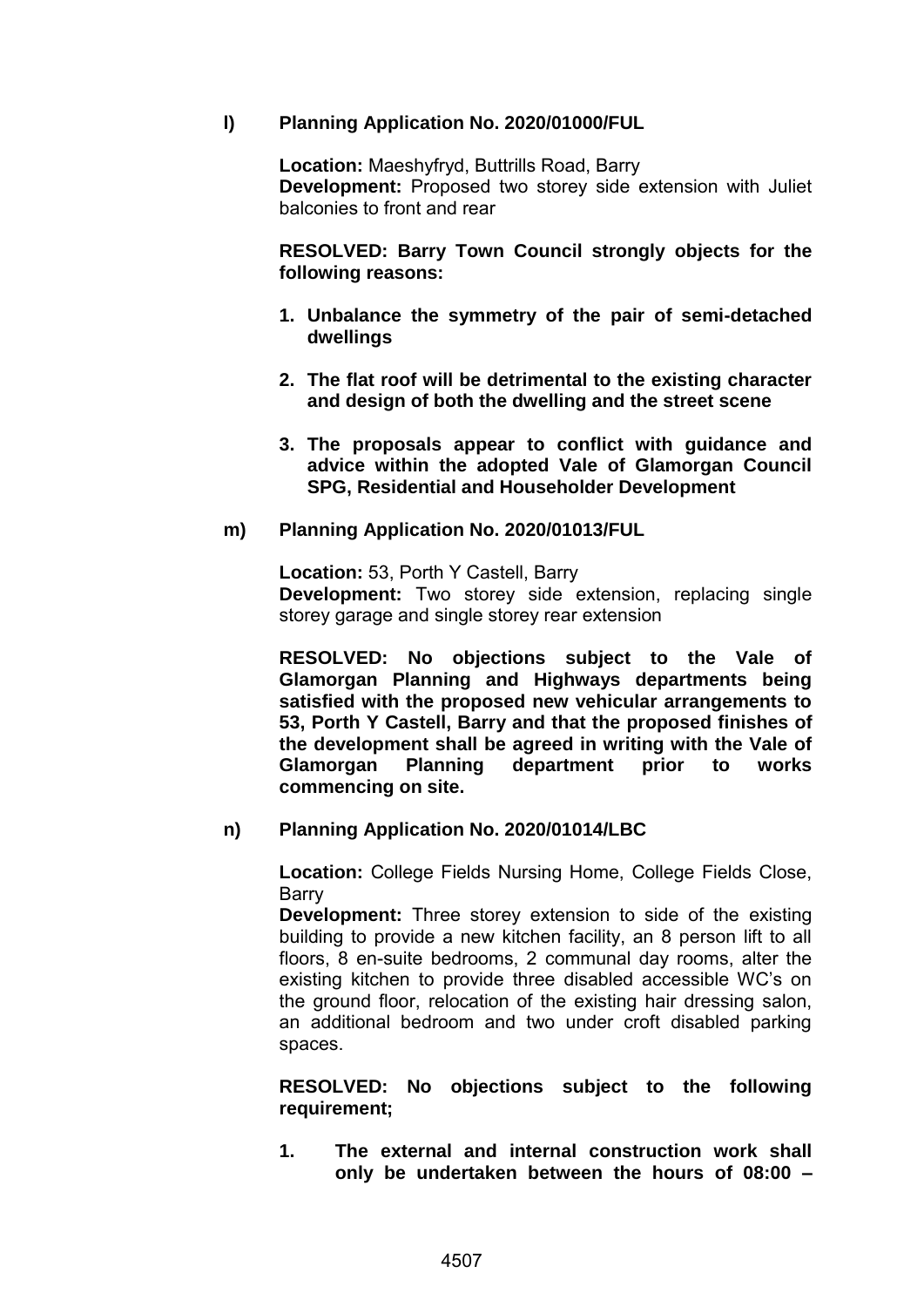**16:00 (Monday to Friday); 08:00 -12;00(Midday) (Saturday); No working on Sunday and Bank Holidays.**

**2. The community facilities for residents of the College Fields Nursing Home shall be protected and enhanced wherever possible during and after completion of the approved construction works.**

## **o) Planning Application No. 2020/01039/FUL**

**Location:** 8, Heol Fioled, Barry **Development:** Conversion of an integral double garage into additional living accommodation for an elderly relative. This will include replacement of the two garage doors with brickwork and windows and a side facing window inserted

## **RESOLVED: No objections**

## **p) Planning Application No. 2020/01040/FUL**

**Location:** 344, Barry Road, Barry **Development:** Double extension consisting of 2 no. bedrooms/1 no. dining/and study

## **RESOLVED: No objections**

## **q) Planning Application No. 2020/01041/FUL**

**Location:** 78, Colcot Road, Barry **Development:** Proposed two storey and single storey rear additions, plus internal remodelling of the dwelling

## **RESOLVED: No objections**

## PL541. **TO CONSIDER PLANNING APPLICATIONS TABLED**

**RESOLVED: None received** 

## PL542. **LOCAL PLANNING AUTHORITY DECISIONS**

**RESOLVED: That the Local Authority Decisions be received and noted.** 

## PL543. **TOWN AND COUNTRY PLANNING (CONTROL OF ADVERTISEMENTS) REGULATIONS 1992 – PLANNING APPEAL**

a) Proposed advert, Ty Verlon Industrial Estate, Barry

#### **RESOLVED: That the Planning Appeal be received and noted**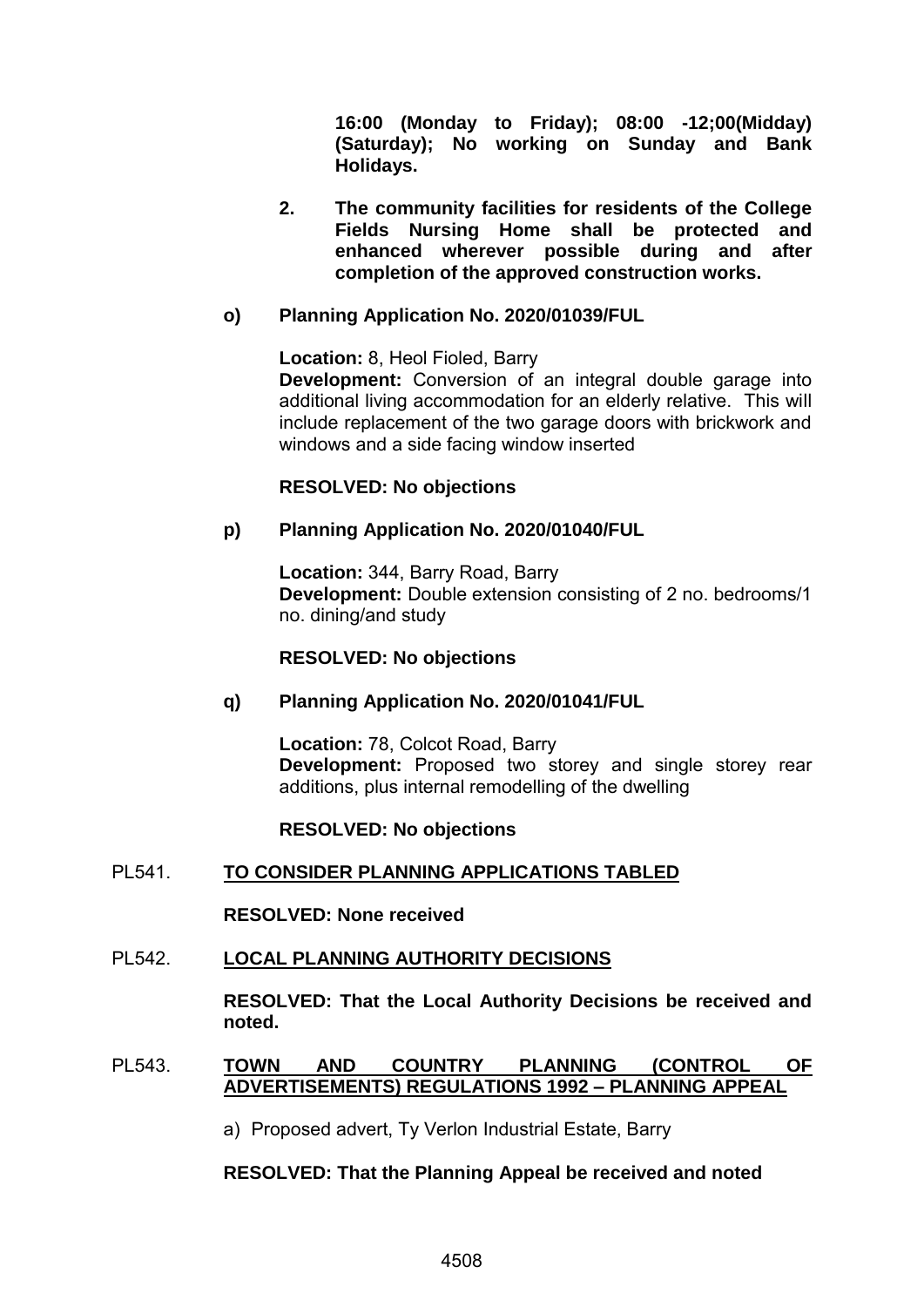## PL544. **APPLICATIONS DEALT WITH UNDER DELEGATED POWERS-FOR INFORMATION ONLY**

None

## PL545. **DATE OF NEXT MEETING**

Members were made aware at the Annual Meeting of Council held on Monday 28 September 2020 that due to the ongoing Coronavirus Pandemic committee meetings will be held remotely with the suggestion of Planning Applications being dealt with under the scheme of delegation. Whilst members were happy for those applications with little concern to be managed under the scheme of delegation, they wished to discuss those which may be contentious. Members then asked what would be considered as contentious. The Planning Officer asked members if they would be happy to continue with being advised of the applications received to date via email and if they wished to discuss a particular application, a meeting could be arranged.

**RESOLVED: That the Scheme of Delegation will be implemented for the period between October and December 2020 with applications that members require a discussion on will be raised to the Planning Officer with a meeting organised to discuss contentious items.** 

Meeting closed at 7.50 pm

Signed ………………………………………….. Dated…………………………

(Chairperson)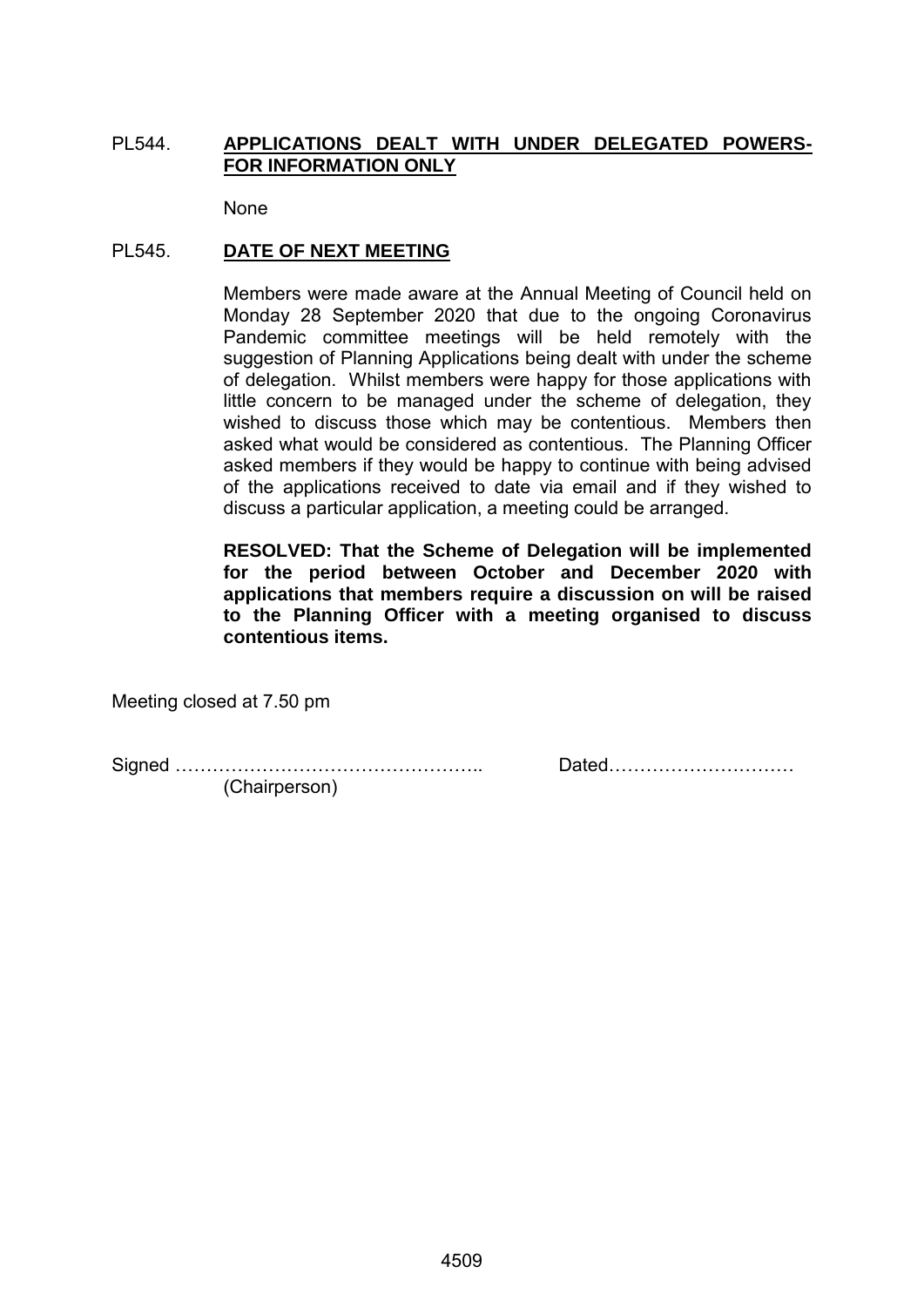## **BARRY TOWN COUNCIL**

## **DRAFT MINUTES OF THE PERSONNEL COMMITTEE HELD ON MONDAY 12 OCTOBER 2020 AT 7.00 PM**

- **PRESENT:** Councillors Charles (Chairperson) together with Councillors Clarke, Payne (Vice Chair – arrived at 7.05), Perkes, William, Wilkinson (arrived at 19.37) and Wright
- **ALSO PRESENT**: Emily Forbes Chief Officer Mark Sims – Deputy Chief Officer Amanda Evans – Facilities and Cemeteries Manager Rhian Burns – Administrator Councillor N Hodges - Observer

## R245. **APOLOGIES FOR ABSENCE**

None received.

## R246. **DECLARATIONS OF INTEREST**

Councillor N Hodges noted that whilst he was not a member of the committee he was the LEA representative for Ysgol Sant Baruc (Agenda Item 12)

## R247. **WELL-BEING OF FUTURE GENERATIONS (WALES) ACT 2015**

**RESOLVED: That the Well-being of Future Generations (Wales) Act 2015 be received and noted.**

## R 248 **TO APPROVE AND SIGN THE MINUTES OF A MEETING OF THE PERSONNEL COMMITTEE HELD ON 28 JULY 2020**

**RESOLVED: That the minutes of a meeting of the Personnel Committee held on 28 July 2020 be approved and signed as a correct record.** 

## R 249 **PETITIONS POLICY**

Members received a proposed Petitions Policy. The Chief Officer advised members this had been explored following petition presented to Council regarding the naming on the Cemetery Approach Community Centre. She requested that members agree the numbers of signatories that would be required for a petition to be raised at a Council meeting.

Councillor Perkes noted that she felt the number of signatories should be significant enough to warrant raising and suggested a number of 100 signatories.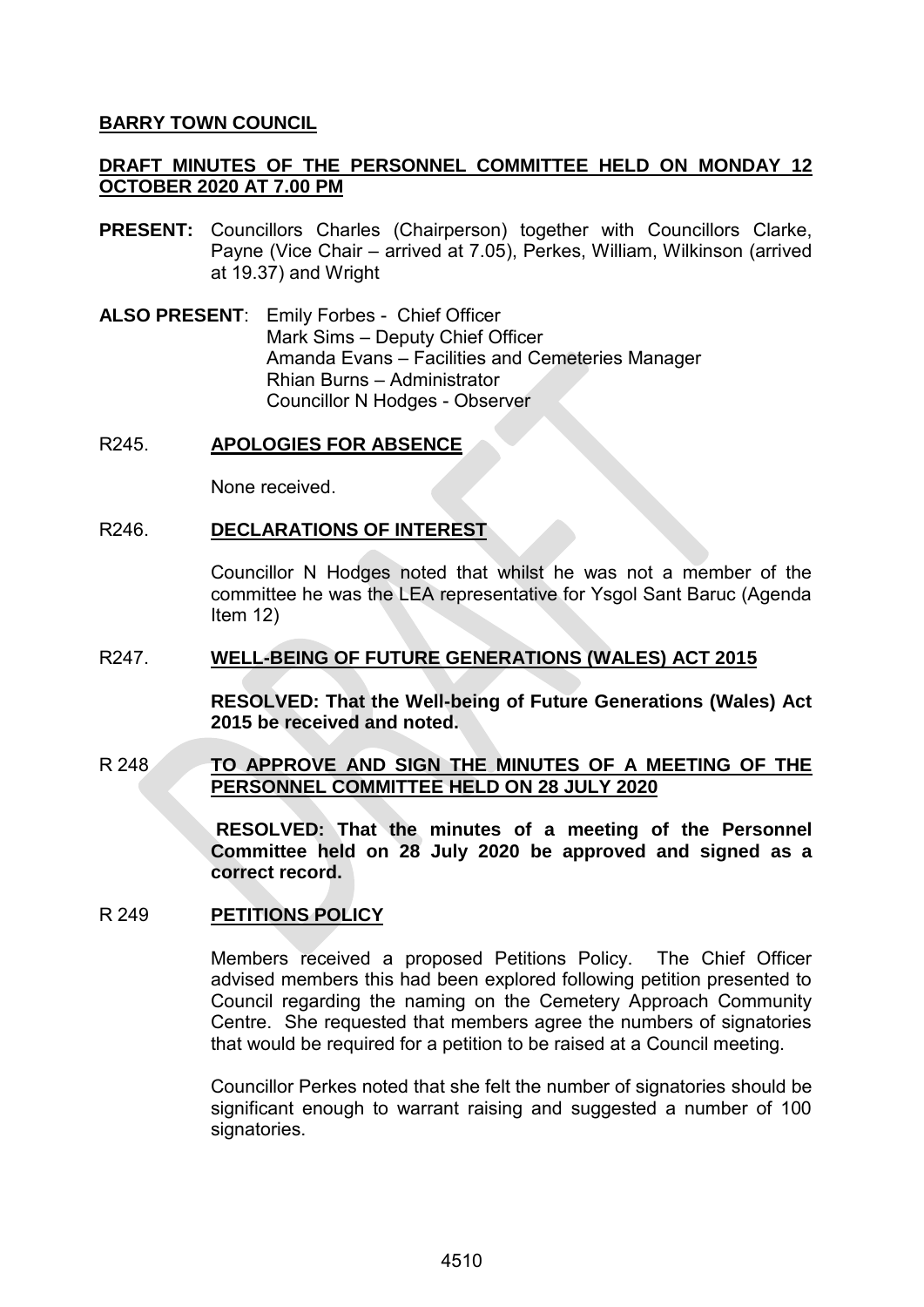Councillor Clarke suggested a graded approach with the following actions to take place dependent on number of signatories

- $\bullet$   $1 20$  dealt with as correspondence.
- $\bullet$  21 100 a written response by a senior officer.
- 101 500 raised at the most appropriate committee meeting.
- 501 plus raised at a meeting of full council.

Councillor Perkes noted that thought should be given to the nature of the petition as well as numbers of signatories.

Councillor Payne noted that petitions relating to marginal issues experienced by small numbers of people may receive small n umbers of signatories but nonetheless may still be important.

Councillor Wiliam noted that he liked the idea of a graded response. He also noted that the best way for the public to have issues debated at Council meetings was to approach individual Councillors and ask for the issue to be placed on the agenda.

The Chief Officer advised that under the terms of the policy any petition received would only be put forward for debate and not necessarily agreed with.

A vote was taken on Councillor Clarkes proposal of a graded approach. The result of which were –

 $For -2$ Against - 2

**RECOMMENDED: To a meeting of the Finance, Policy and General Purposes Committee that the Petitions Policy be approved and adopted with the petition numbers and responses included being the graded response outlined above.**

## R 250 **PENSIONS AND RETIREMENT POLICY**

Retirement and Pensions Policy for consideration.

**RECOMMENDED: To a meeting of the Finance, Policy and General Purposes Committee that the Petitions Policy be approved and adopted subject to staff and union review.**

#### R 251 **BUDGET MONITORING REPORT AUGUST 2020**

Members received a budget monitoring report to 31 August 2020, indicating actual income and expenditure up to the end of month five in the 2020/21 financial year.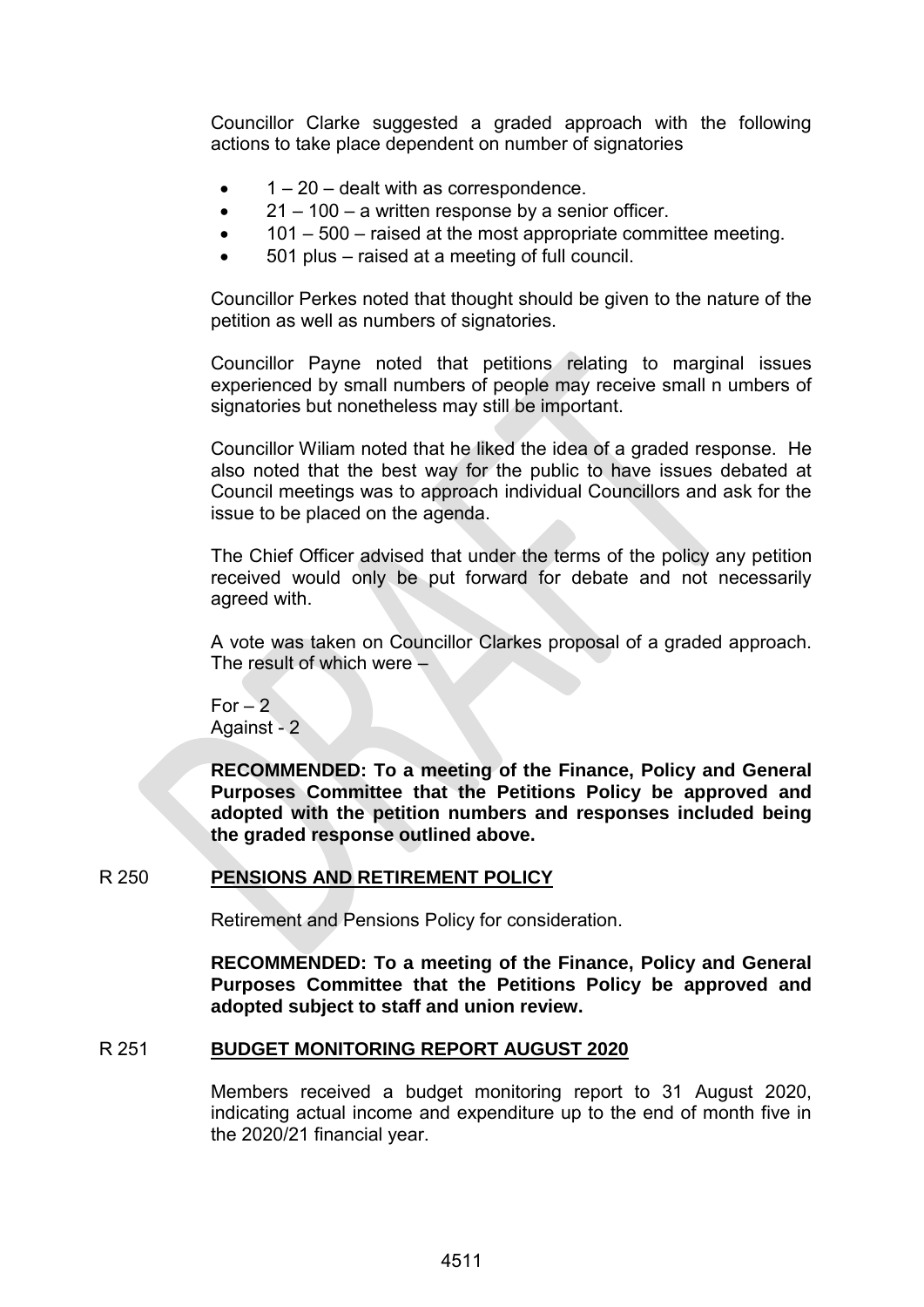**RESOLVED: That the budget monitoring report for August 2020 be received, noting the projected out-turn for the year is to be underspent by £31,550.**

#### R 252 **DRAFT BUDGET ESTIMATES FOR 2021/2022**

Members received the draft Personnel budget estimates for 2021/22.

The Chief Officer left the meeting for a Training item to be discussed.

It was reported that with a new trainee now in place, as well as the requirements to achieve Silver Charter for the Bereaved Accreditation for our Cemetery, there are a number of training courses required to be delivered over the next few years which are externally accredited for staff. Excavator training is particularly expensive as well as Skid Steer and Forward Tipping Dumper Truck training required.

It was suggested that an additional £4,000 is included in the budget for 2021/22. Members agreed that they were in favour of the suggested training budget allocation for Cemetery staff.

At the Chief Officer's Appraisal Panel last year, Appraisers agreed that the Chief Officer could explore a new Masters Programme being designed by the team who run ILCA, CiLCA and the Community Governance Degree at Level 6. The Masters Level qualification (at Level 7) is being developed to be delivered from April 2021 through the SLCC's partnership with De Montfort University who accredit the other Clerk's Qualifications. The Costs are yet to be confirmed, but estimated to be £3,500 per annum for 2 years for 2021/22 and 2022/23.

Members discussed the information and felt they would need to receive a business case showing the benefit to the Council for the suggested training budget allocation before inclusion within the Training Budget for 2021/22 and 2022/23. This would need to be submitted before the Draft Budget is finalised at the December 2020 meeting.

**RESOLVED: That the Chief Officer circulate a business case to Personnel Committee members showing the benefit to the Council for the suggested training allocation before inclusion in the Training budget for 2021/22.**

#### **RECOMMENDED:**

- **1. That an additional £4,000 is included in the budget for 2021/22 for the purpose of training for Cemetery staff.**
- **2. To the Finance, Policy and General Purposes Committee meeting being held on 16 November 2020 that the draft budgets for the 2021/22 financial year be approved.**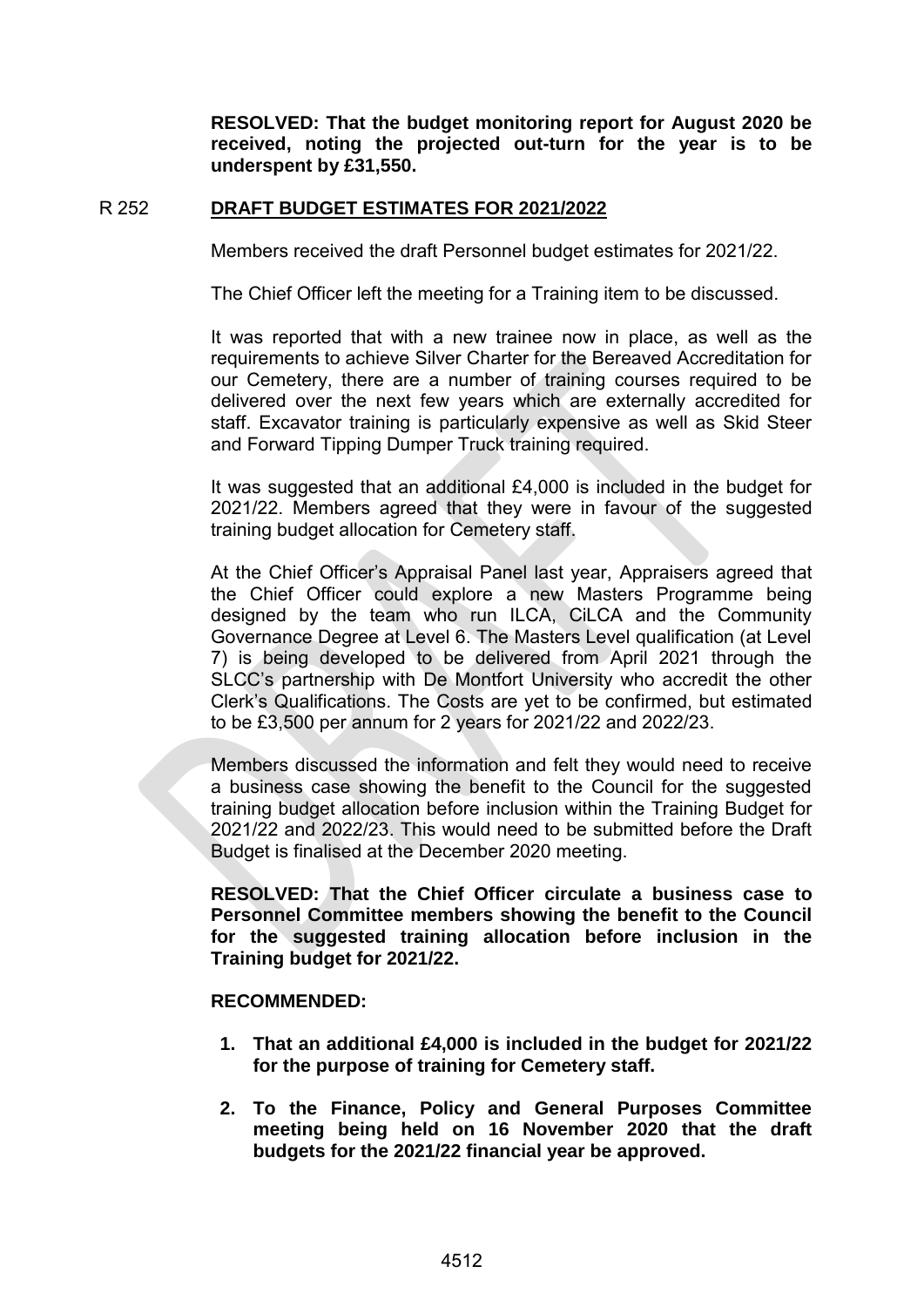#### R 253 **COVID-19 RISK ASSESMENT**

Members received a Covid-19 related risk assessment.

**RESOLVED: That the Covid-19 risk assessment be received and noted.**

#### R 254. **DATE OF NEXT MEETING**

**RESOLVED: That the next meeting of the Personnel Committee will be reviewed in September 2020, noting that a short meeting will take place to discuss the resolved item at agenda item R 252.** 

#### R 255. **EXCLUSION OF PRESS AND PUBLIC**

**RESOLVED: That in accordance with Section 1(2) of the Public Bodies (Admission to Meetings) Act 1960, in view of the confidential nature of the business about to be transacted, it is advisable in the public interest that the press and public be excluded from the remainder of the meeting.** 

## R 256. **MINOR AUTHORITY REPRESENTATIVE VACANCIES AND APPLICATION – YSGOL SANT BARUC**

Members discussed the advertisement of future Minor Authority Representative vacancies. The Chief Officer outlined the costs involved in advertising in the press. Members felt that social media and school and community noticeboards should be utilised in the first instance.

Members were provided with a list of Minor Authority Representative vacancies. Members considered two applications received in relation to Ysgol Sant Baruc and a vote took place, the results of which were –

For Sara Dodd – 1 For Helen Jennings  $-5$ 

Members received an application that had been submitted for Palmerston Primary School. Members considered the application and agreed to appoint the applicant.

Members were advised that Cadoxton Primary School had requested authority to appoint a Minor Authority Representative themselves. Members agreed that Cadoxton Primary School would be able to put forward a new representative, but that this Council should have final approval of the appointment. Due to timescales, the Committee agreed the application could be circulated and agreed electronically.

#### **RESOLVED:**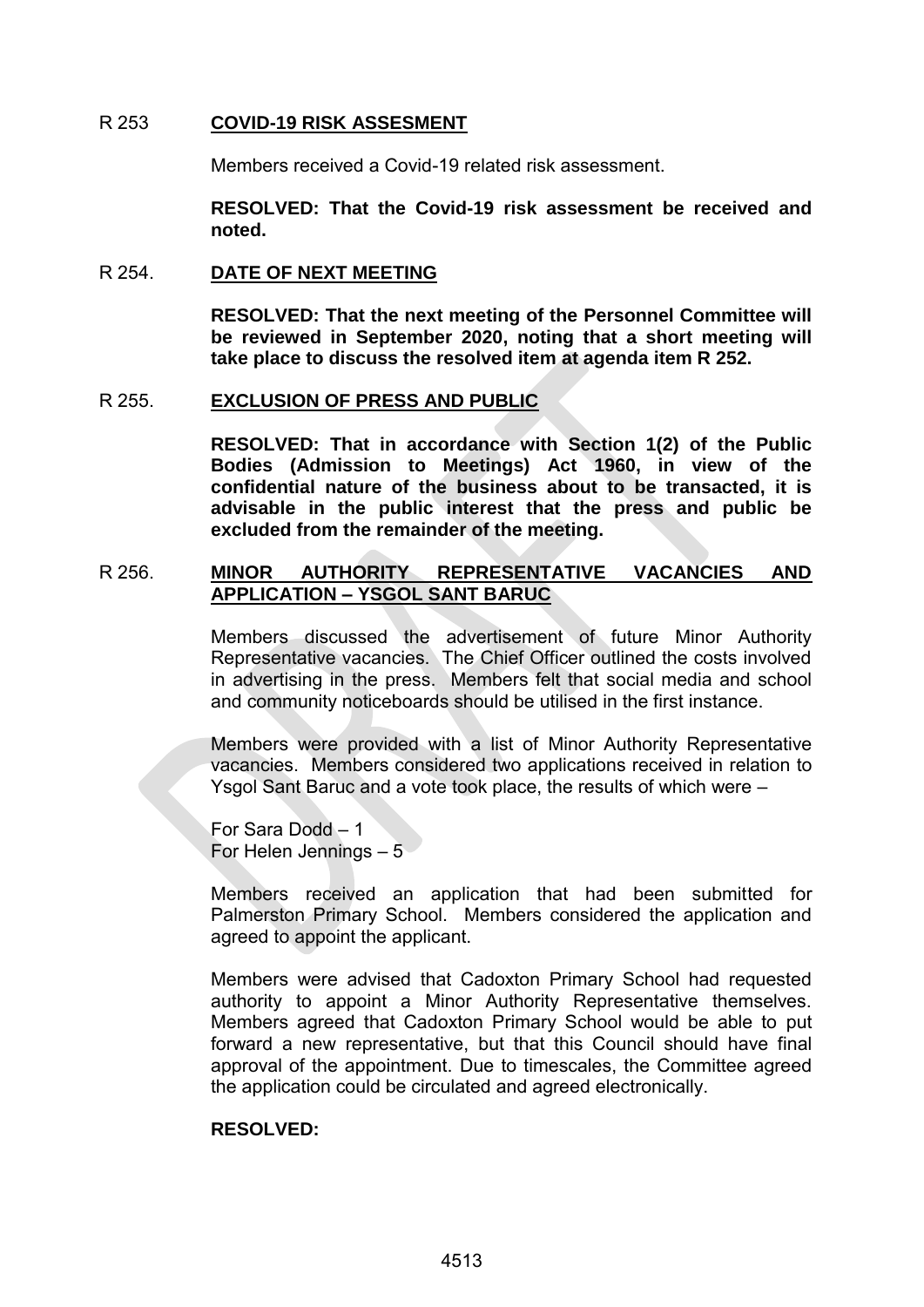- 1. **That Helen Jennings is appointed the Minor Authority Representative for Ysgol Gwaun Y Nant and that Helen Jennings is advised that she has been successful in the appointment of the Minor Authority Representative role on behalf of Barry Town Council.**
- 2. **That Kate Clark is appointed the Minor Authority Representative for Palmerston Primary School and that Kate Clark is advised that she has been successful in the appointment of the Minor Authority Representative role on behalf of Barry Town Council.**
- **3. That Cadoxton Primary School be able to suggest a Minor Authority Representative, noting that this Council retains the final approval of the appointment and that the application could be circulated and agreed electronically.**

#### R 257 **TOIL**

Members were provided with the current levels of TOIL for officers with a breakdown of accrual and TOIL taken since last reported.

**RESOLVED: That the levels of TOIL for officers be received and noted.**

## R 258 **NJC PAYSCALES AND ANNUAL LEAVE**

Members were advised of the new NJC Pay Agreement which contained implications for the Council's allocation of Annual Leave.

**RESOLVED: That the Personnel Committee agrees to an equitable approach across the organisation giving each person an additional 1 day annual leave (on entry to the organisation) [pro rata'd for part time staff] to be added to their leave entitlement from 1 April 2020, with the 5 days leave after 5 years continuous service remaining as it is.**

#### R 259 **REWARD AND RECOGNITION OF STAFF THROUGHOUT COVID-19 PANDEMIC**

Members were asked for their views on the reward and recognition of Council Staff delivering services in the challenging environment presented by the Covid-19 / Coronavirus Pandemic.

Councillor Wilkinson arrived at the meeting.

Members felt that a one off extra day's holiday, to be taken during the Christmas/New Year shutdown would be an appropriate reward to staff.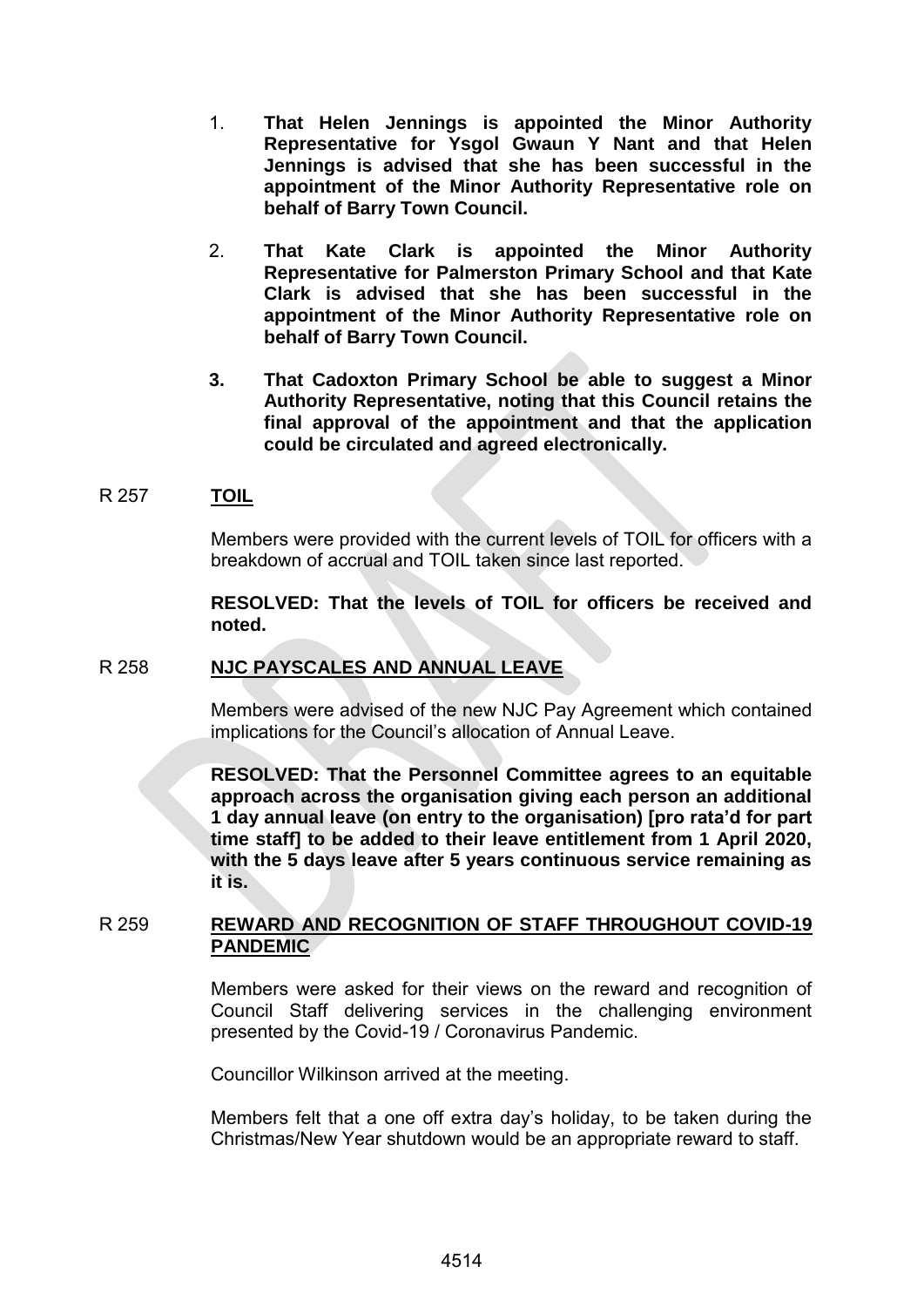**RESOLVED: That an extra day's holiday to be taken over the Christmas/New Year period be added to all staff's holiday allowance for the 2020/21 period.**

#### R 260 **CONSULTATION WITH CEMETERY STAFF**

Members were asked to resolve a way forward on how the cemetery would be secured during the summer opening hours.

Members discussed the responses given by staff members during the consultation.

The Chair advised that she felt that asking staff to carry out two 11.00 – 7.00 shifts per months was not too onerous and that as a service provider to the population of Barry it was important to respond to the needs of people visiting the cemetery.

Councillor Clarke noted that it should be considered whether any staff would leave if a variation of contractual hours were implemented as this would have budget implications via recruitment and training.

Councillor Wiliam noted that he did not feel any of the reasons given by staff were conclusive enough to retain the current working hours.

Councillor Payne noted that she felt given the current uncertainty with ongoing restrictions due to Covid-19 it was not the best time to be making changes to working hours and that the status quo should be maintained.

Councillor N Hodges noted that whilst he was disappointed with the response from staff, using the external contractor had gone well and he would be happy for this to continue.

Councillor Perkes advised that she felt the wants of the staff should be listened to and that there should be no changes to their working hours made. She noted that the costs for the external contractor were not unreasonable.

Councillor Wright noted that she did not feel that any of the reasons given by the staff were strong enough to prevent a change in working hours.

Councillor Wilkinson queried whether the external contractor was able to continue the service going forward and what the cost would be. The Cemeteries and Facilities Manager advised that the external contractor would be able to carry out the service but would need to raise their hourly rate if only attending for two evenings per week rather than five.

Councillor Wiliam left the meeting.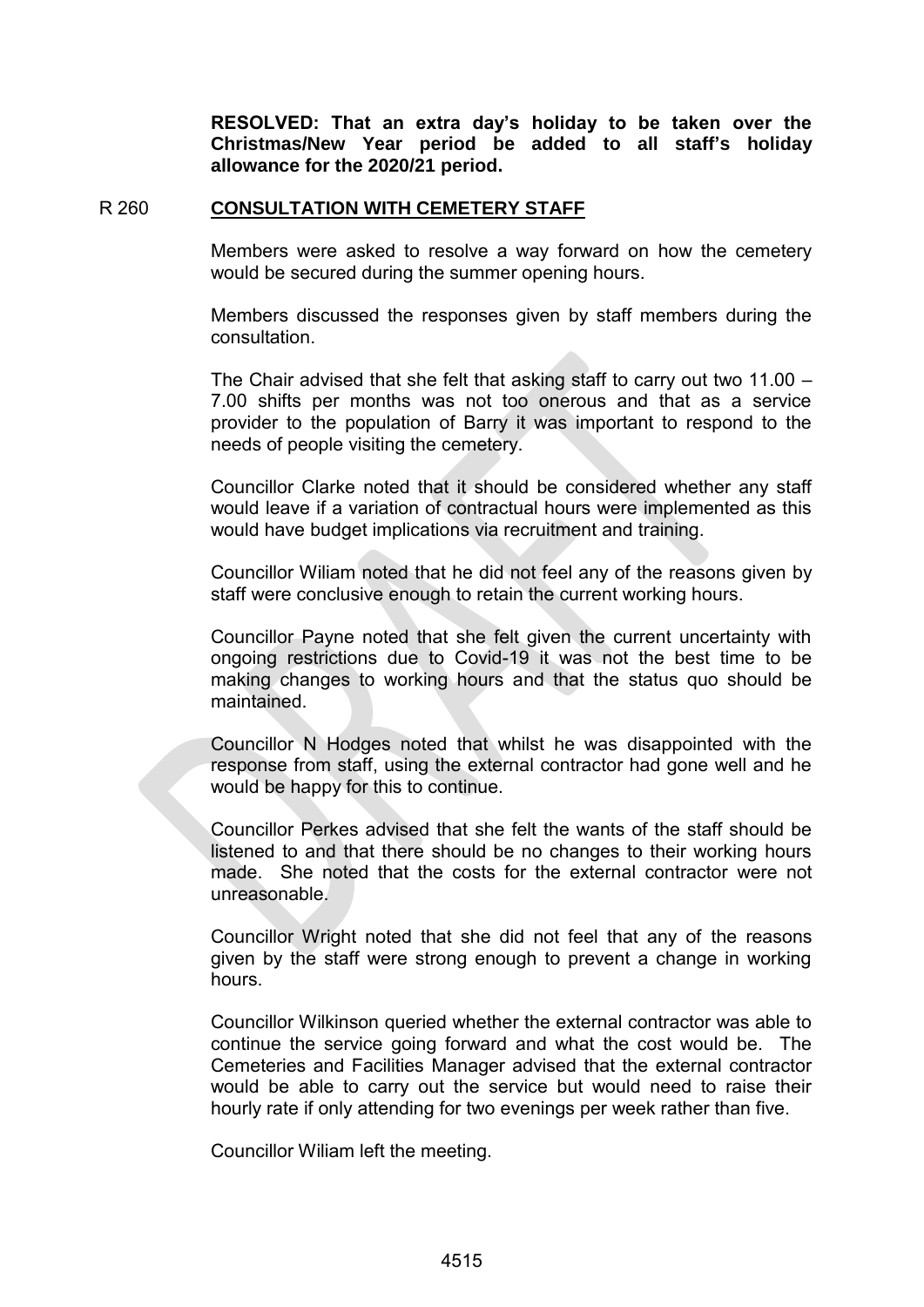The Chair proposed that a variation of contractual hours be implemented. A vote took place, the result of which were –

 $For - 3$ Against – 3

The Chair took the casting vote and the motion was passed.

**RESOLVED: That a variation of contractual hours worked be implemented whereby 8 members of staff cover Thursday and Friday gate closing on a rota (approx. 13 11:00 – 19:00 shifts per Team member across the 6 month period). That the Chief Officer is authorised to liaise with staff and unions and via ACAS to move to a variation of contract process with staff if required.**

#### R 261 **RETIREMENT UPDATE**

Members received an update on the retirement plans of a staff member.

**RESOLVED: That the update be received and noted.**

**Cllr Clarke an Cllr Perkes (as Members of the Council's Appeals Panel) left the meeting before the next item was discussed.**

#### R 262 **DISCIPLINARY AND GRIEVANCE UPDATE**

The Chief Officer provided members with an update on an ongoing disciplinary and grievance issue. She advised members that investigations by an external party had taken place to allow a thorough, unbiased report to be produced. She also noted that ACAS had been consulted throughout the process and that numerous steps and strategies had been put in place to attempt to resolve the matter. The Grievance had not been upheld by the Chief Officer and was now being appealed by the individual.

#### **RESOLVED: That the update be received and noted.**

The meeting closed at 20.20pm

Signed ………………………………………..

Dated …………………………………………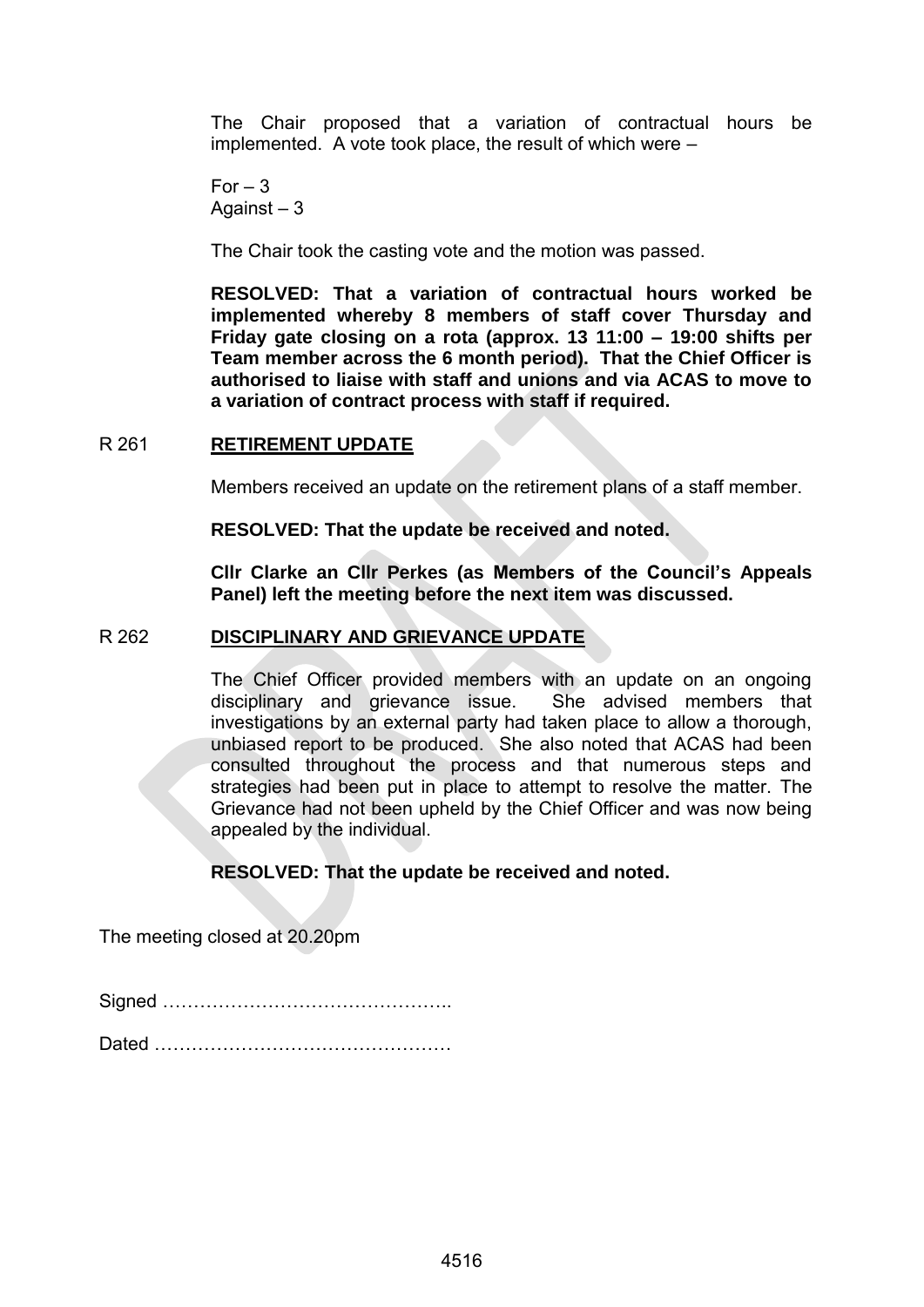## **FOR INFORMATION ONLY**

#### **ACTION SHEET - EXTRAORDINARY PERSONNEL COMMITTEE -12 OCTOBER 2020**

| <b>MINUTE NO.</b> | <b>ACTION TO BE TAKEN</b>                                                         | <b>ACTION TO</b><br><b>BE TAKEN</b><br><b>BY</b> | <b>DATE ACTION</b><br><b>TO BE CARRIED</b><br><b>OUT</b> | <b>PROGRESS</b> |
|-------------------|-----------------------------------------------------------------------------------|--------------------------------------------------|----------------------------------------------------------|-----------------|
| R 249             |                                                                                   | <b>CO</b>                                        | 16.11.20                                                 | complete        |
|                   | To a meeting of the Finance, Policy and General Purposes Committee that the       |                                                  |                                                          |                 |
|                   | Petitions Policy be approved and adopted with the petition numbers and            |                                                  |                                                          |                 |
|                   | responses included being the graded response outlined above.                      |                                                  |                                                          |                 |
| R 250             | To a meeting of the Finance, Policy and General Purposes Committee                | <b>CO</b>                                        | 16.11.20                                                 | complete        |
|                   | that the Pensions Policy be approved and adopted subject to staff and             |                                                  |                                                          |                 |
|                   | union review.                                                                     |                                                  |                                                          |                 |
| R 252 (1)         |                                                                                   | <b>CO</b>                                        | 08.12.20                                                 | in progress     |
|                   | That the Chief Officer circulate a business case to Personnel Committee           |                                                  |                                                          |                 |
|                   | members showing the benefit to the Council for the suggested training             |                                                  |                                                          |                 |
|                   | allocation before inclusion in the Training budget for 2021/22.                   |                                                  |                                                          |                 |
|                   | That an additional £4,000 is included in the budget for $2021/22$ for the DCO/RFO |                                                  |                                                          |                 |
| R 252 (2)         | purpose of training for Cemetery staff.                                           |                                                  | 16.11.20                                                 | complete        |
|                   | To the Finance, Policy and General Purposes Committee meeting being held CO       |                                                  |                                                          |                 |
|                   | on 16 November 2020 that the draft budgets for the 2021/22 financial year         |                                                  |                                                          |                 |
| R 252 (3)         | be approved.                                                                      |                                                  |                                                          |                 |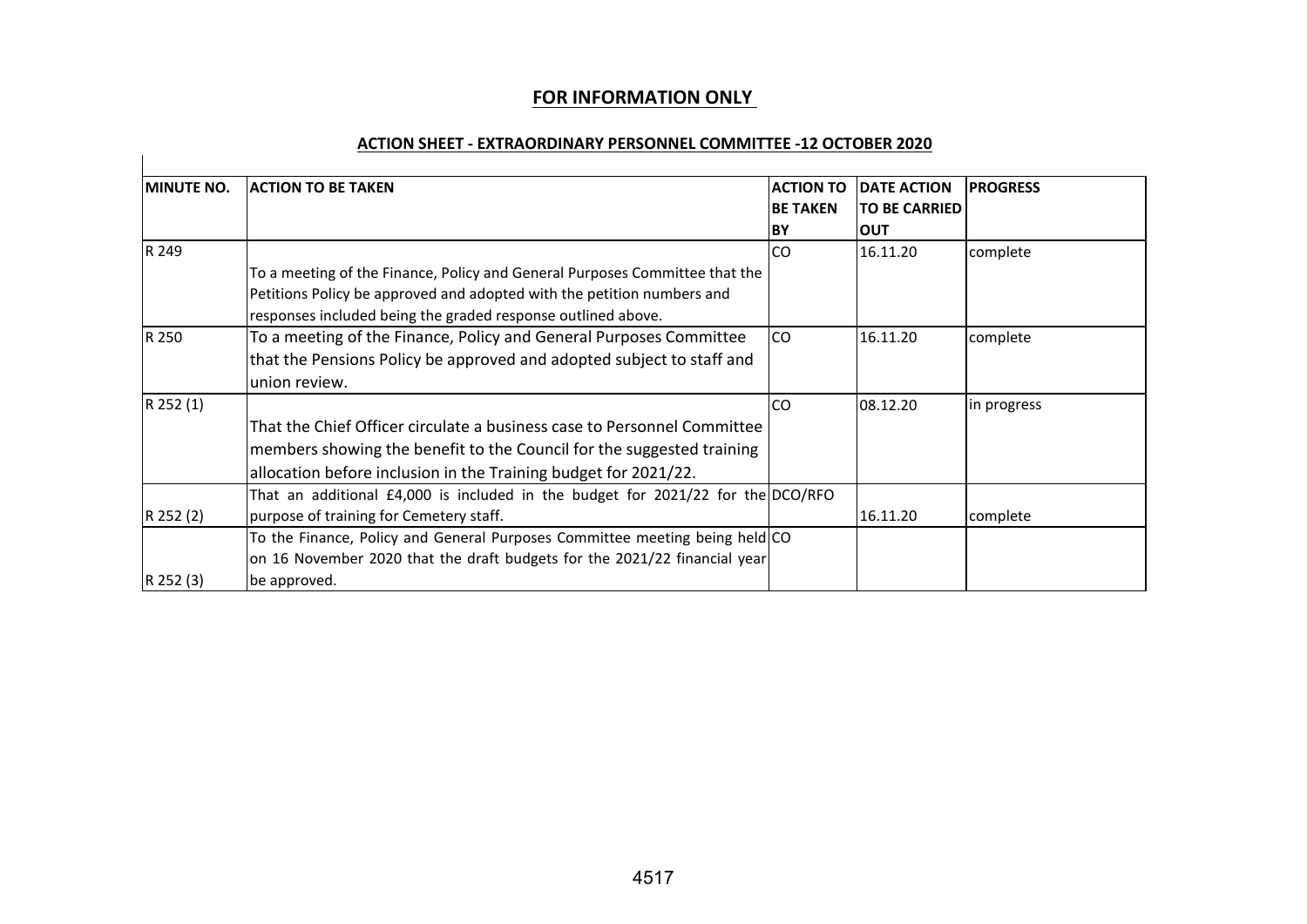# **BARRY TOWN COUNCIL**

# **DRAFT MINUTES OF A MEETING OF THE SUSTAINABLE BARRY WORKING GROUP HELD ON MONDAY 19 OCTOBER 2020 AT 6PM**

- **PRESENT:** Councillor Clarke (Chairperson) together with Councillors S Hodges, Lloyd-Selby and Drake.
- **ALSO PRESENT:** Emily Forbes Chief Officer Hannah Linton – Trainee Administrator Councillor N Hodges – Observer Councillor Johnson – Observer Councillor Perkes – Observer

#### 35. **APOLOGIES FOR ASBSENCE**

Apologies were received from Councillors Rowlands and Payne.

#### 36. **TO RECEIVE DECLARATIONS OF INTEREST UNDER THE COUNCILS CODE OF CONDUCT**

None were received.

#### 37. **COVID-19 Recovery Fund Update**

The Chief Officer provided members with an update in relation to the COVID-19 Recovery Fund and advised that £112,000 had currently been allocated for Community Organisations and Local Traders. It was noted that the COVID-19 Recovery Fund is to be reviewed at a meeting of Full Council on 8 December 2020 to request additional funding due to its success.

The Chief Officer confirmed that a budget of £5,000 had been allocated for the purchase of Shop Local, Love Barry and Barry Making Waves bunting to be displayed in the shopping areas which will replace the Christmas lights after they are taken down. Members were happy with this recommendation and requested to include the new Vale Town Centres PR campaign of Shop Safe to be included in the bunting logos.

Councillor S Hodges noted that it was disappointing that this recommendation had taken so long to be approved, but it made sense to put this up after the Christmas lights and was happy that the project it is now moving forward. She also noted her concern that the bunting would need to be of sufficient quality to last throughout the year and queried what the turnaround for this bunting to be produced and installed would be.

The Chief Officer advised that she had spoken to the Vale of Glamorgan Council and that the bunting would need to be A3 size. She also advised that there would be no need for a graphic designer as the logos would be taken from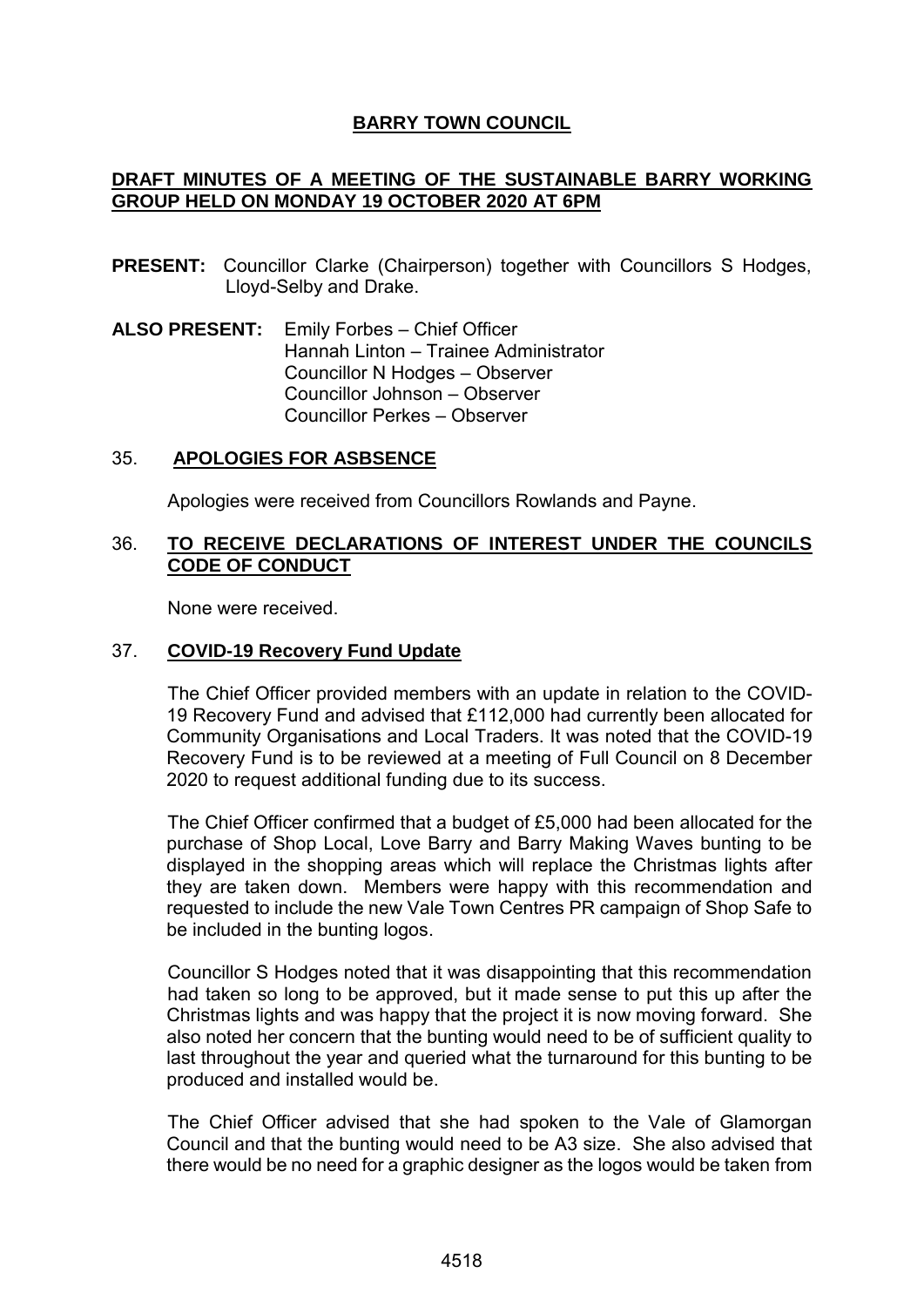the designs of Shop Local, Love Barry and the Vale's Shop Safe. This means the turn-around for producing the bunting would be quicker once a local supplier had been sourced. The Chief Officer will seek a local provider that can produce the bunting at the required size and that it be produced with a weather durable material.

The Chair requested an update on the suggestion raised at the last Sustainable Barry Working Party committee meeting in regards to a marquee being purchased for the Holton Road shopping area.

The Chief Officer advised members that markets and events during the Christmas period have all been cancelled around Barry and the Vale, and purchasing a marquee for a similar reason would be very unlikely due to its use being designated as an outdoor event.

Further to recent suggestions made, the Chief Officer suggested that Christmas music could be played throughout both Holton Road and High Street shopping areas to provide shoppers a Christmas feel whilst shopping during the Christmas Period with the Covid-19 restrictions in place. Members were advised that this could be delivered by local supplier JPL Sound who are providing a quote for High Street. Responses from the committee were encouraged.

Councillor Lloyd-Selby agreed that the Christmas music would be good for an atmosphere, but was also concerned for the residents around both Holton Road and High Street in terms of noise disturbance.

Councillor S Hodges was in agreement with Councillor Lloyd-Selby in regards to the local residents in these areas, as there are residents above and close to the shops. Councillor S Hodges requested that other ways are explored to provide Christmas music to the shops in both Holton Road and High Street.

The Chief Officer noted that local radio station Bro Radio have suggested that they could broadcast their Christmas show, which would be more content, interviews and music and suggested this topic could be discussed at the next Shop Local Advisory Group meeting scheduled to be held on 22 October 2020.

Councillor Perkes requested confirmation in relation to a music licence and if it would be included in the quote given to the Town Council or would the quote be for equipment only. Councillor Perkes also suggested providing the music on a Saturday throughout these areas, instead of a continuous loop for the whole week as the music everyday would be too much noise for the residents in the area.

Councillor Lloyd-Selby agreed with the suggestion made by Councillor Perkes and requested that playing the Christmas music at certain times and on certain days be explored so that the impact on local residents are kept to a minimum

The Chief Officer advised members that Holton Road traders seemed happy with the suggestion of Christmas music being played within the shopping area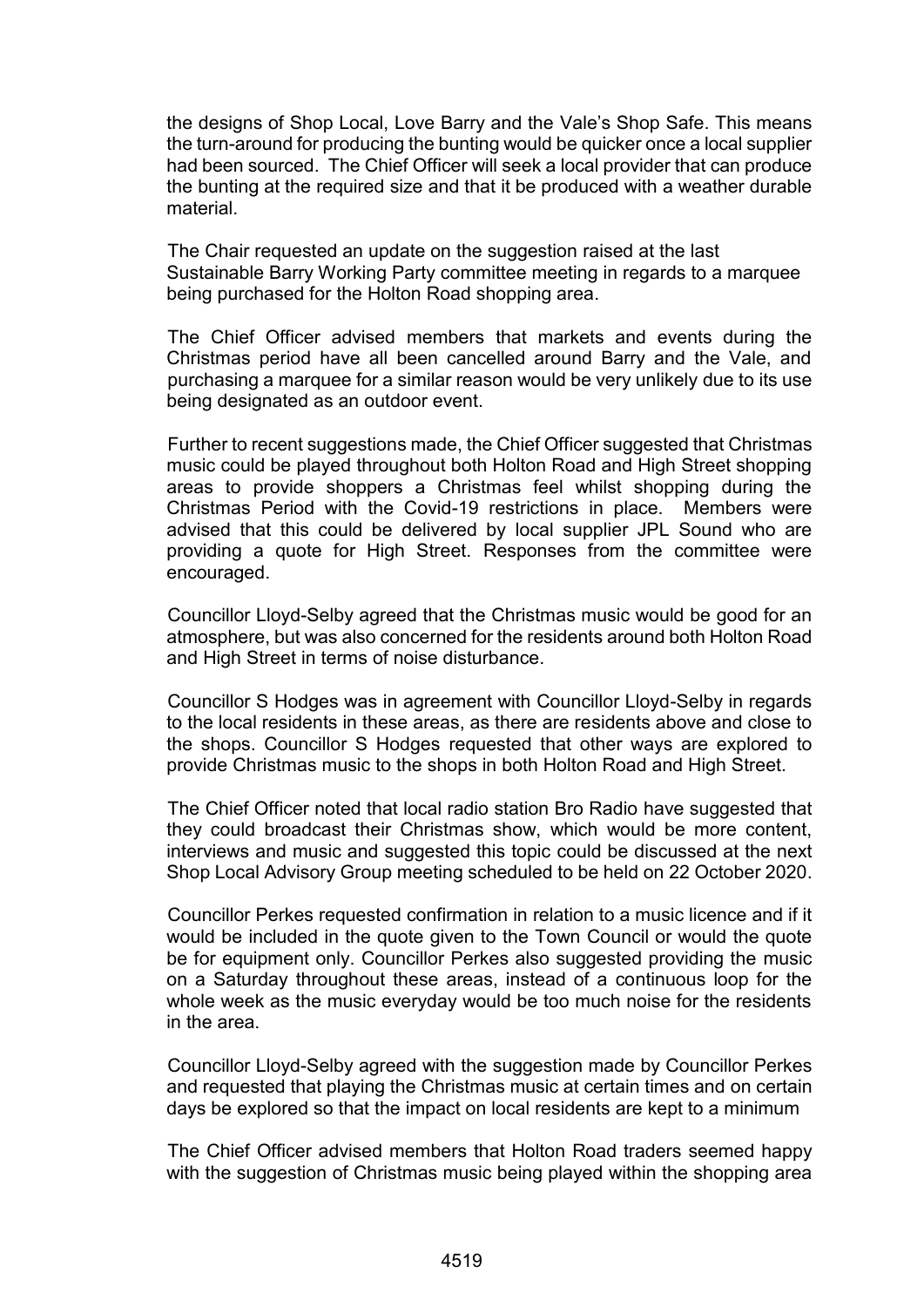and that the quotation requested from JPL would include the installation and removal of the equipment provided.

Councillor Johnson commented that whilst playing Christmas music would provide a great shopping environment having it played continuously for 8 weeks would be too long. He also advised that providing a marquee would help local shoppers whilst they wait to gain access to shops during the colder months and people would be less likely to wait in winter conditions.

Councillor Perkes was in agreement with Councillor Johnson advising that the marquee would be for people queuing and not used for shopping/market stalls.

Councillor Lloyd-Selby asked members to consider the effect on elderly people who would be unable to stand out in the cold and rely on local shops during the Christmas period. She also suggested contacting Age Concern to explore options for the elderly.

Councillor Lloyd-Selby suggested a ticketing system for traders to provide shoppers and suggested that this would help with queuing. She also suggested exploring coverings along Holton Road and High Street instead of a marquee and the provision of portable heating to help encourage local residents to shop in Holton Road and High Street areas instead of shopping online.

The Chair asked if all members were in agreement with putting these suggestions forward to the Shop Local Advisory Group and also the Vale of Glamorgan Council for consideration.

## **RECOMMENDATION:**

- **1. That a recommendation is made to the Shop Local Advisory Committee in relation to playing Christmas music on Holton Road and High Street during the Christmas period for consideration**
- **2. That a recommendation is made to the Shop Local Advisory Group to review the suggestion of a marquee / covering for local shoppers whilst queuing in both Holton Road and High Street shopping areas due to the restrictions imposed due to the effects of Covid-19.**
- **3. That the Chief Officer explores the option of using a local supplier to produce the Shop Local bunting using a durable, weatherproof material.**

## 38. **VALE TOWN CENTRE PR CAMPAIGN UPDATE**

The Chief Officer suggested to members that both agenda items 6 and 7 be discussed at the same time as they were linked. The Chief Officer noted that as well as the Town Council's Shop Local and Love Barry campaign at a local level, there had been the launch of a Vale PR Campaign to increase awareness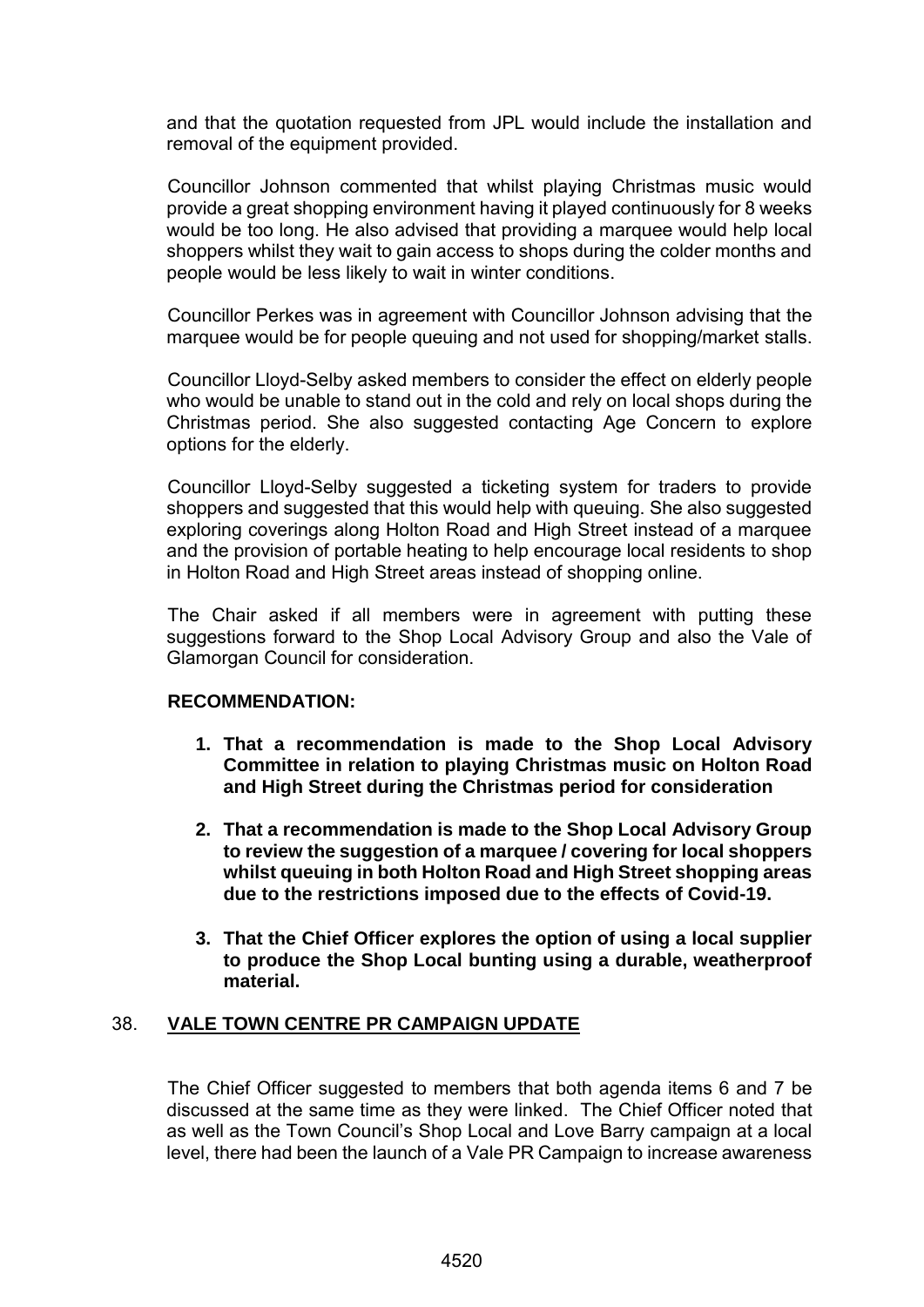of shopping locally and that the Vale of Glamorgan have released tool kits for promotion and also kits to local traders with the 'Shop Safe' logo.

The Chief Officer also advised members that the Welsh Government's Transforming Towns Campaign is also trying to raise awareness of local amenities and local shopping in certain towns across Wales including Barry. The Welsh Government is delivering this through the TRI Funding of £400,000 (allocated to the VOG Council) to help local towns across Wales.

With all these campaigns happening the Council needs to be careful on how to promote them to the town and people, clarity is required in local, regional and national projects as the marketing and messaging can be confusing to the public. B

It was noted by members that Barry Town Council has provided a lot for the town and councillors did not want it to swamp the local community with all the campaigns going forward, as Barry has been further ahead with promoting local delivery and traders and councillors felt that we need to reduce any duplications from other campaigns.

Councillor S Hodges noted that the Shop Local scheme seemed to be duplicated without even engaging with Barry Town Council prior to roll out, which seemed to result in them having a generic outcome. Councillor S Hodges put forward that the money would be better spent if it was provided to local Councils also noting that a Shop Local campaign was better delivered at a hyper local level.

Councillor Lloyd-Selby suggested going back to the Vale of Glamorgan Council to make a proposal on how Barry Town Council would use the money from the £400,000 Welsh Government TRI Funding, which they could then use as a template for other local Councils going forward.

Councillor Perkes also requested to report back to the Vale of Glamorgan Council suggesting that the money be allocated to Shop Local, suggesting that all Councils be kept updated to enable them to know exactly what and how the others are doing.

The Chair concluded that there seems to be too many people doing similar projects and wanted to know the likelihood of the Vale of Glamorgan Council providing Shop Local with the money.

The Chief Officer advised that it would be very unlikely that the money would be put towards Shop Local, with the Urban design ideas and Parklets already being suggested for the money to be used for. The Chief Officer confirmed she would compose an email to send with the ideas suggested in the meeting and also re-make the suggestion of using market huts /beach huts on the Square to help the local traders with restrictions in place.

Councillor Johnson commented that the Jam Jar survey seemed to duplicate work already being undertaken by Shop Local. He stated that the funding and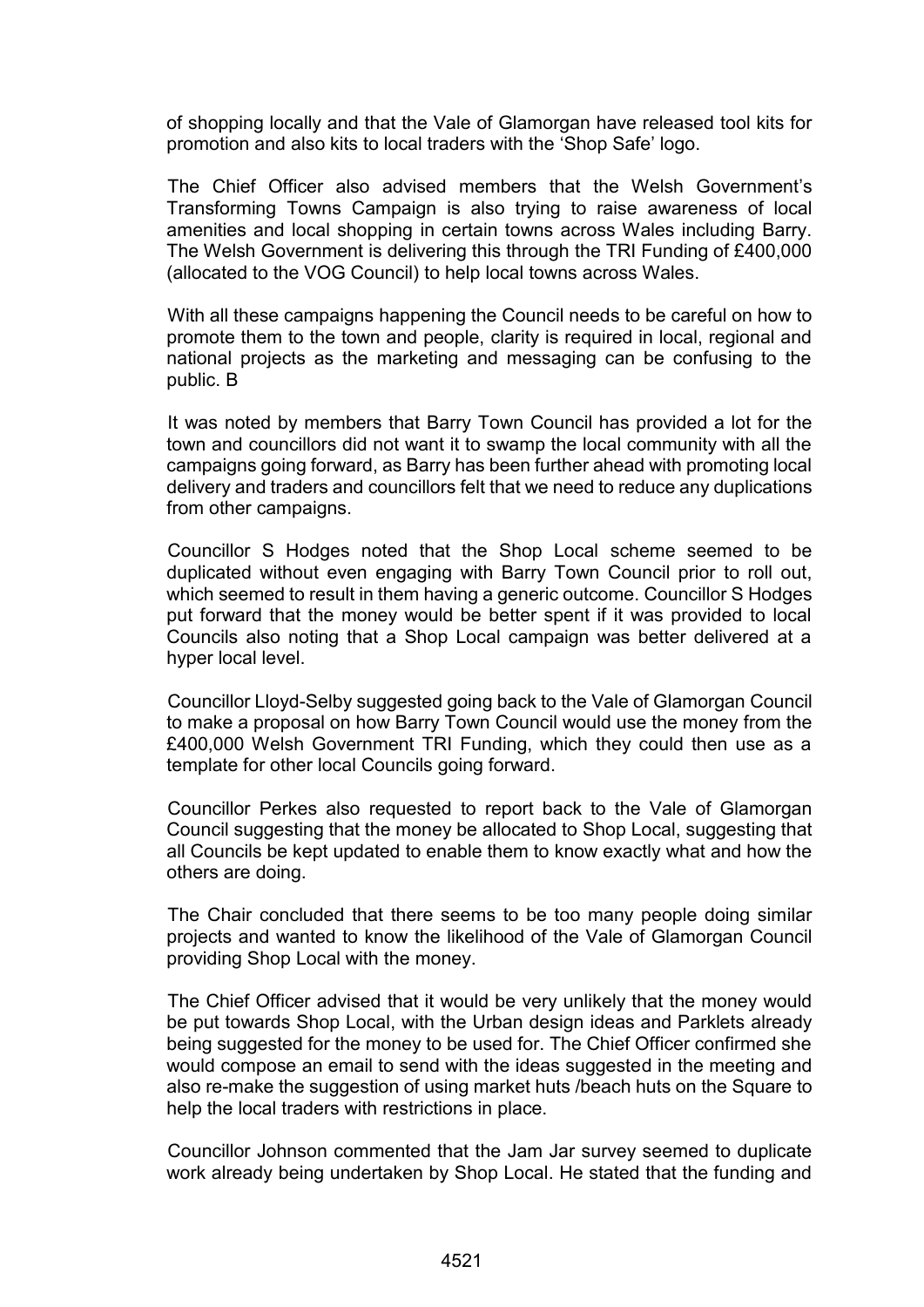campaigns would work better being hyperlocal, focusing on each Town Council's needs. Councillor Johnson agreed with emailing both the Vale of Glamorgan Council and Welsh Government to suggest that the funding is given to local Councils. Councillor Johnson also requested information regarding the closed shops asking why are they closed and what could be done to help reopen them.

Councillor S Hodges stated that the ideas suggested at the Barry Sense of Place meeting of Parklets, benches and potted plants would not be well received by the local community and that the provision of a marquee for customers to use during the colder Christmas shopping months would be better received by Barry residents.

Councillor Drake agreed with Councillor S Hodges that the Parklet suggestion in the Barry Sense of Place meeting would not be a good idea for the local community

The Chief Officer noted that the Vale are not ruling any ideas out but already have an Urban designer for the project and are currently consulting on ideas. The Chief Officer advised that she would send an email with all the points raised in this meeting

Councillor Lloyd-Selby asked if the Town Council knew who owned the shops that are currently closed on Holton Road or if the Vale of Glamorgan Council knew who the landlords were. Councillor Lloyd-Selby also added the question as to whether the landlords would be willing to have conversations regarding opening to help start-ups or be sympathetic with leases to help fill the empty shops.

The Chair noted that this suggestion could help regenerate Holton Road and was grateful to the Chief Officer for trying to retrieve additional funding from the Vale.

#### **RESOLVED:**

- **1. That the Chief Officer write to the Vale of Glamorgan Council setting out the group's feedback re: Transforming Towns funding and Vale PR campaign and Town Council priorities; inclusive of seeking enquires as to if the landlords of the current shops closed on Holton Road are willing to discuss helping start-ups in the area, or the potential of a more sympathetic approach to the leases which could help with regenerating Holton Road.**
- **2. That the Chief Officer forward suggestions from the group to the Vale of Glamorgan Council for marquee/coverings for shoppers, market huts or beach huts on the Square, or canopies/ chairs and portable heaters for customers waiting to access the shops during the winter period.**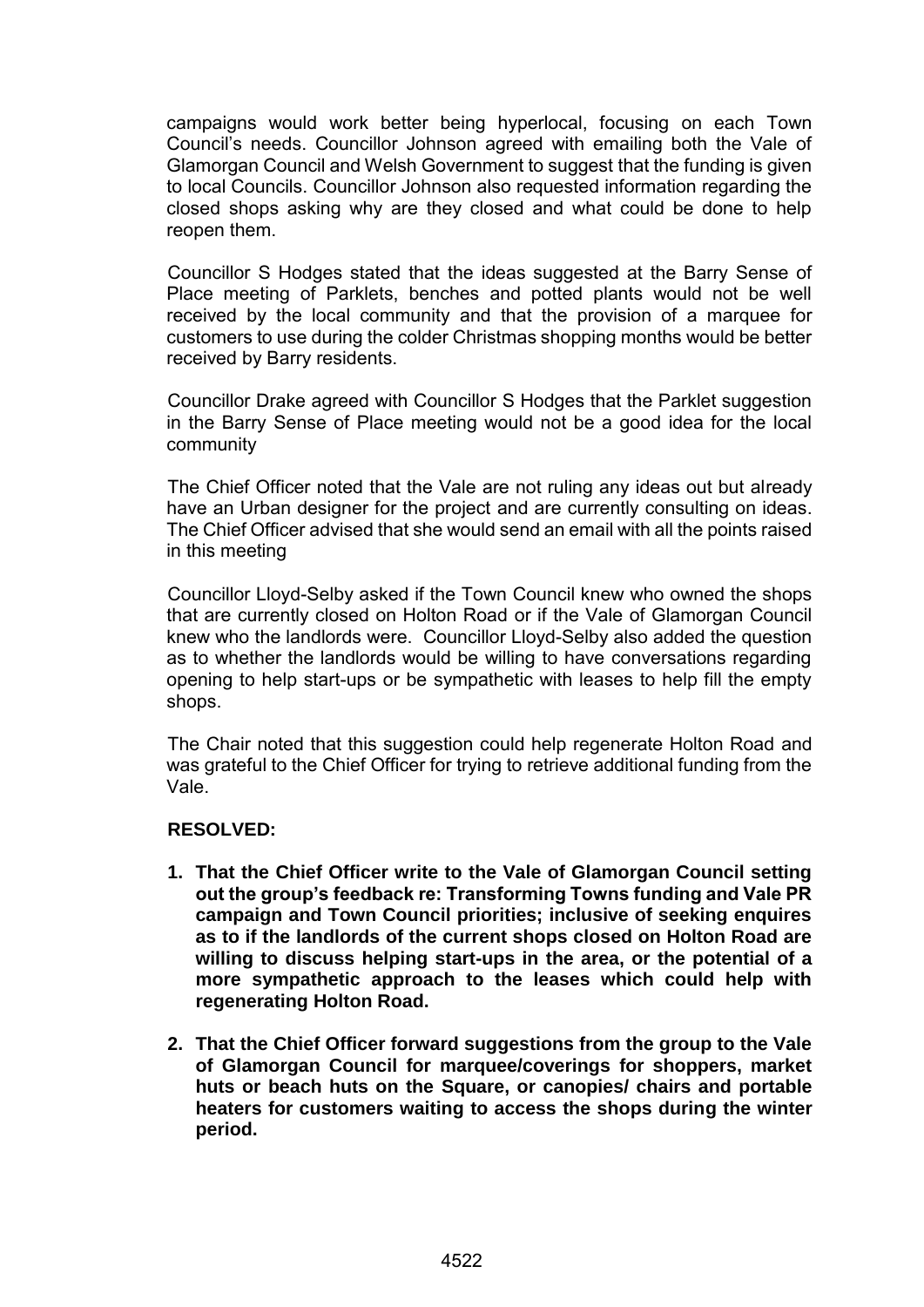## **39. TRANSFORMING TOWNS UPDATE (WELSH GOVERNMENT)**

#### **This item was discussed at agenda item 6**

## 40. **CORPORATE PLAN PRIORITIES**

At the Annual Meeting of Council is was agreed that the Corporate Plan priorities needed to be reviewed and that the Sustainable Barry Working Group would take forward this task. Members were provided with an update from the Chief Officer outlining how the workforce has managed during these difficult times and noting it will continue to be a pressured environment going forward. The Chief Officer stated that the workforce has been working well over the past 6 months and that there had been increased anxiety amongst some members of staff on returning to the office after working from home and absences. The Chief Officer proposed a short list of priorities that the Council needs to now focus on, these included Prosperous Barry with the Shop Local Funding; Digital Inclusion and maintaining access to harder to reach residents; MHT meeting with trustees to explore maximising the usage and space; the Heritage Project which was put on hold and funding needed to be explored for the next financial year; Arts Central Space which needs to be looked at in regards to consultation or progress; Cemetery Approach Community Hall has some outstanding items to be addressed and the potential of a new staff network meeting with shared learning to help with all staff and their mental health and wellbeing.

Councillor S Hodges agreed that this had been an unusual time with nothing to compare it to, and also noted that the Heritage Project would be a huge investment for the town and suggested a loan or look into other avenues to help this project along.

The Chief Officer stated that all mental health and wellbeing training would be virtual and welcomed any ideas that members may have. The Chief Officer suggested that the Council apply for a Public Works Board Loan to help with the Heritage Project and stated the importance of finishing the projects that have already started.

Councillor Johnson agreed with Councillor S Hodges and was enthused by the suggestion made regarding the Heritage Project. Councillor Johnson also advised that the Council needed to let the town know that the Council is working on projects and advertise the progress.

Councillor Perkes advised that the Heritage Project would show that Barry Town Council has confidence in the Town Centre and that it supports its future. The Chief Officer also clarified if a workshops / away day was still required; Councillor Johnson suggested the possibility of a virtual away day in order to look at the wider Corporate plan and priorities and engage all councillors.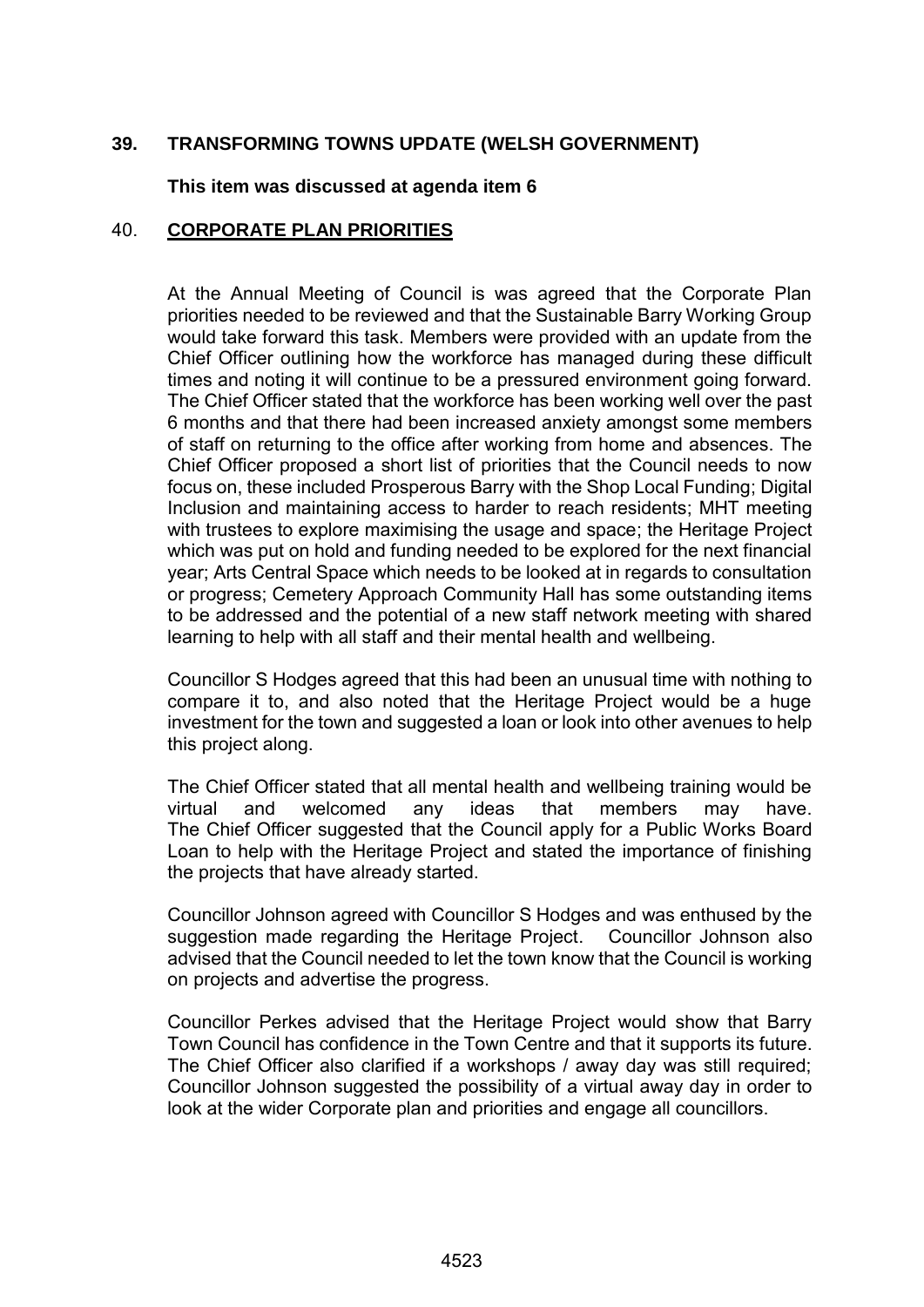## **RESOLVED:**

- **1. That the list of priorities set out in the report are agreed and form the basis of a Workshop with Councillors.**
- **2. That the Chief Officer explores other possible options for funding the Heritage Project such as Public Works Board Loan.**
- **3. That the Chief Officer explores virtual away days and mental health and wellbeing training for staff and Councillors.**

Meeting closed at 7 pm.

Signed……………………………(Chairperson) Dated ……………………………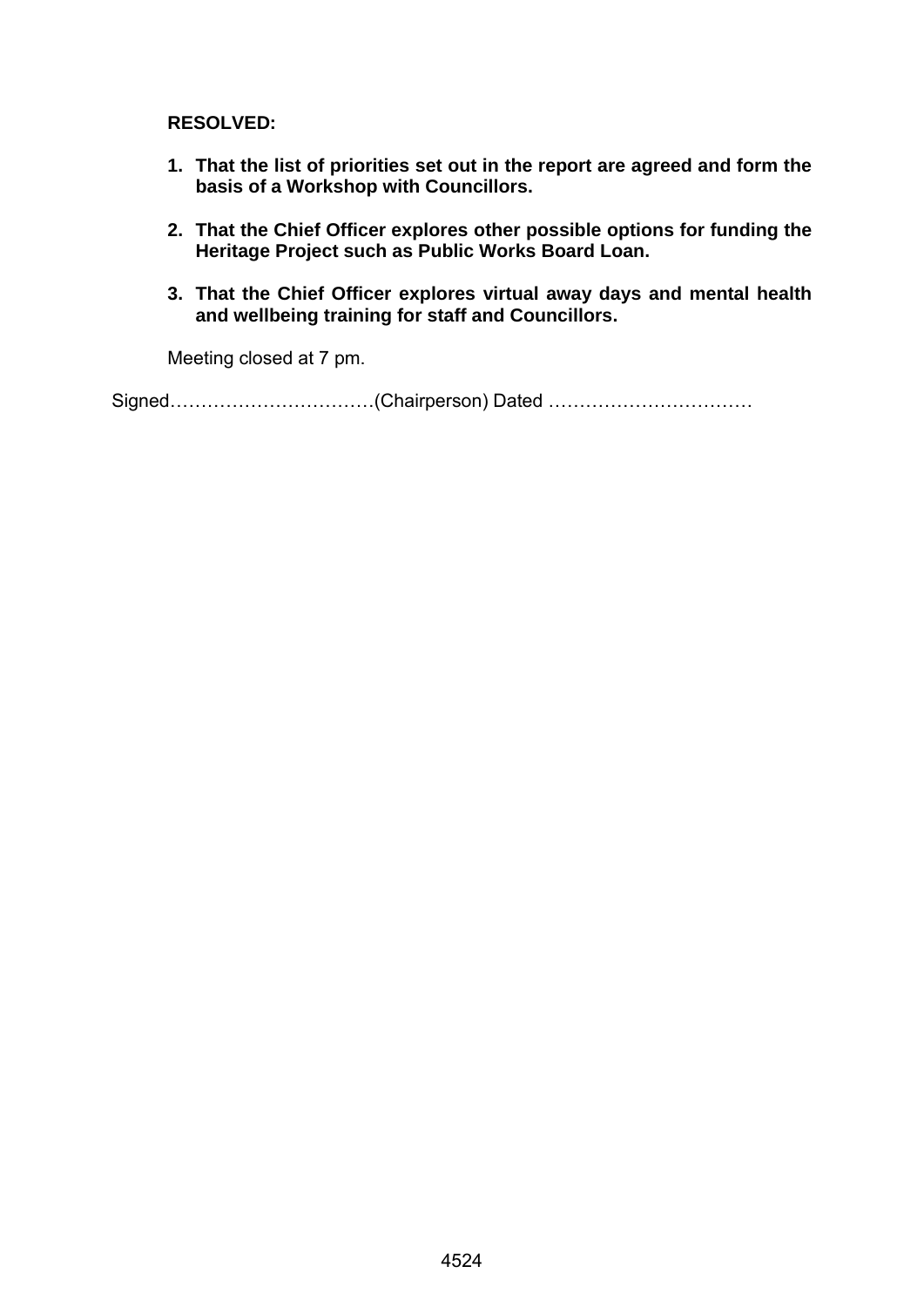#### **FOR INFORMATION ONLY**

#### **ACTION SHEET - SUSTAINABLE BARRY WORKING PARTY - 19 OCTOBER 2020**

|                   |                                                                                                                                                                                                                                                                                                                                                                                                                                                                       | <b>ACTION TO</b><br><b>BE TAKEN</b> | <b>DATE ACTION</b><br><b>TO BE</b> |             |
|-------------------|-----------------------------------------------------------------------------------------------------------------------------------------------------------------------------------------------------------------------------------------------------------------------------------------------------------------------------------------------------------------------------------------------------------------------------------------------------------------------|-------------------------------------|------------------------------------|-------------|
| <b>MINUTE NO.</b> | <b>ACTION TO BE TAKEN</b>                                                                                                                                                                                                                                                                                                                                                                                                                                             | BY                                  | <b>CARRIED OUT PROGRESS</b>        |             |
| 37(1)             | That a recommendation is made to the Shop Local Advisory<br>Committee in relation to playing Christmas music on Holton<br>Road and High Street during the Christmas period for                                                                                                                                                                                                                                                                                        |                                     |                                    |             |
|                   | consideration.                                                                                                                                                                                                                                                                                                                                                                                                                                                        | CO                                  | 22.10.20                           | Completed   |
| 37(2)             | That a recommendation is made to the Shop Local Advisory Group to<br>review the suggestion of a marquee / covering for local shoppers<br>whilst queuing in both Holton Road and High Street shopping areas<br>due to the restrictions imposed due to the effects of Covid-19.                                                                                                                                                                                         | <b>CO</b>                           | 22.10.20                           | Completed   |
| 37(3)             | That the Chief Officer explores the option of using a local supplier to<br>produce the Shop Local bunting using durable, weatherproof<br>material.                                                                                                                                                                                                                                                                                                                    | CO                                  | 9.11.20                            | Completed   |
| 38(1)             | That the Chief Officer write to the Vale of Glamorgan Council setting<br>out the groups feedback re: Transforming Towns fudning and Vale PR<br>campaign and Town Council prioritites; inclusive of seeking enquires<br>as to if the landlords of the current shops closed on Holton Road are<br>willing to discuss helping start-ups in the area, or the potential of a<br>more sympathetic approach to the leases which could help with<br>regenerating Holton Road. | CO                                  | 20.10.20                           | Completed   |
| 38(2)             | That the Chief Officer forward suggestions from the group to the<br>Vale of Glamorgan Council for marquee/coverings for shoppers,<br>market huts or beach huts on the Square, or canopies/chairs and<br>portable heaters for customers waiting to access the shops during<br>the winter period.                                                                                                                                                                       | CO                                  | 20.10.20                           | Completed   |
| 40(1)             | That the list of priorities set out in the report are agreed and form<br>the basis of a Workshop with Councillors.                                                                                                                                                                                                                                                                                                                                                    | CO                                  | 19.10.20                           | Completed   |
| 40(2)             | That the Chief Officer explores other possible options for funding the<br>Hertiage Project such as Public Works Board Loan.                                                                                                                                                                                                                                                                                                                                           | <b>CO</b>                           | <b>New Year</b>                    | not started |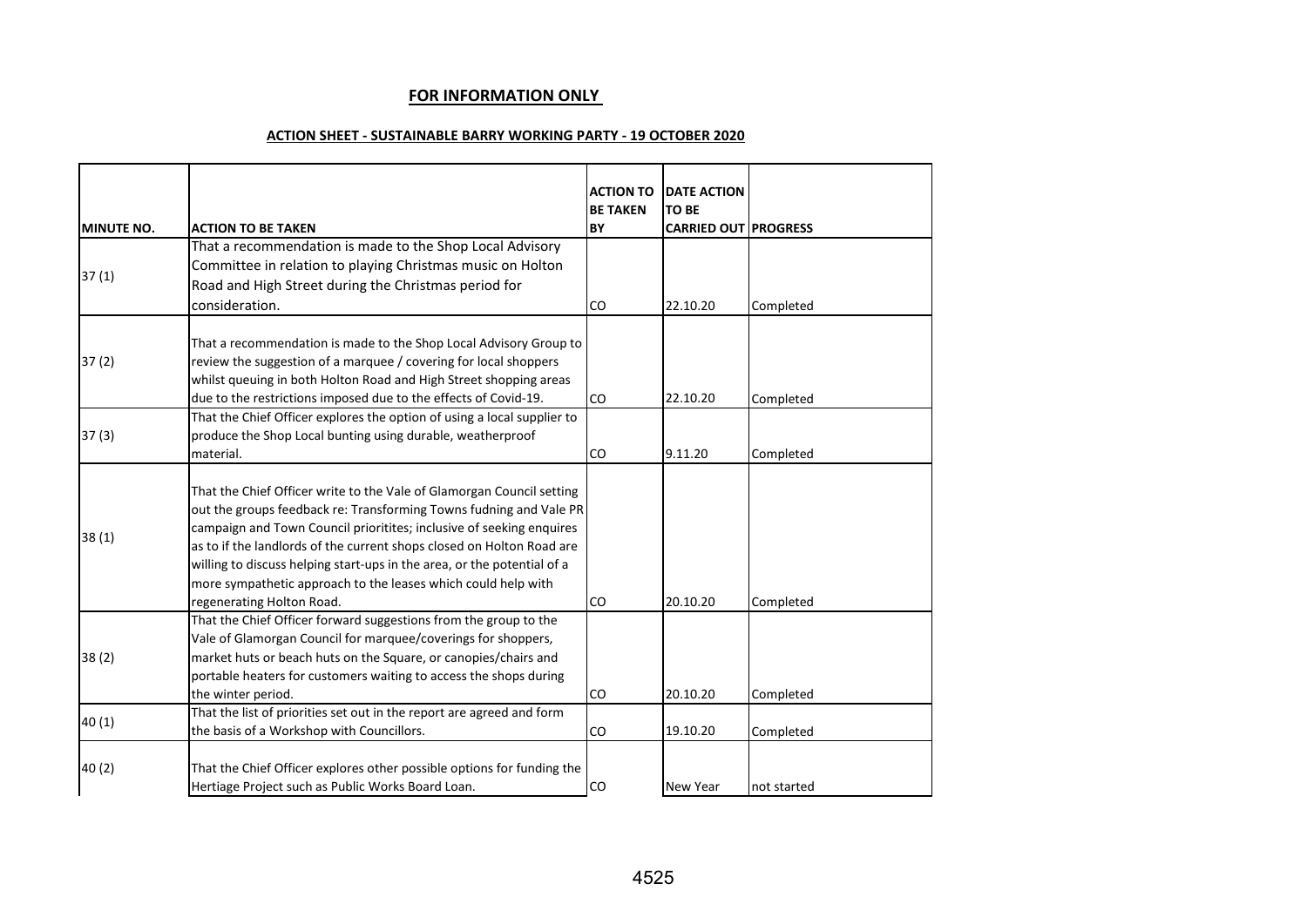| 40(3) | That the Chief Officer explores virtual away days and mental health |          |                    |
|-------|---------------------------------------------------------------------|----------|--------------------|
|       | and weelbeing training for staff and Councillors.                   | New Year | <b>In progress</b> |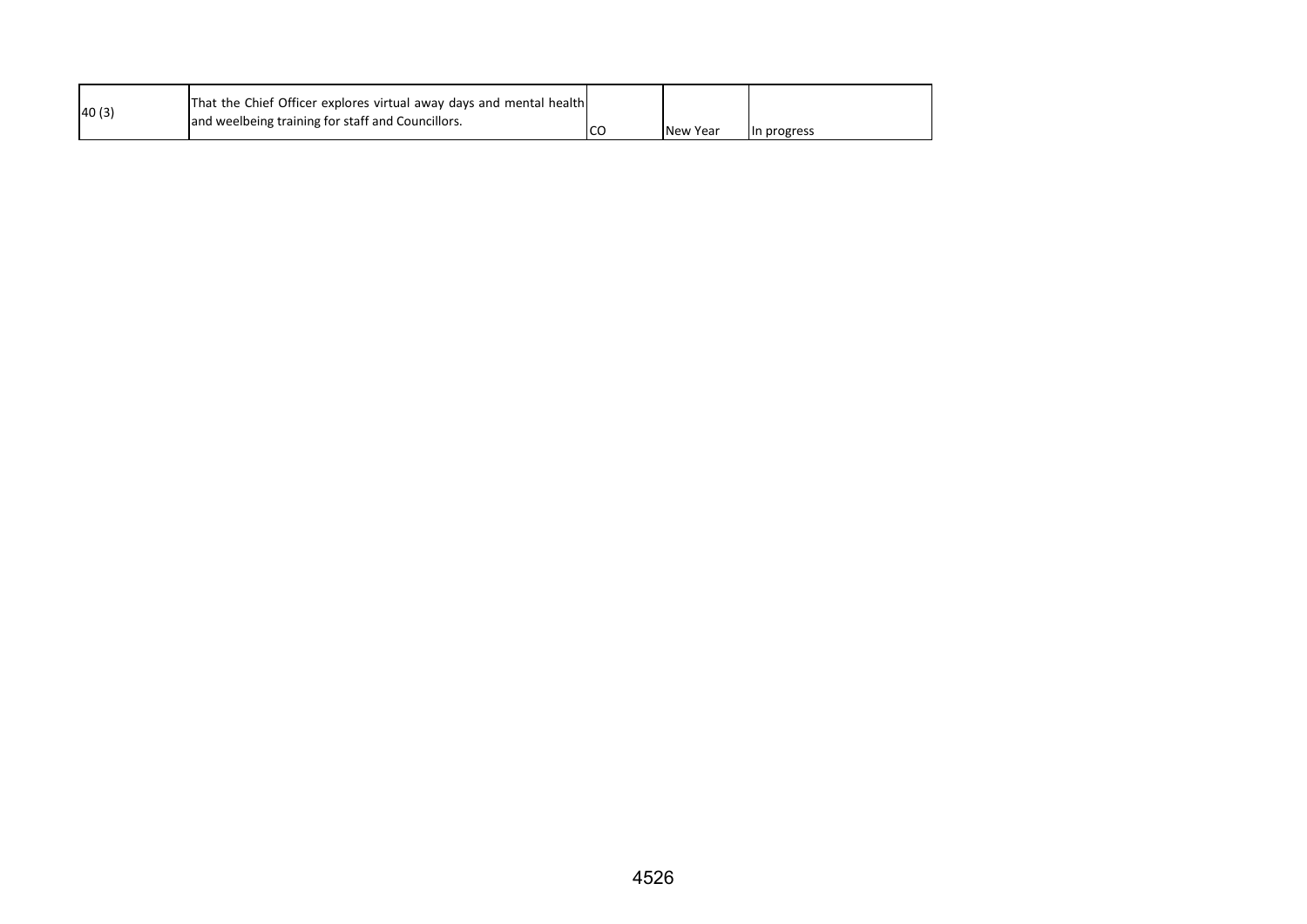# **BARRY TOWN COUNCIL**

# **DRAFT MINUTES OF A SUSTAINABLE BARRY WORKING GROUP MEETING HELD ON MONDAY 16 NOVEMBER 2020 (VIRTUALLY) AT 6PM**

**PRESENT:** Councillor Clarke (Chairperson) together with Councillors S Hodges, Drake, Rowlands and Payne (joined the meeting at 18:04pm)

**ALSO PRESENT:** Emily Forbes – Chief Officer Hannah Linton – Trainee Administrator Councillor Johnson – Observer Councillor Charles – Observer Councillor Wilkinson – Observer Councillor Hawkins – Observer

# 41. **APOLOGIES FOR ABSENCE**

Apologies were received from Councillor Nugent-Finn.

## 42. **TO RECEIVE DECLARATIONS OF INTEREST UNDER THE COUNCILS CODE OF CONDUCT**

None were received.

# 43. **TO RE-CAP ON DELIVERY TO DATE AND EXPLORE THE ROLE OF THIS GROUP IN EXPLORING THE SOCIAL, ENVIRONMENTAL AND ECONMIC IMPACT OF COVID-19 ON:**

- **The Council's services;**
- **The Council's priorities;**
- **The Well-being of the Council's workforce and;**
- **The wider community and town of Barry as a whole**

The Chief Officer updated the Committee that the issues raised for Christmas had been discussed at the Shop Local meeting, and the sound system should be in place by Saturday 21 November or latest Saturday 28 November. The Chief Officer noted that the COVID-19 Recovery Funding had a lot of interest again for round 8 and 9, which was being put forward to the Finance Committee meeting at 7pm.

The Chair noted that there are a lot of other Committees and Public Services Board and outside meetings taking place which the Council is unaware of because no feedback is received. The Chair recommended that reports from Councillors attending these committee meetings should be fed back to the wider Council.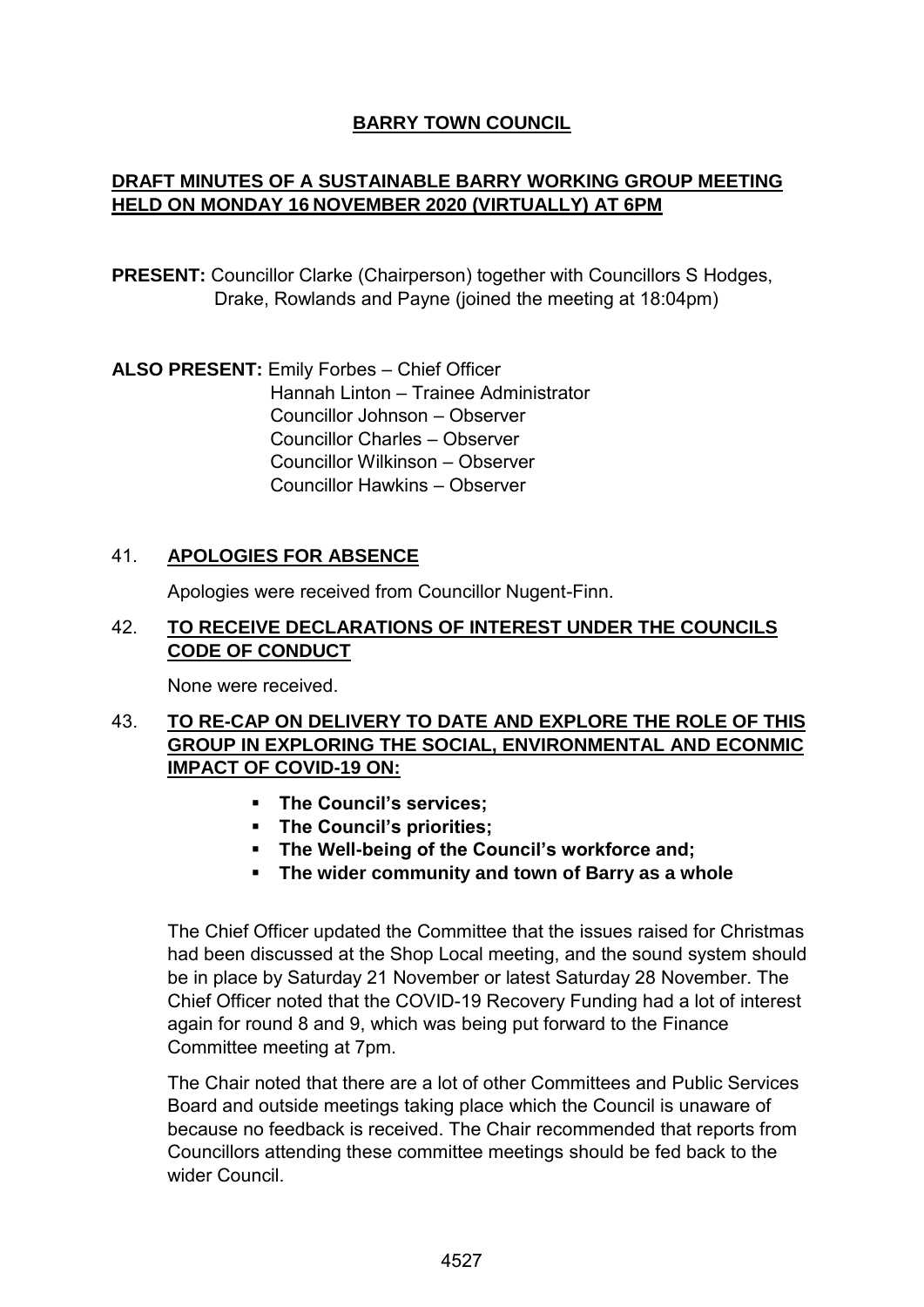The Chief Officer stated that the Information Circular which used to be sent out with all information to Councillors was stopped because there was little to send out, however, this information is still filed in the office. Councillors on outside bodies will be reminded to submit their feedback.

Councillor Johnson reported that the Council does have Councillor Cuddy as their representative on the Public Services Board and should have reports received from him. Councillor Johnson recommended inviting Councillor Cuddy to a meeting to discuss with the group what has been happening on the board over the past few years.

Councillor Hodges drew attention to the fact that the Vale of Glamorgan Council has funding and seems prepared to give funding to local projects, but often does not have capacity to deliver projects. It was also recognised that the Town Council's own capacity to deliver projects is an issue and therefore recommended that a temporary member of staff to support project delivery. The Chief Officer confirmed that following discussion with Group Leaders, this would be put in place in the next few weeks from the Council's contingency budget.

# **RESOLVED:**

- **1. That the Chief Officer invites Councillor Cuddy to a Committee meeting to discuss feedback from and engagement with the Public Services Board.**
- **2. That the Chief Officer writes to the Vale of Glamorgan Council again to request an additional representative to attend Public Services Board meetings from the Town Council.**
- **3. To note that the Chief Officer will be recruiting a temporary project officer to increase capacity to take forward projects**

# 44. **TO RECEIVE DETAILS OF THE GREEN RECOVERY CIRCULAR ECONOMY FUND 2020-21 AND CONSIDER IDEAS**

The Chief Officer explained to the Committee that the Welsh Government's 'Green Recovery Circular Economy Funding' had been circulated and needed to be spent by March 31<sup>st</sup> 2021. The Chief Officer suggested a recycle/repair shop and noted that Awesome Wales were interested previously in creating a Repair Café so suggested a partnership approach to try to access some of the WG funding for delivery.

The Chair stated he was happy to proceed with the application for funding from the Welsh Government.

Councillor Payne noted that there was a repair shop in Llantwit which restore items, PAT tests and recycle and would be good to contact for further information or ideas.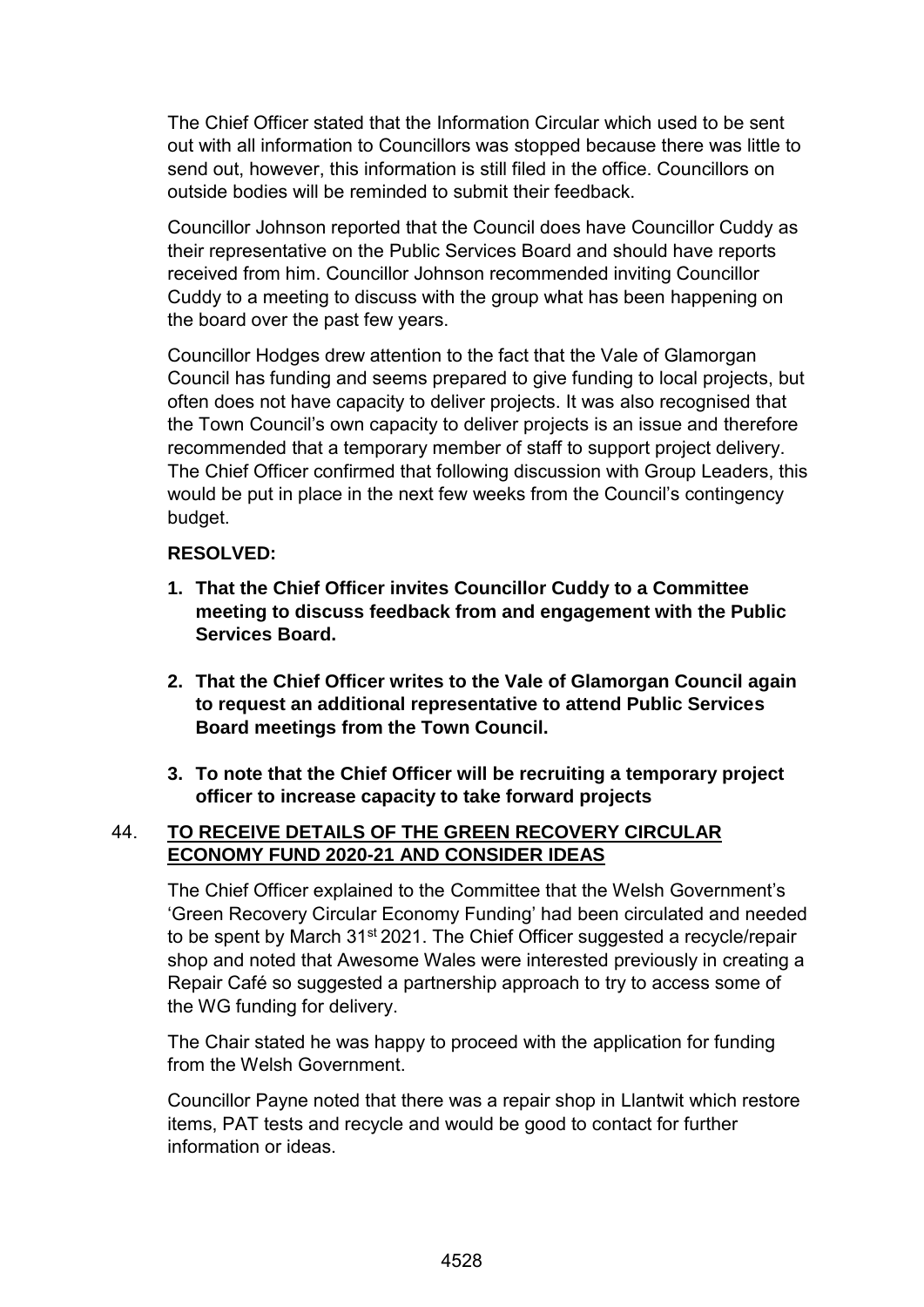Councillor Charles noted that there was a similar shop already on Park Crescent that create items from recyclable materials.

**RESOLVED that the Chief Officer explore and if viable, make an application for the Welsh Government Green Recovery Circular Economy Fund 2020-21.**

# 45. **TO RECEIVE AND CONSIDER THE VALE OF GLAMORGAN COUNCIL CABINET REPORT – DEVELOPING A CLIMATE CHANGE ACTION PLAN**

The Chief Officer had circulated the VOG Cabinet Report and noted that this Working Group is tasked with looking at how the Council can impact climate change, and noted that the Council has already started with small steps. She noted these were things such as reduced colour printing and using electronic communication and reports, and also the bee habitats at the cemetery which were working extremely well. The Chief Officer asked the Committee if there were Councillors prepared to study the report in more detail alongside the previous Climate Change Action / Biodiversity audits undertaken and come back to the next meeting with any ideas to bring forward to deliver the Council's commitments.

**RESOLVED that Councillors Clarke, S Hodges and Payne would form a small Working Group and come back to the next meeting with their thoughts.**

# 46. **DATE OF NEXT MEETING**

The next meeting is scheduled to be held on Tuesday 1 December 2020 at 6pm

Meeting closed at 18:24pm.

Signed ……………………………(Chairperson) Dated ……………………………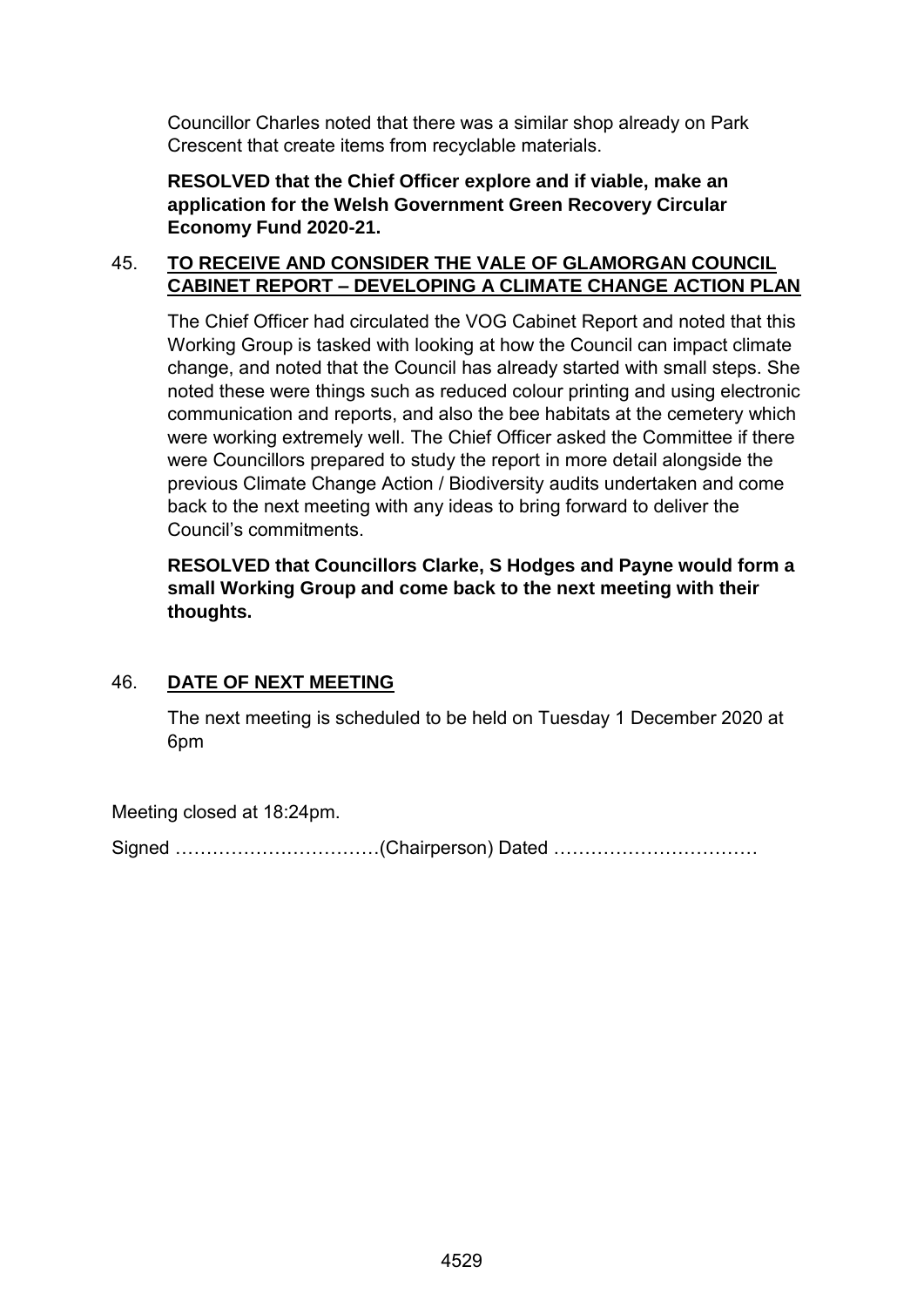#### **FOR INFORMATION ONLY**

| <b>ACTION SHEET - SUSTAINABLE BARRY WORKING PARTY - 16 NOVEMBER 2020</b> |
|--------------------------------------------------------------------------|
|                                                                          |

| <b>IMINUTE NO.</b> | <b>ACTION TO BE TAKEN</b>                                                                                                                                                          | <b>ACTION TO BE</b><br><b>TAKEN BY</b> | <b>DATE ACTION TO</b>          |                                |
|--------------------|------------------------------------------------------------------------------------------------------------------------------------------------------------------------------------|----------------------------------------|--------------------------------|--------------------------------|
|                    | That that Chief Officer invites Councillor Cuddy to a Committee                                                                                                                    |                                        | <b>BE CARRIED OUT PROGRESS</b> |                                |
|                    | meeting to discuss feedback from and engagement with the Public                                                                                                                    |                                        |                                |                                |
| 43(1)              | Services Board.                                                                                                                                                                    | C/O                                    | 17/11/2020 Complete            |                                |
| 43(2)              | That the Chief Officer writes to the Vale of Glamorgan Council again<br>to request an additional representative to attend Public Services<br>Board meetings from the Town Council. | C/O                                    | 02/12/2020 in progress         |                                |
|                    |                                                                                                                                                                                    |                                        |                                |                                |
|                    | To note that the Chief Officer will be recruiting a temporary project                                                                                                              |                                        |                                |                                |
| 43(3)              | officer to increase capacity to take forward projects.                                                                                                                             | C/O                                    |                                | In Progress                    |
|                    | That the Chief Officer explore and if viable, make an application for<br>the Welsh Government Green Recovery Circular Economy Fund                                                 |                                        |                                | In Progress - will update      |
| 44                 | 2020-21.                                                                                                                                                                           | C/O                                    |                                | 01/12/2020 verbally at meeting |
|                    | That Councillors Clarke, S Hodges and Payne would form a small                                                                                                                     | Cllrs Clarke, S                        |                                |                                |
|                    | Working Group and come back to the next meeting with their                                                                                                                         | Hodges and                             |                                |                                |
| 45                 | thoughts.                                                                                                                                                                          | Payne.                                 |                                | $01/12/2020$ on agenda of mtg  |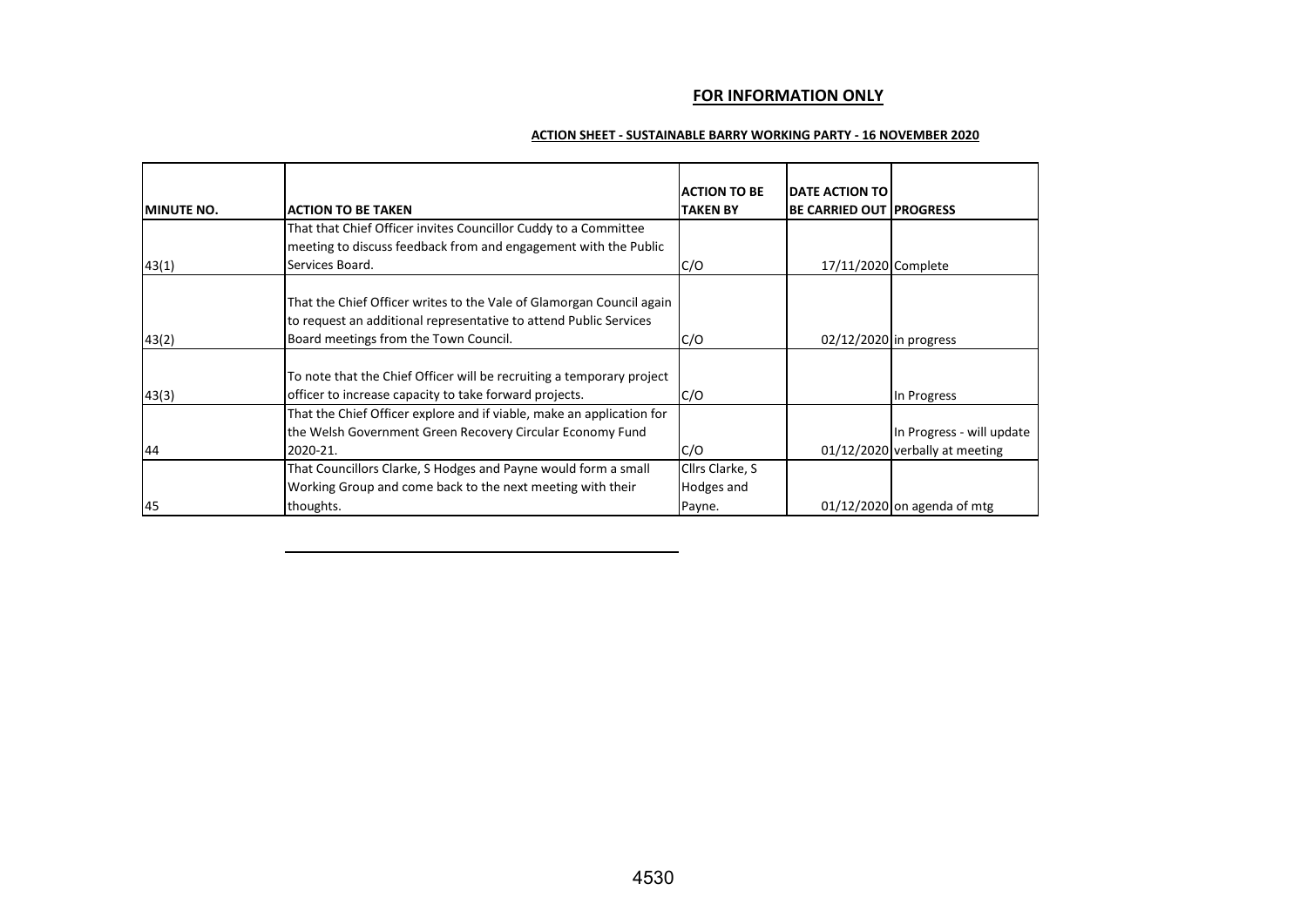# **BARRY TOWN COUNCIL**

# **DRAFT MINUTES OF A SUSTAINABLE BARRY WORKING GROUP MEETING HELD ON TUESDAY 1 DECEMBER 2020 (VIRTUALLY) AT 6PM**

**PRESENT:** Councillor Clarke (Chairperson) together with, Councillors S Hodges, Drake and Lloyd-Selby

**ALSO PRESENT:** Emily Forbes – Chief Officer

Hannah Linton – Trainee Administrator Councillor Cuddy – Invited representative for PSB Councillor Johnson – Observer

## 47. **APOLOGIES FOR ABSENCE**

Apologies were received from Councillor Rowlands and Wilkinson.

# 48. **TO RECEIVE DECLARATIONS OF INTEREST UNDER THE COUNCILS CODE OF CONDUCT**

None were received.

# 49. **TO APPROVE THE MINUTES OF LAST MEETING HELD ON 16 NOVEMBER 2020**

Councillor Lloyd-Selby noted that the previous minutes did not have her attendance as present and requested an amendment.

**RESOLVED: That the minutes of Sustainable Barry Working Group held on Monday 16 November 2020 be received and noted subject to the amendment being made.**

## 50. **PUBLIC SERVICES BOARD – UPDATE**

Councillor Cuddy gave the Committee a brief report on the items sent to Councillors via email on matters from the Public Services Board. Councillor Cuddy noted that the PSB discussed budgets and stated that there is not much money for the Vale of Glamorgan areas. Councillor Cuddy also reported that the Public Services Board and Welsh Government are cooperating well, but they have not reached the Welsh Governments bi-monthly reports request. Councillor Cuddy emphasised that recent meetings have been taken over by the COVID-19 pandemic, with the meetings mainly based on the Public Health Wales updates and press releases for local towns. He noted that the main issues going forward for the Public Services Board were Larger Councils providing their annual reports under the WBFG Act legislation, the bio-diversity duty in the Environment Act and that a template has been created by One Voice Wales.

The Chief Officer noted that Barry Town Council created their own bio-diversity template prior to this information and had already submitted their S6 Report.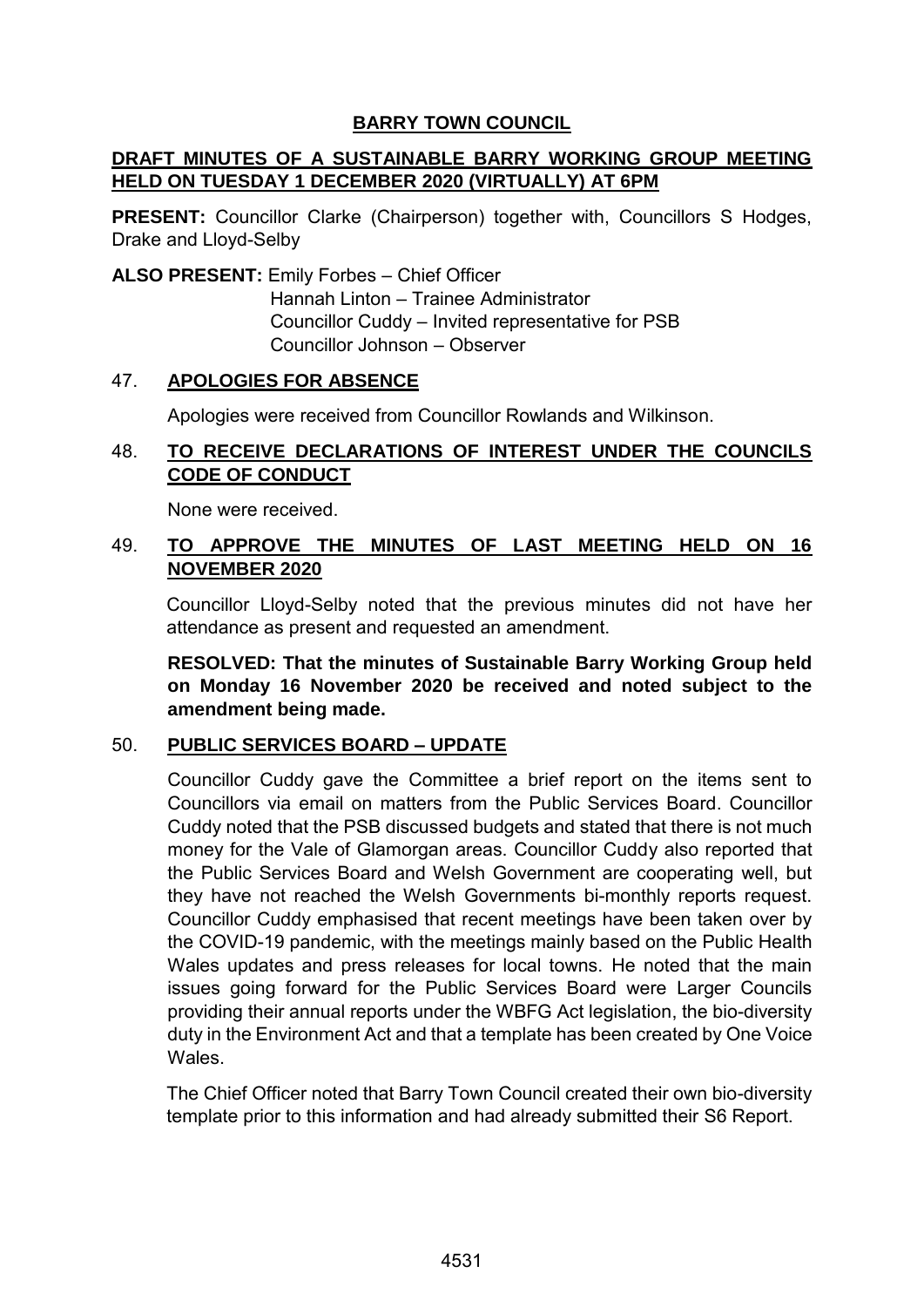Councillor Cuddy also reported that the continued points in meetings with the Public Services Board were the climate change emergency and proposed Charter and initiatives towards bio-diversity.

The Chair expressed that Barry Town Council is very keen in doing all they can to help the local community, and want to make sure that their plans do not duplicate work of the PSB or fall when presented as ideas to the PSB. The Chair also queried if the representative attending the Public Services Board meetings can make decisions on behalf of all Town and Community Councils in the Vale, and whether this was the Representative's mandate?

Councillor Cuddy noted that with only receiving agendas for the Public Services Board meetings a week before, that there is no time to contact all local Councils to present the agenda and ask for their opinions and reports.

The Chair debated whether the Public Services Board believe all representatives are in fact going back to the other local Councils with the information, and if the PSB can be organised better to accommodate local Council's views and ideas. The Chair also noted that it would beneficial if local Councils work together with the Public Services Board, and would also help Councils to see the way ideas are working.

Councillor S Hodges noted that due to Covid-19, many Committees and groups are working differently, and this opens up for Councils to attend the Public Services Board meetings via Zoom or other virtual mediums.

The Chief Officer interjected that the Public Services Board is a statutory partner but local Councils have had no communications from them. The Chief Officer wanted to know where the line of communication between Councils, representatives and the Public Services Board was during COVID-19. Other TCCs in the Vale had not received any communication, involvement in emergency planning, or been involved on any PSB strategic approach to facing the Pandemic across the Vale which was isolating and disappointing.

Councillor Cuddy noted that the responsibility was not with the Public Services Board, but that GVS had been given the responsibility for local co-ordination, but agreed he would bring the issue up with the Committee at their next meeting.

Councillor Payne interjected that the issue is still on-going, and we are not yet in a full recovery and the Public Services Board can step in with communication now to help local Councils continue their help to local communities and work in partnership.

**RESOLVED: That Councillor Cuddy will raise two issues on behalf of Barry Town Council at the next Public Services Board meeting.**

**1. Communication with all TCCs re: Emergency Planning and a coordinated response to the Pandemic.**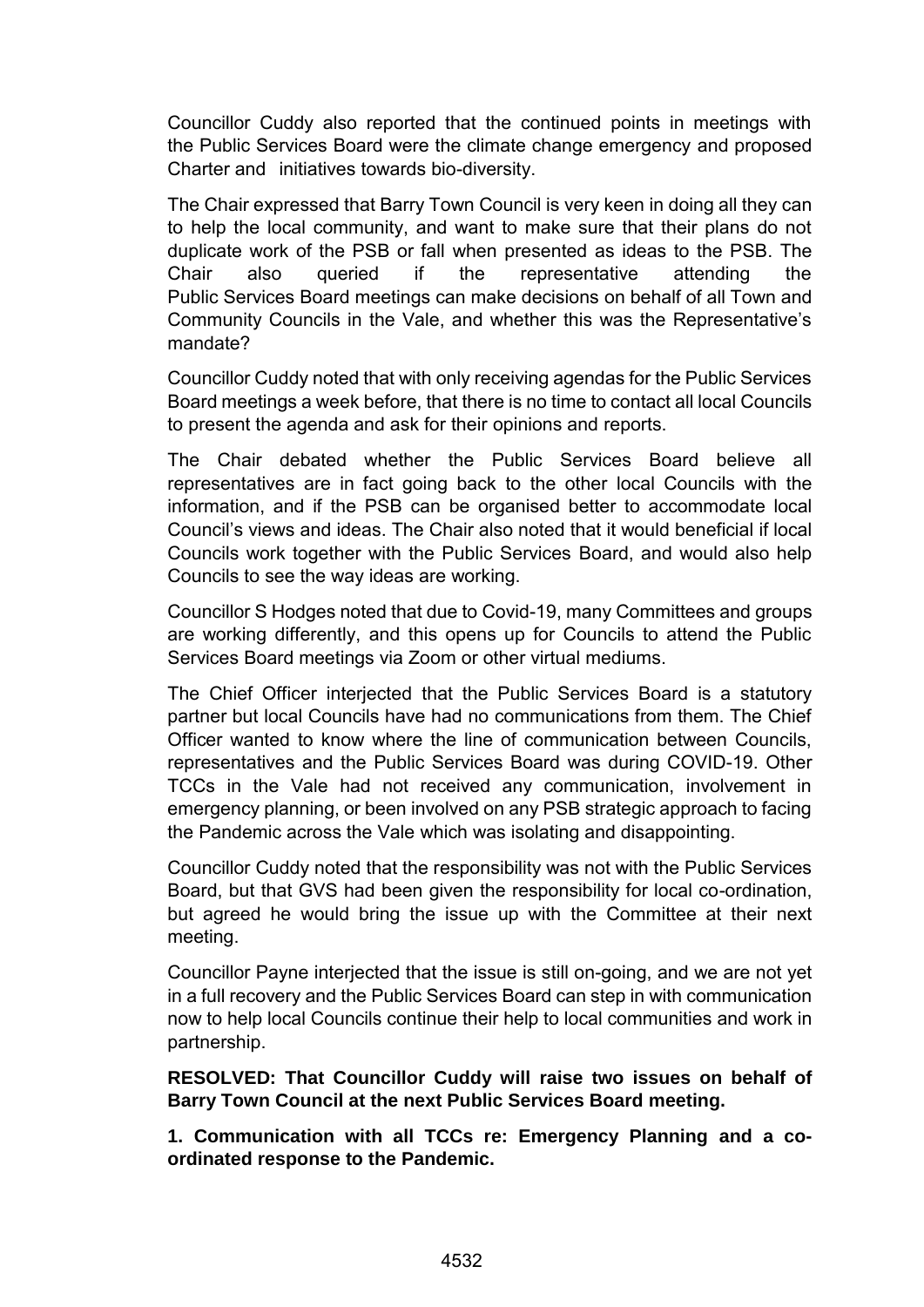**2. Suggesting that Barry Town Council should have its own representative seat on the PSB as the largest Town in the Vale, and its work which could complement the PSB Workstream Delivery.**

Councillor Cuddy left the meeting.

# 51. **COVID RECOVERY FUND UPDATE**

The Chief Officer noted that the agenda item listed all applicants and their requests, and what the Council provided funding for. The Chief Officer confirmed that the funding stream had now been closed, and the Council were no longer taking applications in for this funding. It was noted that the overspend for this funding was £1,328 after round 9 was confirmed.

Councillor S Hodges thanked the Chief Officer and all the staff for their hard work with the Covid-19 Recovery Fund which was delivered quickly.

## **RESOLVED: That the update be received and noted.**

# 52. **FEEDBACK FROM COUNCILLOR DISCUSSION GROUP ON CLIMATE CHANGE**

The Chair thanked the Councillors for volunteering themselves for the discussion group, and noted that the document provided is ambitious and lengthy with great work from the Councillors. The Chair expressed the wish to present the document to Full Council on the 8 December 2020 meeting.

Councillor S Hodges agreed with the Chair and felt the ideas provided will be good going forward for the Council to be clear about its ambitions for action against climate change.

The Chief Officer was also in agreement and noted it was a very ambitious document and perhaps could include the climate change emergency Charter raised by the PSB, and to also wait for the outcome from the 'Green Recovery Circular Economy Funding', as this could inform the wider Green Strategy to then have the document be presented to Full Council at the February meeting.

The Chair acknowledged that it would be beneficial to wait for the outcome of the 'Green Recovery Circular Economy Funding'.

Councillor Payne also preferred for the document to have more work and go to Full Council in February, and noted it would give Councillors time to read through the document provided thoroughly, absorb all the information and provide their feedback.

The Chair pointed out the expense of officer's time and staffing needed for the project and noted if it was to go ahead, it would need additional staffing and hours to complete.

The Chief Officer updated the Committee that an advert for the temporary part time Project Officer position would be going live next week, which the current contingency budget would cover for the January to March period as this was to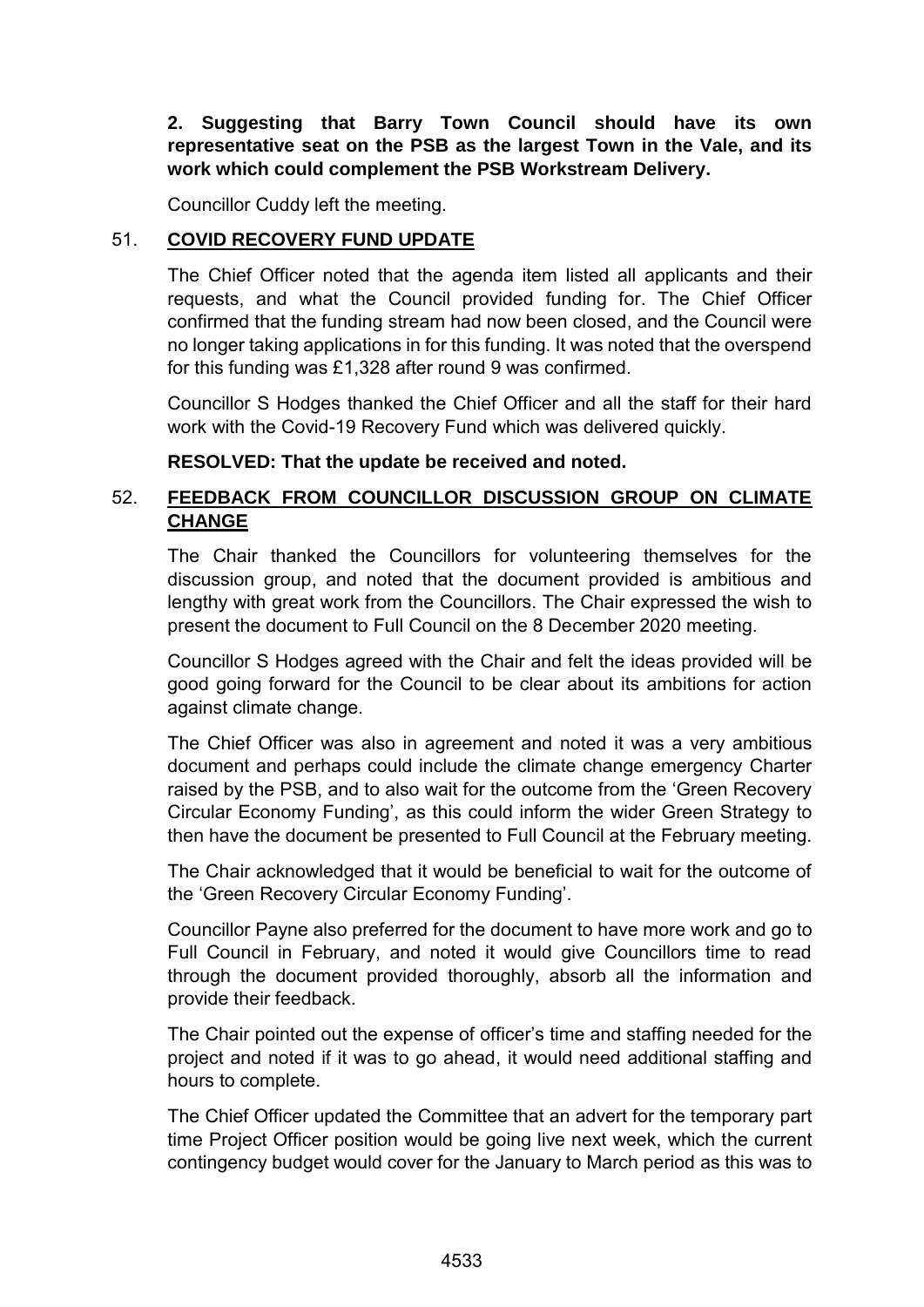cover sickness absence in the CEO role. The Chief Officer noted that if the position was needed after that period the budget or additional funding would need to be looked at for April onwards.

Councillor Lloyd-Selby echoed the statements made by the Councillors and Chief Officer to wait for the Full Council meeting in February, and to go to the meeting with a clearer document and more knowledge on budgets and a fully costed proposal of actions that this Council wishes to take.

Councillor Johnson stated that if the Committee were to wait until February it would align with the Vale of Glamorgan Councils meetings, including the Charter and the Committee could review the document in January's meeting ready for the Full Council.

The Chief Officer updated the Committee that the bid for the Welsh Government 'Green Recovery Circular Economy Funding' has been submitted within the deadline, and the confirmation email and reference number had been received.

**RESOLVED: That the Committee will review and consider the Climate Change Strategy at its next meeting in January in readiness to present to Full Council February 2021 meeting.**

# 53. **DATE OF NEXT MEETING**

The next meeting is scheduled to be held on Monday 18 January 2021 at 6pm.

Meeting closed at 18:39pm.

Signed ………………………….. (Chairperson) Dated …………………………..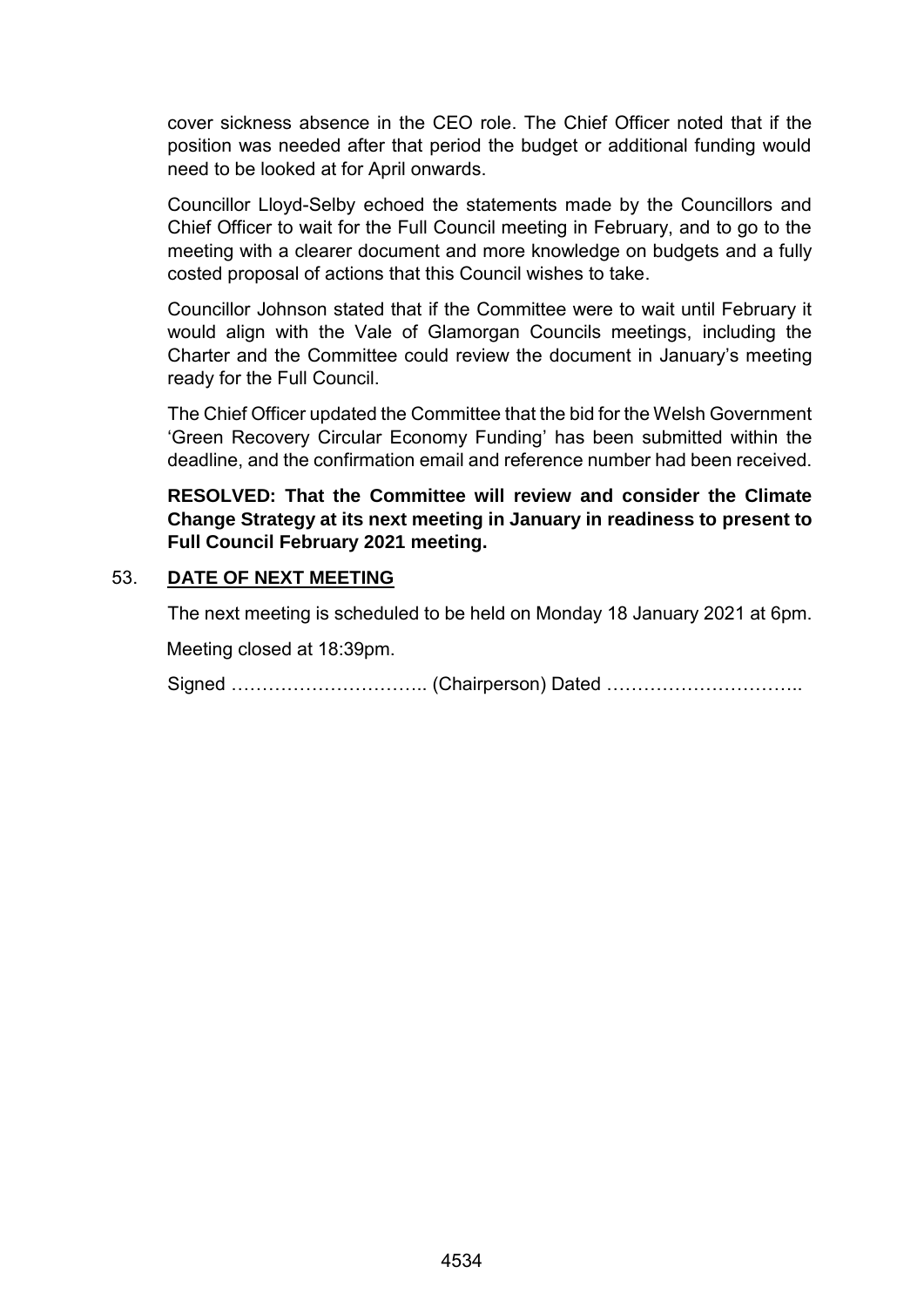#### **FOR INFORMATION ONLY**

| <b>IMINUTE NO.</b> | ACTION TO BE TAKEN                                                                                                                                                                                                                                                                                                                                                                                                                      | <b>ACTION TO BE</b><br><b>TAKEN BY</b> | <b>DATE ACTION TO</b><br><b>BE CARRIED OUT PROGRESS</b> |             |
|--------------------|-----------------------------------------------------------------------------------------------------------------------------------------------------------------------------------------------------------------------------------------------------------------------------------------------------------------------------------------------------------------------------------------------------------------------------------------|----------------------------------------|---------------------------------------------------------|-------------|
|                    |                                                                                                                                                                                                                                                                                                                                                                                                                                         |                                        |                                                         |             |
| 50                 | That Councillor Cuddy will raise two issues on behalf of Barry Town<br>Council at the next Public Services Board meeting.<br>1. Communication with all TCCs re: Emergency Planning and a co-<br>ordinated response to the Pandemic.<br>2. Suggesting that Barry Town Council should have its own<br>representative seat on the PSB as the largest Town in the Vale, and<br>its work which could complement the PSB Workstream Delivery. | Councillor<br>Cuddy                    |                                                         | In progress |
|                    | That the Committee will review and consider the Climate Change                                                                                                                                                                                                                                                                                                                                                                          |                                        |                                                         |             |
|                    | Strategy at its next meeting in January in readiness to present to Full                                                                                                                                                                                                                                                                                                                                                                 |                                        |                                                         |             |
| 52                 | Council February 2021 meeting.                                                                                                                                                                                                                                                                                                                                                                                                          | C/O                                    | 22/02/2021 In progress                                  |             |

#### **ACTION SHEET - SUSTAINABLE BARRY WORKING PARTY - 1 DECEMBER 2020**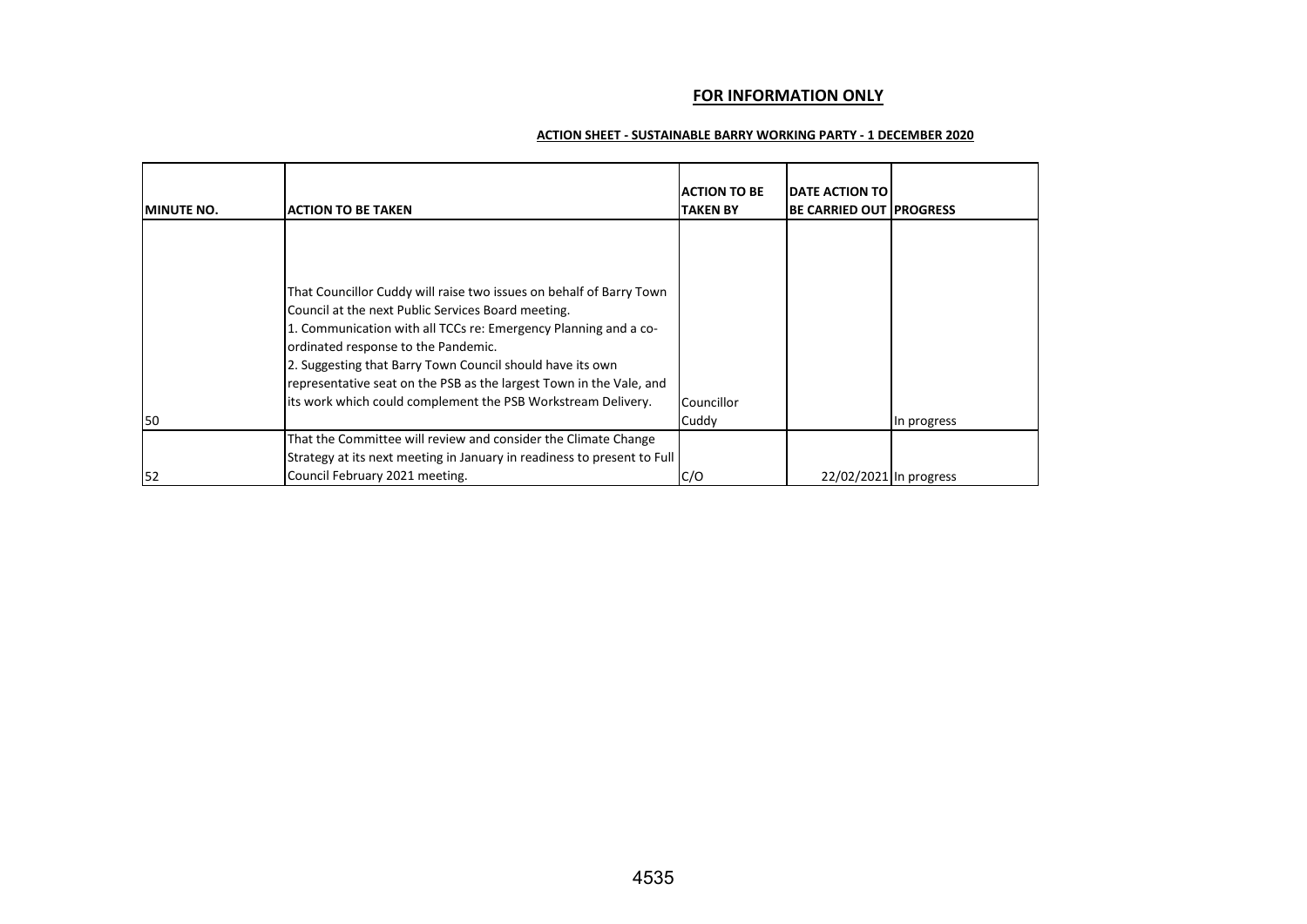## **BARRY TOWN COUNCIL**

## **MINUTES OF A MEETING OF THE HALLS, CEMETERIES AND COMMUNITY FACILITIES COMMITTEE HELD ON MONDAY, 19 OCTOBER 2020**

- **PRESENT:** Councillors N P Hodges (Chair), Aviet, Clarke, Johnson, Richardson (Vice Chair) Nugent-Finn and Rowlands.
- **ALSO PRESENT**: Amanda Evans Facilities and Cemeteries Manager Mar Sims – Deputy Chief Officer Rhian Burns – Administrator Councillor S Hodges – Observer

#### A226. **APOLOGIES FOR ABSENCE**

None were received.

#### A227. **DECLARATIONS OF INTEREST**

It was noted that Councillor Johnson had been granted Dispensation to allow him to speak and vote on matters appertaining to any Community Facilities owned or run by Barry Town Council, by virtue that he is a Vale of Glamorgan Council Trustee for the Alexandra Gardens Community Association.

## A228. **TO APPROVE THE MINUTES OF THE HALLS, CEMETERIES AND COMMUNITY FACILITIES COMMITTEE'S MEETING HELD ON JULY 2020**

**RESOLVED: That the minutes of the Halls, Cemeteries and Community Facilities Committee's meeting held on 2 March July 2020 be approved and signed as a correct record.**

#### A241. **BUDGET MONITORING REPORT SEPTEMBER 2020**

Members received the Committee's income and expenditure in the 2020/21 financial year as at the end of September 2020.

**RESOLVED: That the schedule of payments for September 2020 noting the projected net overspend (deficit for the year) of £29,405 in 2020/21.**

#### A241. **DRAFT HALLS, CEMETERIES AND COMMUNITY FACILITIES COMMITTEE ESTIMATES FOR 2020/21**

The Deputy Chief Officer advised that he took part in a webinar with the Society of Local Council Clerks (SLCC) during their Virtual National Conference 12-16 October 2020 on Budgeting in Uncertain Times. He noted that during the Q&A session many attendees had queried how a realistic budget for 2021/22 could be set due to the uncertainty of the Covid-19 pandemic. The Deputy Chief Officer advised that the panel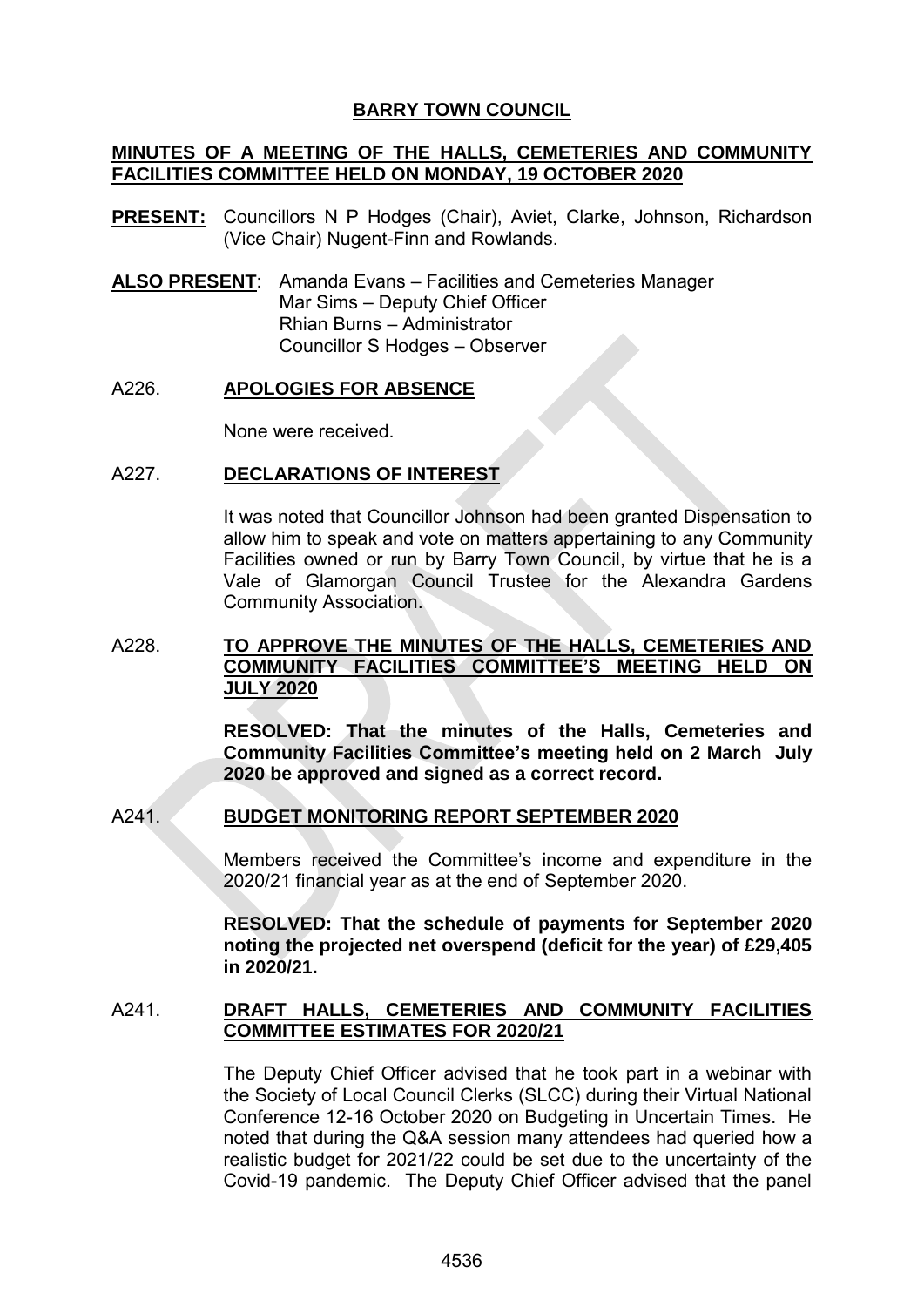had advised adopting a pragmatic approach and setting two budgets setting out best and worst case scenarios for income and expenditure.

Members received two draft budgets as advised by the SLCC panel.

The Deputy Chief Officer advised that he had included no new special projects had been included in either budget with only a modest increase in cemetery fees and charges applied. He further advised that provision had been included for continuing with the Cemetery Roads project (year 2) and the Replacement Benches at the Cemetery rolling programme.

Members agreed that the scenario for the 2021/22 financial year was difficult to estimate at this point and hoped a better understanding of the situation could be reached by early next year.

**RECOMMENDED: To the Finance, Policy and General Purposes Committee meeting being held on 16 November 2020 that both draft estimates as outlined below be considered for the 2021/22 financial year**

- **Budget 1 with no Covid-19 allowances being a Total Net Expenditure of £383,704 or**
- **Budget 2 – with Covid-19 allowances of £ 11,000 additional expenditure for enhanced use of / additional PPE & Cleaning and Sanitisation Materials plus a reduction of budgeted income of £28,096 resulting in a Total Net Expenditure of £422,800.**

## A242. **CEMETERY FEES AND CHARGES 2021/22**

Members reviewed and gave consideration to the cemetery fees and charges for the financial year 1 April 2021 to March 2022.

**RECOMMENDED: To the Meeting of the Finance, Policy and General Purposes Committee to be held on 16 November 2020 that an increase of 2.0% be made to the cemetery interment fees, exclusive rights of burial fees and memorial fees with NO increase to the other burial fees e.g. Babies Memorial Garden plaques, Garden of Remembrance plaques and Octagonal Planter plaques, Sanctum Panorama Columbaria, searches, duplicate deeds, transfer deeds, use of chapel etc.**

**RESOLVED: That the Vale of Glamorgan Council is advised of the proposed increase in the Porthkerry Cemetery fees and in particular the increase in the excavation charges (the excavation charge is a non-negotiable charge).**

#### **A 243. PIONEER HALL CHARGES 2021/22**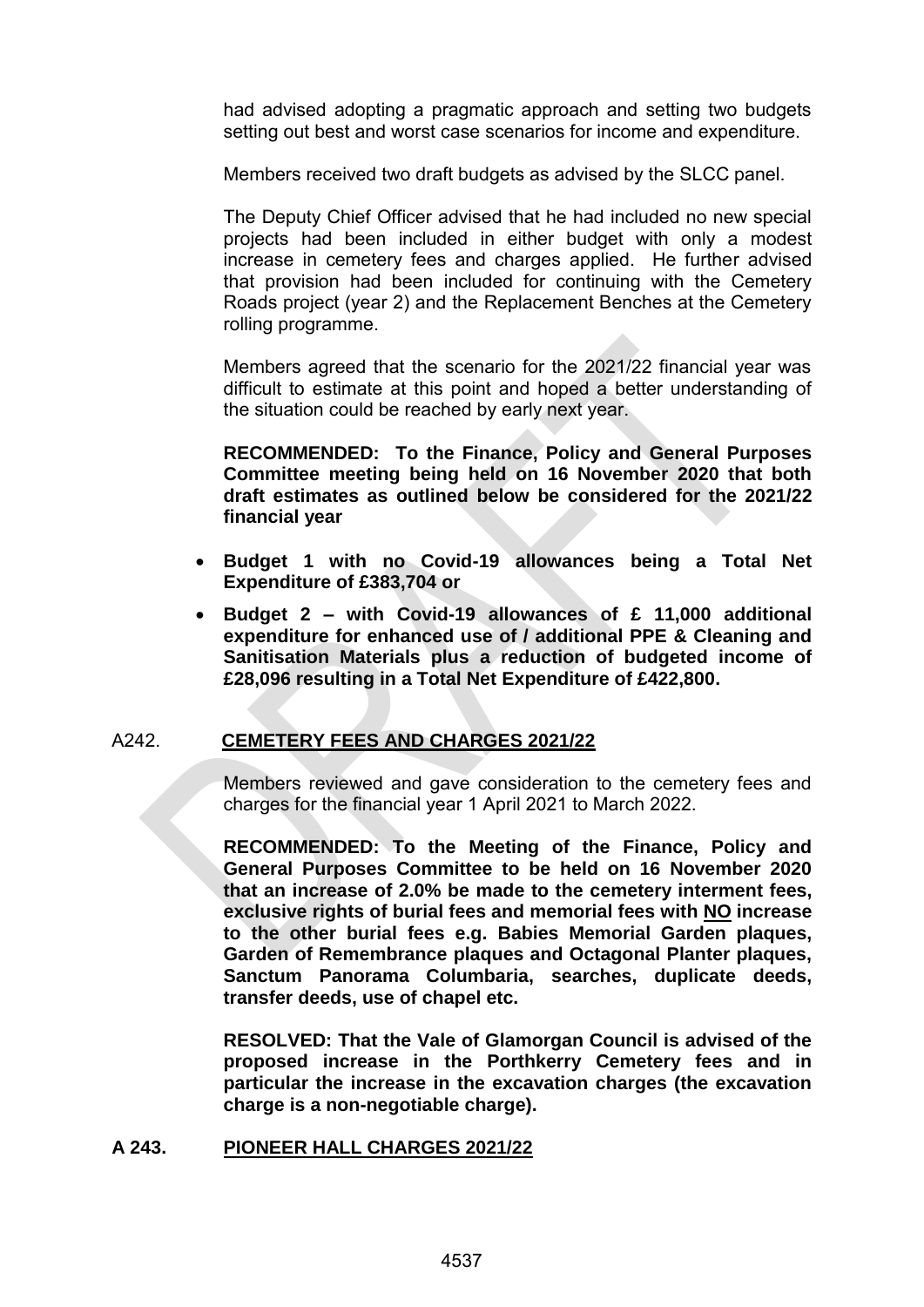Members reviewed and gave consideration to the hire charges at, the Pioneer Hall for the financial year 1 April 2021 to March 2022 and agreed the implementation of charges for the newly finished Cemetery Approach Community Centre.

#### **RECOMMENDED:**

- **1. To the Meeting of the Finance, Policy and General Purposes Committee to be held on 16 November 2020 that no increase be made to the prices at the Pioneer Hall thereby retaining the hourly charges as £10 per hour and £20 per hour respectively and the Children's Party package to £60.**
- 2. **To the Meeting of the Finance, Policy and General Purposes Committee to be held on 16 November 2020 that the same charges are applied for the Cemetery Approach Community Centre being £10 per hour for 8.00am – 5.00pm and £20 per hour for 5.00pm – 12 midnight (depending on times allowed as per agreement).**

**RESOLVED: That a price be considered at a later date relating to provision of children's party package once the cost of a bouncy castle and / or suitable play equipment is established.**

## **A 244. COVID-19**

Members received an update relating to what worked well and where improvements have been identified during the current pandemic. The Facilities and Cemetery Manager noted that there had been a number of lessons learned during the first phase of lockdown, that contingency planning could now benefit from. She noted the actions that had been identified and put in place.

Councillor Rowlands noted that he had received some complaints from members of the public regarding the closure of the cemetery. He advised that there was confusion regarding the roles of Barry Town Council and the Vale of Glamorgan Council with regards the cemetery. He also noted that there had been a lack of clarity in Welsh Government policy regarding the closure of the cemetery. He advised that he felt it was important to keep the cemetery open if possible during any future lockdown periods.

Councillor Johnson agreed with Councillor Rowlands and noted that it was important to balance the physical safety of the cemetery staff with the emotional needs of visitors. He added that it was important to notify the public that the cemetery would be remaining open through the two week 'Fire Break' period.

The Facilities and Cemetery Manager advised that members of the public had already been in touch to query this and that a statement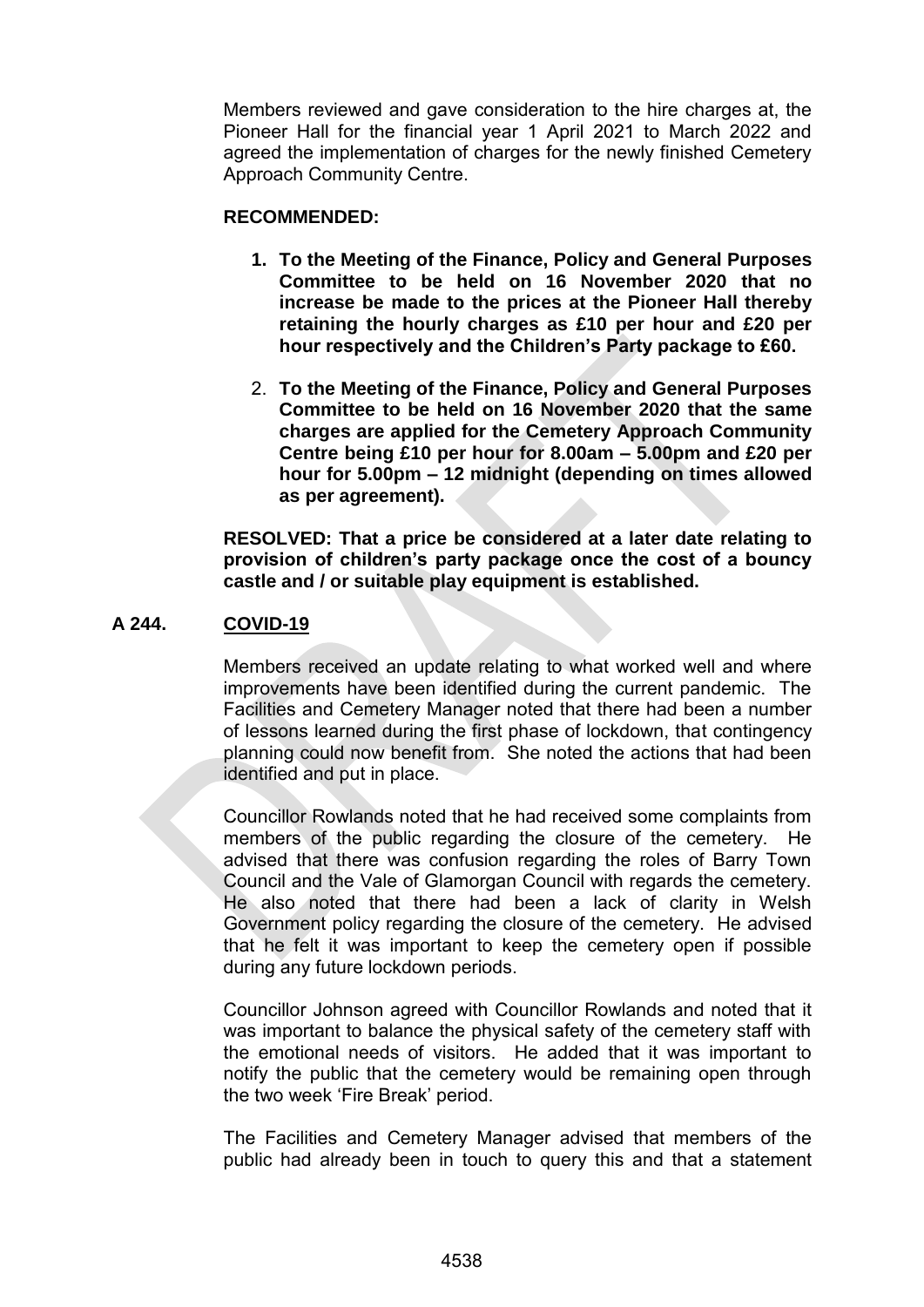would be issued on social media to advise the continued opening of the Cemetery through the two week Fire break.

#### **RESOLVED: That the report be received and noted.**

## **A245. FACILITIES AND CEMETERIES UPDATE**

Members received an update on a number of ongoing projects and achievements at the cemetery and halls.

The Facilities and Cemeteries Manager advised that Merthyr Dyfan Cemetery had achieved Green Flag status and that it was hoped this could be achieved for Cemetery Approach Gardens. She also noted that it was hoped the Green Flag Heritage award would also be achieved. She also advised that the ICCM Charter for the Bereaved Bronze award had been achieved, noting an increase in points from 408 to 517 since 2019. She noted that the 14 points required to achieve Silver status in 2021 had been identified and work was underway to ensure these measures were in place.

The Facilities and Cemeteries Manager advised that the tree consultation would continue until the end of October. She noted that drop in sessions had taken place for members of the public to share their views. She also noted that all of the responses submitted thus far had been in favour of removal of the trees on the proviso that the boundary be replanted with native trees.

Councillor Rowlands advised that he and Councillor Bailey had spoken to a number of residents of St Andrews Road who were unable to obtain buildings insurance for their homes due to the proximity and size of the trees.

Councillor Richardson noted that she felt it was important to advertise that this Council was fully committed to the replanting scheme.

Members agreed that the proper process for public consultation on the trees had been taken.

The Cemeteries and Facilities Manager advised members of the other ongoing projects taking place at Merthyr Dyfan Cemetery.

Councillor Johnson requested an update on the bees. The Cemeteries and Facilities Manager advised that the bees would soon be going into hibernation and that she would provide members with an update in the spring.

## **RESOLVED: That the report be received and noted.**

#### **A 246. TRANSFER OF EXCLUSIVE RIGHT OF BURIAL (1163-1193 INCLUSIVE)**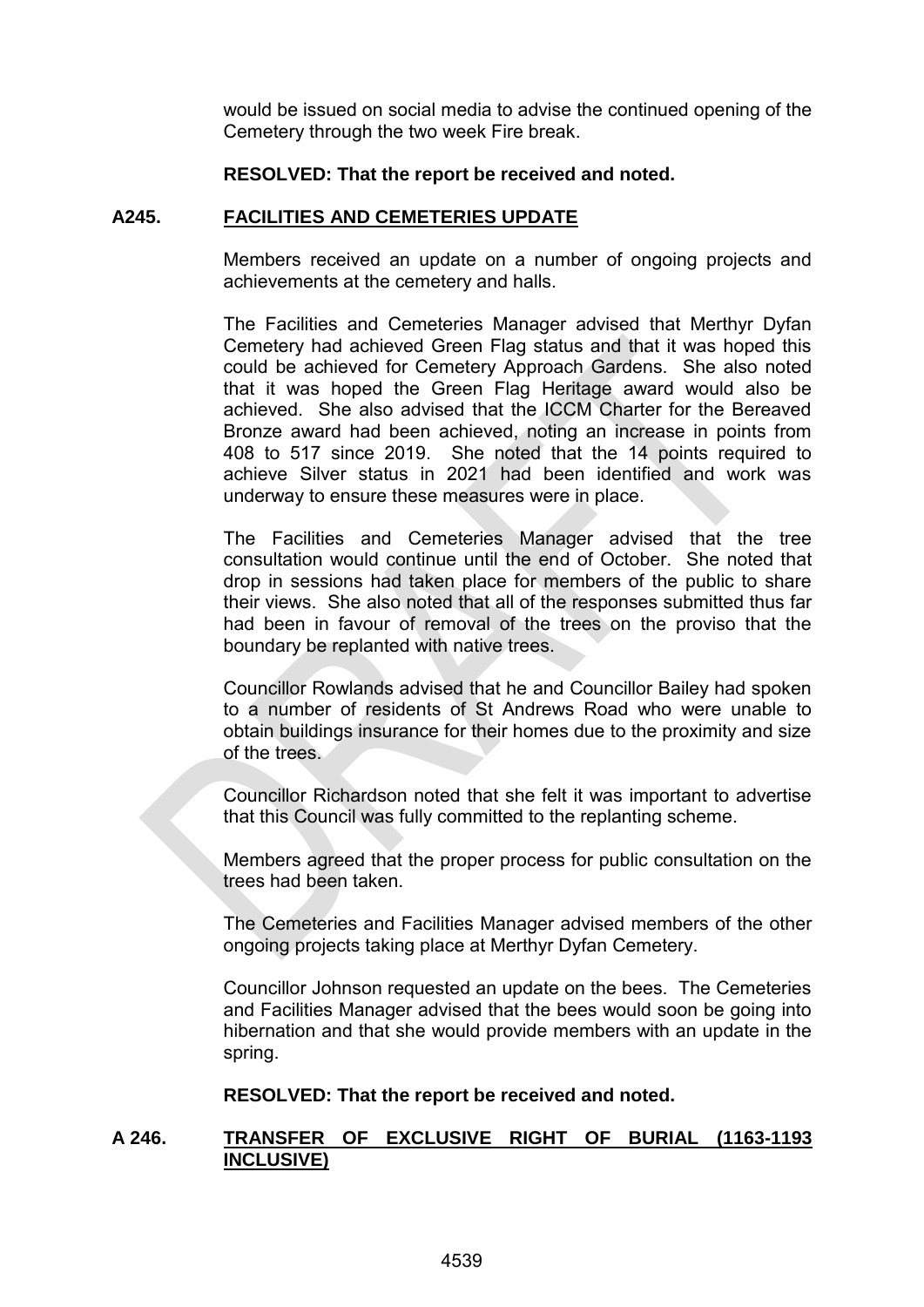**RESOLVED: That in accordance with Standing Order 27(a), authority be given for the Council's Common Seal to be applied to Transfer Deeds numbered 1163 - 1193 inclusive, granting the transfer of Exclusive Right of Burial to those named on each transfer request.** 

#### **A 247. GRANTS OF EXCLUSIVE RIGHT OF BURIAL (13742 – 13779 INCLUSIVE)**

**RESOLVED: That in accordance with Standing Order 27(a), authority be given for the Council's Common Seal to be applied to Deeds of Exclusive Right of Burial numbered 13742 - 13779 inclusive, granting the transfer of Exclusive Right of Burial to those named on each transfer request.** 

#### **A 248. DATE OF NEXT MEETING**

**RESOLVED: The next meeting of the Halls, Cemeteries & Community Facilities Committee is scheduled for 11 January 2021.**

#### **A 249. EXCLUSION OF THE PRESS AND PUBLIC**

**RESOLVED: In accordance with section 1(2) of the Public Bodies (Admission to Meetings) Act 1960, in view of the confidential nature of the business about to be transacted, it is advisable in the public interest that the press and public are excluded from the remainder of the meeting.**

#### **A250. CEMETERY**

#### **a. Grave Matters**

Members were provided with an appeal that has come through from a company called "Grave Matters" in order that they may continue to operate within the cemetery.

**RESOLVED: That the Facilities and Cemeteries Manager contact Grave Matters to advise that they are not able to use a strimmer at either Merthyr Dyfan or Porthkerry Cemetery.**

#### **b. Ground Conditions**

The Cemeteries and Facilities Manager advised members that the Cemetery Team had outlined an issue with using NN section for three depth graves. She noted that a different section had been identified where three depth burials could take place had been identified.

Members agreed that this area should be used and that a geological survey was not necessary.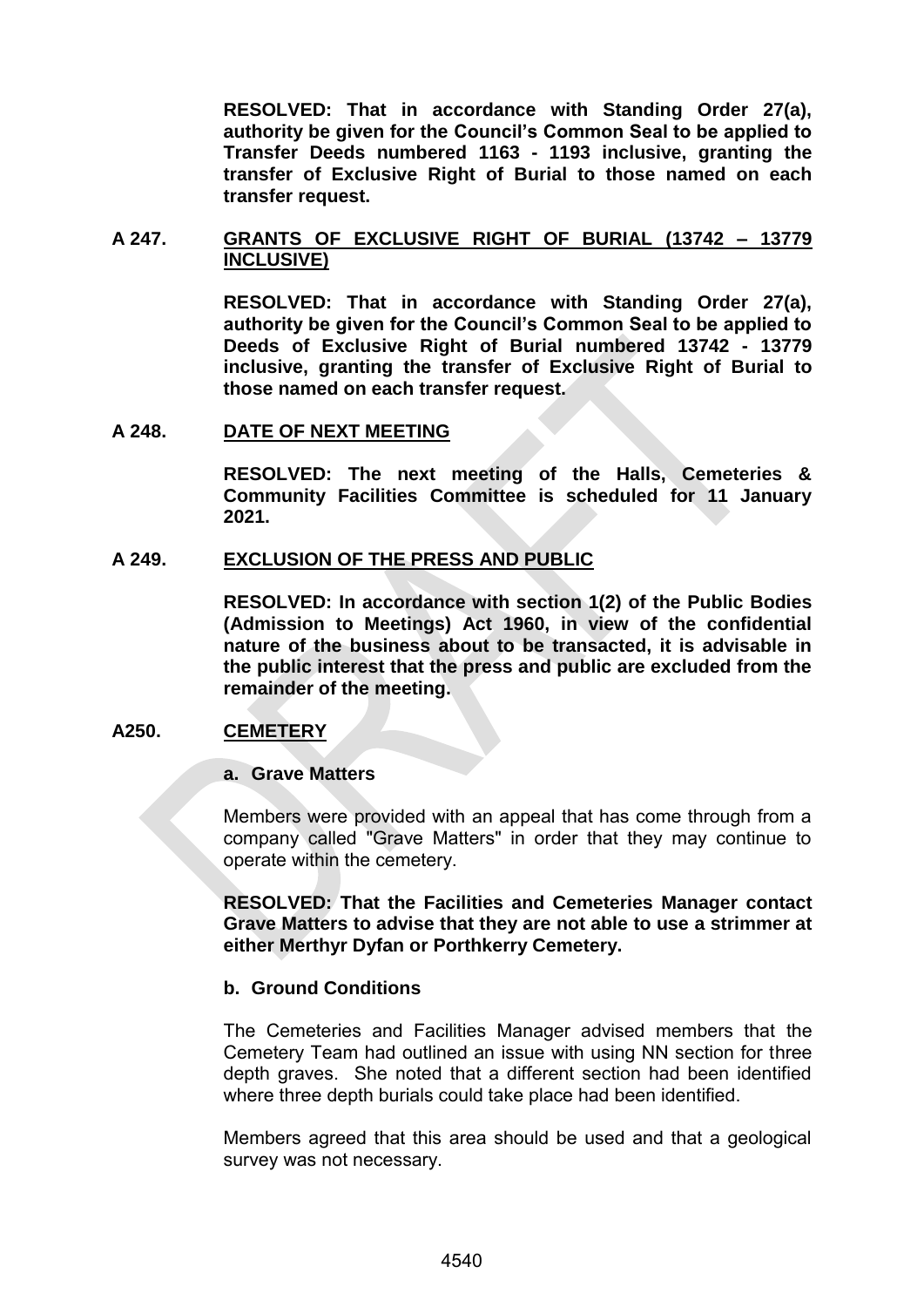# **RESOLVED: That section RR be used for three depth burials.**

#### **c. Roads**

Members were provided with an update on the blocking off of narrow roads at Merthyr Dyfan Cemetery. The Cemeteries and Facilities Manager advised that as the roads would still need to be accessible to vehicles for funerals and maintenance a removable style barrier would be necessary.

Members agreed with this approach and raised concerns regarding their visibility. The Cemeteries and Facilities Manager advised that signage and cones could be used to improve visibility and that their installation would be advertised on social media.

**RESOLVED: That ten drop down bollards be purchased at a cost of £530.**

## **A 251**. **CEMETERY LODGE**

Members received an update on the Merthyr Dyfan Cemetery Lodge.

**RESOLVED: That the update be received and noted.**

The meeting ended at 8.12 pm

Signed ……………………………………Date …………………………………………….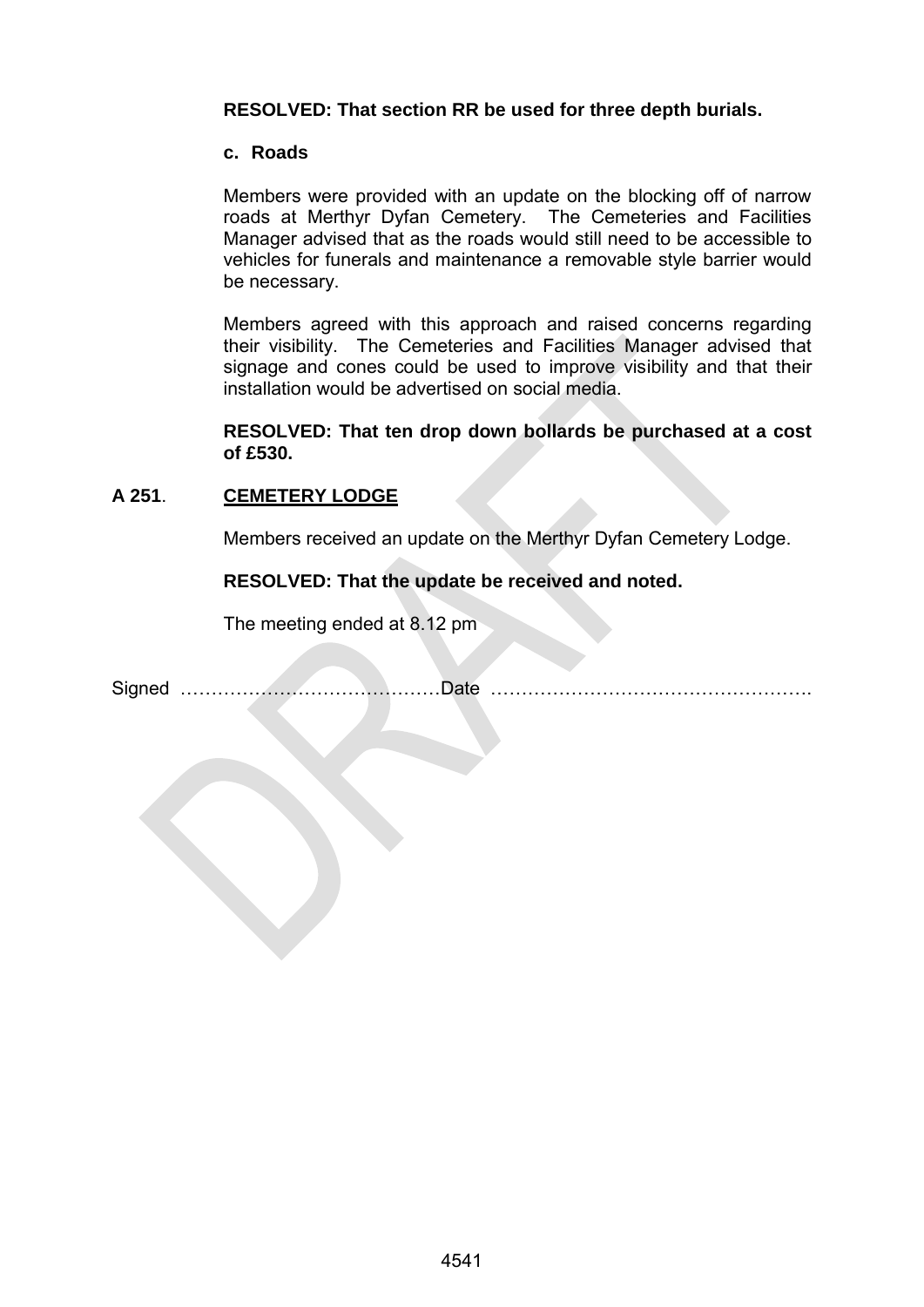#### **ACTION SHEET - HALLS, CEMETERIES AND COMMUNITY FACILITIES COMMITTEE - 19 OCTOBER 2020**

|           | MINUTE NO. ACTION TO BE TAKEN                                                                                                                                                                                                                                                                                                                                                                                                                                                                | <b>ACTION TO BE DATE ACTION</b><br><b>TAKEN BY</b> | <b>TO BE CARRIED</b><br><b>OUT</b> | <b>PROGRESS</b> |
|-----------|----------------------------------------------------------------------------------------------------------------------------------------------------------------------------------------------------------------------------------------------------------------------------------------------------------------------------------------------------------------------------------------------------------------------------------------------------------------------------------------------|----------------------------------------------------|------------------------------------|-----------------|
| A 241     | RECOMMENDED: To the Finance, Policy and General Purposes Committee<br>meeting being held on 16 November 2020 that both draft estimates as<br>outlined below be considered for the 2021/22 financial year                                                                                                                                                                                                                                                                                     | <b>DCO</b>                                         | 16/11/2020 Completed               |                 |
|           | • Budget 1 with no Covid-19 allowances being a Total Net Expenditure of<br>£383,704 or<br>• Budget 2 - with Covid-19 allowances of £ 11,000 additional expenditure for<br>enhanced use of / additional PPE & Cleaning and Sanitisation Materials plus a<br>reduction of budgeted income of £28,096 resulting in a Total Net Expenditure<br>of £422,800.                                                                                                                                      |                                                    |                                    |                 |
| A 242     | RECOMMENDED: To the Meeting of the Finance, Policy and General Purposes<br>Committee to be held on 16 November 2020 that an increase of 2.0% be made<br>to the cemetery interment fees, exclusive rights of burial fees and memorial<br>fees with NO increase to the other burial fees e.g. Babies Memorial Garden<br>plaques, Garden of Remembrance plaques and Octagonal Planter plaques,<br>Sanctum Panorama Columbaria, searches, duplicate deeds, transfer deeds, use<br>of chapel etc. | <b>DCO</b>                                         | 16/11/2020 Completed               |                 |
| A 242     | That the Vale of Glamorgan Council is advised of the proposed increase in the<br>Porthkerry Cemetery fees and in particular the increase in the excavation<br>charges (the excavation charge is a non-negotiable charge).                                                                                                                                                                                                                                                                    | <b>DCO</b>                                         | 16/11/2020 Completed               |                 |
| A 243 (1) | <b>RECOMMENDED:</b> To the Meeting of the Finance, Policy and General Purposes<br>Committee to be held on 16 November 2020 that no increase be made to the<br>prices at the Pioneer Hall thereby retaining the hourly charges as £10 per hour<br>and £20 per hour respectively and the Children's Party package to £60.                                                                                                                                                                      | DCO                                                | 16/11/2020 Completed               |                 |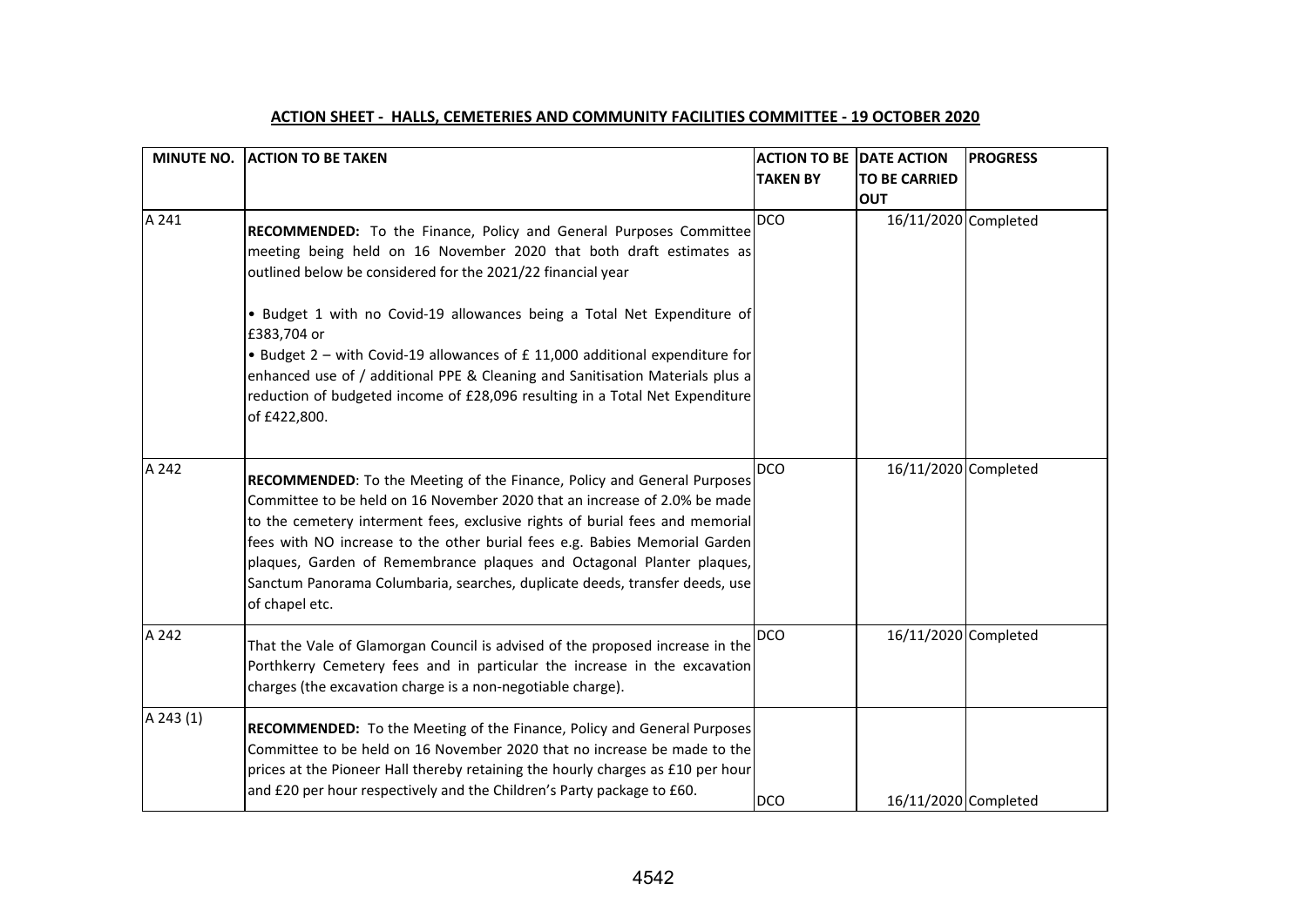| A 243 (2) | <b>RECOMMENDED:</b> To the Meeting of the Finance, Policy and General Purposes |            |           |                  |
|-----------|--------------------------------------------------------------------------------|------------|-----------|------------------|
|           | Committee to be held on 16 November 2020 that the same charges are             |            |           |                  |
|           | applied for the Cemetery Approach Community Centre being £10 per hour for      |            |           |                  |
|           | 8.00am $-$ 5.00pm and £20 per hour for 5.00pm $-$ 12 midnight (depending on    |            |           |                  |
|           | times allowed as per agreement).                                               | <b>DCO</b> |           | Nov-20 Completed |
| A 243     | That a price be considered at a later date relating to provision of children's |            |           |                  |
|           | party package once the cost of a bouncy castle and / or suitable play          |            |           |                  |
|           | equipment is established.                                                      | DCO/FCM    | 2021/2022 | on-going         |
| A 250 a   | That the Facilities and Cemeteries Manager contact Grave Matters to advise     |            |           |                  |
|           | that they are not able to use a strimmer at either Merthyr Dyfan or Porthkerry |            |           |                  |
|           | Cemetery.                                                                      | <b>FCM</b> |           | Oct-20 Completed |
| A 250 b   | That section RR be used for three depth burials.                               | <b>FCM</b> |           | Oct-20 Completed |
| A 250 c   | That ten drop down bollards be purchased at a cost of £530.                    | <b>FCM</b> |           | Oct-20 Completed |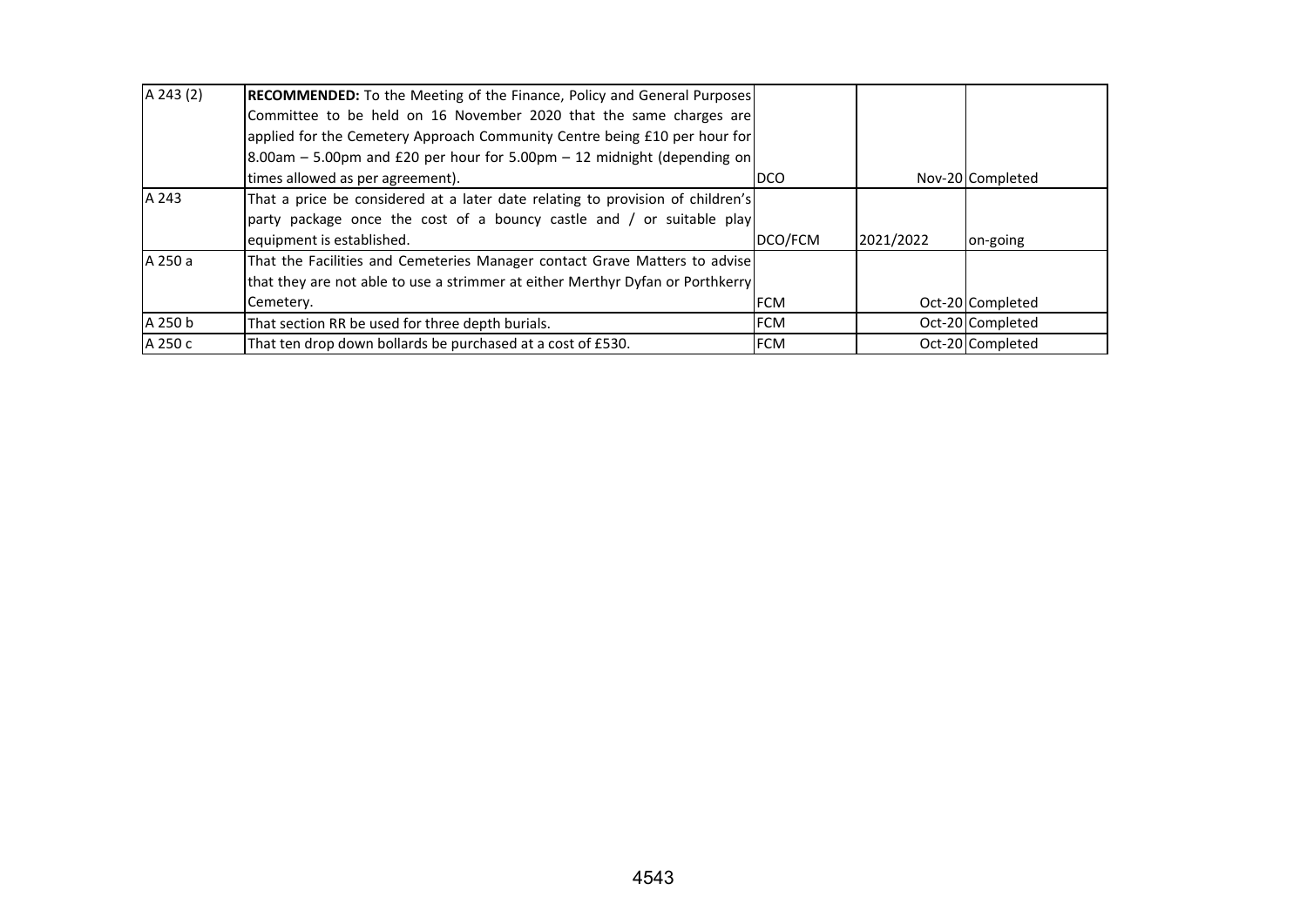# **BARRY TOWN COUNCIL**

# **DRAFT MINUTES OF A MEETING OF THE SHOP LOCAL BARRY ADVISORY COMMITTEE HELD ON THURSDAY 22 OCTOBER, 2020, AT 6PM (VIRTUALLY)**

- **PRESENT:** Councillor Perkes (Chairperson) together with Councillors S Hodges, Payne, Collins, Hawkins and Richardson; Along with S Burnell (Awesome Wales), A Greenfield (Awesome Wales) and Chris Edwards (Town Centre Manager)
- **ALSO PRESENT:** Emily Forbes Chief Officer Councillor N Hodges – Observer
- SL151 **APOLOGIES FOR ABSENCE**

Apologies received from Hannah Isted – HI Communications

SL152 **DECLARATIONS OF INTEREST**

None were received

## SL153. **WELL-BEING OF FUTURE GENERATIONS (WALES) ACT 2015**

**RESOLVED: That the Well-Being of Future Generations (Wales) Act 2015 be received and noted** 

# SL154 **TO APPROVE THE MINUTES OF THE LAST MEETING HELD ON 16 JULY 2020**

Chris Edwards was asked for an update on the Action Sheet in relation to Shop Wrapping of vacant shops to create a more aesthetic town centre; he advised that the Barry Making Waves Project is progressing with this action.

**RESOLVED: That the minutes of the Shop Local Barry Advisory Committee held on 16 July 2020 be approved and signed as a correct record.** 

## SL155 **DRAFT BUDGET 2021/22 (INCLUDING BUDGET MONITORING REPORT TO 30 SEPTEMBER 2020)**

Members were provided with the Committee's expenditure in the 2020/21 financial year as at the end of September 2020 and were requested to determine the Committee's requirements for inclusion in the draft budget for 2021/22.

The Chief Officer advised members of the details within the report; members suggested that the budget was increased to£15,000 for 2021/22, noting the £4,000 additional budget made available this year for Social Media and marketing.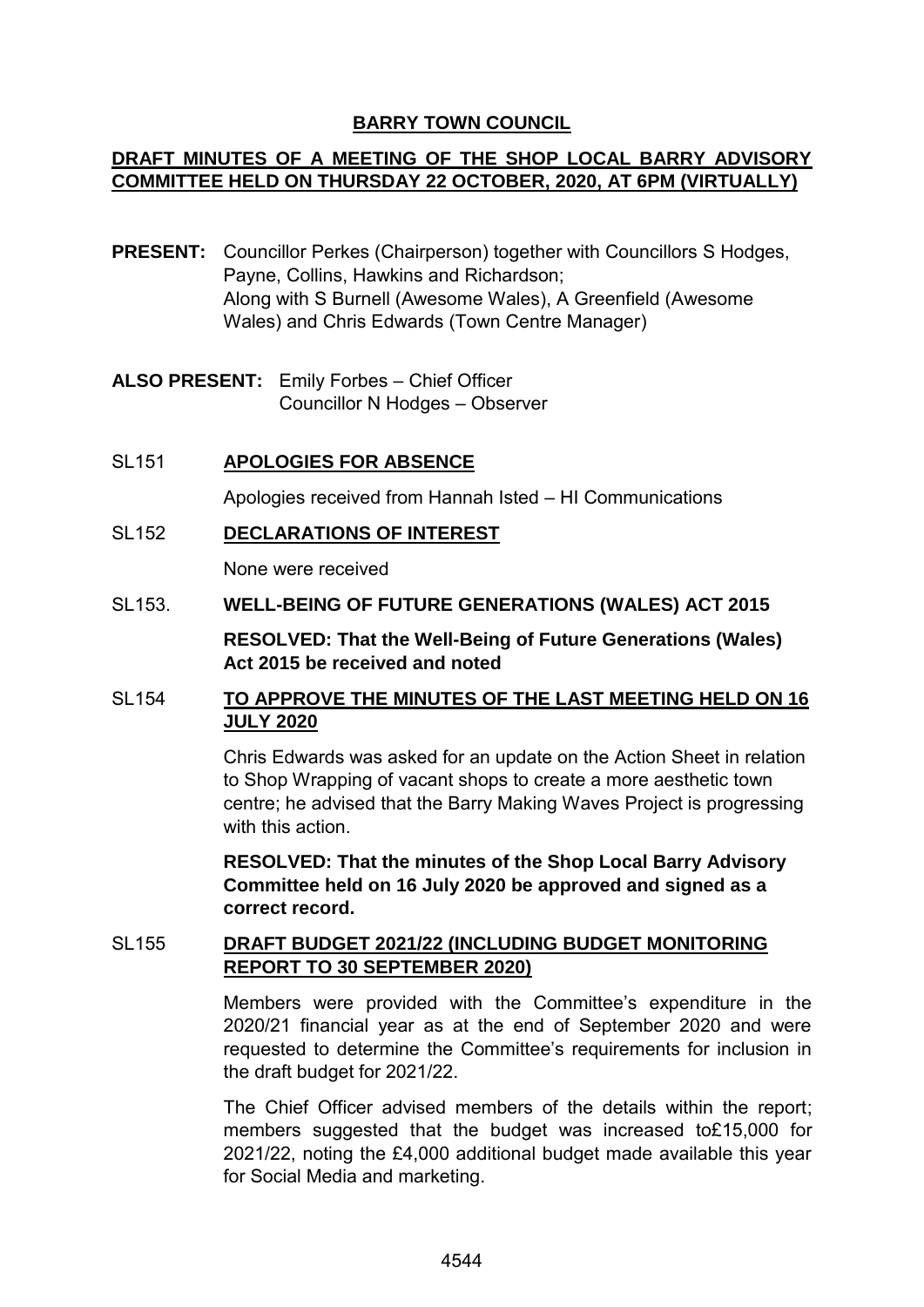**RECOMMENDED: That a meeting of the Finance Policy and General Purposes committee scheduled to be held on 16 November 2020, that the Shop Local Budget for 2021/22 is increased to £15,000.**

**RESOLVED: That the budget monitoring report to 30 September be received and noted.**

## SL156 **FEEDBACK FROM SUSTAINABLE BARRY WORKING GROUP**

Members were provided with a verbal update in relation to the discussions that were held at a recent Sustainable Barry Working Group meeting held on 19 October 2020. Members discussed the next item agenda at this point as the two items were linked.

The Chief Officer set out the different campaigns at local, regional and national level.

Councillor S Hodges said that as Shop Local is a hyper-local campaign that has been running and working well, adding more campaigns into the area will get confusing, and it will also lose its impact at a Vale level.

Members discussed how the Welsh Government Transforming Towns money will be divided across shopping areas; £500k is being provided throughout five shopping areas in the Vale via the Vale of Glamorgan Council for Town Centres. Members were not pleased with the campaign being provided through Jam Jar, as they felt that the money could go to better use at a local level. They suggested using the campaigns together to get full support for Barry and inviting Town Councillors onto the Resilience Forum would be progressive.

Members noted certain points needed to be highlighted that were, the queuing and waiting areas for local traders/shoppers, and also noted that Natwest, Nationwide and Boots had queuing issues originally. It was noted that banks and building societies have created an appointment system to help with customers queuing outside in current conditions.

Chris Edwards stated that the queuing/waiting areas for shops should be a traders/independent shop issue and not an issue for the Council.

Members queried if the outside seating area at Caesars was registered by Vale of Glamorgan Council and suggested that free outdoor licenses be available for traders, including Caesars and Fountains Tea Room. Members agreed that the issue is a missed opportunity for outdoor cafes etc.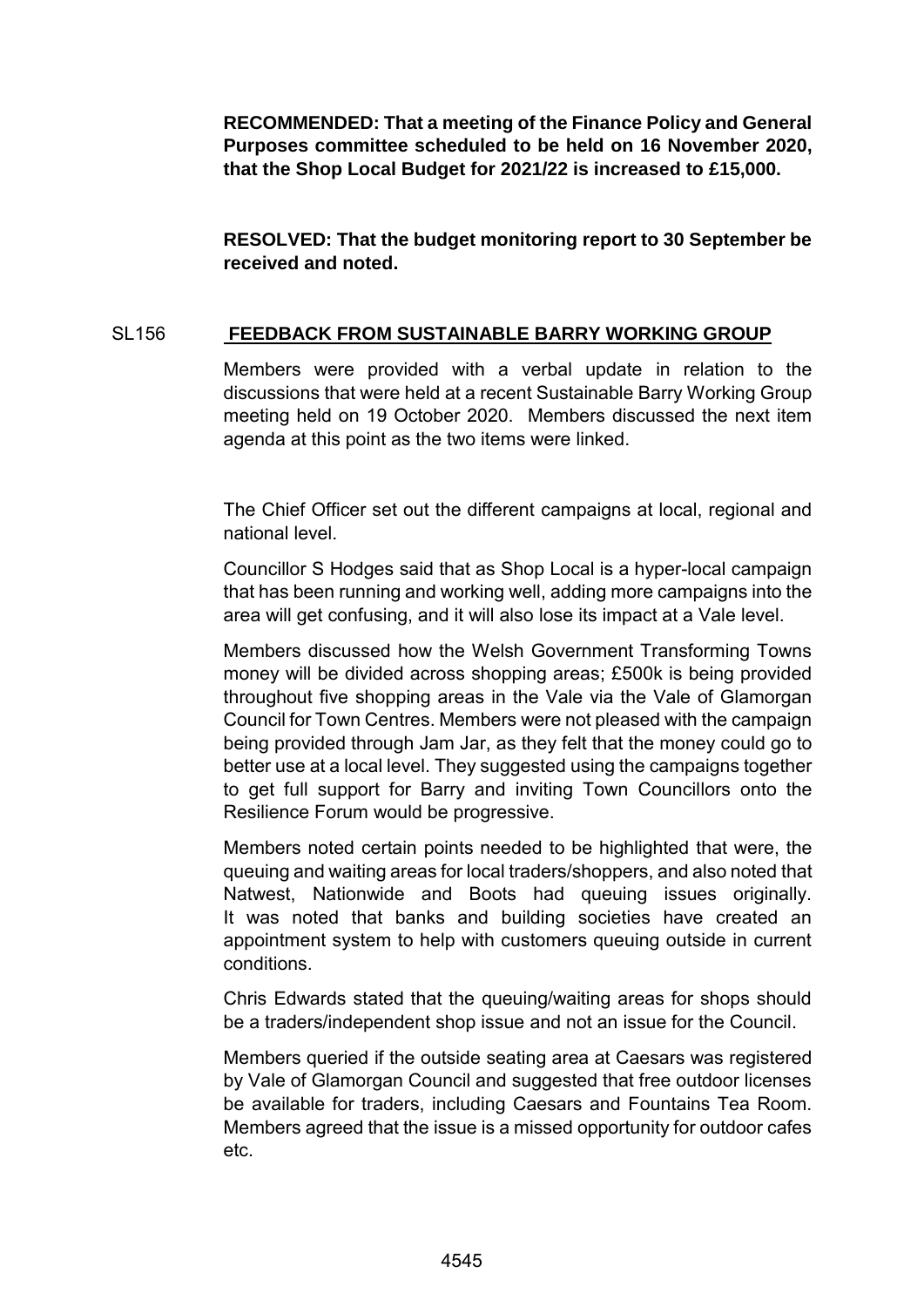Councillor S Hodges requested confirmation if the issue of appropriate coverings for local shoppers (as the outdoor space is unusable without appropriate coverings) was also an issue for local traders and residents. Councillor S Hodges also suggested that temporary coverings could be used to develop King Square to have more of a café feel (which was always meant to be the plans).

Councillor Perkes agreed and stated that the Council feels that the need to ensure that businesses have customers have safe and dry coverings whilst they queue will help the local economy, keeping local shoppers visiting Holton Road and High Street.

S Burnell noted that 12 people were able to shop safely in their store, and stated that they do not see that the weather and queuing is going to be an issue for local shoppers. It was also noted that Wilkinsons is currently only able to sell essential products and must shut aisles where deemed non-essential.

Members noted that the capacity of shops on High Street have more pressure when it comes to space. Members stated that they were not convinced that parklets are a good recommendation and that also placing them in parking spaces would not be a good idea and recommend further consulting with traders.

#### **RECOMMENDATION:**

- **1. To take the suggestion of using the TRI Funding money towards a hyper local campaign with Shop Local to the Vale of Glamorgan Council.**
- **2. To request that Town Councillors are invited onto the Resilience Forum to input into proposals.**

## SL156 **CHRISTMAS 2020**

## i. **Christmas Lights**

Members were provided with an update from the Chief Officer in relation to the Christmas Lights for 2020

Members of the Committee noted a longer period for the Christmas Season is needed and the lights need to be erected as quickly as possible. Also the entrance to High Street needs to be examined due to the issue with catenary wires throughout High Street; a suggestion of flat lights on the walls on common entrances such as York Place, Island Road etc could help make the area brighter.

The Chief Officer suggested contacting the light contractor to look into options in regards to the ideas suggested.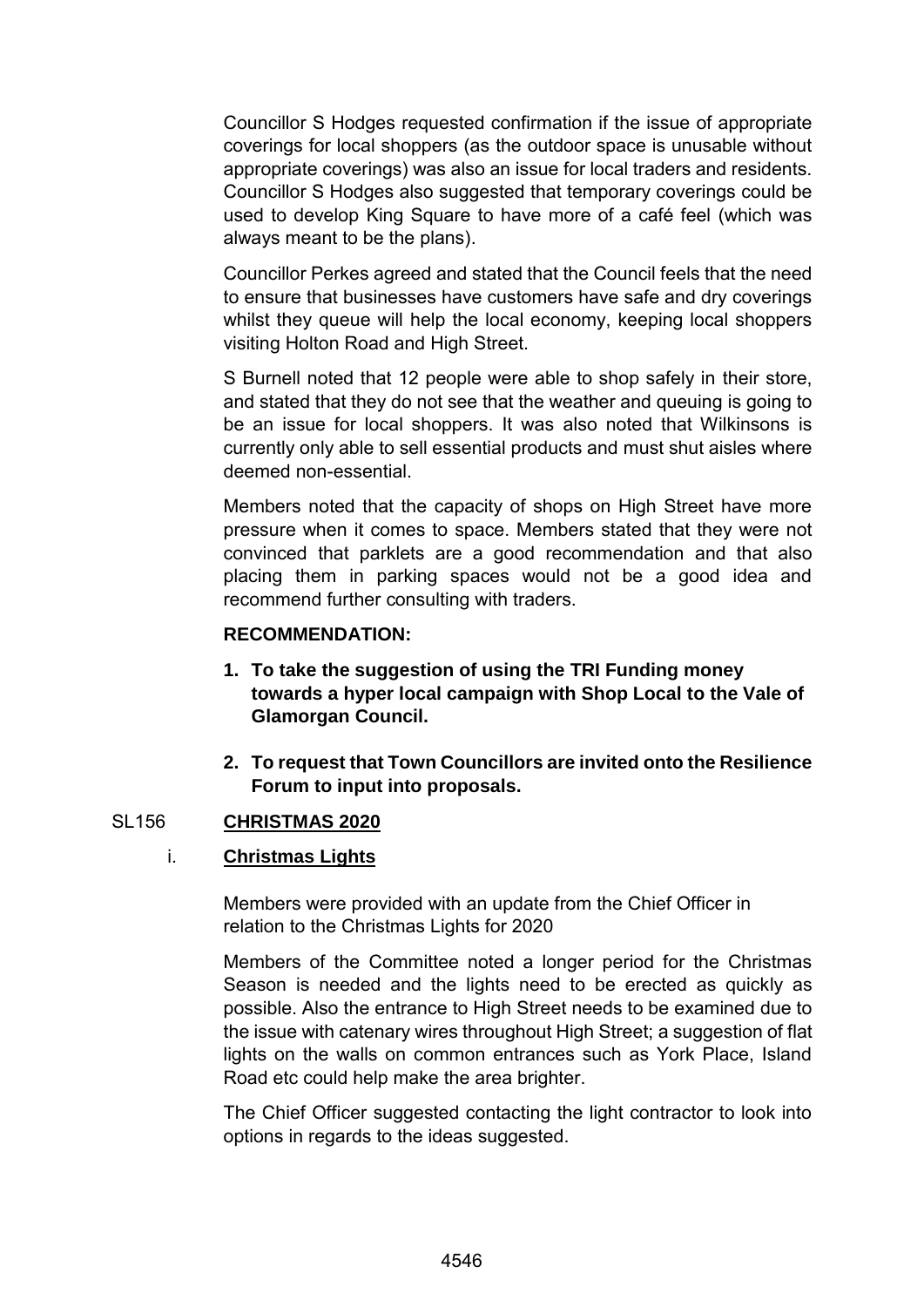Members stated that the landlords needed to make repairs to the infrastructure on shop fronts, as the masonry on many of the walls was broken and in need of repair for safety reasons.

The Chief Officer noted that the lighting contractor had suggested that icicle lights could be erected this year as the catenary wires were not strong enough to take the full lights and would explore the options to deliver this quickly; this decoration is a short term solution and the health and safety issues would need to be explored further for next year.

**RESOLVED: That the Chief Officer liaise with the lighting contractor to find a short term solution to erecting Christmas lights in High Street this Year**

**RECOMMENDED: That £4,000 from the budget is repurposed to spend on the High Street Christmas Lights issue and that this is taken forward via Urgent Action due to timescales.** 

## **ii. REQUEST FROM BARRY COMMUNITY CHOIR**

Members were advised that a request had been received from Barry Community Choir to perform carols/festive songs in King Square during the Christmas period. Discussions also included live streaming or virtual options for the event which could be provided by Bro Radio.

Members discussed if such an event could be carried out within legislation / safety regulations, then members were in agreement to approve the Christmas carol / festive performance request.

**RESOLVED: That Officers contact the Vale of Glamorgan Council to approve the request from Barry Community Choir to perform on King Square throughout the Christmas period whilst broadcasting on the radio and live streaming on socials.**

## iii. **TRADERS IDEAS FOR THE FESTIVE PERIOD**

The Chief Officer provided members with an update on a music suggestion for King Square and Holton Road / High Street shopping areas. This had been discussed at Sustainable Barry Working Group and a possible budget was available as the Council was no longer purchasing the marquee allocated from the Covid-19 Recovery Fund.

Members discussed the options of Christmas music being played within the shopping areas of both Holton Road and High Street. It was noted that members had concerns in relation to the volume levels of the music that was being proposed and that there would be a suitable amount of speakers for the sound to travel.

It was also suggested that Bro Radio could broadcast their Christmas channel throughout the Festive Period. Members had also suggested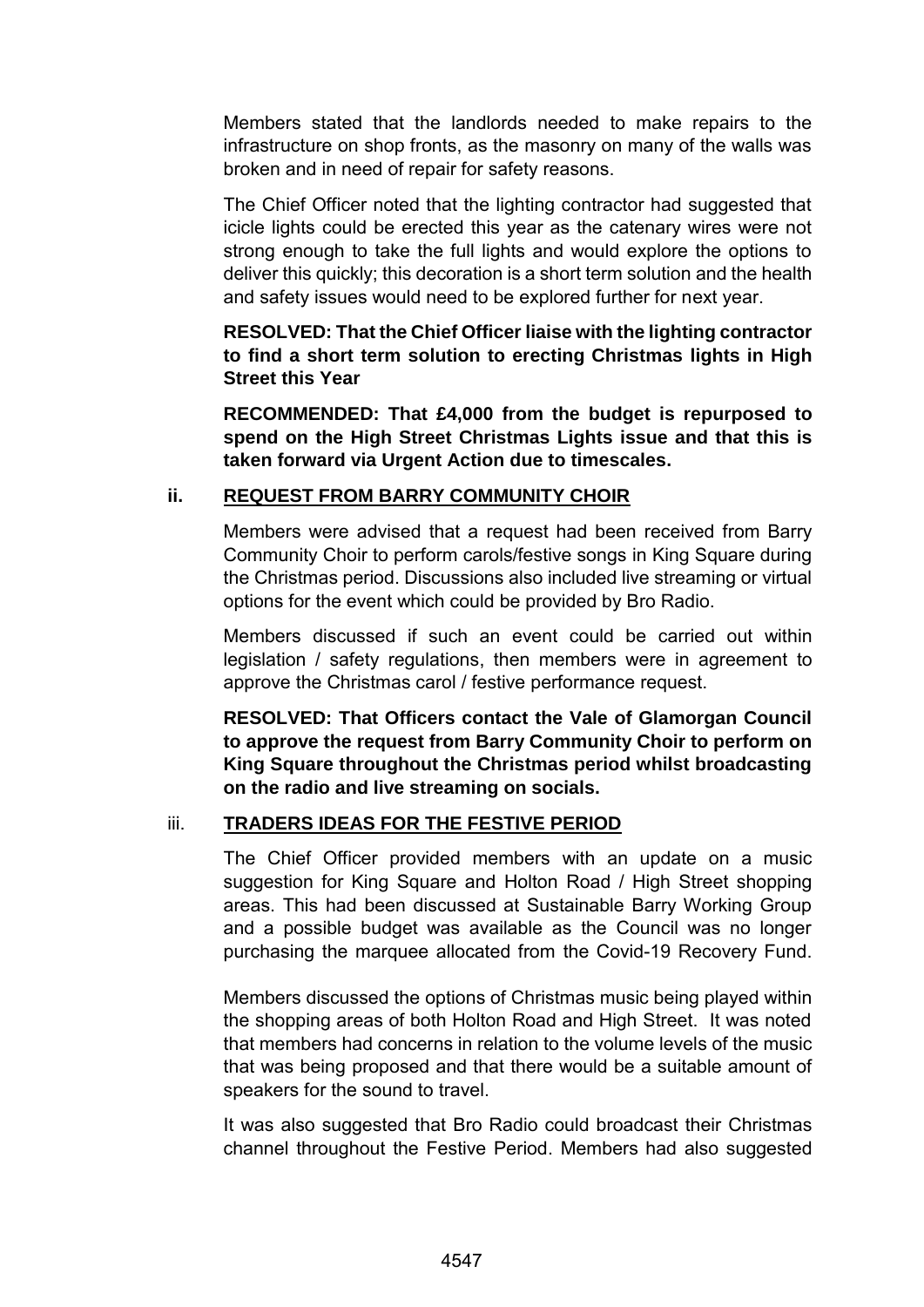that the music is restricted to certain days and times to prevent it from being over played, potentially keeping it to Saturdays only.

Members also made a suggestion of the Council creating their own Christmas Song to be promoted on the Town Council's social media platforms and also a suggestion of a cheerful Shop Local song to be recorded by Bro Radio.

The Chair suggested that the Mayor could judge a 'Best dressed shop window' and that all shops in King Square and High Street could get involved. Another suggestion was made for the High Street traders hold a competition to get the local children involved. Members agreed that the Shop Local Facebook Page can be used to promote the trader's windows and that the public could vote for the top 5 window displays to be put forward and the Mayor would judge the Competition.

Members advised that Bro Radio have a business dictionary which is not well advertised and that more advertisement / promotion isneeded to get the message of the local traders and their products out to the public.

Councillor S Hodges noted that Barry Town Council has done the best they can for local shops with the COVID-19 Recovery Fund. Members had a discussion over the Vale of Glamorgan Campaign with Jam Jar and it was discussed that the money allocated for Campaign could have been spent on local residents and traders across Barry.

Councillor S Perkes further noted that long-term publicity would be beneficial for traders and suggested that a children's competition similar to a treasure hunt could be proposed.

#### **RESOLVED:**

**1) That the Chief Officer continue to liaise with JPL to determine costs and delivery of the PA system and speakers project.**

**2) That music and other varied content be played on Saturdays; 1 st,8th, 15th, 22nd, 29th November and 6th, 13th , 20th, 27th December, nine Saturday's in total.**

**3) That Bro Radio be asked to play varied content throughout the Christmas period with interviews / discussions with traders and Christmas music.**

**4) That the Chief Officer is authorised to spend £500 on prizes, flyers and use social media to promote both children's competition and traders Christmas window competition.**

**5) That HI Communications is asked to create the social media posts and marketing for the Christmas campaign and competitions**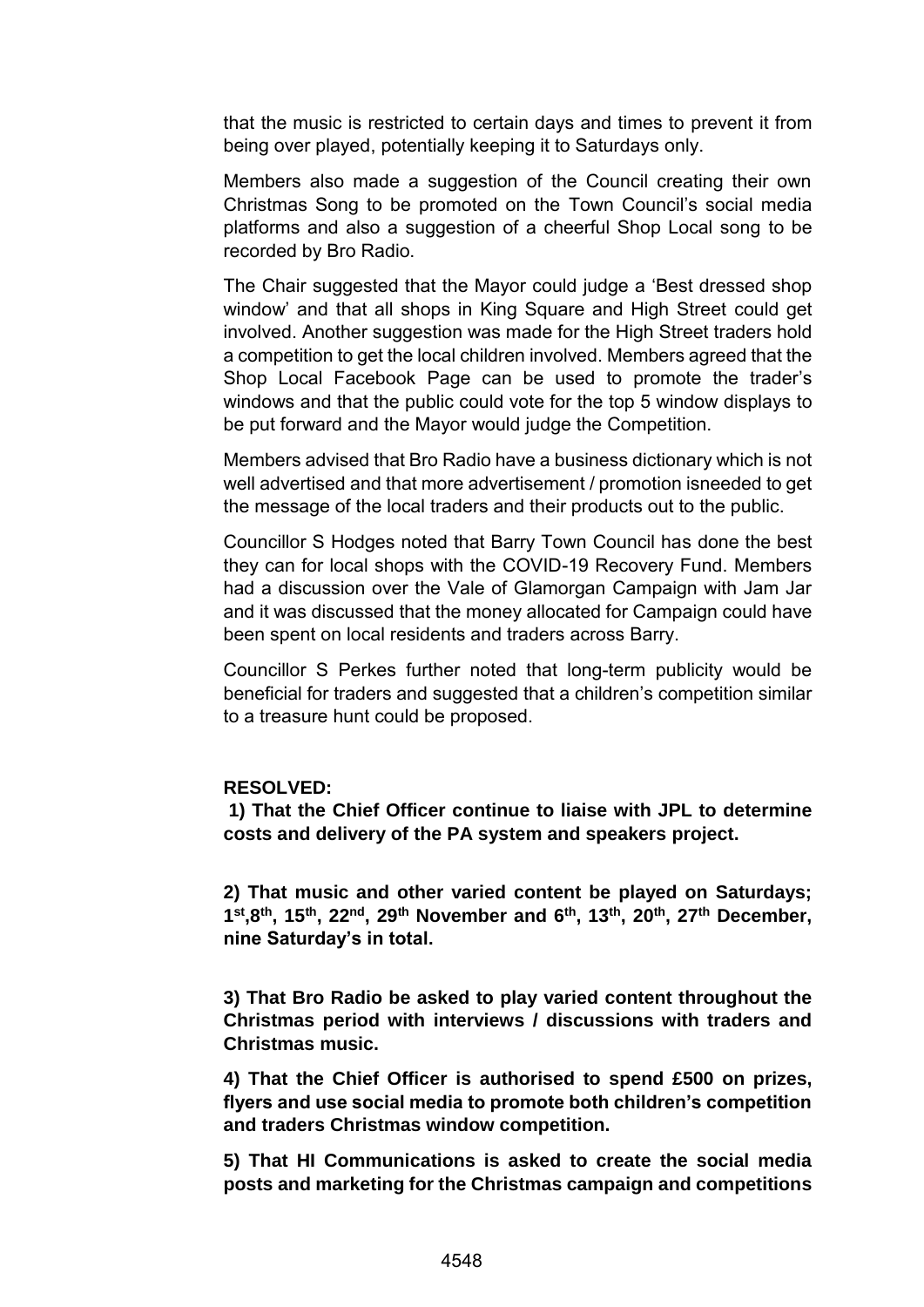| The meeting ended at |  |
|----------------------|--|
|                      |  |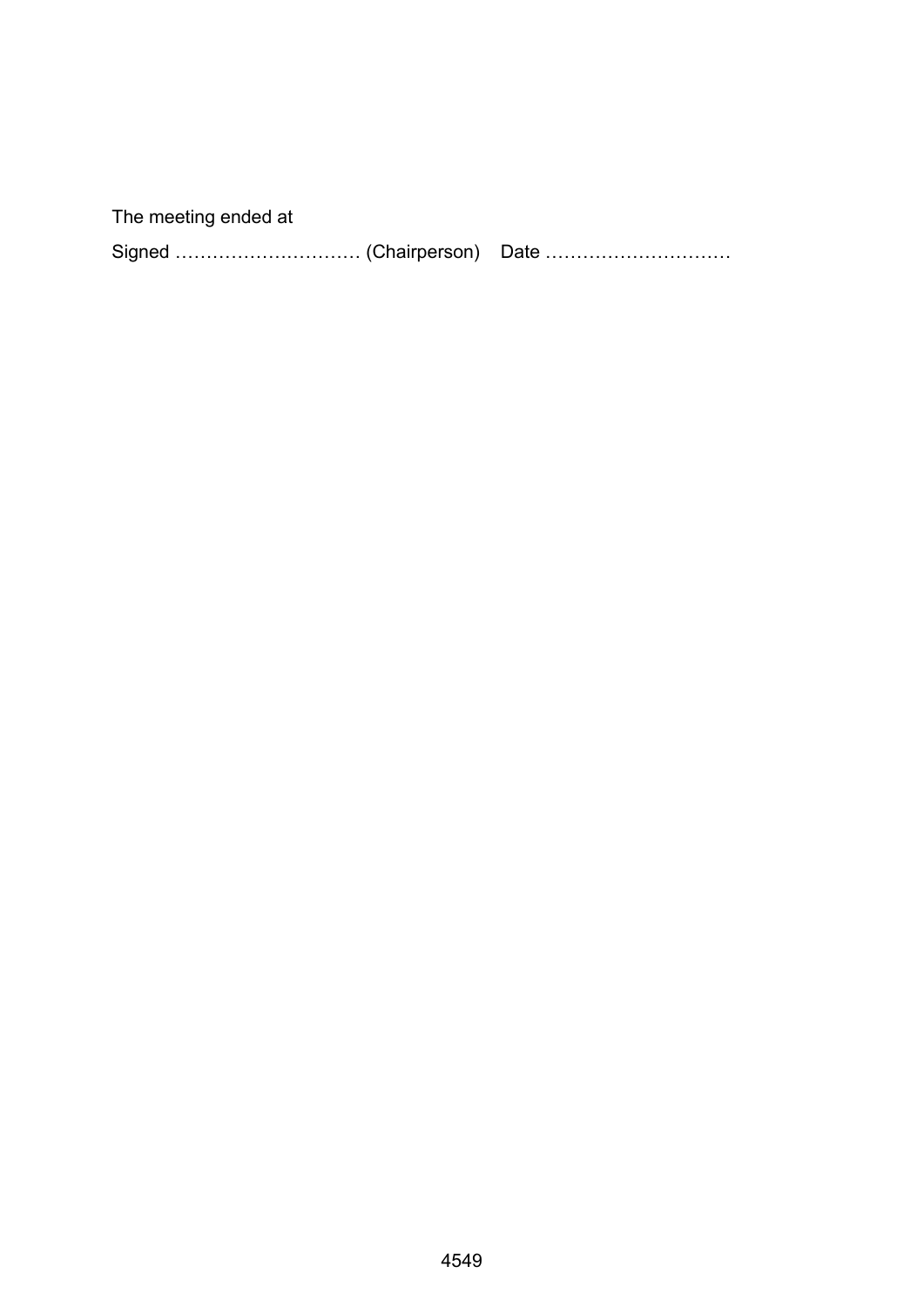# **FOR INFORMATION ONLY**

#### **ACTION SHEET - SHOP LOCAL - 22 OCTOBER 2020**

|               |                                                                                                                                                                        |                           | <b>DATE ACTION</b>          |           |
|---------------|------------------------------------------------------------------------------------------------------------------------------------------------------------------------|---------------------------|-----------------------------|-----------|
| <b>MINUTE</b> |                                                                                                                                                                        | <b>ACTION TO BE TO BE</b> |                             |           |
| NO.           | <b>ACTION TO BE TAKEN</b>                                                                                                                                              | <b>TAKEN BY</b>           | <b>CARRIED OUT PROGRESS</b> |           |
|               | Recommendation to a meeting of the Finance Policy and                                                                                                                  |                           |                             |           |
|               | General Purposes committee scheduled to be held on 16                                                                                                                  |                           |                             |           |
|               | November 2020, that the Shop Local Budget for 2021/22                                                                                                                  |                           |                             |           |
| <b>SL155</b>  | is increased to £15,000.                                                                                                                                               | C/O                       | 16.11.2020                  | Completed |
| SL156(1)      | To take the suggestion of using the TRI Funding money<br>towards a hyper local campaign with Shop Local to the<br>Vale of Glamorgan Council.                           | C/O                       | 23.10.2020                  | Completed |
| SL156 (2)     | To request that Town Councillors are invited onto the<br>Resilience Forum to input into proposals.                                                                     | C/O                       | 23.10.2020                  | Completed |
| SL156 (i)     | That £4,000 from the budget is repurposed to spend on<br>the High Street Christmas Lights issue and that this is<br>taken forward via Urgent Action due to timescales. | C/O                       | 23.10.2020                  | Completed |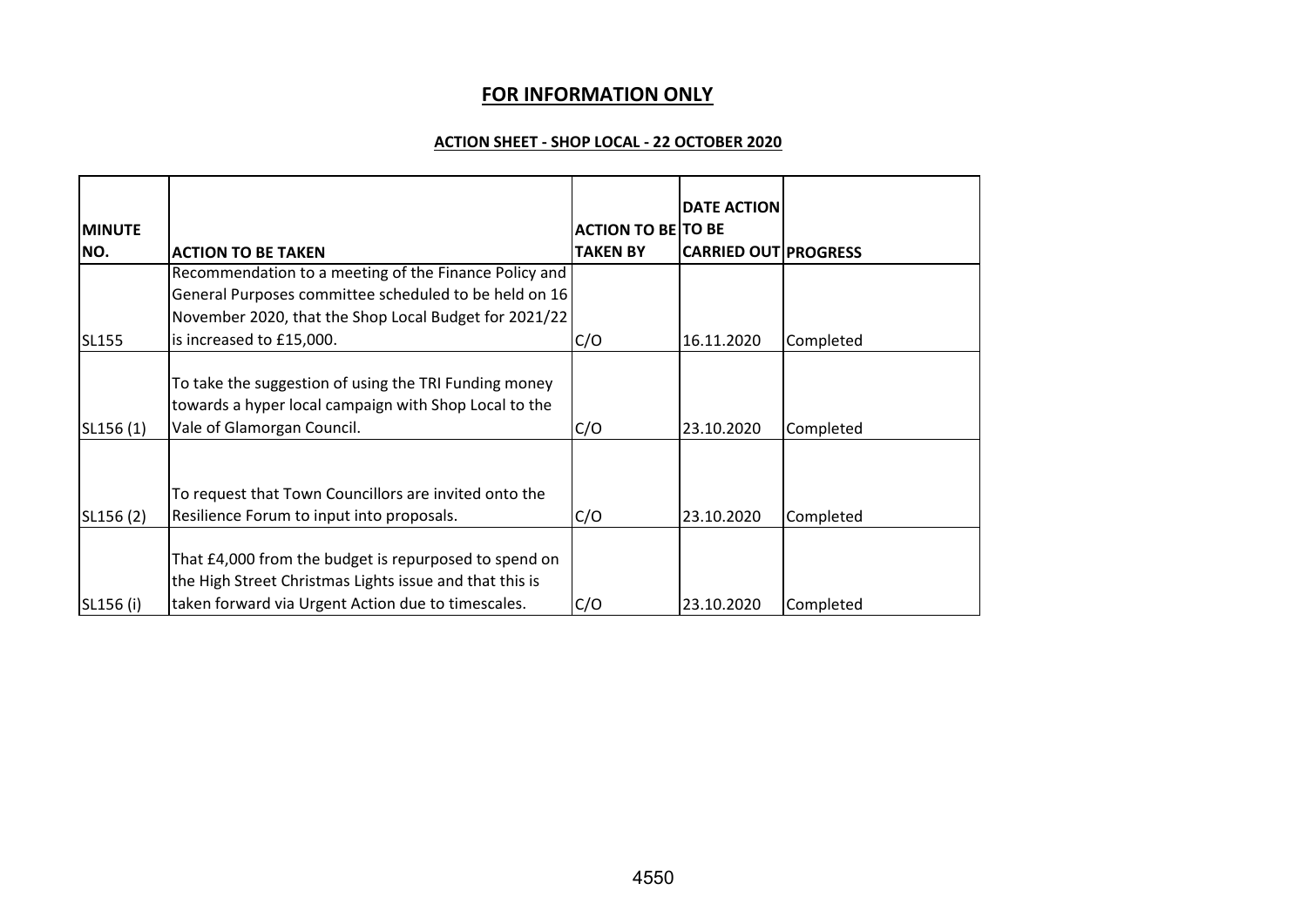# **BARRY TOWN COUNCIL**

# **MINUTES OF A MEETING OF THE FINANCE, POLICY & GENERAL PURPOSES COMMITTEE HELD ON MONDAY, 16 NOVEMBER 2020 AT 7.00 PM**

- **PRESENT:** Councillors Drake, N Hodges, S A Hodges, Lloyd-Selby (Vice Chairperson), Rowlands and Wilkinson.
- **ALSO PRESENT:** Emily Forbes Chief Officer Mark Sims – Deputy Chief Officer Rhian Burns – Administrator Councillor Charles - Observer Councillor Clarke - Observer Councillor Johnson – Observer Councillor Payne - Observer

#### **F244. APOLOGIES FOR ABSENCE**

Apologies were received from Councillor Brooks.

#### **F245. DECLARATIONS OF INTEREST**

None were received.

#### **F 246. WELLBEING OF FUTURE GENERATIONS (WALES) ACT 2015**

It was noted that this Act sets out the requirement for a public body to act in a manner which seeks to ensure that the needs of the present are met without compromising the ability of future generations to meet their own needs.

In order to act in that manner, a public body must take account of the following things:

the importance of balancing short term needs with the need to safeguard the ability to meet long term needs, especially where things done to meet short term needs may have detrimental long term effect;

(b) the need to take an integrated approach, by considering how—

(i) the body's well-being objectives may impact upon each of the wellbeing goals;

(ii) the body's well-being objectives impact upon each other or upon other public bodies' objectives, in particular where steps taken by the body may contribute to meeting one objective but may be detrimental to meeting another;

(c)the importance of involving other persons with an interest in achieving the well-being goals and of ensuring those persons reflect the diversity of the population of the part of Wales in relation to which the body exercises functions;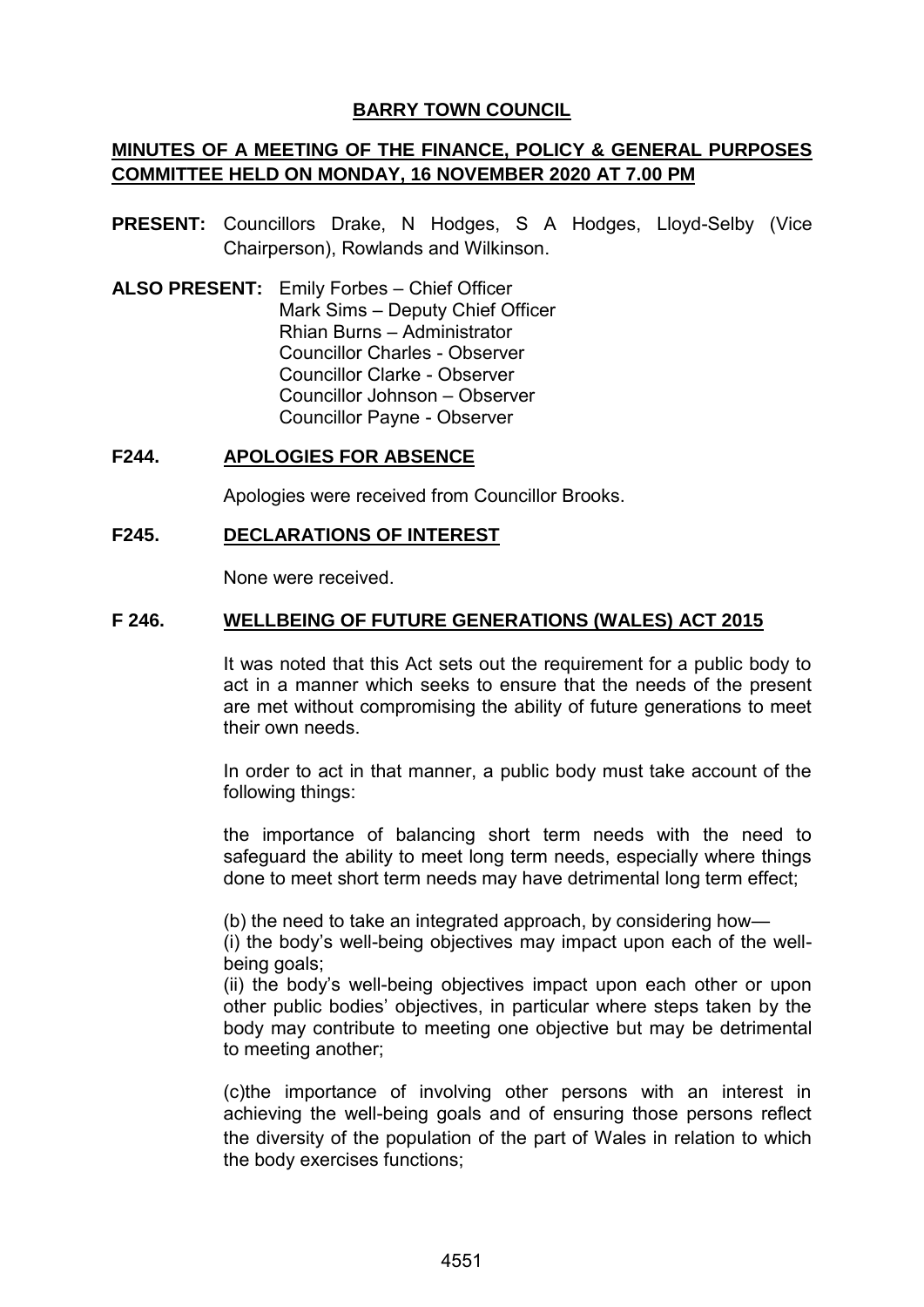(d)how acting in collaboration with any other person (or how different parts of the body acting together) could assist the body to meet its wellbeing objectives, or assist another body to meet its objectives;

(e) how deploying resources to prevent problems occurring or getting worse may contribute to meeting the body's well-being objectives, or another body's objectives.

# **F247. TO APPROVE THE MINUTES OF THE FINANCE, POLICY & GENERAL PURPOSES COMMITTEE'S MEETING HELD ON 27 JANUARY 2020**

**RESOLVED: That the minutes of the Finance, Policy & General Purposes Committee's meeting held on 27 January 2020 be approved and signed as a correct record.**

#### **F 248. TO RECEIVE AND NOTE THE MINUTES OF THE SUSTAINABLE BARRY WORKING PARTY HELD ON 19 OCTOBER 2020**

**RESOLVED: That the minutes of the Sustainable Barry Working Party's meeting held on 19 October 2020 be received and noted.**

#### **F249. SCHEDULE OF PAYMENTS FOR NOVEMBER 2020**

Members received the schedule of payments for November 2020 consisting of direct debits and BACS payments, in the amount of £40,374.69.

**RESOLVED: That the schedule of payments for November 2020 consisting of direct debits and BACS payments, in the amount of £40,374.69 be approved.**

# **F250. BUDGET MONITORING REPORT 31 OCTOBER 2020**

Members received a report containing details of the Council's income and expenditure in the 2020/21 financial year as at the end of October 2020.

**RESOLVED: That the budget monitoring report for October 2020, indicating actual income and expenditure up to the end of month seven in the 2020/21 financial year be received, noting the projected overspend of £108,277 for 2020/21 that will result in a net amount of £212,392 being transferred from reserves.**

#### **F251. COVID-19 RECOVERY FUND ALLOCATION**

Members received an update on Covid-19 Recovery Fund expenditure and determined the future of the Fund and its financial allocation.

Members agreed that the grants scheme had been very successful and that the approach to allocate as much funding as possible to support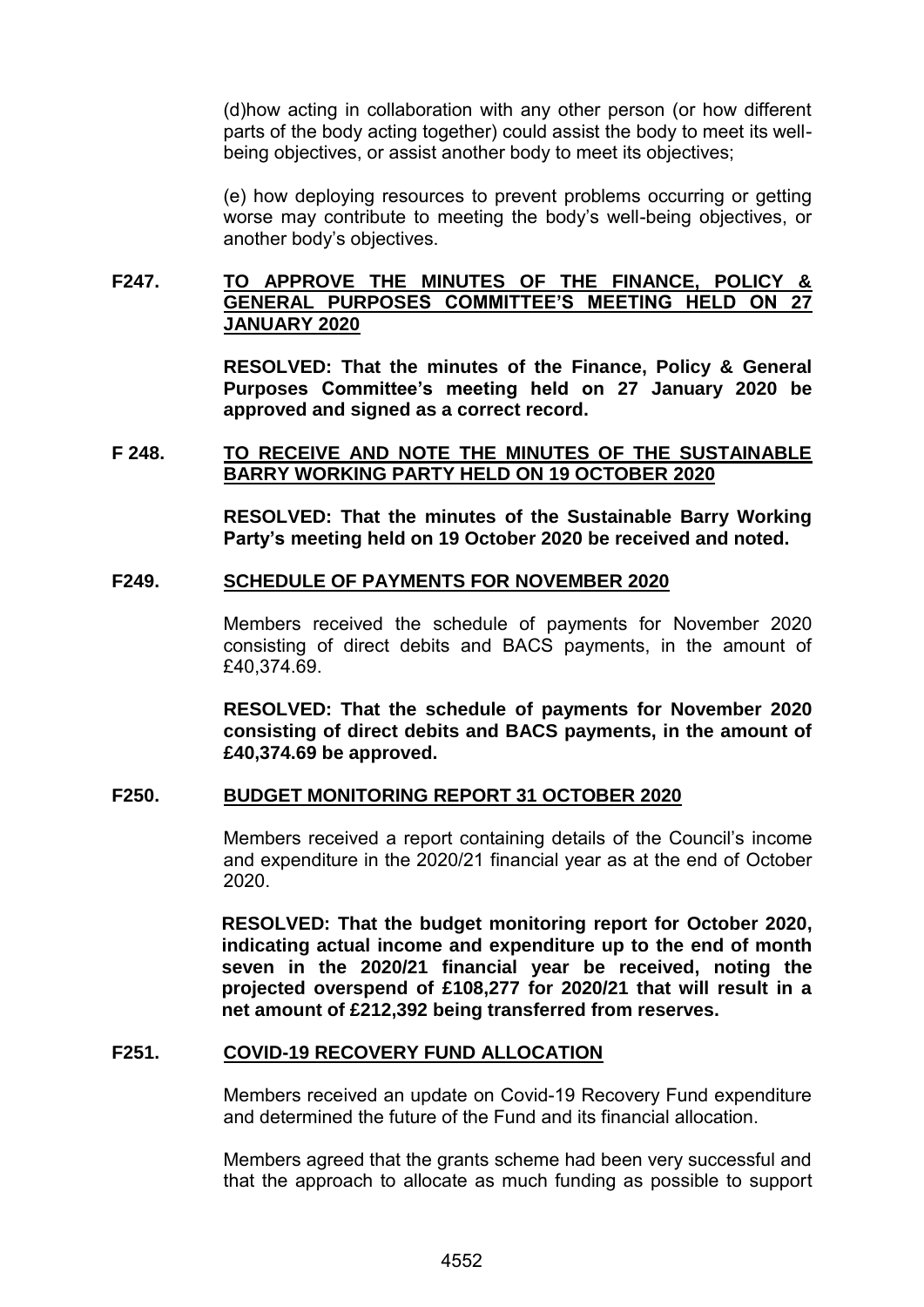local businesses and community groups had been the right course of action.

The Deputy Chief Officer advised that 117 applications had been approved, with a further 25 applications pending. He noted that of these applications 119 had been received from businesses and 23 from community groups. It was agreed that one weeks' notice would be given for any further applications in the 2020/21 financial year to be made.

The Chief Officer suggested that the projected overspend in current applications of £30,949 could be balanced by utilising the £10,000 books for schools allocation and by making the following virements totalling £20,949 from existing budgets –

M&S/Cleaning £550 M&S/Postage £1,000 M&S/Stationery £1,000 M&S/Photocopier £2,000 M&S/Property Maintenance £ 2,000 M&S/Equipment £2,000 M&S/Equipment Maintenance £1,000 M&S/Welsh Translation Service £2,000 Cemetery/PPE £1,000 Cemetery/Water £1,000 Cemetery/Electricity £1,000 Cemetery/Fuel £1,000 Civic/Civic Hospitality £2,200 Civic/Medallions and Plaques £2,000 Civic/Photographical Services £250 Civic/Mayors Allowance £949

Members felt that any remaining funds should be reserved for the support of community groups who were currently not operating but would require recovery funding to allow them to restart activities.

Members agreed that it was difficult to plan for the 2021/22 as there were still so many unknown factors and that any significant decisions on the future of Grant Funding should be delayed until the Budget meeting in February 2021.

#### **RESOLVED:**

- **1. That 23 November 2020 be the cut-off date for accepting grant applications and the Covid-19 Recovery Fund be closed.**
- **2. That the projected overspend in current applications of £30,949 be balanced by utilising the £10,000 books for schools allocation and virements made from other budgets totalling £20,949 as outlined above.**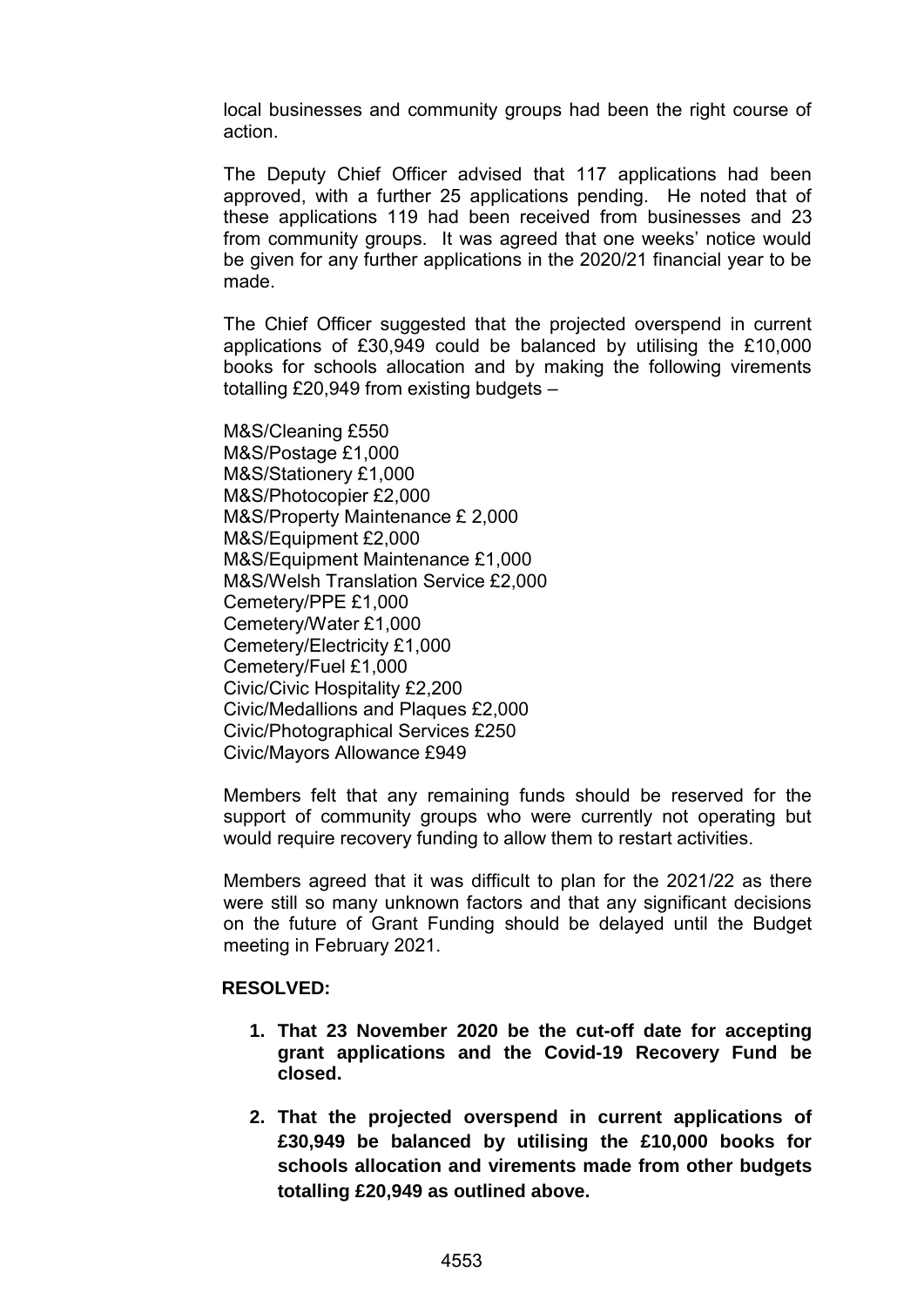#### **3. That a virement of £40,000 be made from the Acquisitions Reserve to the Covid-19 Recovery Fund.**

#### **F252. RECOMMENDATIONS FROM OTHER COMMITTEES – DRAFT BUDGET 2021/22**

Members received recommendations from the Halls, Cemeteries and Community Facilities Committee and the Shop Local Barry Advisory Committee relating to the draft budget for 2021/22.

Members agreed that a decision on the Shop Local recommendation would be made as part of the wider discussion on the draft budget at Agenda item 10.

#### **RESOLVED:**

- **1. That the cemetery interment fees, exclusive rights of burial fees and memorial fees be increased by 2% from 1 April 2021.**
- **2. That there is no increase in other cemetery fees e.g. Babies Memorial Garden plaques, Garden of Remembrance plaques and Octagonal Planter plaques, Sanctum Panorama Columbaria, searches, duplicate deeds, transfer deeds, use of chapel etc.**
- **3. That there is no increase in the Pioneer Hall charges from 1 April 2021 thereby retaining the hourly charges as £10 per hour and £20 per hour respectively and the Children's Party package to £60.**
- **4. That the same charges are applied to the use of the Cemetery Approach Community Hall.**
- **5. That an additional £4,000 is included in the budget for 2021/22 for the purpose of training for Cemetery staff**
- **6. That an additional £3,500 is included in the Corporate training budget for 2021/22, noting that the Business Case is to be agreed by the Personnel Committee electronically.**

#### **F253. DRAFT BUDGET 2021/22**

Members were provided with the draft budget 2021/22 for recommendation to the meeting of Full Council to be held on 8 December 2020 that would then go out for public consultation.

The Deputy Chief Officer noted that he had attended a webinar with the Society of Local Council Clerks (SLCC) during their Virtual National Conference 12-16 October 2020 on Budgeting in Uncertain Times. The panel had advised adopting a pragmatic approach and setting two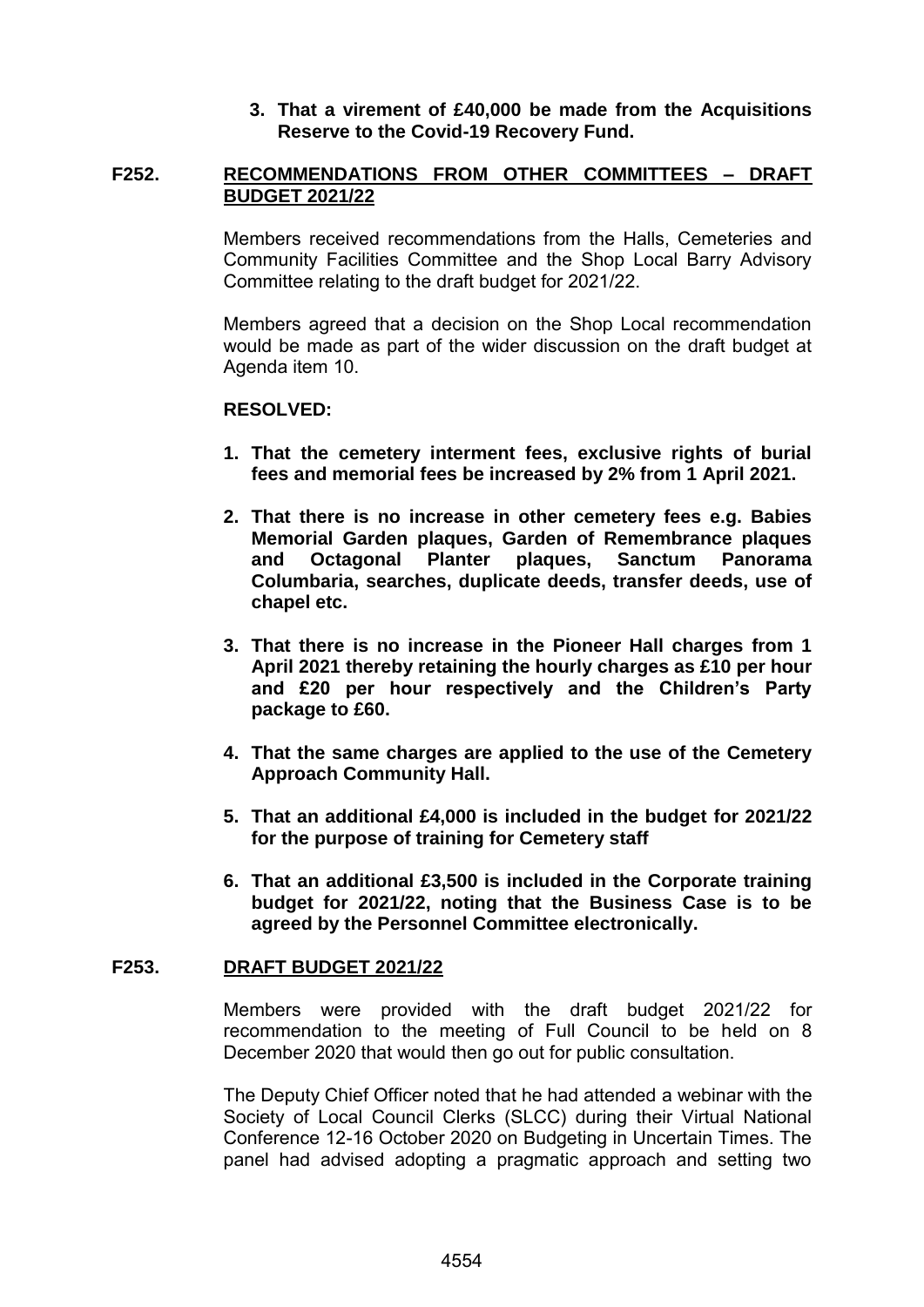budgets setting out best and worst case scenarios for income and expenditure for members to consider.

The Deputy Chief Officer advised that he has provided members with the 'worst case' budget scenario in order to simplify the discussion. He noted that provisional deficit for the year of £66,000 would require a 5.5% increase to the precept (this would be reduced to 4.4% with the provisional increase in the tax base of 1%. This would represent an increase of £2.57 per annum to a Band D tax payer.

Members agreed that it was very difficult to make a decision on the 2021/22 budget when so many factors being still unknown.

Councillor Lloyd-Selby noted that there were three options for balancing the budget– increasing the precept, using money from reserves or reducing spend.

Councillor Johnson noted that the draft budget would need to be discussed by Full Council in December 2020 before going out to public consultation for a final decision to be made in February 2021. He also noted that he felt that reserves should be put to best use during this period.

Members agreed that if the Cemetery Approach Community Centre was not operational it would not be necessary to recruit a staff member in the early part of the year, therefore three months staffing costs could be removed from the draft budget.

Members also felt it would be unlikely that both Halls would be closed completely for the entire year. They agreed that including three months' income for the 2021/22 financial year would be a realistic yet prudent figure.

Members agreed that the £5,000 increase to the Shop Local budget for the purpose of promotion of local businesses through social media should be included in the draft budget.

#### **RESOLVED:**

- **1. That the 2021/22 draft budget be approved subject to the amendments below.**
- **2. That £5,000 be added to the Shop Local budget.**
- **3. That staffing costs for the Cemetery Approach Caretaker role be removed for the first quarter of the 2021/22 financial year.**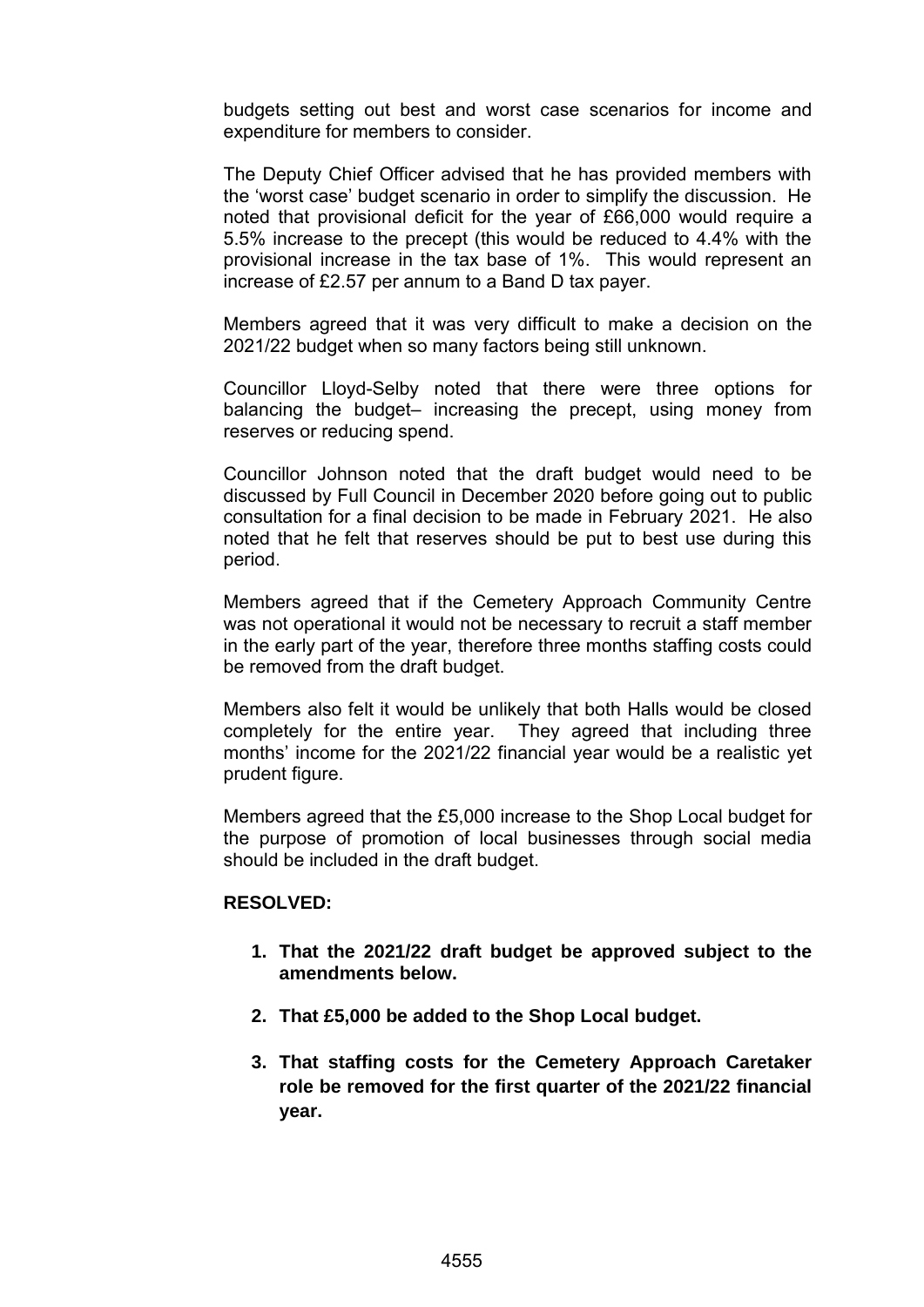**4. That one quarter income for the Pioneer Hall and the Cemetery Approach Community Centre be included in the draft budget 2021/22.**

**RECOMMENDED: To a meeting of Full Council to be held on Tuesday 8 December 2020, that a precept of £1,253,986 be levied on the Vale of Glamorgan Council which would result in the cost to a "Band D" Council-tax payer increasing to 60.68 per year, an increase of 3.8% when compared with the £58.44 paid in 2020/21**.

# **F254. TO REVIEW AND APPROVE NEW POLICY RECOMMENDATIONS FROM OTHER COMMITTEES**

**i) Personnel Committee 12 October 2020 – Petitions Policy**

**RESOLVED: That the Petitions Policy be agreed and adopted.**

**ii) Personnel Committee 12 October 2020 - Pensions and Retirement Policy**

**RESOLVED: That subject to staff and union consultation the Pensions and Retirement Policy be agreed and adopted.**

#### **F255. GDPR UPDATE**

The Chief Officer advised that there had been no issues or data breaches to report.

**RESOLVED: That the update be received and noted.**

#### **F256. DATE OF NEXT MEETING**

**RESOLVED that the next meeting of the Finance, Policy and General Purposes Committee will be held on Monday, 8 February 2021.**

#### **F257. EXCLUSION OF THE PRESS AND PUBLIC**

**RESOLVED: That in accordance with section 1(2) of the Public Bodies (Admission to Meetings) Act 1960, in view of the confidential nature of the business about to be transacted, it is advisable in the public interest that the press and public are excluded from the remainder of the meeting.**

#### **F258. TO DISCUSS THE MHT FUNDING AGREEMENT FOLLOWING A DISCUSSION WITH MHT TRUSTEES ON 11 NOVEMBER 2020**

Members received a copy of the funding agreement between Barry Town Council and the Memorial Hall and Theatre. The Chief Officer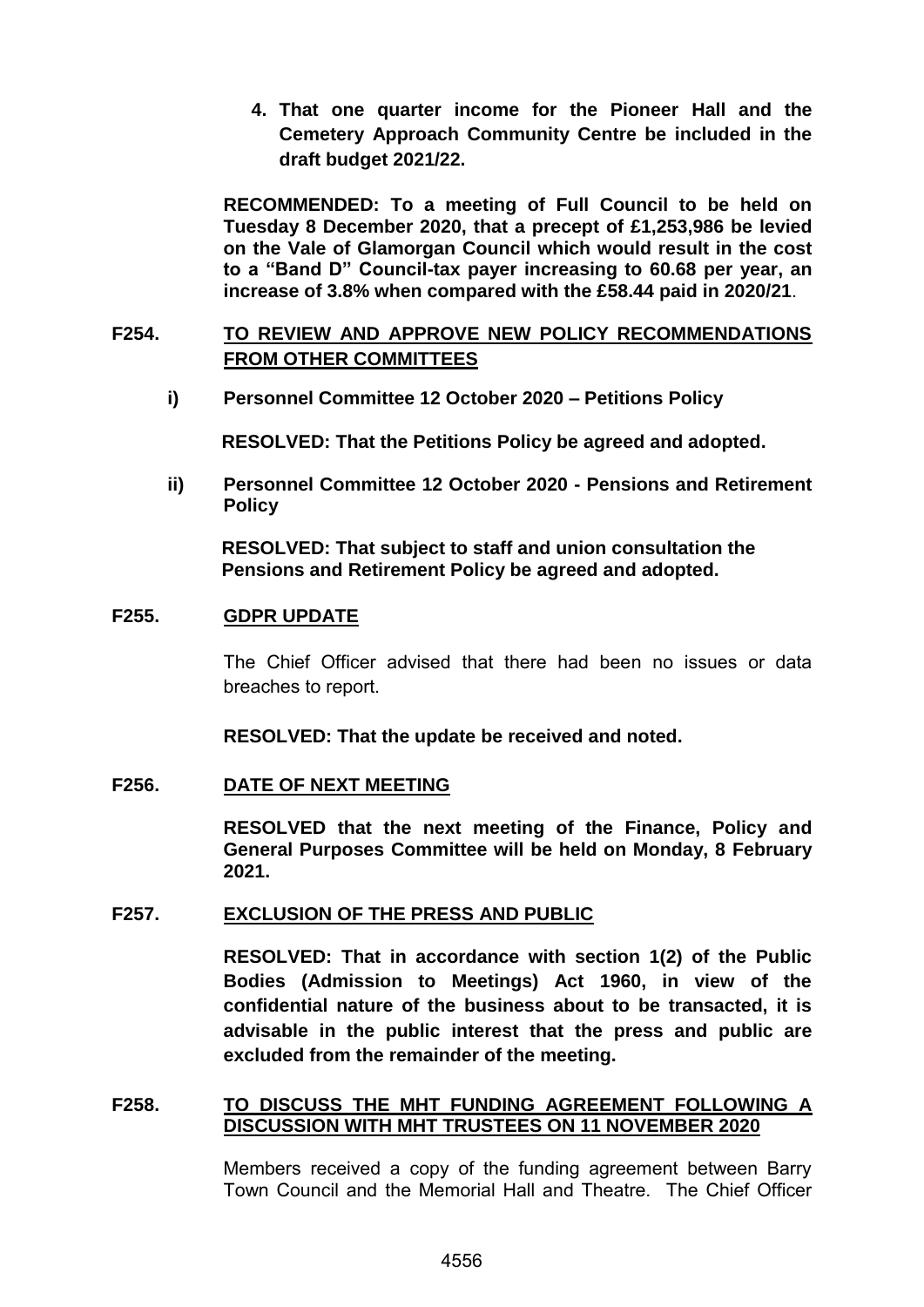noted that she had also circulated financial reports received from the Memorial Hall and Theatre Trust to Members prior to the meeting.

A lengthy, detailed discussion took place. It was felt that further clarity was required regarding the Memorial Hall and Theatre Trust's income and expenditure. It was felt that this scrutiny was required due to the large sums of public money involved.

Concerns around the governance of the Memorial Hall and Theatre were also raised and the lack of invitation to the Leader of the Council to Ordinary Board meetings as per Grant Agreement.

Members agreed that the Chief Officer should write to the Memorial Hall and Theatre Manager and Trustees to set out these issues in more detail and invite them to a meeting to discuss. It was agreed that a representative from each group would also attend. The following Councillors were nominated for this ; Councillors Brooks, Johnson and Rowlands.

Members agreed that the final quarter grant funding payment should not be made until Council was satisfied that the conditions of the Grant Agreement were being fulfilled by the Memorial Hall and Theatre Trust.

**RESOLVED: That the Chief Officer seek legal advice on suspending the final quarter grant funding payment pending a meeting with the Memorial Hall and Theatre Manager and Trustees to discuss the concerns raised to seek reassurances that Grant Conditions are being complied with.**

The meeting closed at 8.36pm.

Signed………………………………….. (Chairperson) Date…………………………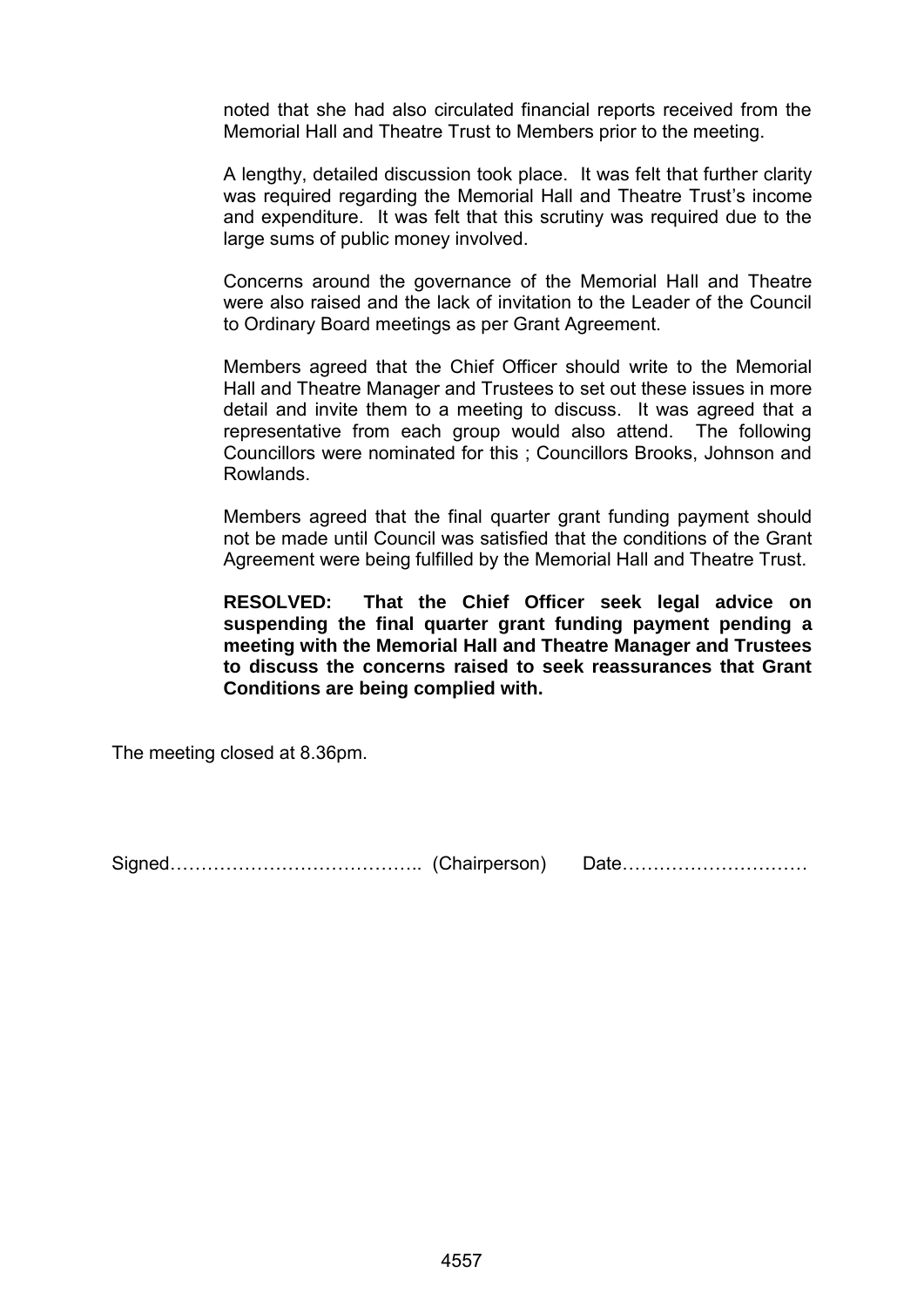# **FOR INFORMATION ONLY**

#### **ACTION SHEET - FINANCE, POLICY & GENERAL PURPOSES COMMITTEE - 16 NOVEMBER 2020**

| MINUTE NO.    | <b>ACTION TO BE TAKEN</b>                                                                                                                                                                                                                               | <b>ACTION TO</b><br><b>BE TAKEN BY</b> | <b>DATE</b><br><b>ACTION TO</b><br><b>BE CARRIED</b><br><b>OUT</b> | <b>PROGRESS</b> |
|---------------|---------------------------------------------------------------------------------------------------------------------------------------------------------------------------------------------------------------------------------------------------------|----------------------------------------|--------------------------------------------------------------------|-----------------|
| F 251(2)      | That the projected overspend in current applications of £30,949 be balanced by<br>utilising the £10,000 books for schools allocation and virements made from other<br>budgets totalling £20,949 as outlined above.                                      | <b>DEO</b>                             | 30.11.20                                                           | Completed       |
| $F$ 251 $(3)$ | That a virement of £40,000 be made from the Acquisitions budget to the Covid-19<br>Recovery Fund.                                                                                                                                                       | <b>DEO</b>                             | 30.11.20                                                           | Completed       |
| $F$ 252 $(1)$ | That the cemetery interment fees, exclusive rights of burial fees and memorial fees be DEO<br>increased by 2% from 1 April 2021.                                                                                                                        |                                        | 30.11.20                                                           | Completed       |
| $F$ 252 $(2)$ | That there is no increase in other cemetery fees e.g. Babies Memorial Garden plaques, DEO<br>Garden of Remembrance plaques and Octagonal Planter plaques, Sanctum Panorama<br>Columbaria, searches, duplicate deeds, transfer deeds, use of chapel etc. |                                        | 30.11.20                                                           | Completed       |
| F 252 (3)     | That there is no increase in the Pioneer Hall charges from 1 April 2021 thereby<br>retaining the hourly charges as £10 per hour and £20 per hour respectively and the<br>Children's Party package to £60.                                               | <b>DEO</b>                             | 30.11.20                                                           | Completed       |
| F 252(4)      | That the same charges are applied to the use of the Cemetery Approach Community<br>Hall.                                                                                                                                                                | <b>DEO</b>                             | 30.11.20                                                           | Completed       |
| F 252 (5)     | That an additional £4,000 is included in the budget for 2021/22 for the purpose of<br>training for Cemetery staff.                                                                                                                                      | <b>DEO</b>                             | 30.11.20                                                           | Completed       |
| $F$ 252 (6)   | That an additional £3,500 is included in the Corporate training budget for 2021/22,<br>noting that the Business Case is to be agreed by the Personnel Committee<br>electronically.                                                                      | <b>DEO</b>                             | 30.11.21                                                           | Completed       |
| $F$ 253 (2)   | That £5,000 be added to the Shop Local budget.                                                                                                                                                                                                          | <b>DEO</b>                             | 30.11.20                                                           | Completed       |
| $F$ 253 (3)   | That staffing costs for the Cemetery Approach Caretaker role be removed for the first DEO<br>quarter of the 2021/22 financial year.                                                                                                                     |                                        | 30.11.20                                                           | Completed       |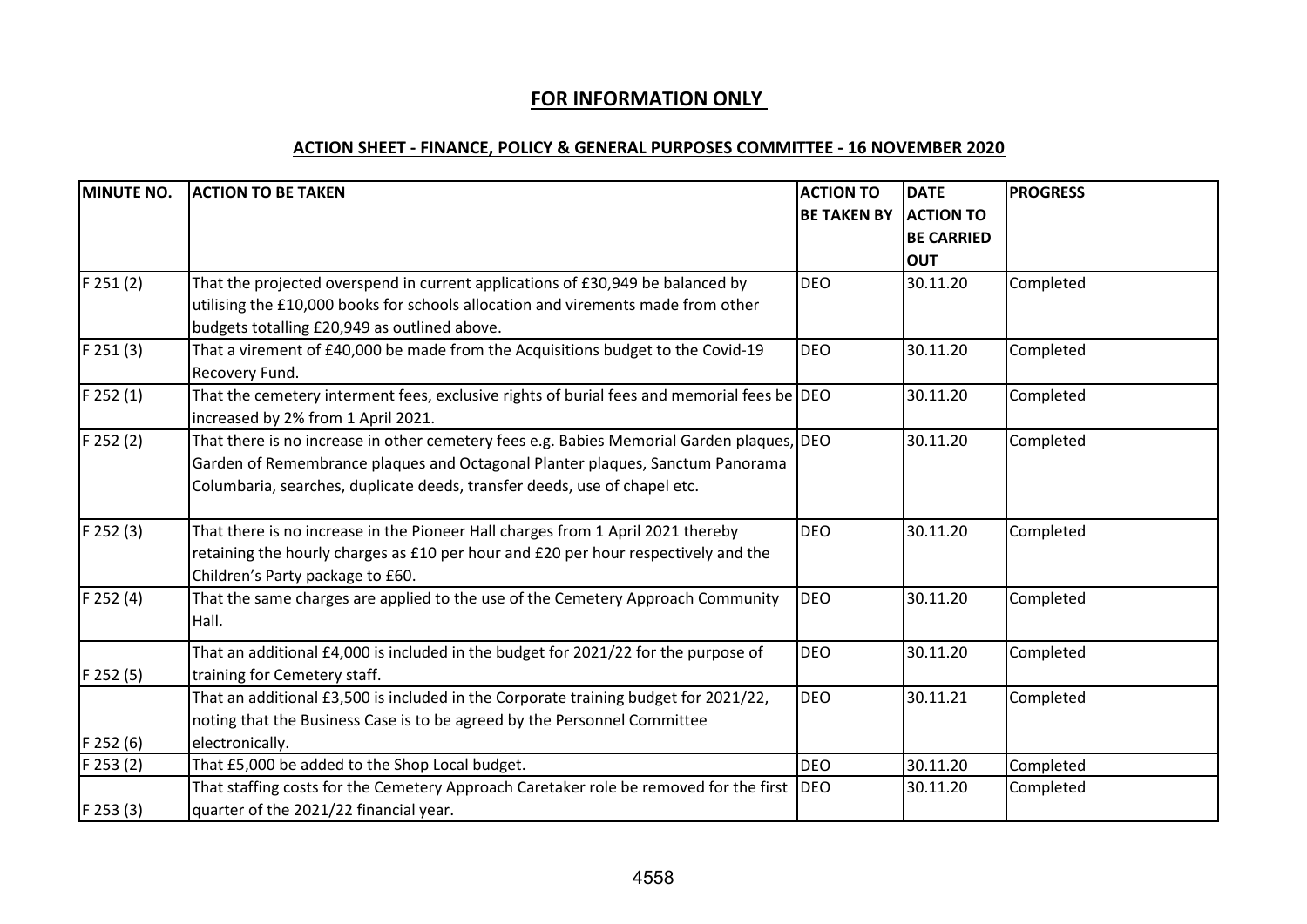|             | That one quarter income for the Pioneer Hall and the Cemetery Approach Community DEO   |      | 30.11.20   | Completed             |
|-------------|----------------------------------------------------------------------------------------|------|------------|-----------------------|
| $F$ 253 (4) | Centre be included in the draft budget 2021/22                                         |      |            |                       |
|             |                                                                                        | IDEO | [08.12.20] | Completed - On Agenda |
|             | RECOMMENDED: To a meeting of Full Council to be held on Tuesday 8 December             |      |            |                       |
|             | 2020, that a precept of £1,253,986 be levied on the Vale of Glamorgan Council which    |      |            |                       |
|             | would result in the cost to a "Band D" Council-tax payer increasing to 60.68 per year, |      |            |                       |
| F 253       | an increase of 3.8% when compared with the £58.44 paid in 2020/21                      |      |            |                       |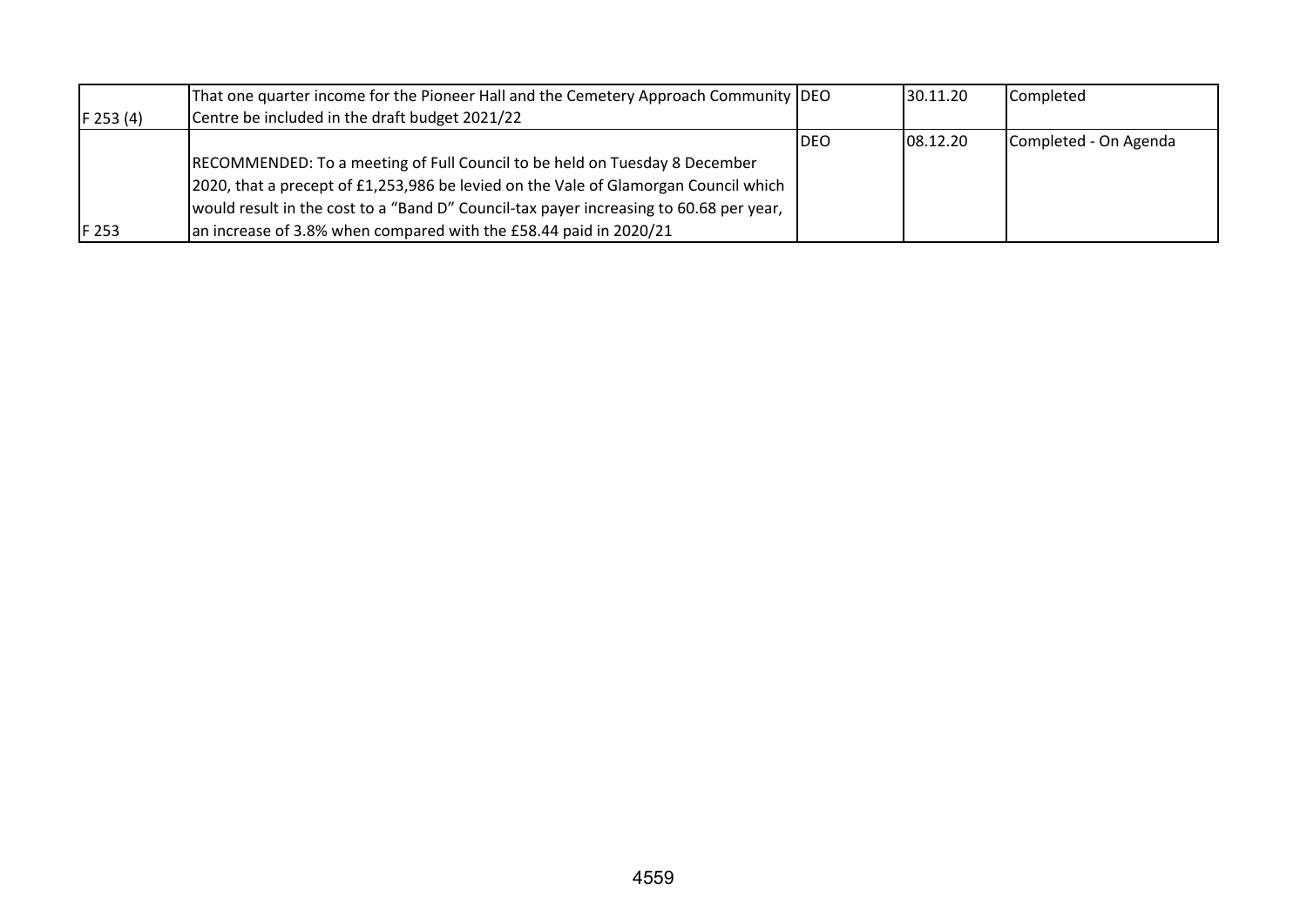# **SCHEDULE OF PAYMENTS FOR DECEMBER 2020**

#### **Report Author**

Mark Sims, Deputy Chief Officer

**Attached:** A. Schedule of Payments of Accounts December 2020 (5 pages)

#### **Purpose of Report**

To provide members with the schedule of payments for December 2020 for approval consisting of BACS payments and direct debits in the amount of £14,641.00.

#### **Detailed Information**

Financial Regulation 5.2 states "The RFO shall prepare a schedule of payments of accounts, including cheques requiring authorisation, forming part of the Agenda for the Meeting and, together with the relevant invoices, present the schedule on a monthly basis either to a meeting of the Town Council or any Standing Committee, depending on which meets first. The Council / Committee shall review the schedule for compliance and, having satisfied itself shall authorise payment by a resolution of the Council or appropriate Committee."

The schedule of payments for November 2020 comprising BACS payments and direct debits, in the amount of £14,641.00 is attached for approval.

Standing Order 19(c) states "Where it has been necessary to make a payment before it has been authorised by the Council, the appropriate officer shall certify such payment as to its correctness and urgency, except the salaries for which a report will be produced quarterly."

Standing Order 19(d) states "All payments ratified under Standing Order 19(c) shall be separately included in the next schedule of payments laid before the Council." Please find below a summary of salary payments for October and November 2020.

|                                            | October   | November  |
|--------------------------------------------|-----------|-----------|
| Lloyds Commercial Banking Online (Net Pay) | 35,104.32 | 35,931.99 |
| <b>Inland Revenue</b>                      | 11,330.18 | 11,429.40 |
| Cardiff Council (LGPS)                     | 11,144.72 | 11,431.76 |
| <b>GMB</b>                                 | 72.85     | 72.85     |
| Unison                                     | 14.45     | 14.45     |
| Prudential                                 | 150.00    | 150.00    |
|                                            | 57,816.52 | 59,030.45 |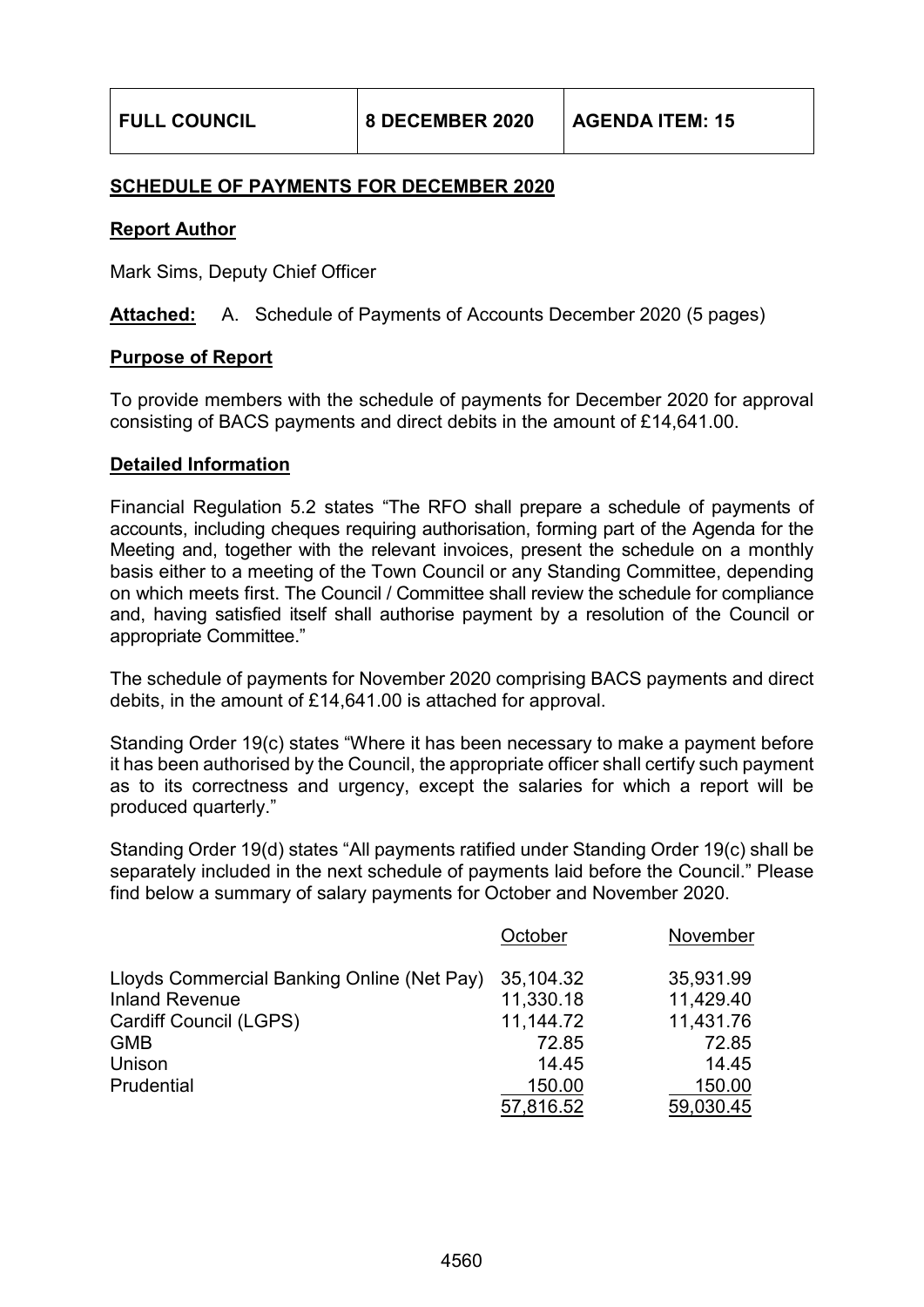# **Recommendations**

- 1. That the information set out above relating to salary payments for October and November 2020 inclusive, which has been certified and authorised by the appropriate officers in accordance with the requirements of Standing Order19(c), be received and noted;
- 2. That the attached schedule of payments for December 2020 consisting of BACS payments and direct debits in the amount of £14,641.00, be approved, subject to the relevant papers being in order.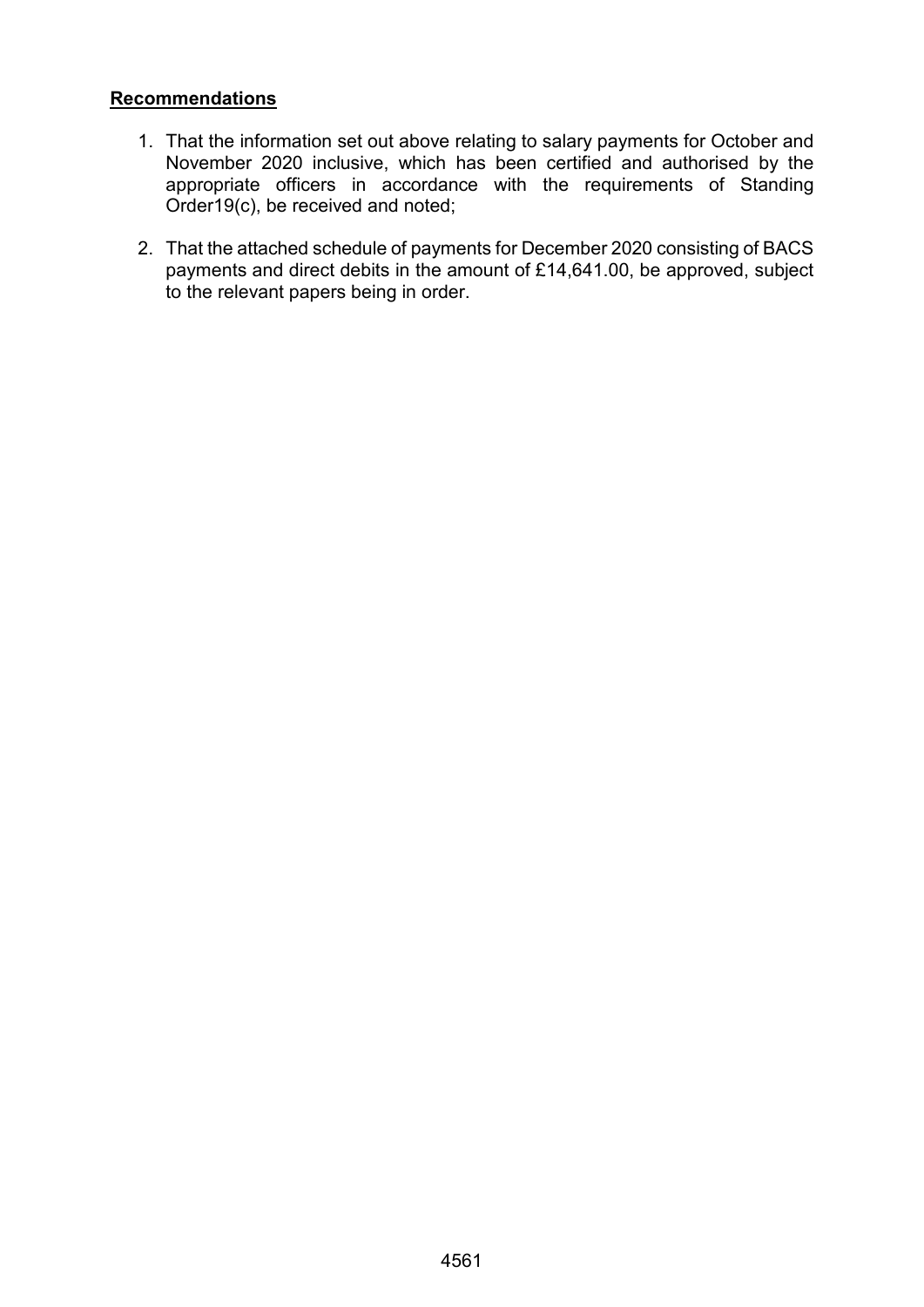| <b>Schedule of Payments of Accounts For December 2020</b> |                    |                                          |            |            |           |                                     |
|-----------------------------------------------------------|--------------------|------------------------------------------|------------|------------|-----------|-------------------------------------|
|                                                           |                    |                                          |            |            |           |                                     |
| Chq No.                                                   | <b>Supplier</b>    | <b>Description</b>                       | <b>Net</b> | <b>Vat</b> | Price (£) | <b>Posted To</b>                    |
|                                                           |                    |                                          |            |            |           |                                     |
| <b>DD</b>                                                 | Lloyds Credit Card | Kirkland water for cemetery staff        | 24.98      | 5.00       |           | 29.98 Cemetery/Covid-19 Expenditure |
| <b>DD</b>                                                 | Lloyds Credit Card | Laptop Stands for homeworking            | 47.46      | 9.51       |           | 56.97   M&S/Equipment               |
| <b>DD</b>                                                 | Lloyds Credit Card | Chemical spill kit (10litre)             | 21.64      | 4.34       |           | 25.98 Cemetery/Equipment            |
| <b>DD</b>                                                 | Lloyds Credit Card | Two pack of 2 way radios                 | 41.68      | 8.34       |           | 50.02 Cemetery/Equipment            |
| <b>DD</b>                                                 | Lloyds Credit Card | Warning tape                             | 66.25      | 13.25      | 79.50     | Cemetery/Property Maintenance       |
| <b>DD</b>                                                 | Lloyds Credit Card | <b>Strimmer Cord</b>                     | 26.64      | 5.34       |           | 31.98 Cemetery/Equipment Maint      |
| <b>DD</b>                                                 | Lloyds Credit Card | Yellow marker paint spray                | 48.24      | 9.66       |           | 57.90 Cemetery/Property Maintenance |
| <b>DD</b>                                                 | Lloyds Credit Card | Cable ties                               | 1.50       | 0.30       |           | 1.80 Cemetery/Property Maintenance  |
| <b>DD</b>                                                 | Lloyds Credit Card | Landscaping rake                         | 38.32      | 7.67       | 45.99     | Cemetery/Equipment                  |
| <b>DD</b>                                                 | Lloyds Credit Card | Garden rake                              | 14.12      | 2.83       |           | 16.95 Cemetery/Equipment            |
| <b>DD</b>                                                 | Lloyds Credit Card | Norton 360 antivirus for 20 users        | 66.66      | 13.33      |           | 79.99   M&S/Equipment               |
| <b>DD</b>                                                 | Lloyds Credit Card | Refund re cancelled order for Face Masks | $-58.25$   | $-11.65$   |           | 69.90 Cemetery/Covid-19 Expenditure |
| <b>DD</b>                                                 | Lloyds Credit Card | Umbrella                                 | 15.99      | 0.00       |           | 15.99 Cemetery/PPE                  |
| <b>DD</b>                                                 | Lloyds Credit Card | Portable Appliance Testing equipment     | 190.00     | 38.00      | 228.00    | Pioneer/Equipment                   |
| <b>DD</b>                                                 | Lloyds Credit Card | Kirkland water for cemetery staff        | 21.64      | 4.34       |           | 25.98 Cemetery/Covid-19 Expenditure |
| <b>DD</b>                                                 | Lloyds Credit Card | <b>Antibacterial Wipes</b>               | 53.34      | 0.00       |           | 53.34 Cemetery/Covid-19 Expenditure |
| <b>DD</b>                                                 | Lloyds Credit Card | Annual credit card fee                   | 32.00      | 0.00       |           | 32.00 M&S/Bank Charges              |
| <b>DD</b>                                                 | Lloyds Credit Card | Grass seed                               | 38.95      | 0.00       | 38.95     | Cemetery/Property Maintenance       |
| <b>DD</b>                                                 | Lloyds Credit Card | Drill bit                                | 6.16       | 1.24       |           | 7.40 Cemetery/Equipment             |
| <b>DD</b>                                                 | Lloyds Credit Card | Drill bit                                | 5.50       | 1.10       |           | 6.60 Cemetery/Equipment             |
| <b>DD</b>                                                 | Lloyds Credit Card | Roof Felt                                | 53.29      | 10.66      |           | 63.95 Cemetery/Property Maintenance |
| <b>DD</b>                                                 | Lloyds Credit Card | Zoom subscription                        | 119.90     | 0.00       | 119.90    | M&S/Equipment                       |
| <b>DD</b>                                                 | Lloyds Credit Card | Safety boots                             | 77.46      | 15.49      | 92.95     | Cemetery/PPE                        |
| <b>DD</b>                                                 | Lloyds Credit Card | Corner brace brackets                    | 38.28      | 7.68       |           | 45.96 Cemetery/Property Maintenance |
| <b>DD</b>                                                 | Lloyds Credit Card | Microwave                                | 60.50      | 12.10      |           | 72.60 CA Building/Equipment         |
| <b>DD</b>                                                 | Lloyds Credit Card | Bin for new hall                         | 21.64      | 4.34       |           | 25.98 CA Building/Equipment         |
| <b>DD</b>                                                 | Lloyds Credit Card | New equipment for Community Centre       | 73.77      | 14.75      |           | 88.52 CA Building/Equipment         |
| <b>DD</b>                                                 | Lloyds Credit Card | New equipment for Community Centre       | 25.83      | 5.16       |           | 30.99 CA Building/Equipment         |
| <b>DD</b>                                                 | Lloyds Credit Card | New equipment for Community Centre       | 4.99       | 1.00       |           | 5.99 CA Building/Equipment          |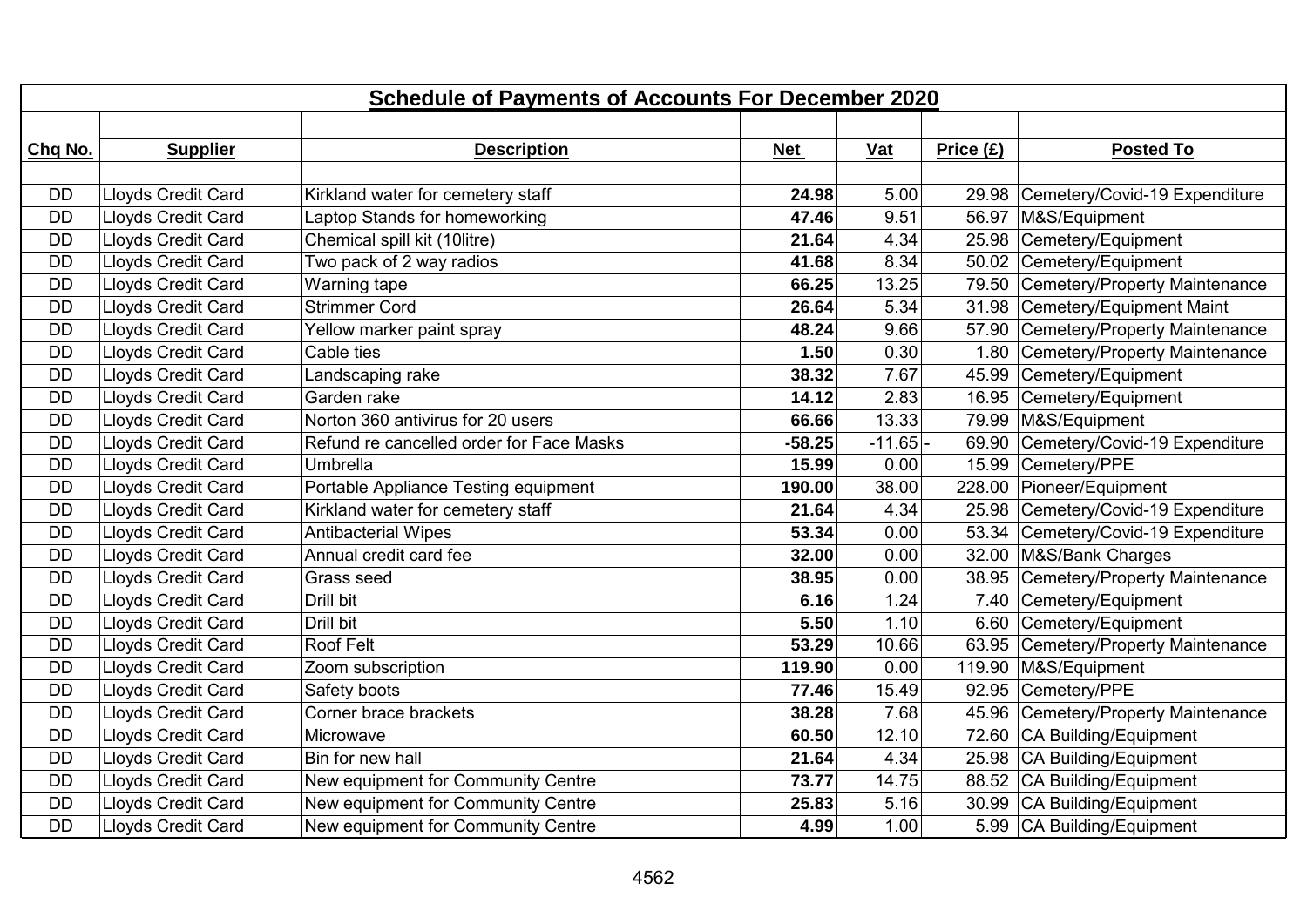|           | <b>Schedule of Payments of Accounts For December 2020</b> |                                    |            |       |           |                                     |  |  |
|-----------|-----------------------------------------------------------|------------------------------------|------------|-------|-----------|-------------------------------------|--|--|
|           |                                                           |                                    |            |       |           |                                     |  |  |
| Chq No.   | <b>Supplier</b>                                           | <b>Description</b>                 | <b>Net</b> | $vat$ | Price (E) | <b>Posted To</b>                    |  |  |
|           |                                                           |                                    |            |       |           |                                     |  |  |
| <b>DD</b> | Lloyds Credit Card                                        | Sign labels                        | 4.17       | 0.83  |           | 5.00 Cemetery/Covid-19 Expenditure  |  |  |
| <b>DD</b> | Lloyds Credit Card                                        | New equipment for Community Centre | 10.82      | 2.17  | 12.99     | CA Building/Equipment               |  |  |
| <b>DD</b> | Lloyds Credit Card                                        | New equipment for Community Centre | 7.87       | 1.58  |           | 9.45   CA Building/Equipment        |  |  |
| <b>DD</b> | Lloyds Credit Card                                        | New equipment for Community Centre | 12.98      | 2.60  | 15.58     | CA Building/Equipment               |  |  |
| <b>DD</b> | Lloyds Credit Card                                        | E-learning courses                 | 94.99      | 19.00 | 113.99    | Corporate/Staff Training            |  |  |
| <b>DD</b> | Lloyds Credit Card                                        | E-learning courses                 | 40.00      | 8.00  | 48.00     | Corporate/Staff Training            |  |  |
| <b>DD</b> | Lloyds Credit Card                                        | New equipment for Community Centre | 57.42      | 11.49 | 68.91     | CA Building/Equipment               |  |  |
| <b>DD</b> | Lloyds Credit Card                                        | New equipment for Community Centre | 2.04       | 0.41  |           | 2.45   CA Building/Equipment        |  |  |
| <b>DD</b> | Lloyds Credit Card                                        | New equipment for Community Centre | 38.46      | 7.70  | 46.16     | CA Building/Equipment               |  |  |
| <b>DD</b> | Lloyds Credit Card                                        | New equipment for Community Centre | 62.48      | 12.50 |           | 74.98 CA Building/Equipment         |  |  |
| <b>DD</b> | Lloyds Credit Card                                        | New equipment for Community Centre | 5.36       | 1.07  |           | 6.43   CA Building/Equipment        |  |  |
| <b>DD</b> | Lloyds Credit Card                                        | New equipment for Community Centre | 4.49       | 0.90  |           | 5.39 CA Building/Equipment          |  |  |
| <b>DD</b> | Lloyds Credit Card                                        | Bike rack / stand for cemetery     | 34.92      | 6.98  | 41.90     | Cemetery/Property Maintenance       |  |  |
| <b>DD</b> | Lloyds Credit Card                                        | New equipment for Community Centre | 43.57      | 8.72  | 52.29     | CA Building/Equipment               |  |  |
| <b>DD</b> | Lloyds Credit Card                                        | Kirkland water for cemetery staff  | 16.64      | 3.34  | 19.98     | Cemetery/Covid-19 Expenditure       |  |  |
| <b>DD</b> | Lloyds Credit Card                                        | Black hammer safety boots          | 22.46      | 4.49  | 26.95     | Cemetery/PPE                        |  |  |
| <b>DD</b> | Lloyds Credit Card                                        | E-learning courses                 | 20.00      | 4.00  |           | 24.00 Corporate/Staff Training      |  |  |
| <b>DD</b> | Lloyds Credit Card                                        | Shop Local Domain Name             | 2.99       | 0.60  |           | 3.59 Corporate/Shop Local           |  |  |
| <b>DD</b> | Lloyds Credit Card                                        | <b>Dettol Wipes</b>                | 17.18      | 3.44  |           | 20.62 Cemetery/Covid-19 Expenditure |  |  |
| <b>DD</b> | Lloyds Credit Card                                        | <b>Table Trolley</b>               | 316.66     | 63.32 | 379.98    | CA Building/Equipment               |  |  |
| <b>DD</b> | Lloyds Credit Card                                        | Fridge                             | 124.99     | 25.00 | 149.99    | CA Building/Equipment               |  |  |
| <b>DD</b> | Lloyds Credit Card                                        | <b>Dettol Wipes</b>                | 32.50      | 6.50  |           | 39.00 Cemetery/Covid-19 Expenditure |  |  |
| <b>DD</b> | Lloyds Credit Card                                        | Signs                              | 18.09      | 3.64  | 21.73     | Cemetery/Covid-19 Expenditure       |  |  |
| <b>DD</b> | Lloyds Credit Card                                        | Road Fund Licence                  | 267.50     | 0.00  | 267.50    | Cemetery/Vehicle Tax                |  |  |
| <b>DD</b> | Lloyds Credit Card                                        | <b>Cemetery Computer - Currys</b>  | 415.83     | 83.17 | 499.00    | Cemetery/Equipment                  |  |  |
| <b>DD</b> | Lloyds Credit Card                                        | Kirkland water for cemetery staff  | 32.60      | 6.52  |           | 39.12 Cemetery/Covid-19 Expenditure |  |  |
| <b>DD</b> | Lloyds Credit Card                                        | Two A2 Acrylic Mirrors             | 29.16      | 5.83  | 34.99     | CA Building/Equipment               |  |  |
| <b>DD</b> | Lloyds Credit Card                                        | Tea/Coffee                         | 93.92      | 0.00  |           | 93.92 Cemetery/Miscellaneous        |  |  |
| <b>DD</b> | Lloyds Credit Card                                        | PPE Clothing for cemetery staff    | 308.20     | 0.00  |           | 308.20 Cemetery/PPE                 |  |  |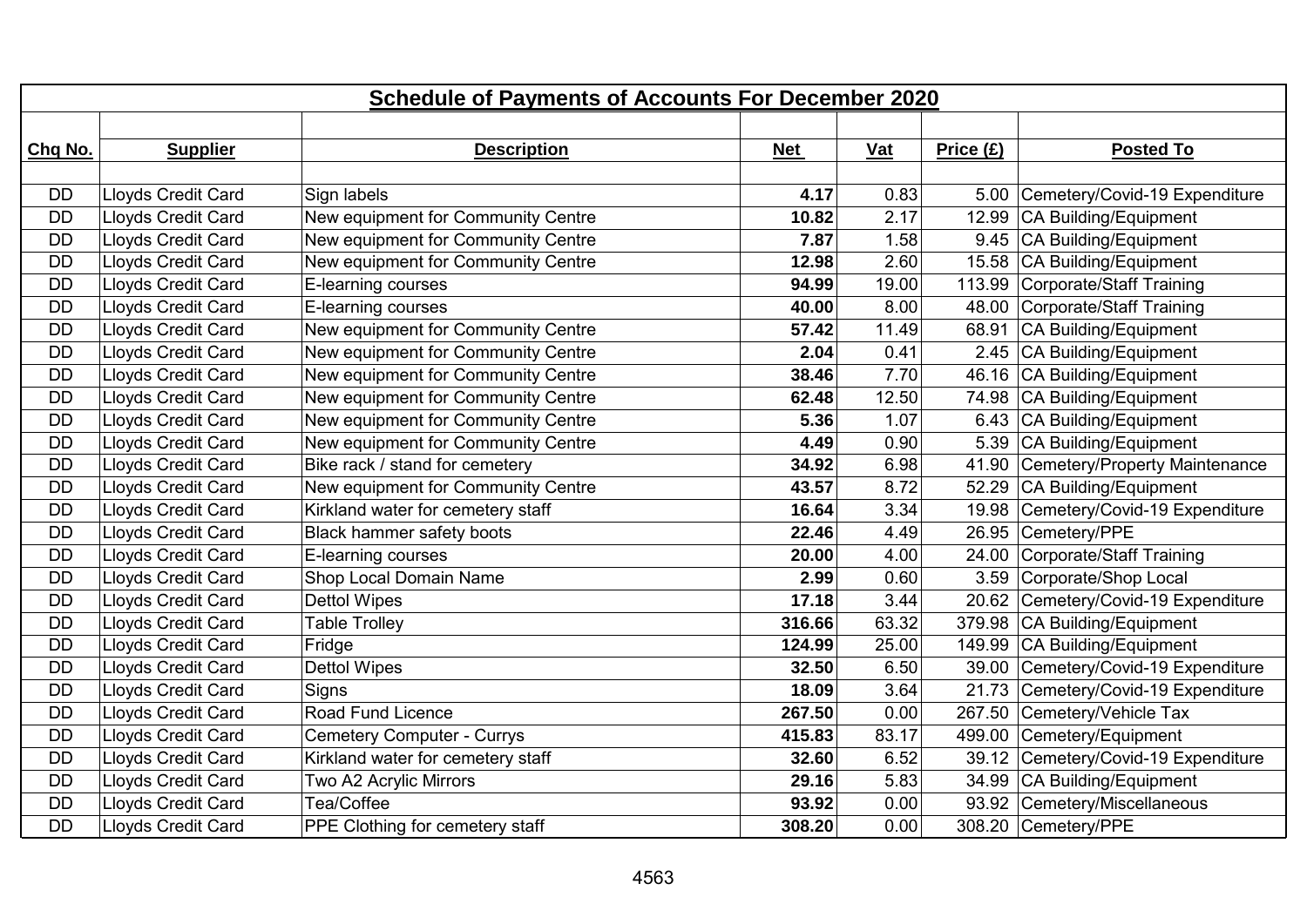|             | <b>Schedule of Payments of Accounts For December 2020</b> |                                                                     |            |            |             |                                |  |  |
|-------------|-----------------------------------------------------------|---------------------------------------------------------------------|------------|------------|-------------|--------------------------------|--|--|
|             |                                                           |                                                                     |            |            |             |                                |  |  |
| Chq No.     | <b>Supplier</b>                                           | <b>Description</b>                                                  | <b>Net</b> | <u>Vat</u> | Price $(E)$ | <b>Posted To</b>               |  |  |
|             |                                                           |                                                                     |            |            |             |                                |  |  |
| <b>DD</b>   | Lloyds Credit Card                                        | <b>Ticket to Virtual Quiz</b>                                       | 10.50      | 0.00       |             | 10.50 Civic/Mayors Donations   |  |  |
| <b>DD</b>   | Lloyds Credit Card                                        | <b>Ticket to Virtual Coffee Morning</b>                             | 10.00      | 0.00       | 10.00       | Civic/Mayors Donations         |  |  |
| <b>DD</b>   | Lloyds Credit Card                                        | <b>Clothes Racks for cemetery</b>                                   | 40.00      | 8.00       | 48.00       | Cemetery/Equipment             |  |  |
| <b>DD</b>   | Lloyds Credit Card                                        | Protective clothing for new starter                                 | 33.21      | 6.64       | 39.85       | Cemetery/PPE                   |  |  |
| <b>DD</b>   | Lloyds Credit Card                                        | Harness for brushcutters                                            | 16.58      | 3.32       | 19.90       | Cemetery/PPE                   |  |  |
| <b>DD</b>   | Lloyds Credit Card                                        | Pink film for Chapel Lights                                         | 11.89      | 2.38       | 14.27       | Cemetery/Property Maintenance  |  |  |
| <b>DD</b>   | Lloyds Credit Card                                        | Blue film for Chapel Lights                                         | 11.74      | 2.36       | 14.10       | Cemetery/Property Maintenance  |  |  |
| <b>DD</b>   | Lloyds Credit Card                                        | 2 x Huawei Cases                                                    | 15.38      | 3.09       | 18.47       | M&S/Equipment                  |  |  |
| <b>DD</b>   | Lloyds Credit Card                                        | <b>Sight Test</b>                                                   | 30.00      | 0.00       | 30.00       | M&S/Health and Safety          |  |  |
| <b>BACS</b> | JPL Sound & Comm                                          | Installation Service of Sound system                                | 1,425.00   | 285.00     | 1,710.00    | CA Building/Equipment          |  |  |
| <b>BACS</b> | JPL Sound & Comm                                          | Installation Service of Loop induction system                       | 300.00     | 0.00       | 300.00      | CA Building/Equipment          |  |  |
| <b>BACS</b> | <b>Cardiff Council</b>                                    | Pension Increase and Compensation                                   | 2,234.97   | 0.00       | 2,234.97    | M&S/Added Years Costs          |  |  |
| <b>BACS</b> | <b>SLCC</b>                                               | <b>Emotional Resilience training</b>                                | 30.00      | 6.00       | 36.00       | Corporate/Staff Training       |  |  |
| <b>BACS</b> | <b>ACAS</b>                                               | Managing Employee Mental Health training                            | 175.00     | 0.00       | 175.00      | Corporate/Staff Training       |  |  |
| <b>BACS</b> | <b>Happy Embroidery</b>                                   | One Bizweld Jacket                                                  | 40.00      | 8.00       | 48.00       | Cemetery/PPE                   |  |  |
| <b>BACS</b> | Dragon F&S                                                | Replacement surface plastic contact                                 | 8.00       | 1.60       | 9.60        | Pioneer/Property Maint         |  |  |
| <b>BACS</b> | Dragon F&S                                                | Alarm battery replacement                                           | 30.00      | 6.00       | 36.00       | Cemetery/Property Management   |  |  |
| <b>BACS</b> | <b>RBL</b>                                                | <b>Wreaths for Remembrance Service</b>                              | 147.00     | 0.00       | 147.00      | <b>Civic/Mayors Donations</b>  |  |  |
| <b>BACS</b> |                                                           | Vale of Glamorgan Counc Renewal of Domain Names (English and Welsh) | 80.00      | 16.00      | 96.00       | Corporate/Website              |  |  |
| <b>BACS</b> |                                                           | Vale of Glamorgan Counc Annual pest control contract                | 287.50     | 57.50      | 345.00      | Cemetery/Property Maint        |  |  |
| <b>BACS</b> | David Evans Agriculture                                   | Manual Head and Adapter                                             | 89.56      | 17.91      | 107.47      | Cemetery/Equipment Maint       |  |  |
| <b>BACS</b> | Vale of Glamorgan Counc Treatment for wasp nest           |                                                                     | 41.67      | 8.33       | 50.00       | Cemetery/Property Maint        |  |  |
| <b>BACS</b> |                                                           | Vale of Glamorgan Counc Attendance re activation of Intruder Alarm  | 19.80      | 3.96       | 23.76       | Pioneer/Property Maint         |  |  |
| <b>BACS</b> | <b>Digital Services</b>                                   | Callout charge (via telephone) for photocopier repair               | 40.00      | 8.00       | 48.00       | M&S/Photocopier                |  |  |
| <b>BACS</b> | HI Communications                                         | Shop Local social media Management                                  | 400.00     | 0.00       | 400.00      | Corporate/Shop Local           |  |  |
| <b>BACS</b> | <b>RTPI</b>                                               | Annual subscription                                                 | 315.00     | 0.00       | 315.00      | M&S/Professional Fees          |  |  |
| <b>BACS</b> | David Evans Agriculture                                   | Replacement digger key                                              | 13.12      | 2.62       | 15.74       | Cemetery/Equipment Maint       |  |  |
| <b>BACS</b> | David Evans Agriculture                                   | Install beacon to Kubota TG1860                                     | 250.00     | 50.01      | 300.01      | Cemetery/Equipment Maint       |  |  |
| <b>BACS</b> | <b>SLCC</b>                                               | SLCC/OVW Virtual Conference delegate fee                            | 45.00      | 9.00       |             | 54.00 Corporate/Staff Training |  |  |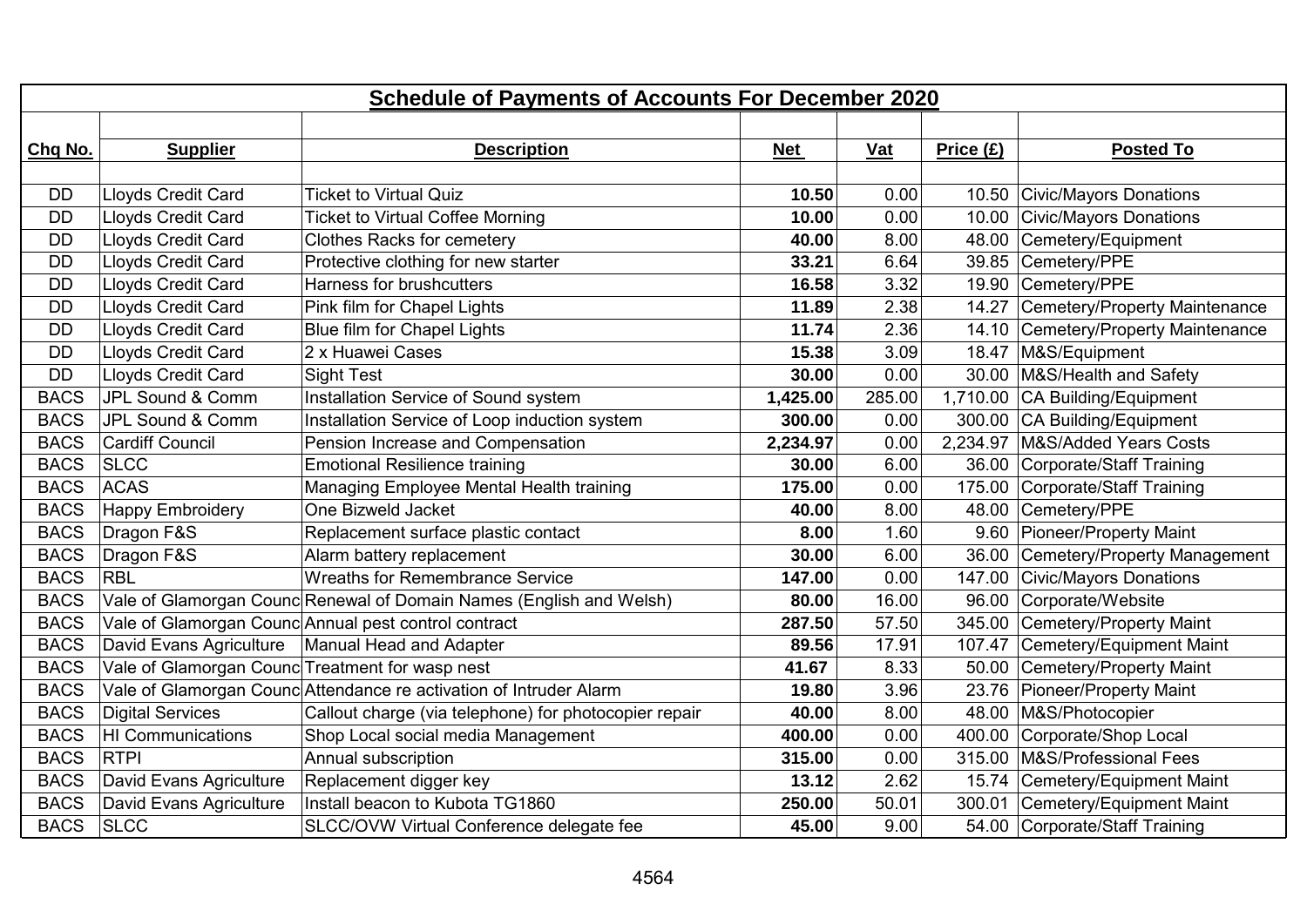| <b>Schedule of Payments of Accounts For December 2020</b> |                        |                                                                               |            |       |           |                                  |  |
|-----------------------------------------------------------|------------------------|-------------------------------------------------------------------------------|------------|-------|-----------|----------------------------------|--|
|                                                           |                        |                                                                               |            |       |           |                                  |  |
| Chq No.                                                   | <b>Supplier</b>        | <b>Description</b>                                                            | <b>Net</b> | $vat$ | Price (E) | <b>Posted To</b>                 |  |
|                                                           |                        |                                                                               |            |       |           |                                  |  |
| <b>BACS</b>                                               | SLCC                   | SLCC Virtual Practictioners Conference delegate fee                           | 75.00      | 15.00 |           | 90.00 Corporate/Staff Training   |  |
| <b>BACS</b>                                               | D.J Mac Neice & Co Ltd | Twenty x Print a Plate plaques and stands                                     | 343.55     | 0.00  |           | 343.55 Cemetery/Property Maint   |  |
| <b>BACS</b>                                               | Employee No. 001       | WFH allowance for November 2020                                               | 26.00      | 0.00  |           | 26.00 M&S/Covid-19 Expenditure   |  |
| <b>BACS</b>                                               | Employee No. 008       | WFH allowance for November 2020                                               | 26.00      | 0.00  |           | 26.00 M&S/Covid-19 Expenditure   |  |
| <b>BACS</b>                                               | Employee No. 185       | WFH allowance for November 2020                                               | 26.00      | 0.00  |           | 26.00 M&S/Covid-19 Expenditure   |  |
| <b>BACS</b>                                               | Employee No. 158       | WFH allowance for November 2020                                               | 26.00      | 0.00  | 26.00     | M&S/Covid-19 Expenditure         |  |
| <b>BACS</b>                                               | Employee No. 162       | WFH allowance for November 2020                                               | 26.00      | 0.00  |           | 26.00   M&S/Covid-19 Expenditure |  |
| <b>BACS</b>                                               | Employee No. 156       | WFH allowance for November 2020                                               | 26.00      | 0.00  |           | 26.00   M&S/Covid-19 Expenditure |  |
| <b>BACS</b>                                               | Employee No. 190       | WFH allowance for November 2020                                               | 26.00      | 0.00  |           | 26.00 M&S/Covid-19 Expenditure   |  |
| <b>BACS</b>                                               | Employee No. 188       | WFH allowance for November 2020                                               | 15.60      | 0.00  |           | 15.60   M&S/Covid-19 Expenditure |  |
| <b>BACS</b>                                               | Employee No. 001       | WFH allowance for December 2020                                               | 26.00      | 0.00  |           | 26.00 M&S/Covid-19 Expenditure   |  |
| <b>BACS</b>                                               | Employee No. 008       | WFH allowance for December 2020                                               | 26.00      | 0.00  |           | 26.00   M&S/Covid-19 Expenditure |  |
| <b>BACS</b>                                               | Employee No. 185       | WFH allowance for December 2020                                               | 26.00      | 0.00  |           | 26.00 M&S/Covid-19 Expenditure   |  |
| <b>BACS</b>                                               | Employee No. 158       | WFH allowance for December 2020                                               | 26.00      | 0.00  |           | 26.00   M&S/Covid-19 Expenditure |  |
| <b>BACS</b>                                               | Employee No. 162       | WFH allowance for December 2020                                               | 26.00      | 0.00  | 26.00     | M&S/Covid-19 Expenditure         |  |
| <b>BACS</b>                                               | Employee No. 156       | WFH allowance for December 2020                                               | 26.00      | 0.00  | 26.00     | M&S/Covid-19 Expenditure         |  |
| <b>BACS</b>                                               | Employee No. 190       | WFH allowance for December 2020                                               | 26.00      | 0.00  |           | 26.00   M&S/Covid-19 Expenditure |  |
| <b>BACS</b>                                               | Employee No. 188       | WFH allowance for December 2020                                               | 15.60      | 0.00  |           | 15.60 M&S/Covid-19 Expenditure   |  |
| <b>DD</b>                                                 |                        | Vale of Glamorgan Counc Non domestic rates demand for Cemetery Office - Decem | 36.00      | 0.00  | 36.00     | Cemetery/Rates                   |  |
| <b>DD</b>                                                 |                        | Vale of Glamorgan Counc Non domestic rates demand for Cemetery - December     | 896.00     | 0.00  | 896.00    | Cemetery/Rates                   |  |
| <b>DD</b>                                                 |                        | Vale of Glamorgan Counc Non domestic rates demand for Pioneer Hall - December | 177.00     | 0.00  | 177.00    | Pioneer/Rates                    |  |
| <b>DD</b>                                                 | <b>BP Direct Fuels</b> | Fuel for cemetery mowers and vehicles                                         | 59.83      | 11.97 | 71.80     | Cemetery/Fuel                    |  |
| <b>DD</b>                                                 | <b>British Gas Plc</b> | Electricity supply 29.09.20 - 28.10.20                                        | 44.82      | 2.24  | 47.06     | Cemetery/Electricity             |  |
| <b>DD</b>                                                 | <b>British Gas Plc</b> | Electricity supply for Pioneer Hall 01.09.20 - 21.09.20                       | 50.02      | 2.50  |           | 52.52 Pioneer Hall/Electricity   |  |
| <b>DD</b>                                                 | <b>British Gas Plc</b> | Electricty supply for Pioneer Hall 22.09.20 - 21.10.20                        | 76.59      | 3.82  | 80.41     | Pioneer Hall/Electricity         |  |
| <b>DD</b>                                                 | <b>British Gas Plc</b> | Gas supply for Pioneer Hall 28.07.20 - 29.10.20                               | 121.83     | 6.09  |           | 127.92 Pioneer Hall/Gas          |  |
| <b>DD</b>                                                 | Lloyds Bank            | Cardnet fees for September 2020                                               | 12.34      | 0.00  |           | 12.34   M&S/Bank Charges         |  |
| <b>DD</b>                                                 | Lloyds Bank            | Cardnet fees for October 2020                                                 | 12.29      | 0.00  |           | 12.29 M&S/Bank Charges           |  |
| <b>DD</b>                                                 | Lloyds Bank            | Bank charges for September 2020                                               | 35.00      | 0.00  |           | 35.00 M&S/Bank Charges           |  |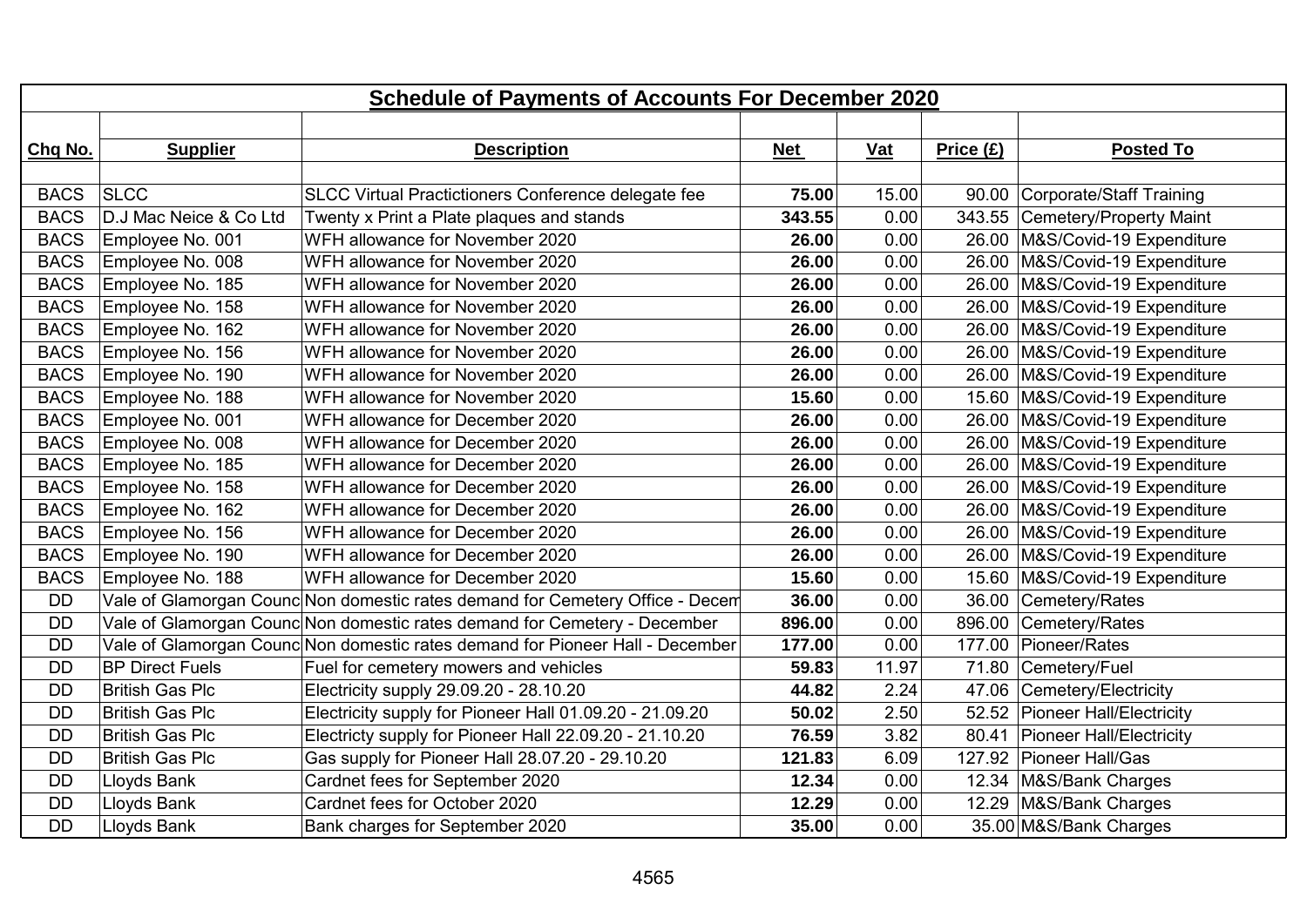|           |                                   | <b>Schedule of Payments of Accounts For December 2020</b> |            |          |                                 |                                        |
|-----------|-----------------------------------|-----------------------------------------------------------|------------|----------|---------------------------------|----------------------------------------|
|           |                                   |                                                           |            |          |                                 |                                        |
| Chq No.   | <b>Supplier</b>                   | <b>Description</b>                                        | <b>Net</b> | $vat$    | Price (E)                       | <b>Posted To</b>                       |
|           |                                   |                                                           |            |          |                                 |                                        |
| <b>DD</b> | Lloyds Bank                       | Bank charges for October 2020                             | 24.20      | 0.00     |                                 | 24.20 M&S/Bank Charges                 |
| <b>DD</b> | Virgin Media                      | Broadband service for October 2020                        | 32.00      | 6.40     |                                 | 38.40 Pioneer/Broadband                |
| <b>DD</b> | Virgin Media                      | Alarm line rental and calls for October 2020              | 16.26      | 3.25     | 19.51                           | <b>Pioneer Hall/Alarm Line</b>         |
| DD        | <b>BP Direct Fuels</b>            | Fuel for cemetery mowers and vehicles                     | 61.96      | 12.39    |                                 | 74.35 Cemetery/Fuel                    |
| <b>DD</b> | <b>BP Direct Fuels</b>            | Fuel for cemetery mowers and vehicles                     | 33.26      | 6.66     |                                 | 39.92 Cemetery/Fuel                    |
| <b>DD</b> | PHS Group plc                     | Hygiene services 19.12.20 - 18.03.20                      | 173.67     | 34.73    |                                 | 208.40 Pioneer Hall/Personal Hygiene F |
| <b>DD</b> | PHS Group plc                     | Hygiene services 19.12.20 - 18.03.20                      | 55.74      | 11.15    |                                 | 66.89 M&S/Personal Hygiene Facilities  |
| <b>DD</b> | PHS Group plc                     | Hygiene services 19.12.20 - 18.03.20                      | 131.79     | 26.36    |                                 | 158.15 Cemetery/Personal Hygiene Fac   |
| <b>DD</b> | Screwfix                          | Dunlop wellington boots                                   | 19.16      | 0.83     |                                 | 19.99 Cemetery/PPE                     |
| <b>DD</b> | <b>British Gas Plc</b>            | Electricity supply for 22.09.20 - 21.10.20                | 118.92     | 5.94     |                                 | 124.86 Cemetery/Electricity            |
| <b>DD</b> | <b>Biffa Waste Services Ltd</b>   | Skip Rental 26.09.20 to 23.10.20                          | 725.41     | 145.08   |                                 | 870.49 Cemetery/Property Maint         |
| <b>DD</b> | Viking                            | Brother TN2310 cartridge and pack of AAA batteries        | 40.98      | 8.20     |                                 | 49.18   M&S/Stationery                 |
| <b>DD</b> | Vodafone                          | Monthly rental of four mobile phones & calls for Novembe  | 98.78      | 19.80    |                                 | 118.58   M&S/Telephone                 |
|           | <b>Total For This Period</b>      |                                                           | 13,335.29  | 1,305.71 | 14,641.00                       |                                        |
|           | <b>Total For Previous Periods</b> |                                                           |            |          | 287,564.18 20,061.65 307,625.84 |                                        |
|           | <b>Total to 8 December 2020</b>   |                                                           |            |          | 300,899.47 21,367.37 322,266.84 |                                        |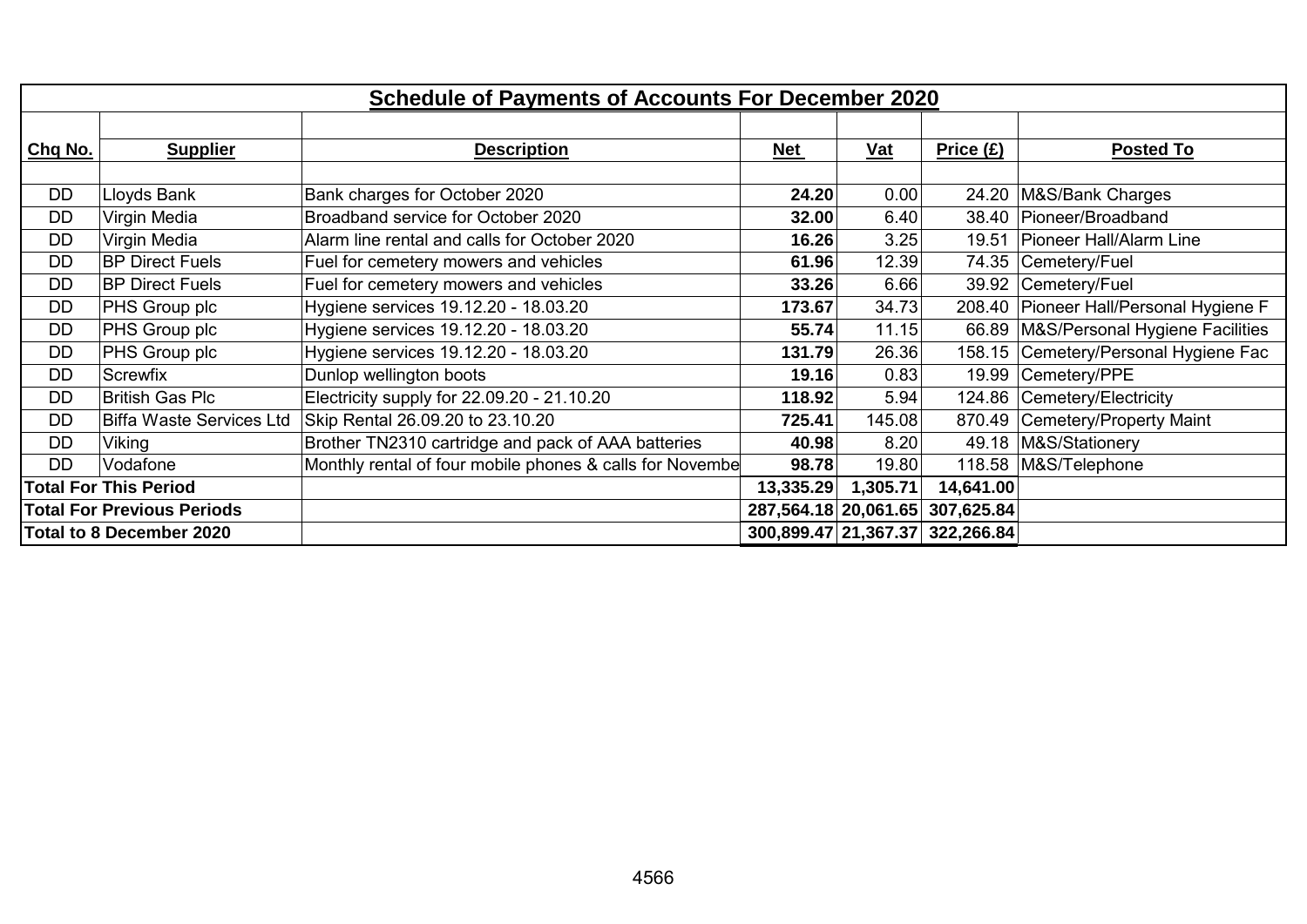# **BUDGET MONITORING REPORT 1 APRIL TO 30 NOVEMBER 2020**

#### **Report Author**

Mark Sims, Deputy Chief Officer

- **Attached:** A. Budget Monitoring Report November 2020 (2 pages)
	- B. Projected Reserves at 31 March 2020 (as at 2 December 2020) (1 page)

## **Purpose of Report**

To inform members about the Council's income and expenditure in the 2020/21 financial year as at the end of November 2020.

## **Background Information**

On the following pages is the budget monitoring report November 2020, indicating actual income and expenditure up to the end of month eight in the 2020/21 financial year.

In addition, the projected out turn for the current financial year is provided highlighting anticipated overspends and under-spends on various budget headings currently projecting a net overspend of **£46,464** (£11,823 less expenditure with £34,641 less income) that will result in a net amount of £190,580 being transferred from reserves rather than an amount of £144,616 in the revised budget for 2020/21 (£23,615 in original budget). Members are requested to note the following items that form a major part of the variance in funds being transferred from reserves.

New money from General Reserve re Covid-19 Recovery Fund £80,500 New money from Acquisition Reserve re Covid-19 Recovery Fund £40,000 Cemetery Approach Building (Previous Year in Acquisition Reserve) £35,749 Cemetery Approach Building F&F (Previous Year in Acq Reserve) £15,000 Additional expenditure re Covid-19 **E**19,999 **Total £191,248**

Also included is a current projection of the Council's reserves at 31 March 2021 based on the Budget Monitoring Report November 2020.

## **Recommendation**

Members are requested to receive the budget monitoring report for November 2020, indicating actual income and expenditure up to the end of month eight in the 2020/21 financial year, noting the projected overspend of **£46,464** for 2020/21 that will result in a net amount of £190,580 being transferred from reserves.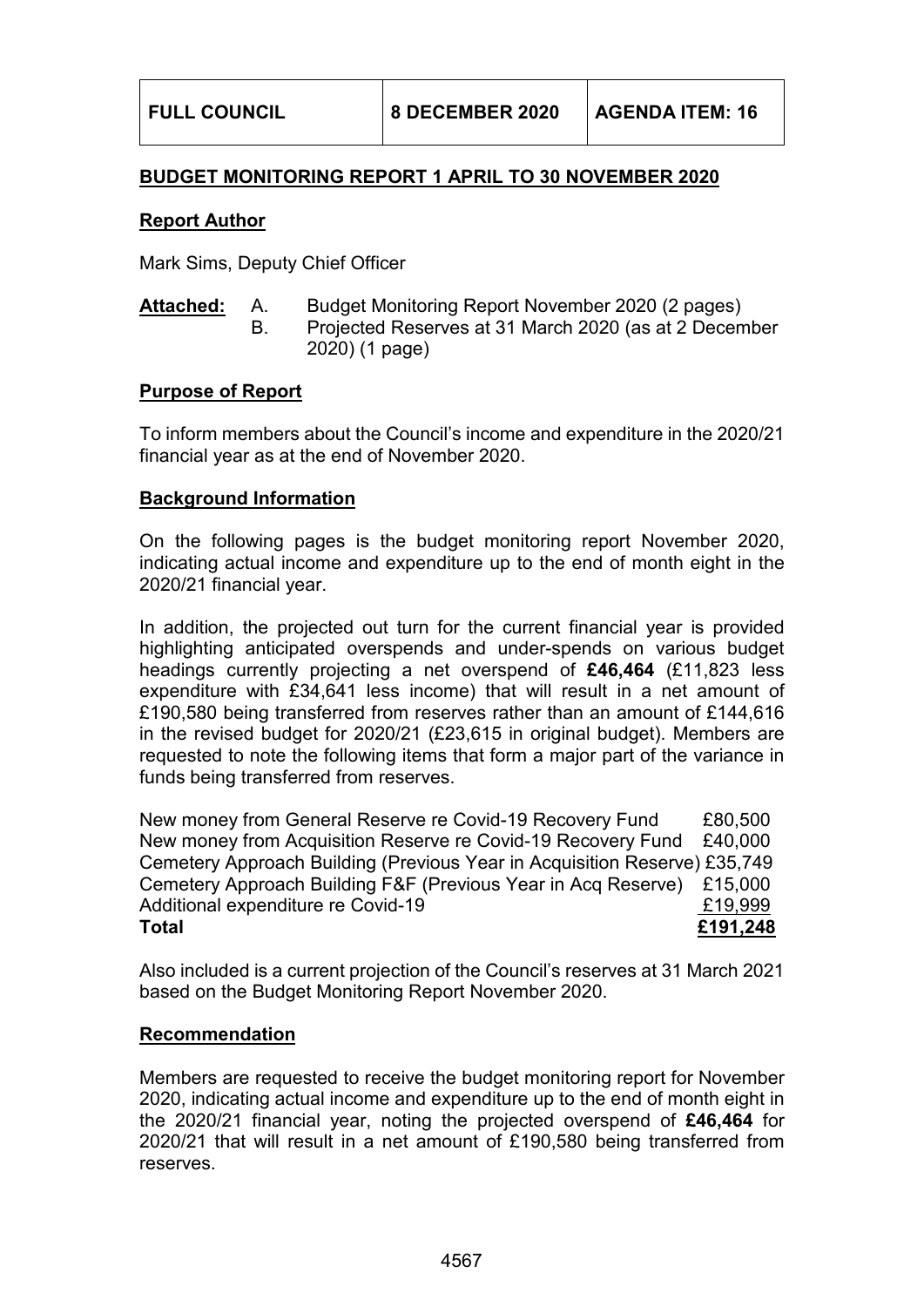#### **Budget Monitoring Report November 2020**

|                                                    |                  |               | <b>Gross Expenditure</b> |             |                |               |                |                |
|----------------------------------------------------|------------------|---------------|--------------------------|-------------|----------------|---------------|----------------|----------------|
| <b>Description</b>                                 | Item No.         | <b>Budget</b> | <b>Expenditure</b>       | Committed   | <b>Balance</b> | <b>Budget</b> | Year End       | Projected      |
|                                                    |                  | 12 Months     | 8 Months                 | Expenditure |                | For Year      | Projections    | Variance       |
|                                                    |                  | £             | £                        | £           | £              | £             | £              | £              |
|                                                    |                  |               |                          |             |                |               |                |                |
| Salaries                                           | $\mathbf{1}$     | 726,990       | 451,514                  | 233,384     | 42,092         | 726,990       | 684,898        | 42,092         |
| Pension Added Years Costs                          | $\mathbf 2$      | 9,049         | 4,470                    | 4,579       | $\Omega$       | 9,049         | 9,049          | 0              |
| Personal Hygiene Facilities                        | 3                | 2,100         | 1,102                    | 973         | 25             | 2,100         | 2,075          | 25             |
| Personal Protective Equipment / Clothing           | 3                | 2,750         | 1,093                    | 1,007       | 650            | 2,750         | 2,100          | 650            |
| <b>Cleaning Products</b>                           | 3                | 1,650         | 188                      | 962         | 500            | 1,650         | 1,150          | 500            |
| Officers Travel and Subsistence                    | 4                | 3,000         | 579                      | 1,821       | 600            | 3,000         | 2,400          | 600            |
| Rates                                              | 5                | 13,283        | 8,868                    | 2,678       | 1,738          | 13,283        | 11,546         | 1,738          |
| Water                                              | 6                | 3,050         | 1,031                    | 1,419       | 600            | 3,050         | 2,450          | 600            |
| Rent                                               | $\overline{7}$   | 31,000        | 27,192                   | 9,064       | $-5,256$       | 31,000        | 36,256         | $-5,256$       |
| Electricity                                        | 8                | 7,570         | 1,610                    | 3,835       | 2,125          | 7,570         | 5,445          | 2,125          |
| Gas                                                | 9                | 1,250         | 543                      | 707         | $\mathbf 0$    | 1,250         | 1,250          | 0              |
| Telephone                                          | 10               | 3,550         | 2,126                    | 1,282       | 143            | 3,550         | 3,408          | 143            |
| Postage                                            | 11               | 1,000         | 42                       | 958         | $\mathbf 0$    | 1,000         | 1,000          | $\overline{0}$ |
| Printing and Stationery                            | 12               | 1,500         | 409                      | 1,091       | $\mathbf 0$    | 1,500         | 1,500          | $\overline{0}$ |
| Insurance                                          | 13               | 5,000         | 4,850                    | 150         | $\mathbf 0$    | 5,000         | 5,000          | 0              |
| <b>Photocopier Costs</b>                           | 14               | 3,000         | 1,244                    | 1,756       | $\pmb{0}$      | 3,000         | 3,000          | $\overline{0}$ |
| Property Maintenance and Improvements              | 15               | 33,490        | 19,963                   | 10,977      | 2,550          | 33,490        | 30,940         | 2,550          |
| Equipment                                          | 16               | 9,000         | 13,904                   | 12,451      | $-17,355$      | 9,000         | 26,355         | $-17,355$      |
| <b>Equipment Maintenance</b>                       | 17               | 12,700        | 6,237                    | 5,713       | 750            | 12,700        | 11,950         | 750            |
| <b>Bank Charges</b>                                | 18               | 800           | 287                      | 200         | 313            | 800           | 487            | 313            |
| Audit Fees - Internal                              | 19               | 1,380         | $\mathbf 0$              | 1,380       | 0              | 1,380         | 1,380          | $\overline{0}$ |
| <b>Legal Fees</b>                                  | 20               | 6,000         | 811                      | 5,189       | $\mathbf 0$    | 6,000         | 6,000          | $\overline{0}$ |
| Audit Fees - External                              | $\overline{21}$  | 460           | 0                        | 460         | $\Omega$       | 460           | 460            | 0              |
| <b>Professional Fees</b>                           | 22               | 6,000         | 9,534                    | 2,091       | $-5,625$       | 6,000         | 11,625         | $-5,625$       |
| <b>General Salaries Contingency</b>                | 23               | 30,000        | 9,405                    | 20,595      | $\Omega$       | 30.000        | 30,000         | 0              |
| <b>Health and Safety</b>                           | 24               | 5,000         | 253                      | 4,747       | $\mathbf 0$    | 5,000         | 5,000          | $\overline{0}$ |
| Internet Broadband                                 | 25               | 3,596         | 1,266                    | 1,635       | 695            | 3,596         | 2,901          | 695            |
| <b>Election Costs</b>                              | 28               | 0             | 0                        | 0           | $\Omega$       | 0             | $\mathbf 0$    | 0              |
| <b>BACAS Burials System Annual Maintenance</b>     | 29               | 2,550         | $\overline{0}$           | 2,550       | $\mathbf 0$    | 2,550         | 2,550          | $\overline{0}$ |
| Microshade Citrix                                  | 30               | 7,440         | 5,199                    | 2,352       | $-111$         | 7,440         | 7,551          | $-111$         |
|                                                    | 31               |               |                          |             |                |               |                |                |
| <b>Welsh Translation Service</b>                   |                  | 2,000         | 418                      | 1,582       | 0              | 2,000         | 2,000          | $\overline{0}$ |
| Horticulture                                       | 8                | 800           | 29                       | 771         | $\mathbf 0$    | 800           | 800            | $\overline{0}$ |
| Vehicle Maintenance                                | 11               | 1,200         | 40                       | 1,160       | $\pmb{0}$      | 1,200         | 1,200          | $\overline{0}$ |
| Haulage and Fuel                                   | 12               | 3,375         | 2,065                    | 1,310       | $\mathbf 0$    | 3,375         | 3,375          | $\overline{0}$ |
| Vehicle Tax and Insurance                          | 13               | 549           | 535                      | 0           | 14             | 549           | 535            | 14             |
| Philadelphia Cemetery                              | 14               | 500           | 0                        | 500         | $\mathbf 0$    | 500           | 500            | $\overline{0}$ |
| Interest on PWLB Loan                              | 15               | 2,899         | 1,552                    | 1,347       | $\pmb{0}$      | 2,899         | 2,899          | $\overline{0}$ |
| Capital Repayment on PWLB Loan                     | 16               | 16,921        | 8,460                    | 8,461       | $\mathbf 0$    | 16,921        | 16,921         | $\overline{0}$ |
| <b>Treework Maintenance</b>                        | 17               | 6,195         | 3,660                    | 2,535       | $\mathbf 0$    | 6,195         | 6,195          | $\overline{0}$ |
| Cemetery Roads Maintenance                         | 19               | 3,000         | 0                        | 1,000       | 2,000          | 3,000         | 1,000          | 2,000          |
| <b>Memorial Safety Advertising</b>                 | 20               | 250           | $\mathbf 0$              | 0           | 250            | 250           | $\mathbf{0}$   | 250            |
| Subscriptions                                      | $\overline{21}$  | 850           | 405                      | 220         | 225            | 850           | 625            | 225            |
| <b>External Security Officers</b>                  | 22               | $\mathbf 0$   | $\pmb{0}$                | 0           | 0              | 0             | $\mathbf{0}$   | $\overline{0}$ |
| New Play Equipment                                 | 11               | 3,000         | $\mathbf 0$              | 3,000       | $\mathbf 0$    | 3,000         | 3,000          | $\overline{0}$ |
| <b>Civic Hospitality</b>                           | $\mathbf{1}$     | 0             | $\pmb{0}$                | $\mathbf 0$ | $\pmb{0}$      | 0             | $\mathbf{0}$   | $\overline{0}$ |
| Mayor's Hospitality                                | $\boldsymbol{2}$ | 500           | 0                        | 500         | $\pmb{0}$      | 500           | 500            | $\overline{0}$ |
| Mayor's Medallions and Plaques                     | 3                | 0             | 0                        | 0           | $\pmb{0}$      | 0             | $\overline{0}$ | $\overline{0}$ |
| <b>Photographical Services</b>                     | $\overline{4}$   | $\mathbf 0$   | 0                        | $\mathbf 0$ | $\mathbf 0$    | 0             | $\overline{0}$ | $\overline{0}$ |
| Mayor's Allowance inc. On Cost                     | 5                | $\mathbf 0$   | 0                        | $\mathbf 0$ | $\mathbf 0$    | 0             | $\overline{0}$ | $\overline{0}$ |
| Deputy Mayor's Allowance inc. On Cost              | $\overline{5}$   | 500           | 500                      | 0           | $\mathbf 0$    | 500           | 500            | 0              |
| Mayor's Travel                                     | 6                | 200           | $\mathbf 0$              | 200         | $\mathbf 0$    | 200           | 200            | $\overline{0}$ |
| Mayor's Donations                                  | $\overline{7}$   | 642           | 188                      | 454         | $\mathbf 0$    | 642           | 642            | 0              |
| Mayor's Advertising                                | 8                | 750           | 0                        | 750         | 0              | 750           | 750            | $\overline{0}$ |
| <b>Civic Gifts</b>                                 | 9                | 500           | $\mathbf{0}$             | 500         | $\pmb{0}$      | 500           | 500            | $\overline{0}$ |
| Core Funding to Memorial Hall Theatre              | $\mathbf{1}$     | 150,000       | 112,500                  | 37,500      | 0              | 150,000       | 150,000        | $\overline{0}$ |
| Capital Grant to Memorial Hall Theatre             | $\overline{2}$   | 22,800        | 22,800                   | 0           | $\pmb{0}$      | 22,800        | 22,800         | $\overline{0}$ |
| Corporate Events                                   | 3                | 19,000        | 0                        | 19,000      | $\pmb{0}$      | 19,000        | 19,000         | $\overline{0}$ |
| Corporate Advertising and Marketing                | 4                | 3,250         | 3,190                    | 60          | $\pmb{0}$      | 3,250         | 3,250          | $\overline{0}$ |
| Corporate Engagement Strategy                      | 5                | 7,000         | 350                      | 6,650       | $\mathbf 0$    | 7,000         | 7,000          | $\overline{0}$ |
| Shop Local Campaign                                | 6                | 14,000        | 1,603                    | 12,397      | $\pmb{0}$      | 14,000        | 14,000         | $\overline{0}$ |
| <b>Community Grants</b>                            | $\overline{7}$   | 0             | 0                        | 0           | $\mathbf 0$    | 0             | $\overline{0}$ | $\overline{0}$ |
| Grant to Pioneers Club re use of hall              | 8                | 1,270         | $\mathbf 0$              | $\mathbf 0$ | 1,270          | 1,270         | $\overline{0}$ | 1,270          |
| <b>Website Costs</b>                               | 9                | 2,000         | 230                      | 770         | 1,000          | 2,000         | 1,000          | 1,000          |
| Fairtrade Campaign                                 | 10               | 1,000         | 22                       | 978         | 0              | 1,000         | 1,000          | 0              |
| Subscriptions                                      | 11               | 8,925         | 8,366                    | 0           | 559            | 8,925         | 8,366          | 559            |
| <b>Councillor Training</b>                         | 12               | 2,000         | $\mathbf 0$              | 1,000       | 1,000          | 2,000         | 1,000          | 1,000          |
| <b>Staff Training</b>                              | 13               | 16,000        | 3,429                    | 12,571      | $\Omega$       | 16,000        | 16,000         | 0              |
| <b>Councillor Allowances</b>                       | 14               | 3,300         | 1,200                    | 0           | 2,100          | 3,300         | 1,200          | 2,100          |
| <b>Councillor Tablets</b>                          | 15               | 792           | 792                      | 0           | $\Omega$       | 792           | 792            | $\mathbf{0}$   |
| <b>Councillor Emails</b>                           | 16               | 380           | 363                      | $\mathbf 0$ | 17             | 380           | 363            | 17             |
| <b>Staff Suggestion Scheme</b>                     | 17               | 500           | 0                        | 500         | $\pmb{0}$      | 500           | 500            | $\overline{0}$ |
| Sustainable Barry Initiative (Minute number 654(2) | 18               | 500           | $\pmb{0}$                | 500         | $\mathbf 0$    | 500           | 500            | $\overline{0}$ |
| Place Plan (Minute number 673(4) refers)           | 19               | 3,000         | 0                        | 0           | 3,000          | 3,000         | $\overline{0}$ | 3,000          |
| Barry Youth Action                                 | $\mathbf{1}$     | 1,500         | 0                        | $\mathbf 0$ | 1,500          | 1,500         | $\mathbf{0}$   | 1,500          |
| Dementia Friendly Project                          | $\overline{c}$   | 3,000         | $\mathbf{0}$             | 3,000       | $\Omega$       | 3,000         | 3,000          | 0              |
| <b>Cemetery Fencing</b>                            | 3                | 27,000        | 6,835                    | 20,165      | $\mathbf 0$    | 27,000        | 27,000         | $\overline{0}$ |
| Cemetery Roads Improvement                         | $\overline{4}$   | 20,000        | 13,527                   | 0           | 6,473          | 20,000        | 13,527         | 6,473          |
| <b>Cemetery Benches</b>                            | 5                | 2,000         | 1,916                    | 0           | 84             | 2,000         | 1,916          | 84             |
| <b>Cemetery Treework</b>                           | 6                | 20,000        | 0                        | 20,000      | 0              | 20,000        | 20,000         | $\overline{0}$ |
| COVID-19 Recovery Fund                             | $\overline{7}$   | 208,278       | 101,497                  | 106,781     | 0              | 208,278       | 208,278        | $\overline{0}$ |
| Cemetery Approach Building (Prev Yr Reserves)      | 8                | 0             | 35,749                   | 0           | $-35,749$      | 0             | 35,749         | $-35,749$      |
| <b>COVID-19 EXPENDITURE</b>                        | $\mathbf{1}$     | $\mathbf 0$   | 17,699                   | 2,300       | $-19,999$      | 0             | 19,999         | $-19,999$      |
|                                                    |                  |               |                          |             |                |               |                |                |
|                                                    |                  |               |                          |             |                |               |                |                |
| <b>Total Expenditure</b>                           |                  | 1,516,284     | 923,640                  | 604,467     | $-11,823$      | 1,516,284     | 1,528,107      | $-11,823$      |
|                                                    |                  |               |                          |             |                |               |                |                |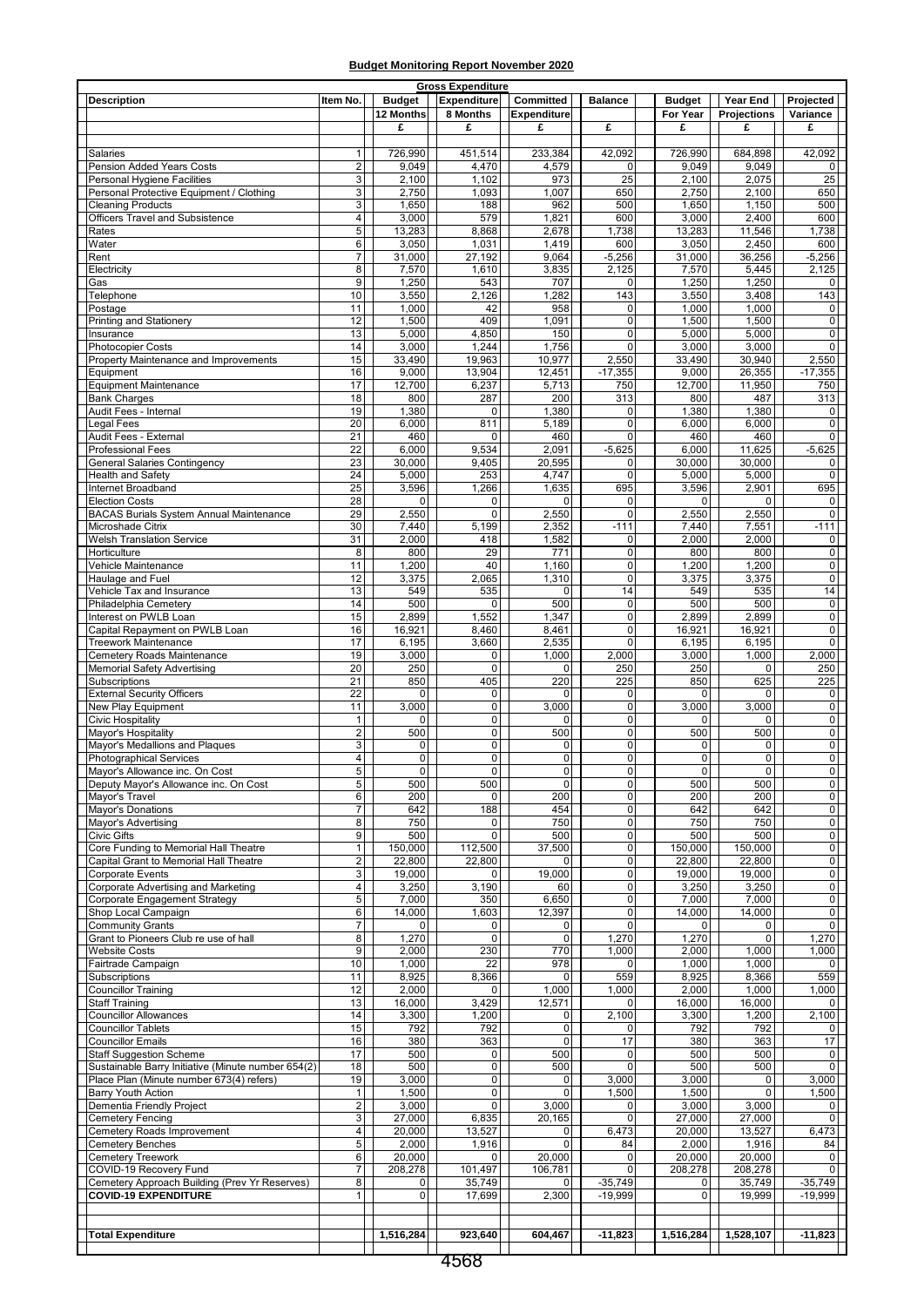| <b>Budget Monitoring Report November 2020</b> |  |  |  |
|-----------------------------------------------|--|--|--|
|-----------------------------------------------|--|--|--|

| <b>Gross Income</b>                                                                                                                                                |                |               |                        |                    |                |               |                    |           |
|--------------------------------------------------------------------------------------------------------------------------------------------------------------------|----------------|---------------|------------------------|--------------------|----------------|---------------|--------------------|-----------|
| <b>Description</b>                                                                                                                                                 | Item No.       | <b>Budget</b> | Income                 | Income             | <b>Balance</b> | <b>Budget</b> | Year End           | Projected |
|                                                                                                                                                                    |                | 12 Months     | 8 Months               | <b>Expenditure</b> |                | For Year      | <b>Projections</b> | Variance  |
|                                                                                                                                                                    |                | £             | £                      | £                  | £              | £             | £                  | £         |
|                                                                                                                                                                    |                |               |                        |                    |                |               |                    |           |
|                                                                                                                                                                    |                |               |                        |                    |                |               |                    |           |
| <b>Bank Interest</b>                                                                                                                                               | 1              | 2.000         | 249                    | 0                  | $-1.751$       | 2,000         | 579                | $-1,421$  |
| <b>Interment Fees</b>                                                                                                                                              | $\mathbf{1}$   | 75,141        | 43.842                 | $\mathbf 0$        | $-31,299$      | 75,141        | 68.889             | $-6,252$  |
| <b>Exclusive Right of Burials</b>                                                                                                                                  | 2              | 27,557        | 19,297                 | 0                  | $-8,260$       | 27,557        | 28,483             | 926       |
| <b>Memorial Fees</b>                                                                                                                                               | 3              | 23,616        | 11,768                 | $\mathbf 0$        | $-11,848$      | 23,616        | 17,067             | $-6,549$  |
| Transfer of Exclusive Right of Burials                                                                                                                             | 4              | 1,800         | 960                    | $\Omega$           | $-840$         | 1,800         | 1,710              | $-90$     |
| Hire of Chapel                                                                                                                                                     | 5              | 770           | 0                      | 0                  | $-770$         | 770           | 0                  | $-770$    |
| <b>War Graves</b>                                                                                                                                                  | 6              | 78            | 78                     | 0                  | $\Omega$       | 78            | 78                 | $\Omega$  |
| Cemetery Lodge Rent                                                                                                                                                | $\overline{7}$ | 5.465         | 3.504                  | 0                  | $-1.961$       | 5.465         | 5.256              | $-209$    |
| Other Miscellaneous Income                                                                                                                                         | 8              | 2.000         | 929                    | 0                  | $-1.071$       | 2,000         | 1.000              | $-1.000$  |
| <b>Grants Receivable</b>                                                                                                                                           | 10             | $\Omega$      | 1,625                  | $\mathbf 0$        | 1,625          | 0             | 1,625              | 1,625     |
| Porthkerry Agreement                                                                                                                                               | 3              | 10,781        | 12,888                 | $\mathbf 0$        | 2,107          | 10,781        | 12,888             | 2,107     |
| Lettings                                                                                                                                                           | $\overline{1}$ | 26,826        | 5,088                  | $\overline{0}$     | $-21,738$      | 26,826        | 5,088              | $-21,738$ |
| Lettings - Old Pioneers Club via S137                                                                                                                              | $\overline{2}$ | 1.270         | $\Omega$               | $\mathbf 0$        | $-1,270$       | 1.270         | 0                  | $-1,270$  |
|                                                                                                                                                                    |                |               |                        |                    |                |               |                    |           |
|                                                                                                                                                                    |                |               |                        |                    |                |               |                    |           |
| <b>Total Income</b>                                                                                                                                                |                | 177,304       | 100.228                | $\mathbf 0$        | $-77.076$      | 177,304       | 142.663            | $-34.641$ |
|                                                                                                                                                                    |                |               |                        |                    |                |               |                    |           |
|                                                                                                                                                                    |                |               |                        |                    |                |               |                    |           |
|                                                                                                                                                                    |                |               |                        |                    |                |               |                    |           |
|                                                                                                                                                                    |                |               | <b>Net Expenditure</b> |                    |                |               |                    |           |
| <b>Description</b>                                                                                                                                                 | Item No.       | <b>Budget</b> | Expenditure            | Expenditure        | <b>Balance</b> | <b>Budget</b> | Year End           | Projected |
|                                                                                                                                                                    |                | 12 Months     | 8 Months               | <b>Expenditure</b> |                | For Year      | <b>Projections</b> | Variance  |
|                                                                                                                                                                    |                | £             | £                      | £                  | £              | £             | £                  | £         |
|                                                                                                                                                                    |                |               |                        |                    |                |               |                    |           |
| <b>Total Net Expenditure</b>                                                                                                                                       |                | 1,338,980     | 823,412                | 604,467            | $-88,899$      | 1,338,980     | 1,385,444          | $-46,464$ |
| Transfer to / (from) reserves                                                                                                                                      |                | (144, 116)    |                        |                    |                | (144, 116)    | (190, 580)         |           |
| Amount to be met from Precept                                                                                                                                      |                | 1,194,864     |                        |                    |                | 1,194,864     | 1,194,864          |           |
|                                                                                                                                                                    |                |               |                        |                    |                |               |                    |           |
|                                                                                                                                                                    |                |               |                        |                    |                |               |                    |           |
| Our revised net budget for the year is £1,338,980 with actual expenditure for the 8 months to 30 November 2020 of £823,412 and committed expenditure of £604,467   |                |               |                        |                    |                |               |                    |           |
| with an amount of budgeted income yet to be received of £77,076 noting that an amount of £144,116 will be drawn down from reserves.                                |                |               |                        |                    |                |               |                    |           |
|                                                                                                                                                                    |                |               |                        |                    |                |               |                    |           |
| Our projected out-turn for the year produces an overspend of £46,464 (£11,823 more expenditure with £34,641 less income). This will result in a net amount of      |                |               |                        |                    |                |               |                    |           |
| £190,580 being transferred from reserves rather than transferring £144,116 from reserves noting that an additional amount of £80,500 was approved from the General |                |               |                        |                    |                |               |                    |           |
| Reserve during the year to add with £69,500 of repurposed exising budgets to create the COVID-19 Recovery Fund and a further £40,000 from reserves for the COVID-  |                |               |                        |                    |                |               |                    |           |
| 19 Recovery Fund.                                                                                                                                                  |                |               |                        |                    |                |               |                    |           |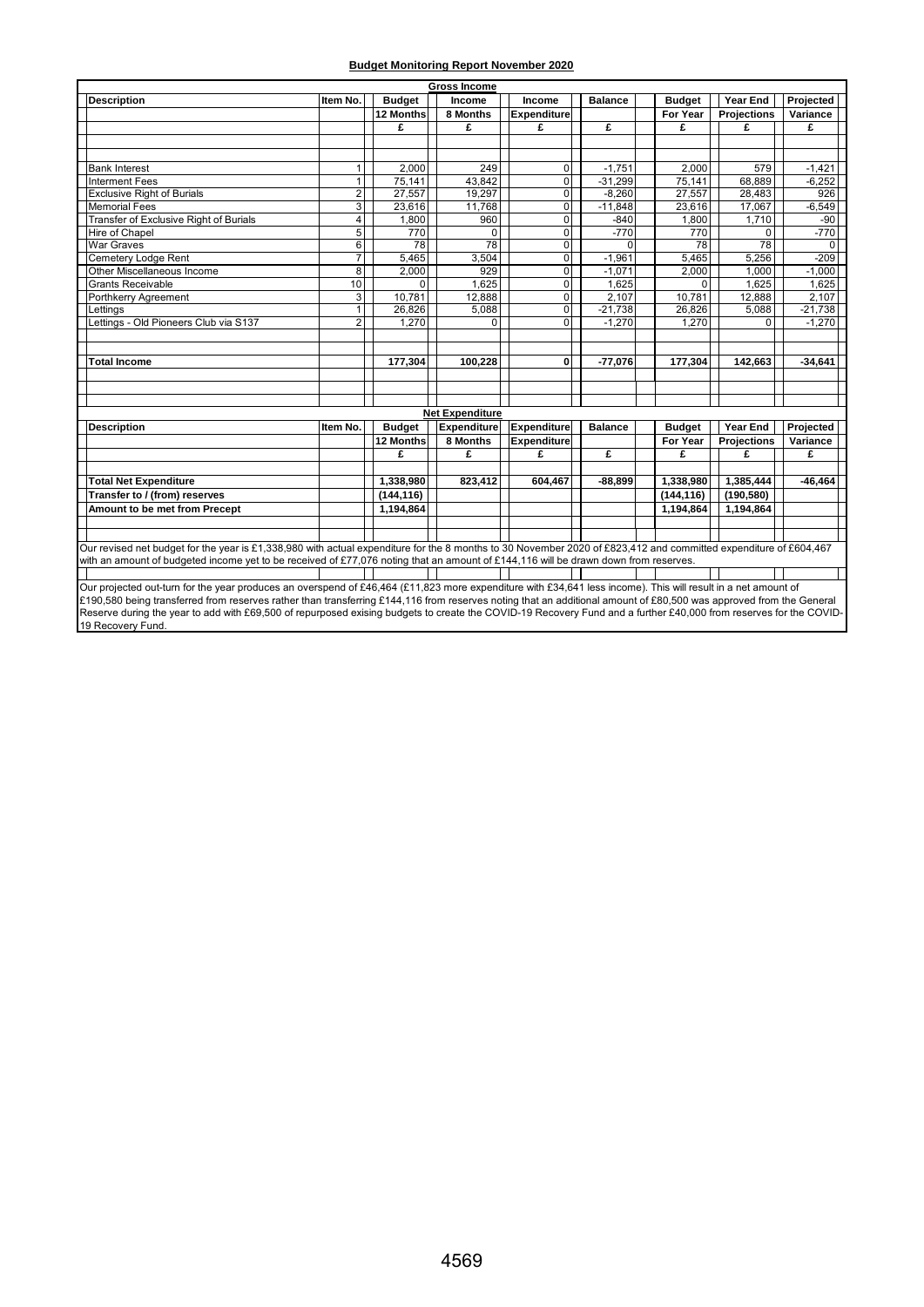# **Projected Reserves for 31 March 2021 (as at 2 December 2020)**

| <b>Description of Reserves</b>      | <b>Balance at</b>   | <b>Contribution</b> | <b>Contribution</b> | <b>Balance at</b> |
|-------------------------------------|---------------------|---------------------|---------------------|-------------------|
|                                     | 01.04.20            | to reserve          | from reserve        | 31.03.21          |
|                                     |                     |                     |                     |                   |
| <b>Cemetery Improvement Reserve</b> | 34,341              | 2,000               | (28, 916)           | 7,425             |
| <b>Acquisition Reserve</b>          | 154,923             | 47,000              | (90,749)            | 111,174           |
| <b>Plant and Machinery Reserve</b>  | 11,850              | 10,000              |                     | 21,850            |
| Shop Local Reserve                  |                     |                     |                     |                   |
| <b>Election Reserve</b>             | 16,771              | 10,000              |                     | 26,771            |
| <b>Place Plan Reserve</b>           | 3,000               |                     |                     | 3,000             |
| <b>Cemetery Roads Reserve</b>       | 2,000               | 3,000               |                     | 5,000             |
| <b>General Reserve</b>              | 473,803             |                     | (142, 915)          | 330,888           |
|                                     |                     |                     |                     |                   |
| <b>Total</b>                        | 696,688             | 72,000              | (262, 580)          | 506,108           |
|                                     |                     |                     |                     |                   |
|                                     |                     |                     |                     |                   |
|                                     | <b>Net Position</b> |                     | (190, 580)          |                   |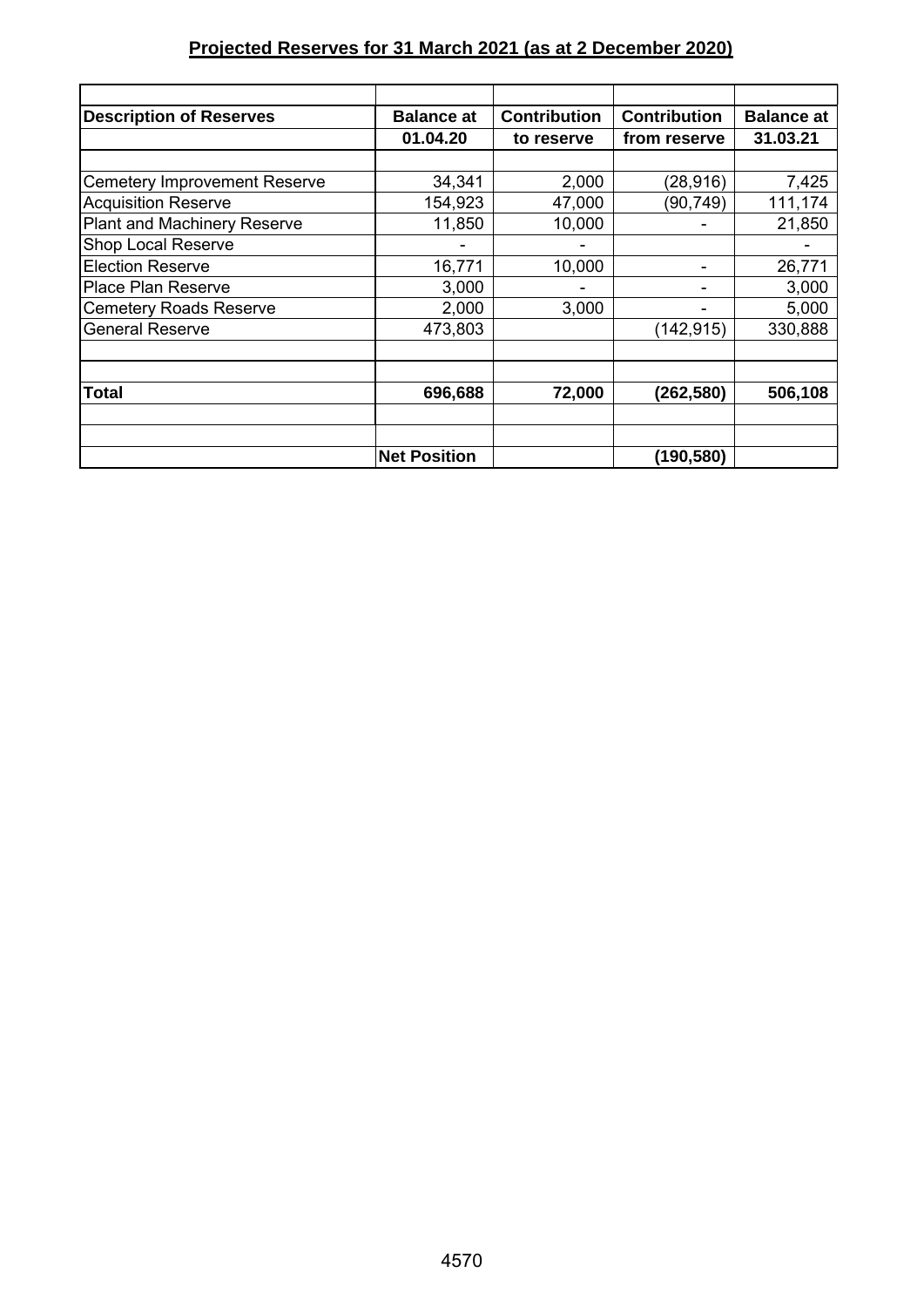# **DRAFT BUDGET 2021/22 – INCORPORATING FIVE YEAR FORECAST**

## **Report Author**

Mark Sims, Deputy Chief Officer

**Attached:** A. Draft Budget 2021/22 (10 Pages)

## **Purpose of Report**

To consider the Town Council's draft budget for 2021/22 that will go out for public consultation from 21 December 2020 to 31 January 2021. The draft budget will then be considered at the Town Council's meeting on 22 February 2021 to determine the precept to be levied on the Vale of Glamorgan Council.

#### **Background**

At the Finance, Policy and General Purposes Committee's meeting held on 16 November 2020 members received the draft budget 2021/22 for recommendation to the meeting of Full Council to be held on 8 December 2020.

On the following pages is a projected out-turn for 2020/21, as at 2 December 2020, and the draft budget for 2021/22 for consideration. The projected out-turn for 2020/21 results in a deficit of £190,580 being transferred from reserves rather than the original intention to transfer £23,616 from reserves that during the year was revised to £144,116 due to an additional amount of £80,500 being agreed to be transferred from the General Reserve for the COVID-19 Recovery Fund to add to £69,500 of repurposed funds within the Council's annual revenue budget thereby creating a £150,000 Fund with a further £40,000 being agreed to be transferred from the Acquisition Reserve for the COVID-19 Recovery Fund and further in year virements increasing the Covid-19 Recovery Fund to £208,278. In the table below is a breakdown showing the movements to / from reserves with the projected balances as at 31 March 2021.

| <b>Reserve</b> | <b>Balance</b><br>as at<br>01.04.20 | <b>Contribution</b><br>to Reserve | <b>Contribution</b><br>from<br><b>Reserve</b> | <b>Balance</b><br>as<br>at 31.03.21 |
|----------------|-------------------------------------|-----------------------------------|-----------------------------------------------|-------------------------------------|
| Cemetery       | 34,341                              | 2,000                             | 28,916                                        | 7,425                               |
| Improvement    |                                     |                                   |                                               |                                     |
| Acquisition    | 154,923                             | 47,000                            | 90,749                                        | 111,174                             |
| &<br>Plant     | 11,850                              | 10,000                            | 0                                             | 21,850                              |
| Machinery      |                                     |                                   |                                               |                                     |
| Election       | 16,771                              | 10,000                            | 0                                             | 26,771                              |
| Place Plan     | 3,000                               | 0                                 | 0                                             | 3,000                               |
| Cemetery       | 2,000                               | 3,000                             | 0                                             | 5,000                               |
| Roads Renewal  |                                     |                                   |                                               |                                     |
| General        | 473,803                             | $\mathbf 0$                       | 142,915                                       | 330,888                             |
| <b>Total</b>   | 696,688                             | 72,000                            | 262,580                                       | 506,108                             |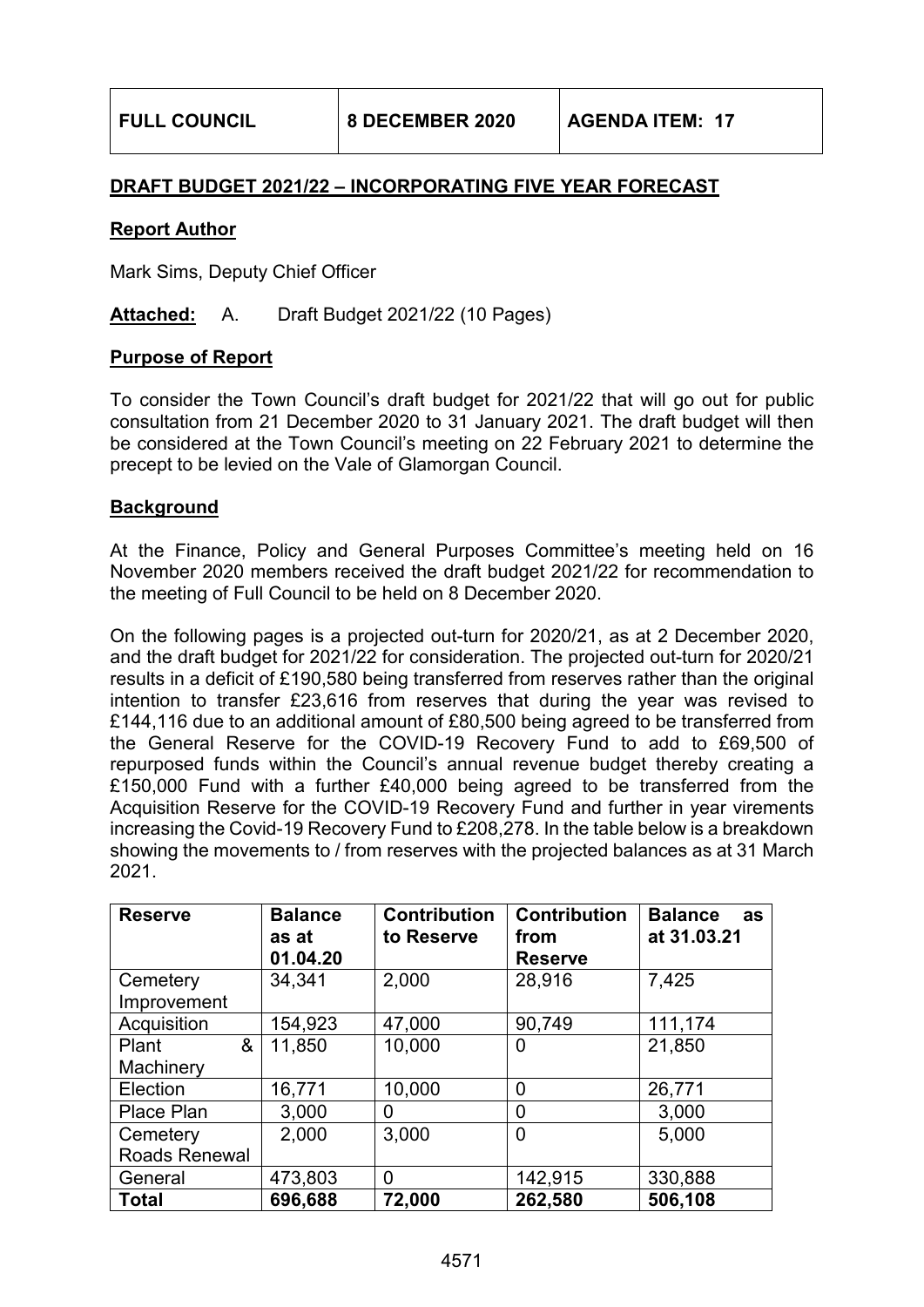It is generally accepted that general (un-earmarked) revenue reserves usually lie within a range of three to twelve months (i.e. between 25% and 100%) of gross expenditure.

With gross expenditure for 2020/21 of £1,403,722 the general reserve should lie within a range between £350,930 and £1,403,722 however the general reserve is projected to decrease from £473,803 to £330,888 representing a level of 24% of gross expenditure, so below the generally accepted range.

Members will need to consider whether to include any provision in the draft budget to increase the General Reserve or whether they are prepared to have a balance below the generally accepted level.

Officers consider that the other reserves form a safety net in a worst case scenario if members choose not to increase the General Reserve during 2021/22 however it is worth noting that we are still waiting on a final bill from the Vale of Glamorgan Council relating to the building costs of the new Cemetery Approach Community Centre that could be in the region of £100,000 so the Acquisition Reserve could reduce to circa £11,000.

The draft budget comprises gross expenditure of £1,403,722 with income from services amounting to £144,736 producing a net expenditure budget of £1,253,986.

Adjustments in the draft budget incorporating a worst case scenario re COVID-19 allowances are:

| Additional expenditure for enhanced use of PPE and extra cleaning | £13,000 |
|-------------------------------------------------------------------|---------|
| Loss of income – Merthyr Dyfan Cemetery Memorial Fees             | £11,274 |
| Loss of income – Porthkerry Cemetery Memorial Fees                | $£$ 770 |
| Loss of income – Pioneer Hall Lettings                            | £18,020 |
| Loss of income – Cemetery Approach Community Centre Lettings      | £ 4,076 |
| Total Impact of COVID-19 Adjustments included in Draft Budget     | £47,140 |

The above items that are incorporated in the draft budget assume a worst case scenario with the pandemic continuing throughout all of 2021/22 with Continued Washing / Sanitising, Use of Face Masks / Gloves etc. and Social Distancing being the main preventative measures enforced to control the pandemic. Officers have not included consequences of a further FULL NATIONAL LOCKDOWN experienced from March to July 2020 that could potentially result in the Cemetery closing to the general public and requiring External Security to assist during any reopening phase. In addition, as has been experienced in 2020/21 adjustment have been made to reflect that it would be highly unlikely to have the Pioneer Hall and Cemetery Approach Community Centre open generating income.

Members are requested to determine a position in relation to each of the items above and whether to include provisions within the draft budget for 2021/22 as each item has a financial impact and knock on consequence to the bottom line and precept requirement levied on the tax-payer.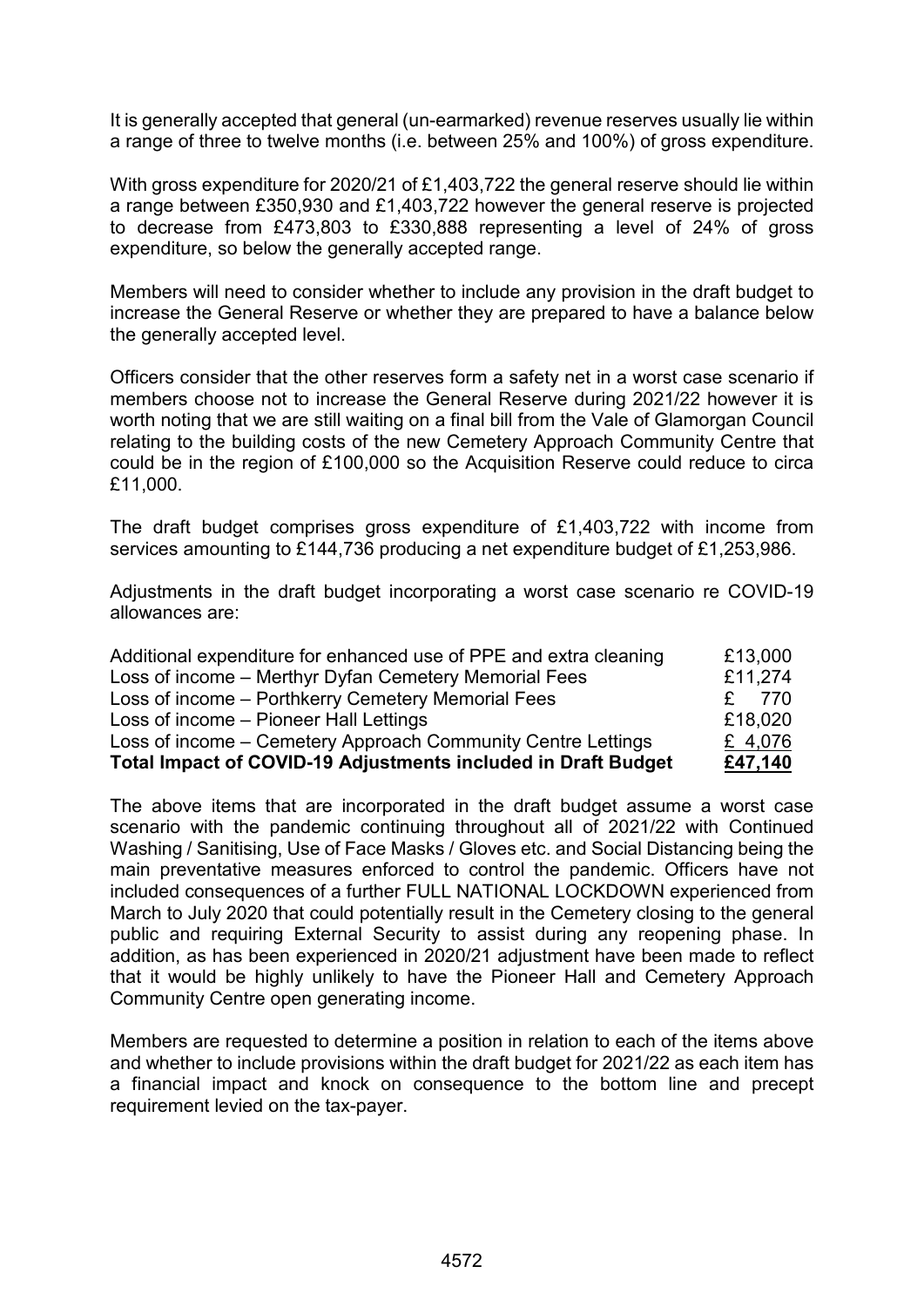If the precept remained at £1,194,864 (2020/21 level) then a net operating deficit for the year of £59,122 would need to be taken from reserves.

We have received provisional notification from the Vale of Glamorgan Council of the tax base for Barry for 2021/22 as 20,666. The current tax base (2020/21) is 20,446.

The Council would need to set a precept of £1,253,986 to cover the net operating deficit and balance the budget that would represent an increase to a Band D tax payer of 3.8%.

#### **Recommendation**

Members are requested to approve the draft budget for public consultation that provisionally sets a precept requirement of £1,253,986 being an increase to a Band D tax payer of 3.8%.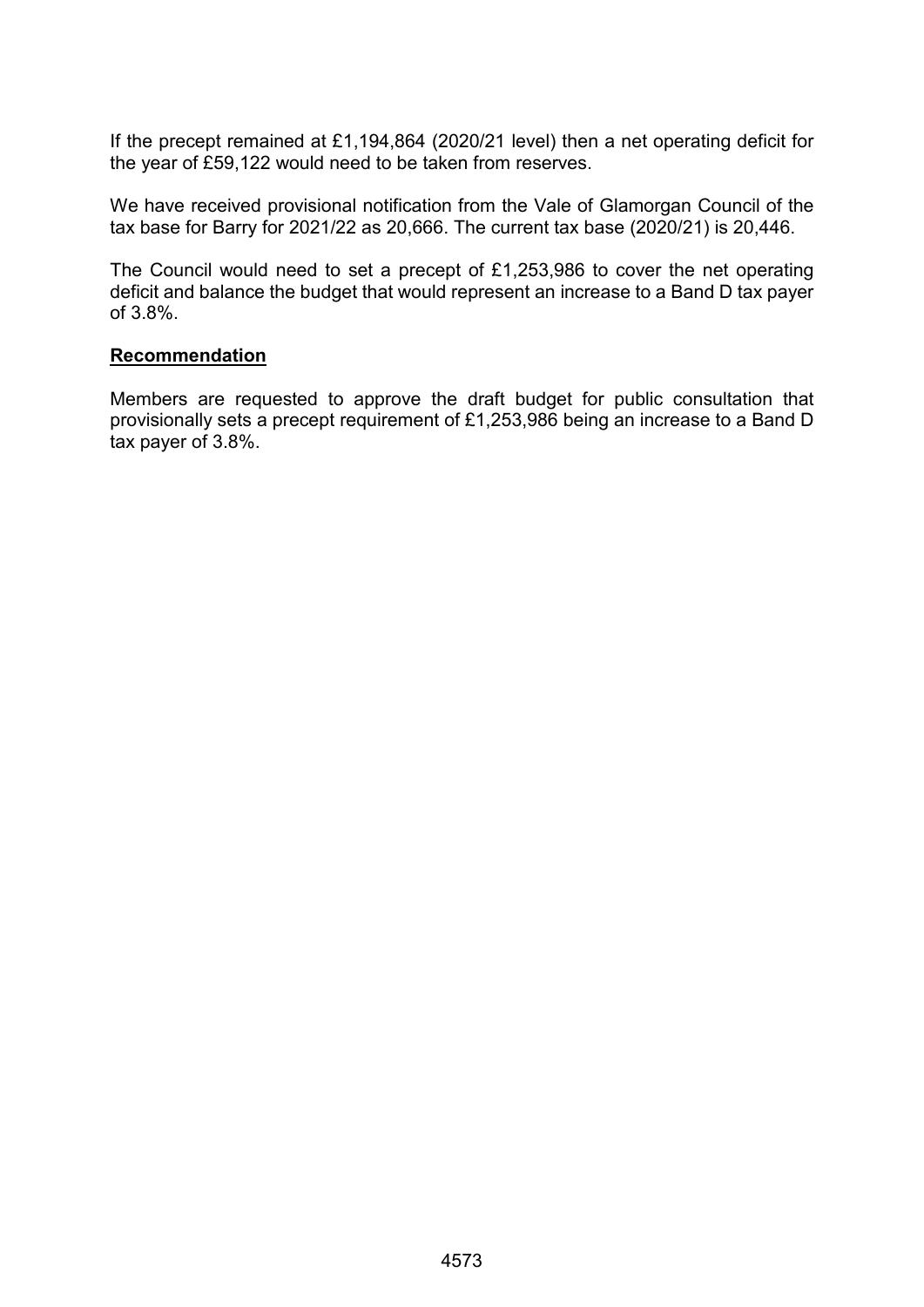#### **Draft Budget 2021/22 Summary**

|                                                                                                        | 2020/21       |              | 2020/21      | 2021/22       | 2022/23       | 2023/24       | 2024/25       |
|--------------------------------------------------------------------------------------------------------|---------------|--------------|--------------|---------------|---------------|---------------|---------------|
|                                                                                                        | <b>Budget</b> |              | Out-Turn     | <b>Budget</b> | <b>Budget</b> | <b>Budget</b> | <b>Budget</b> |
| Expenditure                                                                                            | Revised       |              |              |               |               |               |               |
| Management and Support Services                                                                        | 473.974       |              | 473,487      | 501,394       | 516,969       | 536,172       | 556,323       |
| Planning                                                                                               | 11,100        |              | 13,053       | 17,460        | 17,900        | 18,760        | 19,600        |
| Merthyr Dyfan Cemetery                                                                                 | 413,667       |              | 411,745      | 427,222       | 418,135       | 434,187       | 450,799       |
| Porthkerry Cemetery                                                                                    | 16.690        |              | 18.453       | 16.690        | 16.690        | 16.690        | 16.690        |
| Pioneer Hall                                                                                           | 40,528        |              | 34,192       | 39,069        | 39,764        | 43,110        | 42,518        |
| Community Building at Cemetery Approach Gardens                                                        | 19.738        |              | 17,844       | 54,205        | 62.657        | 65.348        | 68.169        |
| Corporate                                                                                              | 255,717       |              | 246,771      | 306,863       | 270,375       | 245,386       | 220,398       |
| Civic                                                                                                  |               | 3.092        | 3,092        | 9,819         | 9,819         | 9,819         | 9,819         |
| <b>Special Projects</b>                                                                                | 281,778       |              | 309,470      | 31,000        | 11,000        | 11,000        | 11,000        |
|                                                                                                        | 1,516,284     |              | 1,528,107    | 1,403,722     | 1,363,309     | 1,380,472     | 1,395,316     |
| Income                                                                                                 |               |              |              |               |               |               |               |
| Management and Support Services                                                                        |               | 2,000        | 579          | 500           | 500           | 500           | 500           |
| Merthyr Dyfan Cemetery                                                                                 | 129,677       |              | 115,281      | 116,466       | 112,897       | 115,154       | 117,364       |
| Porthkerry Cemetery                                                                                    | 17,531        |              | 21,715       | 21,770        | 22,048        | 22,332        | 22,622        |
| Pioneer Hall                                                                                           | 23.020        |              | 5,088        | 5.000         | 21,750        | 21,750        | 21,750        |
| Community Building at Cemetery Approach Gardens                                                        |               | 5,076        | $\Omega$     | 1,000         | 10,000        | 10,000        | 10,000        |
| Precept                                                                                                | 1,194,864     |              | 1,194,864    | 1,253,986     | 1,253,986     | 1,253,986     | 1,253,986     |
|                                                                                                        | 1,372,168     |              | 1,337,527    | 1,398,722     | 1,421,181     | 1,423,722     | 1,426,222     |
|                                                                                                        | 144.116       |              | 190,580      | 5.000         | (57.873)      | (43.250)      | (30,906)      |
| Net Operating Deficit / (Surplus) for the Year (Expenditure less Income)                               |               |              |              |               |               |               |               |
| Movement of Council Reserves to Offset the Net Operating Deficit for the Year                          |               |              |              |               |               |               |               |
| AdditionI to Cemetery Improvement Reserves from in year charges                                        |               |              | 2.000        |               |               |               |               |
| Addition to Plant and Machinery Reserve (F268 (4) refers) - From General Reserve                       | 10.000        |              | 10.000       |               |               | ÷.            |               |
| Creation of New Cemetery Roads Replacement Reserve (Min No. F50 (a) (7) refers) - From General Reserve | 3.000         |              | 3.000        | $\sim$        | $\sim$        | $\sim$        | $\sim$        |
| Addition to Election Reserve                                                                           |               | 10,000       | 10,000       |               |               | ٠             | $\sim$        |
| From Cemetery Improvement Reserve for Replacement Fencing                                              | (27,000)      |              | (27,000)     | $\sim$        | $\sim$        | $\sim$        | $\sim$        |
| From Acquisition Reserve for Cemetery Approach Gardens New Community Building                          |               |              | (50, 749)    |               |               | ٠             |               |
| Addition to Acquisition Reserve for Reshaping of Services Agenda 2020/21                               | 47.000        |              | 7,000        | $\sim$        | $\sim$        | $\sim$        | $\sim$        |
| From Cemetery Improvement Reserve for Seat Replacement (F224 (4) refers)                               | (2,000)       |              | (1,916)      | (2,000)       | ٠             | ٠             | $\sim$        |
| From Place Plan Reserve to fund expenditure (Min No. 673 (4) refers)                                   | $\sim$        |              | ×.           | (3,000)       | $\sim$        | ٠             | $\sim$        |
| Net surplus (deficit) for the year to (from) General Reserve                                           | (185, 116)    |              | (142, 915)   |               | 57,873        | 43.250        | 30.906        |
|                                                                                                        |               |              |              |               |               |               |               |
| Deficit for the Year to be funded from Reserves or Increase in Precept 2019/2020                       |               |              |              |               |               |               |               |
|                                                                                                        |               |              |              |               |               |               |               |
| Deficit for the Year to be funded from Reserves or Increase in Precept 2020/2021                       |               | $\mathbf{0}$ | $\mathbf{0}$ |               |               |               |               |
|                                                                                                        |               |              |              |               |               |               |               |
| Deficit for the Year to be funded from Reserves or Increase in Precept 2021/2022                       |               |              |              | $\mathbf{0}$  | 0             | 0             | $\bf{0}$      |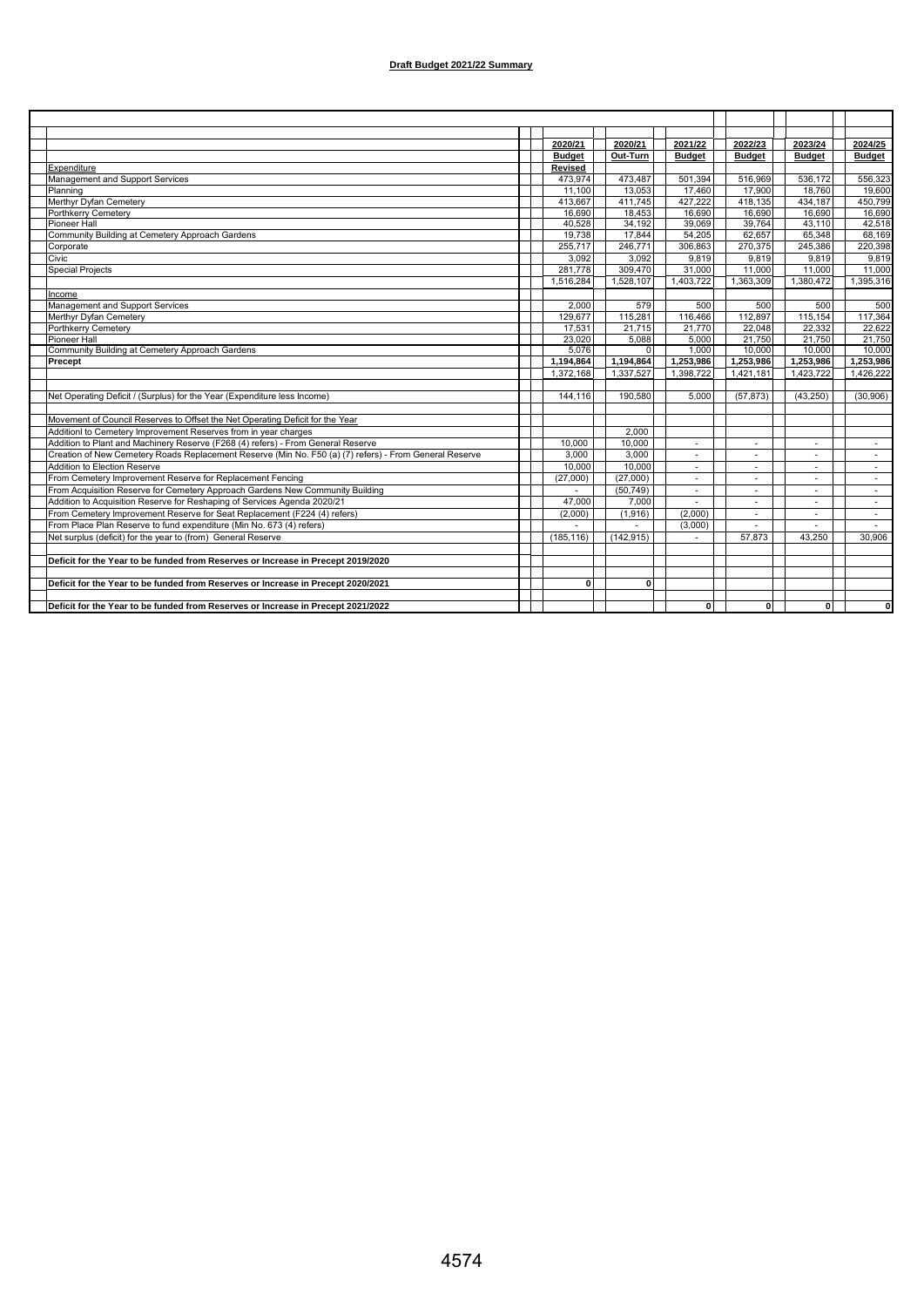#### **Draft Budget 2021/22 Management & Support**

|               |                                                |                 |               | <b>EXPENDITURE</b> |              |               |               |                |               |               |  |
|---------------|------------------------------------------------|-----------------|---------------|--------------------|--------------|---------------|---------------|----------------|---------------|---------------|--|
|               | <b>Description</b>                             | Item No.        | 2020/21       |                    | 2020/21      | 2021/22       | 2022/23       |                | 2023/24       | 2024/25       |  |
|               |                                                |                 | <b>Budget</b> |                    | Out-Turn     | <b>Budget</b> | <b>Budget</b> |                | <b>Budget</b> | <b>Budget</b> |  |
|               |                                                |                 |               |                    | Projected    |               |               |                |               |               |  |
|               |                                                |                 |               |                    |              |               |               |                |               |               |  |
|               | Salaries                                       | $\mathbf{1}$    | 345,265       |                    | 330,356      | 353,300       | 370,210       |                | 388,720       | 408,150       |  |
|               | <b>Pension Added Years Costs</b>               | $\overline{2}$  | 9,049         |                    | 9,049        | 9,320         | 9,600         |                | 9,888         | 10,185        |  |
|               | Personal Hygiene Facilities                    | $\overline{3}$  | 600           |                    | 600          | 600           |               | 600            | 600           | 600           |  |
|               | Personal Protective Equipment / Clothing       | $\overline{4}$  | 300           |                    | 300          | 300           |               | 300            | 300           | 300           |  |
|               | <b>Cleaning Products</b>                       | $\overline{5}$  | 550           |                    | 550          | 1,100         | 1,100         |                | 1,100         | 1,100         |  |
|               | <b>Officers Travel and Subsistance</b>         | 6               | 2,400         |                    | 2,400        | 2,400         | 2,400         |                | 2,400         | 2,400         |  |
|               | Rent                                           | 9               | 31,000        |                    | 36,256       | 36,256        | 36,256        |                | 36,256        | 36,256        |  |
|               | Telephone                                      | 12              | 2.600         |                    | 2.600        | 2,600         | 2.600         |                | 2.600         | 2.600         |  |
|               | Postage                                        | 13              | 1,000         |                    | 1,000        | 2,000         | 2,000         |                | 2,000         | 2,000         |  |
|               | Printing and Stationery                        | 14              | 1,500         |                    | 1,500        | 2,500         | 2,500         |                | 2,500         | 2,500         |  |
|               | Insurance                                      | 15              | 5,000         |                    | 5,000        | 5,000         | 5,000         |                | 5,000         | 5,000         |  |
|               | <b>Photocopier Costs</b>                       | 16              | 3,000         |                    | 3,000        | 5,000         | 5,000         |                | 5,000         | 5,000         |  |
|               | Property Maintenance and Improvements          | 17              | 2,000         |                    | 2,000        | 4,000         | 4,000         |                | 4,000         | 4,000         |  |
|               | Equipment                                      | 18              | 3,000         |                    | 3,000        | 5,000         | 5,000         |                | 5,000         | 5,000         |  |
|               | Equipment Maintenance                          | 19              | 2,200         |                    | 2,200        | 3,200         | 3,200         |                | 3,200         | 3,200         |  |
|               | <b>Bank Charges</b>                            | 20              | 800           |                    | 487          | 800           |               | 800            | 800           | 800           |  |
|               | Audit Fees (Internal)                          | 21              | 1,380         |                    | 1,380        | 1,425         | 1,425         |                | 1,425         | 1,425         |  |
|               | Legal Fees                                     | 22              | 6,000         |                    | 6,000        | 6,000         | 6,000         |                | 6,000         | 6,000         |  |
|               | Audit Fees (External)                          | 23              | 460           |                    | 460          | 460           |               | 460            | 460           | 460           |  |
|               | <b>Other Professional Fees</b>                 | 24              | 6,000         |                    | 11,625       | 6,000         | 6,000         |                | 6,000         | 6,000         |  |
|               | General Salaries Contingency (All Depts)       | 25              | 30,000        |                    | 30,000       | 30.000        | 30,000        |                | 30,000        | 30,000        |  |
|               | Health & Safety Fees                           | 26              | 5,000         |                    | 5.000        | 5.000         | 5.000         |                | 5.000         | 5.000         |  |
|               | Internet                                       | $\overline{27}$ | 2,880         |                    | 1,912        | 2,880         | 2,880         |                | 2,880         | 2,880         |  |
|               | <b>Election Costs</b>                          | 28              | 0             |                    | $\mathbf{0}$ | $\Omega$      |               | $\Omega$       | $\Omega$      | $\Omega$      |  |
|               | <b>BACAS Burials System Annual Maintenance</b> | 29              | 2,550         |                    | 2,550        | 2,550         | 2,550         |                | 2,550         | 2,550         |  |
|               | MicroShade Citrix                              | 30              | 7,440         |                    | 7,551        | 7,703         | 8,088         |                | 8,492         | 8,917         |  |
|               | <b>Welsh Translation Service</b>               | 31              | 2,000         |                    | 2,000        | 4,000         | 4,000         |                | 4,000         | 4,000         |  |
|               | COVID-19 EXPENDITURE                           | 32              | $\mathbf 0$   |                    | 4,711        | 2,000         |               | $\overline{0}$ | 0             | $\mathbf{0}$  |  |
|               |                                                |                 |               |                    |              |               |               |                |               |               |  |
|               |                                                |                 |               |                    |              |               |               |                |               |               |  |
|               |                                                |                 |               |                    |              |               |               |                |               |               |  |
|               | <b>Total Expenditure</b>                       |                 | 473,974       |                    | 473,487      | 501,394       | 516,969       |                | 536,172       | 556,323       |  |
|               |                                                |                 |               |                    |              |               |               |                |               |               |  |
|               |                                                |                 |               |                    |              |               |               |                |               |               |  |
|               |                                                |                 |               |                    |              |               |               |                |               |               |  |
| <b>INCOME</b> |                                                |                 |               |                    |              |               |               |                |               |               |  |
|               | <b>Description</b>                             | Item No.        | 2020/21       |                    | 2020/21      | 2021/22       | 2022/23       |                | 2023/24       | 2024/25       |  |
|               |                                                |                 | <b>Budget</b> |                    | Out-Turn     | <b>Budget</b> | <b>Budget</b> |                | <b>Budget</b> | <b>Budget</b> |  |
|               |                                                |                 |               |                    | Projected    |               |               |                |               |               |  |
|               |                                                |                 |               |                    |              |               |               |                |               |               |  |
|               | <b>Bank Interest</b>                           | $\mathbf{1}$    | 2,000         |                    | 579          | 500           |               | 500            | 500           | 500           |  |
|               |                                                |                 |               |                    |              |               |               |                |               |               |  |
|               |                                                |                 |               |                    |              |               |               |                |               |               |  |
|               | <b>Total Income</b>                            |                 | 2,000         |                    | 579          | 500           | 500           |                | 500           | 500           |  |
|               |                                                |                 |               |                    |              |               |               |                |               |               |  |
|               |                                                |                 |               |                    |              |               |               |                |               |               |  |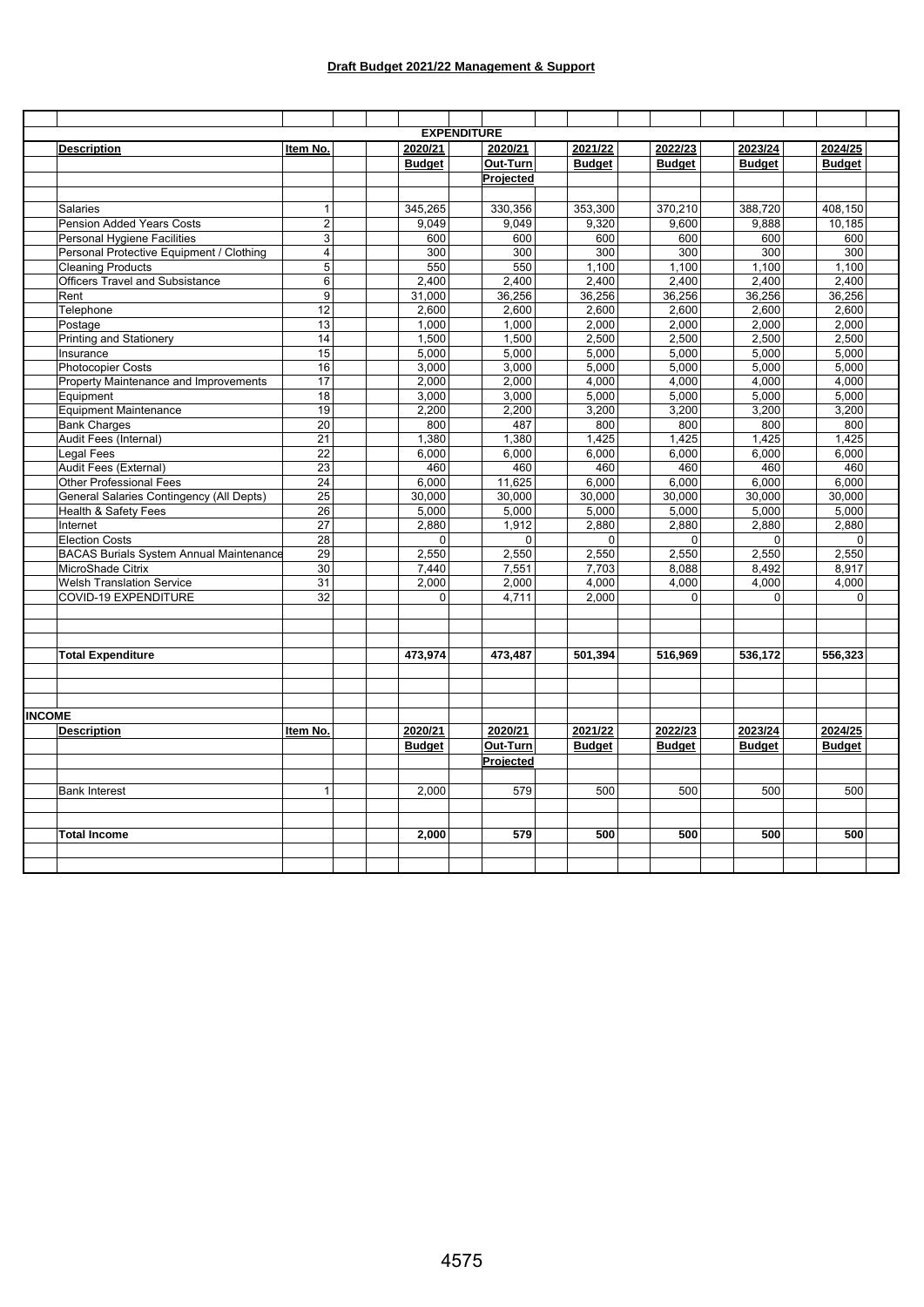#### **Draft Budget 2021/22 Planning**

|                          |          |               | <b>EXPENDITURE</b> |               |               |               |               |
|--------------------------|----------|---------------|--------------------|---------------|---------------|---------------|---------------|
| <b>Description</b>       | Item No. | 2020/21       | 2020/21            | 2021/22       | 2022/23       | 2023/24       | 2024/25       |
|                          |          | <b>Budget</b> | Out-Turn           | <b>Budget</b> | <b>Budget</b> | <b>Budget</b> | <b>Budget</b> |
|                          |          |               | Projected          |               |               |               |               |
|                          |          |               |                    |               |               |               |               |
| Salaries                 |          | 10,500        | 13,053             | 16,860        | 17,300        | 18,160        | 19,000        |
| <b>Officers Travel</b>   |          | 600           |                    | 600           | 600           | 600           | 600           |
|                          |          |               |                    |               |               |               |               |
| <b>Total Expenditure</b> |          | 11,100        | 13,053             | 17,460        | 17,900        | 18,760        | 19,600        |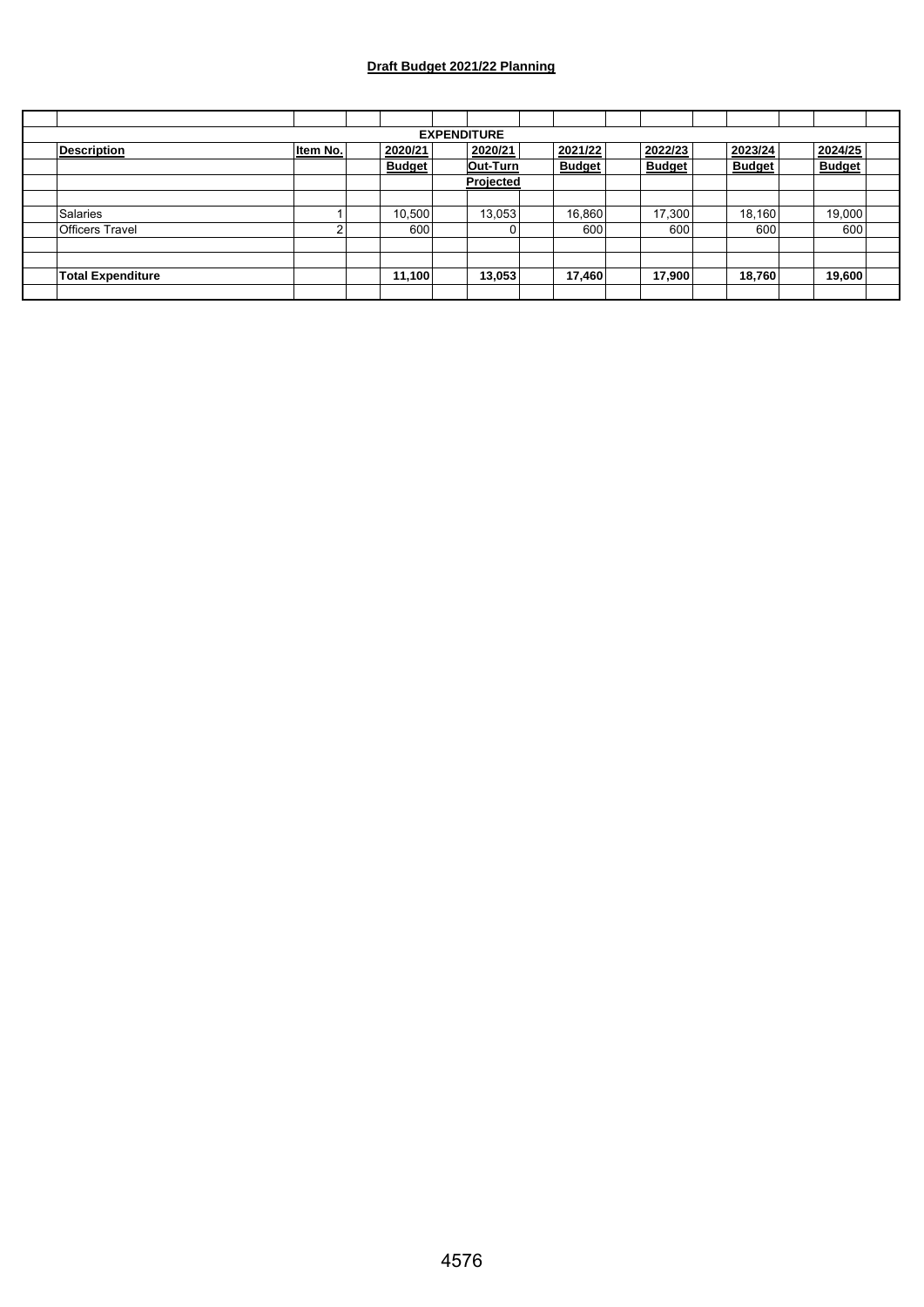#### **Draft Budget 2021/22 Merthyr Dyfan Cemetery**

|                                                                |                         |               | <b>EXPENDITURE</b> |                |               |                |                |
|----------------------------------------------------------------|-------------------------|---------------|--------------------|----------------|---------------|----------------|----------------|
| <b>Description</b>                                             | Item No.                | 2020/21       | 2020/21            | 2021/22        | 2022/23       | 2023/24        | 2024/25        |
|                                                                |                         | <b>Budget</b> | Out-Turn           | <b>Budget</b>  | <b>Budget</b> | <b>Budget</b>  | <b>Budget</b>  |
|                                                                |                         |               | Projected          |                |               |                |                |
|                                                                |                         |               |                    |                |               |                |                |
| Salaries                                                       | $\mathbf{1}$            | 318,100       | 304,433            | 316,895        | 324,500       | 340,725        | 357,500        |
| Personal Hygiene Facilities                                    | $\boldsymbol{2}$        | 350           | 550                | 350            | 550           | 550            | 550            |
| Personal Protective Equipment / Clothing                       | $\overline{c}$          | 2,150         | 1,650              | 3,150          | 3,150         | 3,150          | 3,150          |
| <b>Cleaning Products</b>                                       | $\overline{2}$          | 500           | 300                | 500            | 500           | 500            | 500            |
| Rates                                                          | $\overline{3}$          | 9,622         | 9,320              | 9,600          | 9,888         | 10,184         | 10,490         |
| Water                                                          | $\overline{4}$          | 2,000         | 2,000              | 3,000          | 3,000         | 3,000          | 3,000          |
| Electricity & Gas                                              | 5                       | 4,550         | 4,050              | 5,550          | 5,550         | 5,550          | 5,550          |
| Telephone                                                      | 6                       | 240           | 360                | 240            | 240           | 240            | 240            |
| Property Maintenance and Improvements                          | $\overline{7}$          | 25,000        | 25,000             | 25,000         | 25,000        | 25,000         | 25,000         |
| Horticulture                                                   | 8                       | 800           | 800                | 800            | 800           | 800            | 800            |
| Equipment                                                      | 9                       | 5,000         | 7,355              | 6,625          | 6,625         | 6,625          | 6,625          |
| Plant & Equipment Maintenance                                  | 10                      | 9,500         | 9,500              | 9,500          | 9,500         | 9,500          | 9,500          |
| Vehicle Maintenance                                            | 11                      | 1,200         | 1,200              | 1,200          | 1,200         | 1,200          | 1,200          |
| Haulage and Fuel                                               | 12                      | 3,175         | 3,175              | 4,175          | 4,175         | 4,175          | 4,175          |
| Vehicle Tax and Insurance                                      | 13                      | 549           | 535                | 552            | 569           | 586            | 603            |
| Philadelphia Cemetery Maintenance                              | 14                      | 500           | 500                | 500            | 500           | 500            | 500            |
| Interest on PWLB Loans                                         | 15                      | 2,899         | 2,899              | 2,077          | 1,338         | 851            | 365            |
|                                                                | 16                      |               |                    |                |               |                |                |
| Capital Repayment on PWLB Loans<br><b>Treework Maintenance</b> |                         | 16,921        | 16,921             | 16,921         | 10,464        | 10,464         | 10,464         |
|                                                                | 17                      | 6,195         | 6,195              | 6,195          | 6,195         | 6,195          | 6,195          |
| Cemetery Roads Maintenance                                     | 18                      | 3,000         | 1,000              | 3,000          | 3,000         | 3,000          | 3,000          |
| <b>Memorial Safety Advertising</b>                             | 19                      | 250           | $\Omega$           | 250            | 250           | 250            | 250            |
| Subscriptions                                                  | 20                      | 850           | 625                | 850            | 850           | 850            | 850            |
| <b>Broadband Internet</b>                                      | 21                      | 316           | 292                | 292            | 292           | 292            | 292            |
| COVID-19 Expenditure                                           | 22                      | $\mathbf 0$   | 13,085             | 10,000         | 0             | $\mathbf 0$    | $\Omega$       |
|                                                                |                         |               |                    |                |               |                |                |
|                                                                |                         |               |                    |                |               |                |                |
| <b>Total Expenditure</b>                                       |                         | 413,667       | 411,745            | 427,222        | 418,135       | 434,187        | 450,799        |
|                                                                |                         |               |                    |                |               |                |                |
|                                                                |                         |               |                    |                |               |                |                |
|                                                                |                         |               | <b>INCOME</b>      |                |               |                |                |
| <b>Description</b>                                             | Item No.                | 2020/21       | 2020/21            | 2021/22        | 2022/23       | 2023/24        | 2024/25        |
|                                                                |                         | <b>Budget</b> | Out-Turn           | <b>Budget</b>  | <b>Budget</b> | <b>Budget</b>  | <b>Budget</b>  |
|                                                                |                         |               | Projected          |                |               |                |                |
| <b>Interment Fees</b>                                          | 1                       | 69,901        | 62.062             | 65,195         | 65.195        | 66,499         | 67,829         |
| <b>Exclusive Right of Burials</b>                              | $\overline{\mathbf{c}}$ | 27,557        | 28,483             | 29,774         | 29,774        | 30,369         | 30,977         |
| <b>Memorial Fees</b>                                           | 3                       | 22,106        | 15,067             | 11,274         | 7,684         | 7,838          | 7,995          |
| Transfer of Exclusive Right of Burials                         | 4                       | 1,800         | 1,710              | 1,800          | 1,710         | 1,800          | 1,800          |
| Hire of Chapel                                                 | $\overline{5}$          | 770           | 0                  | 770            | 770           | 770            | 770            |
| War Graves                                                     | 6                       | 78            | $\overline{78}$    | 78             | 78            | 78             | 78             |
| Cemetery Lodge Rent                                            | $\overline{7}$          | 5,465         | 5,256              | 5,574          | 5,686         | 5,800          | 5,915          |
| Other Miscellaneous Income                                     | $\overline{8}$          | 2,000         | 1,000              | 2,000          | 2,000         | 2,000          | 2,000          |
| <b>Grants Receivable</b>                                       | 9                       | 0             | 1,625              | $\overline{0}$ | 0             | $\overline{0}$ | $\overline{0}$ |
| Cemetery Improvement Fee                                       | 10                      | 3,180         | 2,000              | 2,000          | 2,000         | 2,000          | 2,000          |
|                                                                |                         |               |                    |                |               |                |                |
| <b>Total Income</b>                                            |                         | 129,677       | 115,281            | 116,466        | 112,897       | 115,154        | 117,364        |
|                                                                |                         |               |                    |                |               |                |                |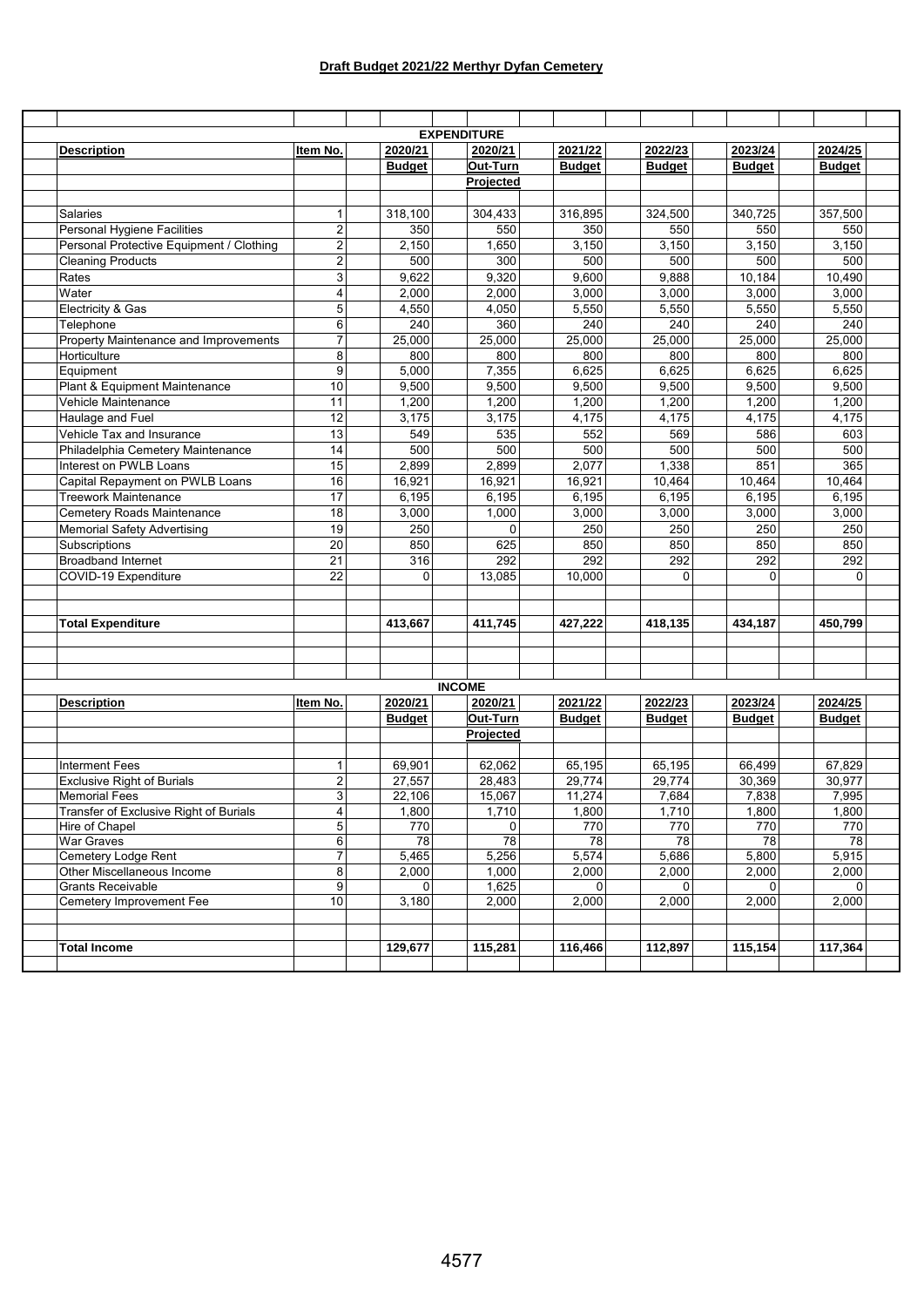#### **Draft Budget 2021/22 Porthkerry Cemetery**

|                                        |                |               | <b>EXPENDITURE</b> |               |               |               |               |
|----------------------------------------|----------------|---------------|--------------------|---------------|---------------|---------------|---------------|
| <b>Description</b>                     | Item No.       | 2020/21       | 2020/21            | 2021/22       | 2022/23       | 2023/24       | 2024/25       |
|                                        |                | <b>Budget</b> | Out-Turn           | <b>Budget</b> | <b>Budget</b> | <b>Budget</b> | <b>Budget</b> |
|                                        |                |               | Projected          |               |               |               |               |
| <b>Salaries</b>                        |                | 15,000        | 15,000             | 15,000        | 15,000        | 15,000        | 15,000        |
| <b>Officers Travel and Subsistance</b> | $\overline{c}$ | $\Omega$      | $\Omega$           | 0             | $\Omega$      | $\Omega$      | $\Omega$      |
| Property Maintenance and Improvements  | 3              | 1,490         | 1,490              | 1,490         | 1,490         | 1,490         | 1,490         |
| Haulage and Fuel                       | 4              | 200           | 200                | 200           | 200           | 200           | 200           |
| COVID-19 Expenditure                   | 5              | 0             | 1,763              | 0             | $\Omega$      | $\Omega$      | 0             |
| <b>Total Expenditure</b>               |                | 16,690        | 18,453             | 16,690        | 16,690        | 16,690        | 16,690        |
|                                        |                |               |                    |               |               |               |               |
|                                        |                |               | <b>INCOME</b>      |               |               |               |               |
| <b>Description</b>                     | Item No.       | 2020/21       | 2020/21            | 2021/22       | 2022/23       | 2023/24       | 2024/25       |
|                                        |                | <b>Budget</b> | Out-Turn           | <b>Budget</b> | <b>Budget</b> | <b>Budget</b> | <b>Budget</b> |
|                                        |                |               | <b>Projected</b>   |               |               |               |               |
| <b>Interment Fees</b>                  |                | 5,240         | 6.827              | 7,854         | 7,854         | 7,854         | 7,854         |
| Memorial Fees                          | $\overline{c}$ | 1,510         | 2,000              | 770           | 786           | 801           | 817           |
| Porthkerry Agreement                   | 3              | 10,781        | 12,888             | 13,146        | 13,409        | 13,677        | 13,950        |
| <b>Total Income</b>                    |                | 17,531        | 21,715             | 21,770        | 22,048        | 22,332        | 22,622        |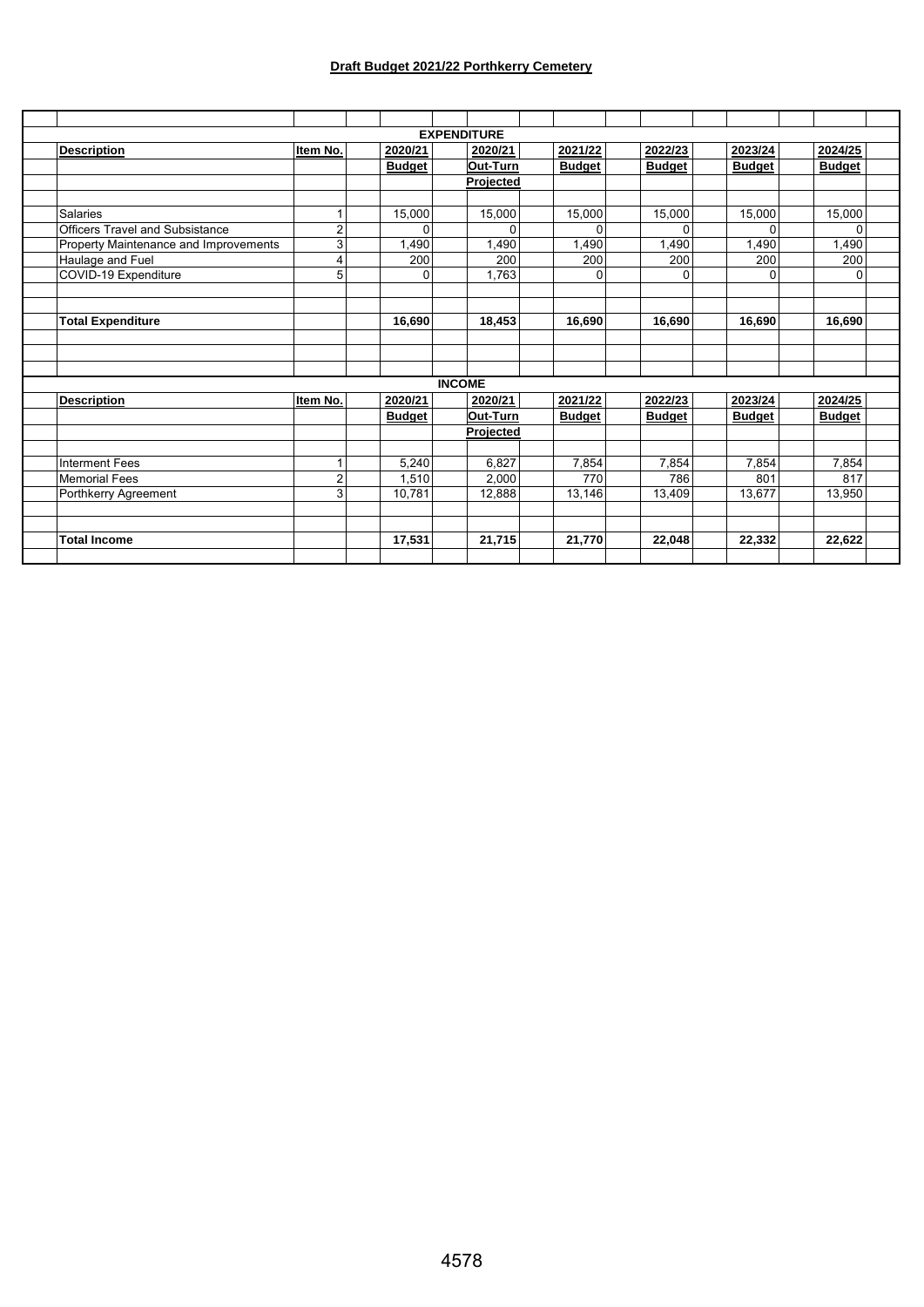#### **Draft Budget 2021/22 Pioneer Hall**

|                                          |                |               | <b>EXPENDITURE</b> |               |               |               |               |
|------------------------------------------|----------------|---------------|--------------------|---------------|---------------|---------------|---------------|
| <b>Description</b>                       | Item No.       | 2020/21       | 2020/21            | 2021/22       | 2022/23       | 2023/24       | 2024/25       |
|                                          |                | <b>Budget</b> | Out-Turn           | <b>Budget</b> | <b>Budget</b> | <b>Budget</b> | <b>Budget</b> |
|                                          |                |               | Projected          |               |               |               |               |
|                                          |                |               |                    |               |               |               |               |
| <b>Salaries</b>                          | $\mathbf{1}$   | 25,725        | 22,056             | 25,770        | 26,410        | 27,700        | 29,050        |
| Personal Hygiene Facilities              | $\overline{2}$ | 700           | 700                | 700           | 700           | 700           | 700           |
| Personal Protective Equipment / Clothing | $\overline{2}$ | 200           | 100                | 200           | 200           | 200           | 200           |
| <b>Cleaning Products</b>                 | $\overline{c}$ | 400           | 200                | 400           | 400           | 400           | 400           |
| Rates                                    | 3              | 1,823         | 1,766              | 1,819         | 1,874         | 1,930         | 1,988         |
| Water                                    | 4              | 650           | 350                | 650           | 650           | 650           | 650           |
| Electricity                              | 5              | 1,520         | 1,020              | 1,520         | 1,520         | 1,520         | 1,520         |
| Gas                                      | 6              | 1,250         | 1,250              | 1,250         | 1,250         | 1,250         | 1,250         |
| Alarm Telephone Line                     | $\overline{7}$ | 360           | 360                | 360           | 360           | 360           | 360           |
| Broadband                                | 8              | 400           | 400                | 400           | 400           | 400           | 400           |
| Property Maintenance and Improvements    | 9              | 3,500         | 2.000              | 3,500         | 3,500         | 3.500         | 3,500         |
| Equipment                                | 10             | 500           | 500                | 500           | 500           | 500           | 500           |
| Equipment Maintenance                    | 11             | 500           | 250                | 500           | 500           | 500           | 500           |
| New Play Equipment                       | 12             | 3,000         | 3,000              | 1,000         | 1,000         | 3,000         | 1,000         |
| COVID-19 Expenditure                     | 12             | $\Omega$      | 240                | 500           | 500           | 500           | 500           |
|                                          |                | 40,528        | 34,192             | 39.069        | 39,764        | 43,110        | 42,518        |
| <b>Total Expenditure</b>                 |                |               |                    |               |               |               |               |
|                                          |                |               |                    |               |               |               |               |
|                                          |                |               | <b>INCOME</b>      |               |               |               |               |
| <b>Description</b>                       | Item No.       | 2020/21       | 2020/21            | 2021/22       | 2022/23       | 2023/24       | 2024/25       |
|                                          |                | <b>Budget</b> | Out-Turn           | <b>Budget</b> | <b>Budget</b> | <b>Budget</b> | <b>Budget</b> |
|                                          |                |               | Projected          |               |               |               |               |
| Lettings                                 | $\mathbf{1}$   | 21,750        | 5,088              | 5,000         | 21,750        | 21,750        | 21,750        |
| Lettings - Pioneer Club via S137         | $\overline{2}$ | 1,270         | $\Omega$           | $\Omega$      | $\Omega$      | $\Omega$      | $\Omega$      |
|                                          |                |               |                    |               |               |               |               |
| <b>Total Income</b>                      |                | 23,020        | 5,088              | 5,000         | 21,750        | 21,750        | 21,750        |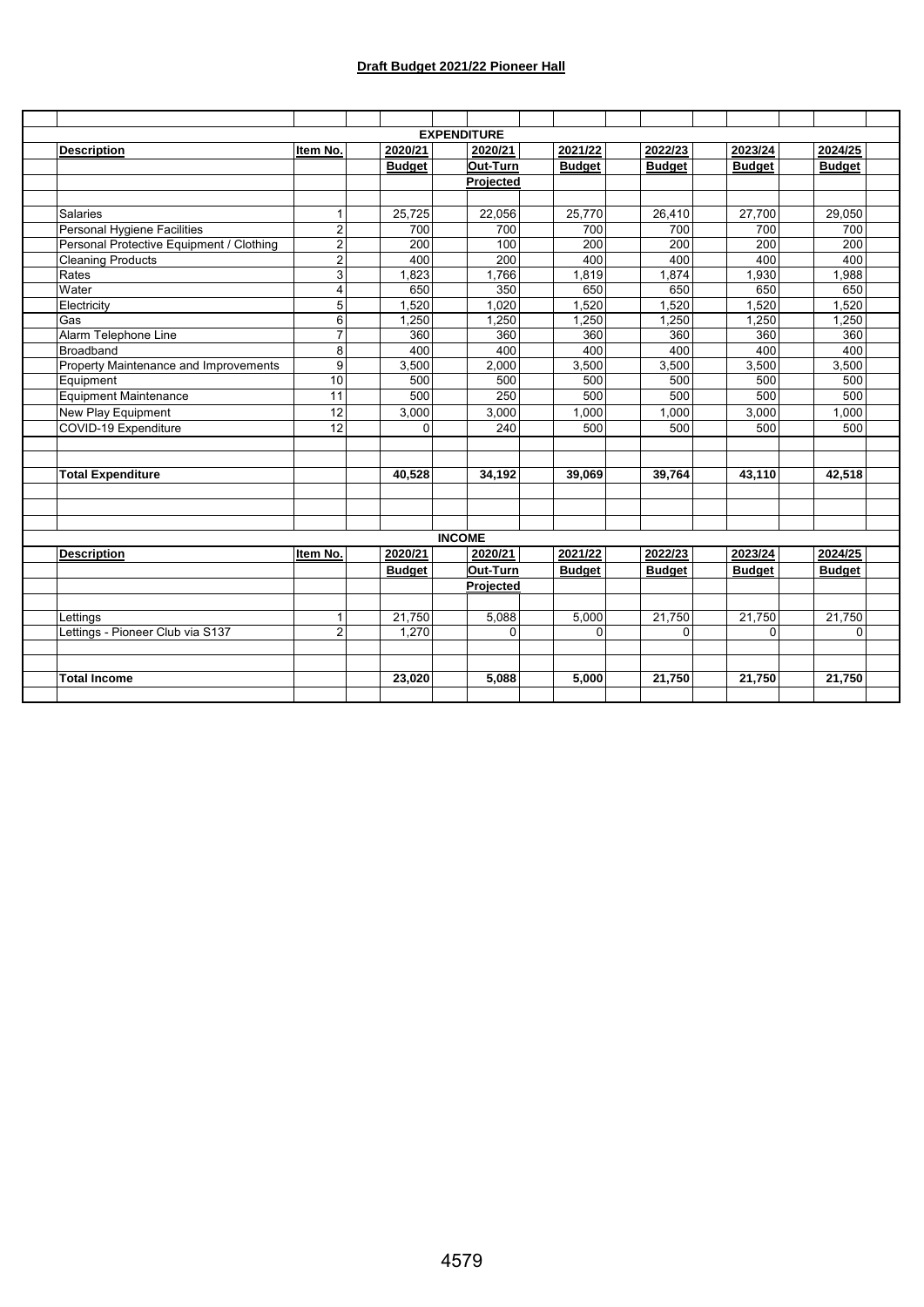#### **Draft Budget 2021/22 Community Building**

|                                          |                |                | <b>EXPENDITURE</b> |               |               |               |               |
|------------------------------------------|----------------|----------------|--------------------|---------------|---------------|---------------|---------------|
| <b>Description</b>                       | Item No.       | 2020/21        | 2020/21            | 2021/22       | 2022/23       | 2023/24       | 2024/25       |
|                                          |                | <b>Budget</b>  | Out-Turn           | <b>Budget</b> | <b>Budget</b> | <b>Budget</b> | <b>Budget</b> |
|                                          |                |                | Projected          |               |               |               |               |
|                                          |                |                |                    |               |               |               |               |
| <b>Salaries</b>                          | 1              | 12,400         | $\mathbf 0$        | 44,312        | 52,707        | 55,340        | 58,100        |
| Personal Hygiene Facilities              | $\overline{2}$ | 450            | 225                | 450           | 450           | 450           | 450           |
| Personal Protective Equipment / Clothing | 3              | 100            | 50                 | 100           | 100           | 100           | 100           |
| <b>Cleaning Products</b>                 | 4              | 200            | 100                | 200           | 200           | 200           | 200           |
| Rates                                    | 5              | 1,838          | 460                | 1,893         | 1,950         | 2,008         | 2,069         |
| Water                                    | 6              | 400            | 100                | 400           | 400           | 400           | 400           |
| Electricity                              | $\overline{7}$ | 1,500          | 375                | 1,500         | 1,500         | 1,500         | 1,500         |
| Alarm Telephone Line                     | 8              | 350            | 88                 | 350           | 350           | 350           | 350           |
| Property Maintenance and Improvements    | 9              | 1,500          | 450                | 1,500         | 1,500         | 1,500         | 1,500         |
| Equipment                                | 10             | 500            | 15,500             | 2,000         | 2,000         | 2,000         | 2,000         |
| Equipment Maintenance                    | 11             | 500            | $\Omega$           | 500           | 500           | 500           | 500           |
| Broadband                                | 12             | $\overline{0}$ | 297                | 500           | 500           | 500           | 500           |
| COVID-19 Expenditure                     | 13             | $\Omega$       | 200                | 500           | 500           | 500           | 500           |
|                                          |                |                |                    |               |               |               |               |
| <b>Total Expenditure</b>                 |                | 19,738         | 17,844             | 54,205        | 62,657        | 65,348        | 68,169        |
|                                          |                |                |                    |               |               |               |               |
|                                          |                |                |                    |               |               |               |               |
|                                          |                |                | <b>INCOME</b>      |               |               |               |               |
| <b>Description</b>                       | Item No.       | 2020/21        | 2020/21            | 2021/22       | 2022/23       | 2023/24       | 2024/25       |
|                                          |                | <b>Budget</b>  | Out-Turn           | <b>Budget</b> | <b>Budget</b> | <b>Budget</b> | <b>Budget</b> |
|                                          |                |                | Projected          |               |               |               |               |
|                                          |                |                |                    |               |               |               |               |
| Lettings                                 | $\mathbf{1}$   | 5,076          | $\Omega$           | 1,000         | 10.000        | 10.000        | 10,000        |
|                                          |                |                |                    |               |               |               |               |
| <b>Total Income</b>                      |                | 5,076          |                    | 1,000         | 10,000        | 10,000        | 10,000        |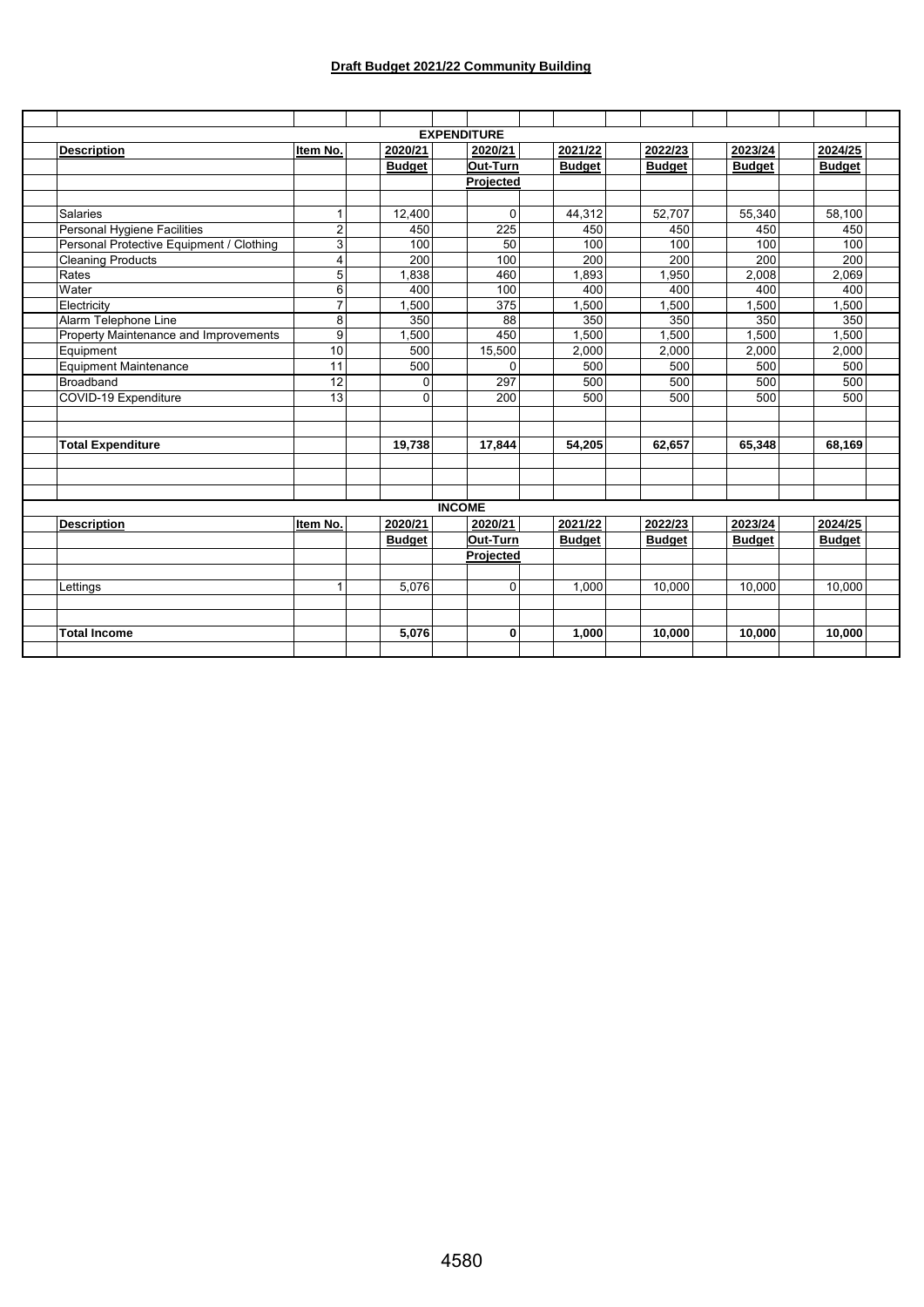#### **Draft Budget 2021/22 Corporate**

| <b>EXPENDITURE</b>                             |                |               |           |               |               |               |               |  |
|------------------------------------------------|----------------|---------------|-----------|---------------|---------------|---------------|---------------|--|
| <b>Description</b>                             | Item No.       | 2020/21       | 2020/21   | 2021/22       | 2022/23       | 2023/24       | 2024/25       |  |
|                                                |                | <b>Budget</b> | Out-Turn  | <b>Budget</b> | <b>Budget</b> | <b>Budget</b> | <b>Budget</b> |  |
|                                                |                |               | Projected |               |               |               |               |  |
|                                                |                |               |           |               |               |               |               |  |
| Core Funding to Memorial Hall Theatre          |                | 150.000       | 150.000   | 150.000       | 125.000       | 100.000       | 75,000        |  |
| Capital Grant to Memorial Hall Theatre         | $\overline{2}$ | 22.800        | 22.800    | 0             |               |               | $\Omega$      |  |
| <b>Corporate Events</b>                        | 3              | 19.000        | 19.000    | 35.000        | 35.000        | 35.000        | 35,000        |  |
| Corporate Advertising and Marketing            | 4              | 3,250         | 3,250     | 7,250         | 7,250         | 7,250         | 7,250         |  |
| <b>Community Engagement Strategy</b>           | 5              | 7.000         | 7.000     | 7.000         | 7.000         | 7.000         | 7.000         |  |
| Shop Local Campaign                            | 6              | 14,000        | 14,000    | 15,000        | 10,000        | 10.000        | 10,000        |  |
| <b>Community Grants</b>                        | 7              | U             | 0         | 45,000        | 45,000        | 45,000        | 45,000        |  |
| <b>Grant to Pioneers Club</b>                  | 8              | 1.270         | $\Omega$  | 1.270         | 1.270         | 1.270         | 1.270         |  |
| <b>Website Costs</b>                           | 9              | 2.000         | 1.000     | 2.000         | 2.000         | 2.000         | 2.000         |  |
| Fairtrade Campaign                             | 10             | 1.000         | 1.000     | 1.000         | 1.000         | 1.000         | 1,000         |  |
| Subscriptions                                  | 11             | 8.925         | 8,366     | 9.371         | 9,371         | 9.371         | 9.371         |  |
| <b>Councillors Training</b>                    | 12             | 2.000         | 1.000     | 2.000         | 2.000         | 2.000         | 2.000         |  |
| <b>Staff Training</b>                          | 13             | 16.000        | 16.000    | 23.500        | 20.000        | 20.000        | 20.000        |  |
| <b>Councillors Allowances</b>                  | 14             | 3.300         | .200      | 3.300         | 3.300         | 3,300         | 3.300         |  |
| <b>Councillor Tablets</b>                      | 15             | 792           | 792       | 792           | 792           | 792           | 792           |  |
| <b>Councillor Emails</b>                       | 16             | 380           | 363       | 380           | 391           | 403           | 415           |  |
| <b>Staff Suggestion Scheme</b>                 | 17             | 500           | 500       | 500           | 500           | 500           | 500           |  |
| Sustainable Barry Initiative (Minute number 65 | 18             | 500           | 500       | 500           | 500           | 500           | 500           |  |
| Place Plan (Minute number 673(4) refers)       | 19             | 3.000         | $\Omega$  | 3.000         | 0             | 0             | $\Omega$      |  |
|                                                |                |               |           |               |               |               |               |  |
|                                                |                |               |           |               |               |               |               |  |
| <b>Total Expenditure</b>                       |                | 255,717       | 246,771   | 306,863       | 270,375       | 245,386       | 220,398       |  |
|                                                |                |               |           |               |               |               |               |  |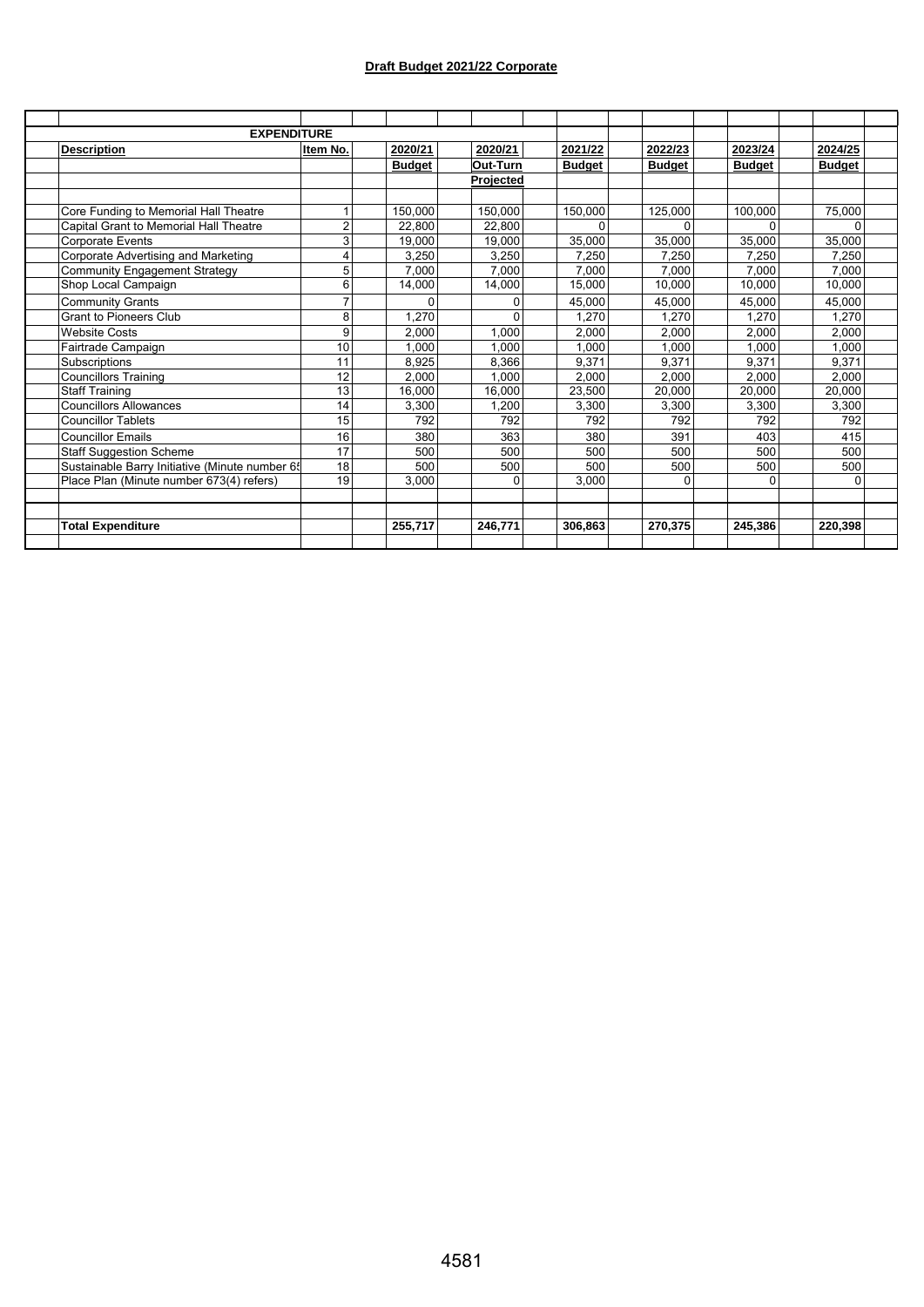#### **Draft Budget 2021/22 Civic**

|                                       |                |               | <b>EXPENDITURE</b> |               |               |               |               |
|---------------------------------------|----------------|---------------|--------------------|---------------|---------------|---------------|---------------|
| <b>Description</b>                    | Item No.       | 2020/21       | 2020/21            | 2021/22       | 2022/23       | 2023/24       | 2024/25       |
|                                       |                | <b>Budget</b> | Out-Turn           | <b>Budget</b> | <b>Budget</b> | <b>Budget</b> | <b>Budget</b> |
|                                       |                |               | Projected          |               |               |               |               |
|                                       |                |               |                    |               |               |               |               |
| Civic Hospitality                     |                | $\Omega$      | <sup>0</sup>       | 2,200         | 2,200         | 2,200         | 2,200         |
| Mayor's Hospitality                   | $\overline{ }$ | 500           | 500                | 500           | 500           | 500           | 500           |
| <b>Mayor's Medallions</b>             | 3              | 0             | 0                  | 2,000         | 2,000         | 2,000         | 2,000         |
| <b>Photographical Services</b>        | 4              | $\Omega$      | 0                  | 250           | 250           | 250           | 250           |
| Mayor's Allowance inc. On Cost        | 5              | $\Omega$      | 0                  | 1,619         | 1,619         | 1,619         | 1,619         |
| Deputy Mayor's Allowance inc. On Cost | 6              | 500           | 500                | 500           | 500           | 500           | 500           |
| Mayor's Travel                        |                | 200           | 200                | 500           | 500           | 500           | 500           |
| Mayor's Donations                     | 8              | 642           | 642                | 1,000         | 000,          | 1,000         | 1,000         |
| Mayor's Advertising                   | 9              | 750           | 750                | 750           | 750           | 750           | 750           |
| <b>Civic Gifts</b>                    | 10             | 500           | 500                | 500           | 500           | 500           | 500           |
|                                       |                |               |                    |               |               |               |               |
|                                       |                |               |                    |               |               |               |               |
| <b>Total Expenditure</b>              |                | 3,092         | 3,092              | 9,819         | 9,819         | 9,819         | 9,819         |
|                                       |                |               |                    |               |               |               |               |